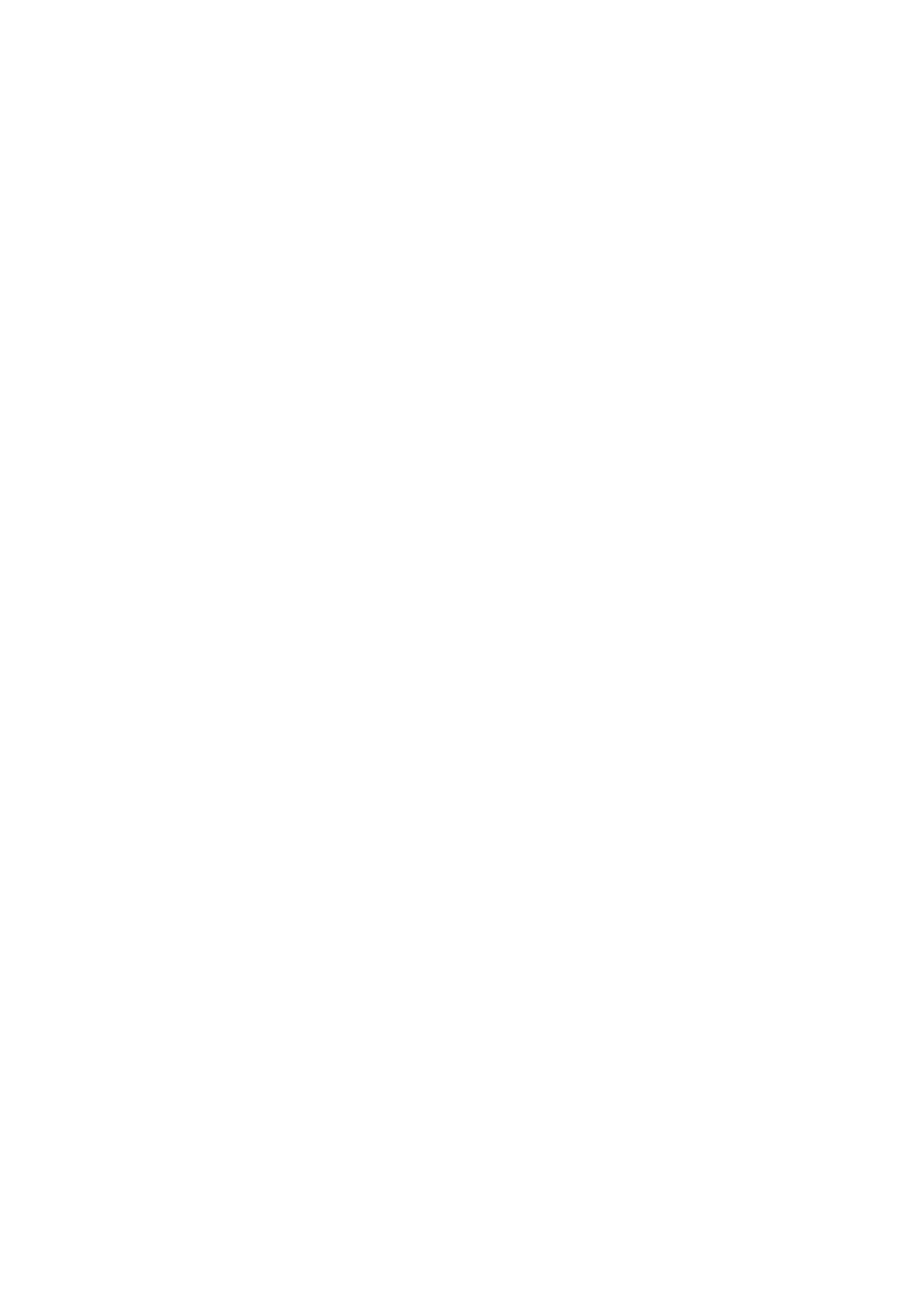

|                         | Chapter - Page |                                                                                                                                  |  |
|-------------------------|----------------|----------------------------------------------------------------------------------------------------------------------------------|--|
| 1                       |                | Technical specification $\ldots \ldots \ldots \ldots \ldots \ldots \ldots \ldots \ldots \ldots \ldots \ldots \ldots \quad 1 - 1$ |  |
|                         | 1.1            |                                                                                                                                  |  |
|                         | 1.2            |                                                                                                                                  |  |
|                         | 1.3            |                                                                                                                                  |  |
|                         | 1.3.1          |                                                                                                                                  |  |
|                         | 1.3.1.1        |                                                                                                                                  |  |
|                         | 1.3.1.2        |                                                                                                                                  |  |
|                         | 1.3.1.3        |                                                                                                                                  |  |
|                         | 1.4            |                                                                                                                                  |  |
| $\overline{\mathbf{2}}$ |                |                                                                                                                                  |  |
|                         | 2.1            |                                                                                                                                  |  |
|                         | 2.2            |                                                                                                                                  |  |
|                         |                |                                                                                                                                  |  |
|                         | 2.3            | Safety Regulations for the Controller $\ldots \ldots \ldots \ldots \ldots \ldots \ldots \ldots \ldots$ 2 - 5                     |  |
| 3                       |                |                                                                                                                                  |  |
|                         | 3.1            |                                                                                                                                  |  |
|                         | 3.2            | Finding the best Type of Pressure Regulation $\ldots \ldots \ldots \ldots \ldots \ldots \ldots \quad 3-7$                        |  |
|                         | 3.3            |                                                                                                                                  |  |
|                         | 3.4            |                                                                                                                                  |  |
|                         | 3.5            |                                                                                                                                  |  |
|                         |                |                                                                                                                                  |  |
| 4                       |                |                                                                                                                                  |  |
|                         | 4.1            |                                                                                                                                  |  |
|                         | 4.2            |                                                                                                                                  |  |
|                         | 4.3            |                                                                                                                                  |  |
|                         | 4.3.1          |                                                                                                                                  |  |
|                         | 4.3.2          |                                                                                                                                  |  |
|                         | 4.3.3          |                                                                                                                                  |  |
|                         | 4.3.4          |                                                                                                                                  |  |
|                         | 4.3.4.1        |                                                                                                                                  |  |
|                         | 4.4            |                                                                                                                                  |  |
|                         | 4.4.1          |                                                                                                                                  |  |
|                         | 4.4.2          |                                                                                                                                  |  |
|                         | 4.4.3          | Switching on and off in remote $\dots\dots\dots\dots\dots\dots\dots\dots\dots\dots\dots\dots\dots$ 4 - 18                        |  |
|                         | 4.4.4          |                                                                                                                                  |  |
|                         | 4.5            |                                                                                                                                  |  |
|                         | 4.6            |                                                                                                                                  |  |
|                         | 4.7            |                                                                                                                                  |  |
|                         | 4.8            |                                                                                                                                  |  |
|                         | 4.8.1          |                                                                                                                                  |  |
|                         | 4.8.2          |                                                                                                                                  |  |
|                         | 4.8.3          |                                                                                                                                  |  |
|                         | 4.8.4          |                                                                                                                                  |  |
|                         | 4.8.5          | The compressor package is to be operated with a base load sequencer $4 - 47$                                                     |  |
|                         | 4.8.5.1        | MAC 41 as an example $\dots \dots \dots \dots \dots \dots \dots \dots \dots \dots \dots \dots \dots \dots \dots \cdot 4 - 47$    |  |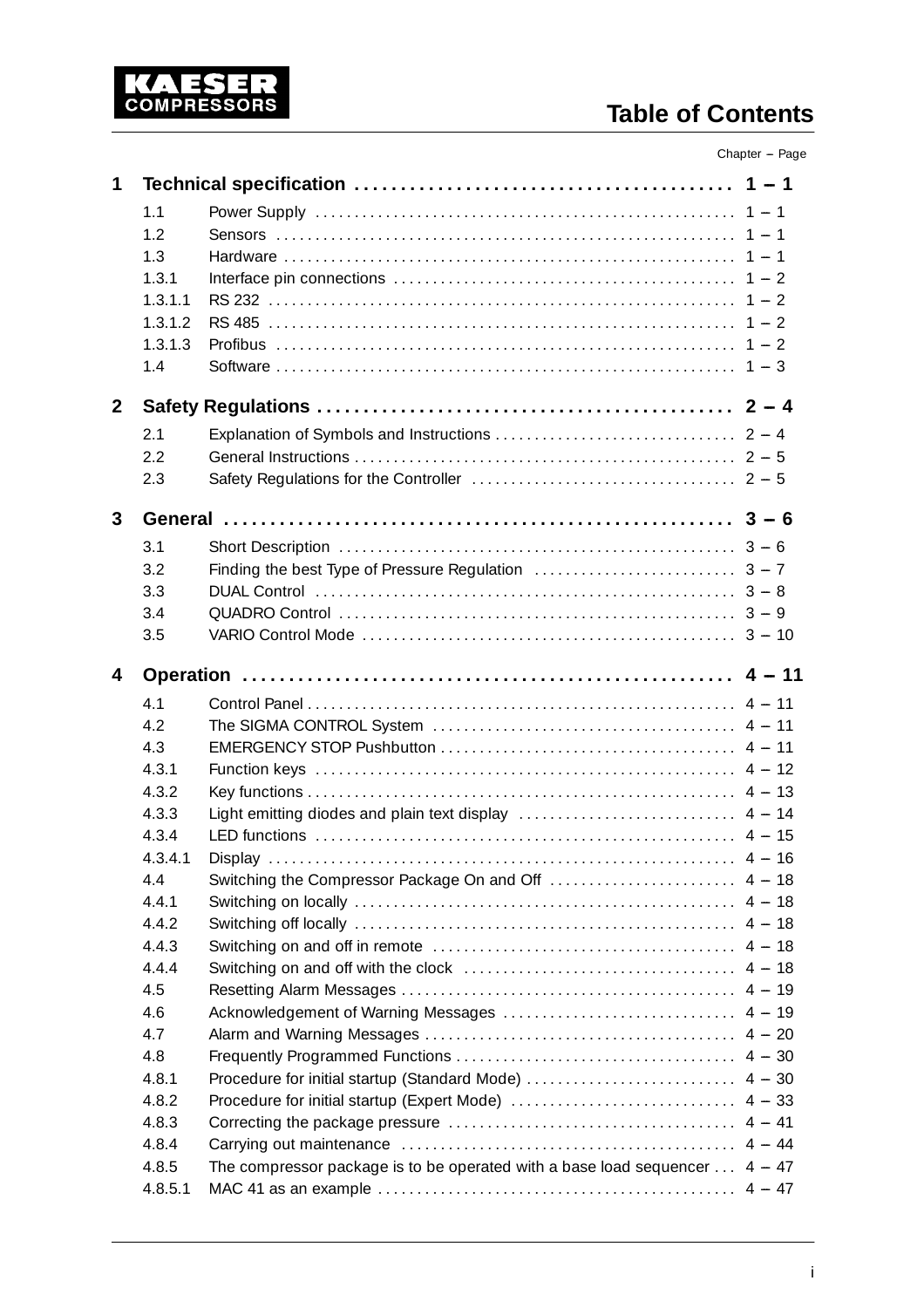

|                |         |                                                                                                                                   | Chapter - Page |
|----------------|---------|-----------------------------------------------------------------------------------------------------------------------------------|----------------|
|                | 4.8.5.2 |                                                                                                                                   |                |
|                | 4.8.5.3 |                                                                                                                                   |                |
|                | 4.8.6   |                                                                                                                                   |                |
|                | 4.8.6.1 | Base load sequencing of two compressor packages with Sigma Control                                                                |                |
|                |         |                                                                                                                                   |                |
|                |         |                                                                                                                                   |                |
|                |         |                                                                                                                                   |                |
|                |         |                                                                                                                                   |                |
|                | 4.8.6.2 | Sequencing SIGMA and pressure switch controlled compressors  4 - 78                                                               |                |
| 5              |         |                                                                                                                                   |                |
|                | 5.1     |                                                                                                                                   |                |
|                | 5.2     |                                                                                                                                   |                |
|                | 5.3     | Display and Setup Level $\ldots \ldots \ldots \ldots \ldots \ldots \ldots \ldots \ldots \ldots \ldots \ldots \ldots 5 - 86$       |                |
|                | 5.4     |                                                                                                                                   |                |
| 6              |         |                                                                                                                                   |                |
|                | 6.1     |                                                                                                                                   |                |
|                | 6.1.1   |                                                                                                                                   |                |
|                | 6.1.2   |                                                                                                                                   |                |
|                | 6.1.3   |                                                                                                                                   |                |
|                | 6.1.3.1 |                                                                                                                                   |                |
|                | 6.2     |                                                                                                                                   |                |
|                | 6.3     |                                                                                                                                   |                |
|                | 6.4     |                                                                                                                                   |                |
|                | 6.4.1   | Setting/resetting the maintenance interval counter $\ldots \ldots \ldots \ldots \ldots \ldots$ 6 - 102                            |                |
| $\overline{7}$ |         |                                                                                                                                   |                |
|                |         |                                                                                                                                   |                |
|                | 7.1     |                                                                                                                                   |                |
|                | 7.1.1   |                                                                                                                                   |                |
|                | 7.2     |                                                                                                                                   |                |
|                | 7.2.1   |                                                                                                                                   |                |
|                | 7.2.1.1 |                                                                                                                                   |                |
|                | 7.2.1.2 |                                                                                                                                   |                |
|                | 7.2.1.3 |                                                                                                                                   |                |
|                | 7.2.1.4 |                                                                                                                                   |                |
|                | 7.3     |                                                                                                                                   |                |
|                | 7.3.1   |                                                                                                                                   |                |
|                | 7.3.2   |                                                                                                                                   |                |
|                | 7.3.2.1 | Compressor configuration $\ldots \ldots \ldots \ldots \ldots \ldots \ldots \ldots \ldots \ldots \ldots \ldots \ldots \quad 7-116$ |                |
|                |         |                                                                                                                                   |                |
|                | 7.3.2.2 |                                                                                                                                   |                |
|                | 7.3.2.3 |                                                                                                                                   |                |
|                | 7.3.3   |                                                                                                                                   |                |
|                | 7.3.3.1 |                                                                                                                                   |                |
|                |         |                                                                                                                                   |                |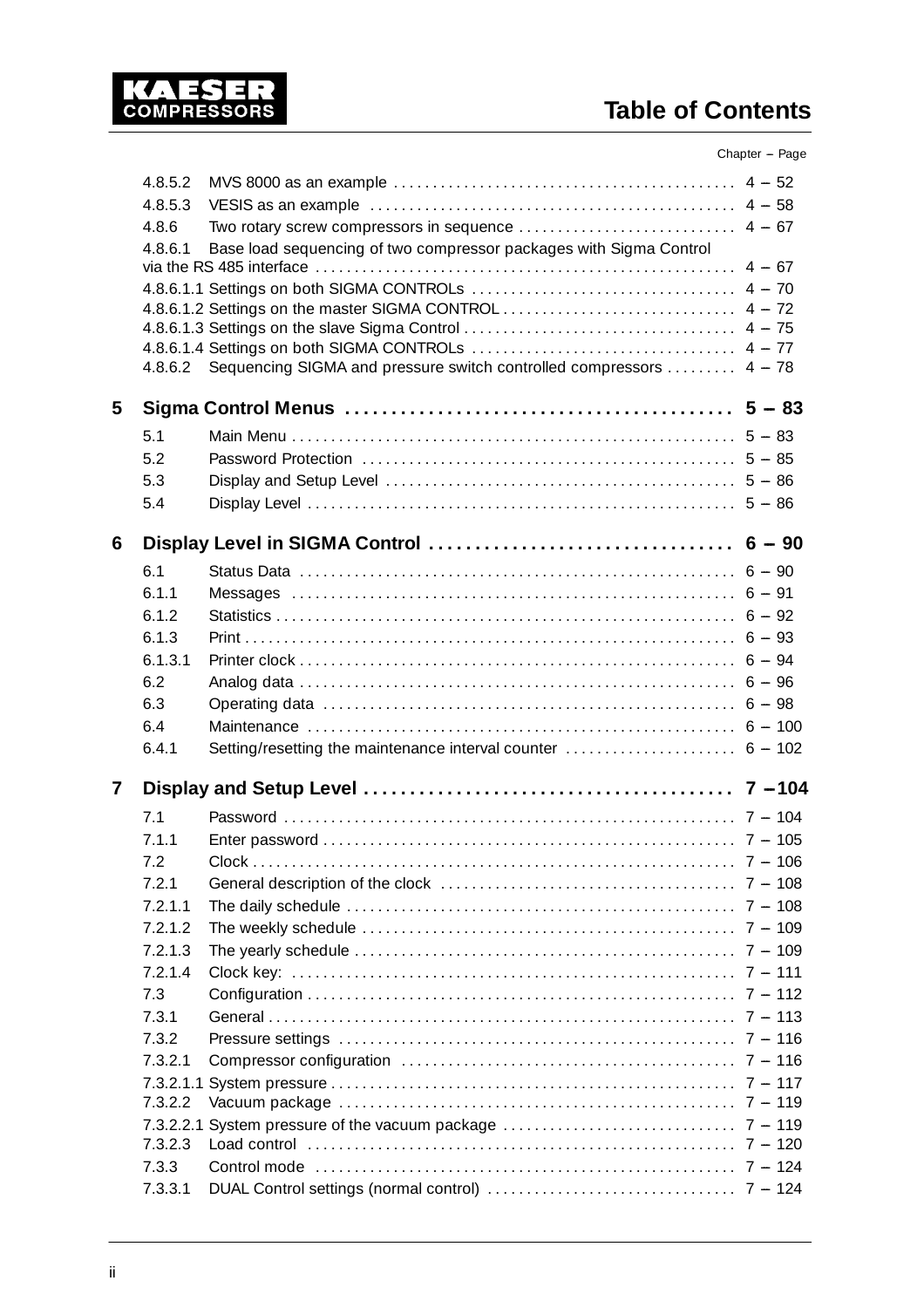

|         |  | Chapter - Page |
|---------|--|----------------|
| 7.3.3.2 |  |                |
| 7.3.3.3 |  |                |
| 7.3.4   |  |                |
| 7.3.5   |  |                |
| 7.3.6   |  |                |
| 7.3.6.1 |  |                |
| 7.4     |  |                |
| 7.4.1   |  |                |
| 7.4.1.1 |  |                |
| 7.4.2   |  |                |
| 7.4.2.1 |  |                |
| 7.4.3   |  |                |
| 7.4.4   |  |                |
| 7.4.5   |  |                |
| 7.5     |  |                |
| 7.5.1   |  |                |
| 7.5.2   |  |                |
| 7.5.2.1 |  |                |
| 7.5.2.2 |  |                |
| 7.5.3   |  |                |
| 7.5.4   |  |                |
| 7.6     |  |                |
| 7.6.1   |  |                |
| 7.6.2   |  |                |
| 7.6.3   |  |                |
| 7.6.4   |  |                |
| 7.6.5   |  |                |
| 7.7     |  |                |
| 7.7.1   |  |                |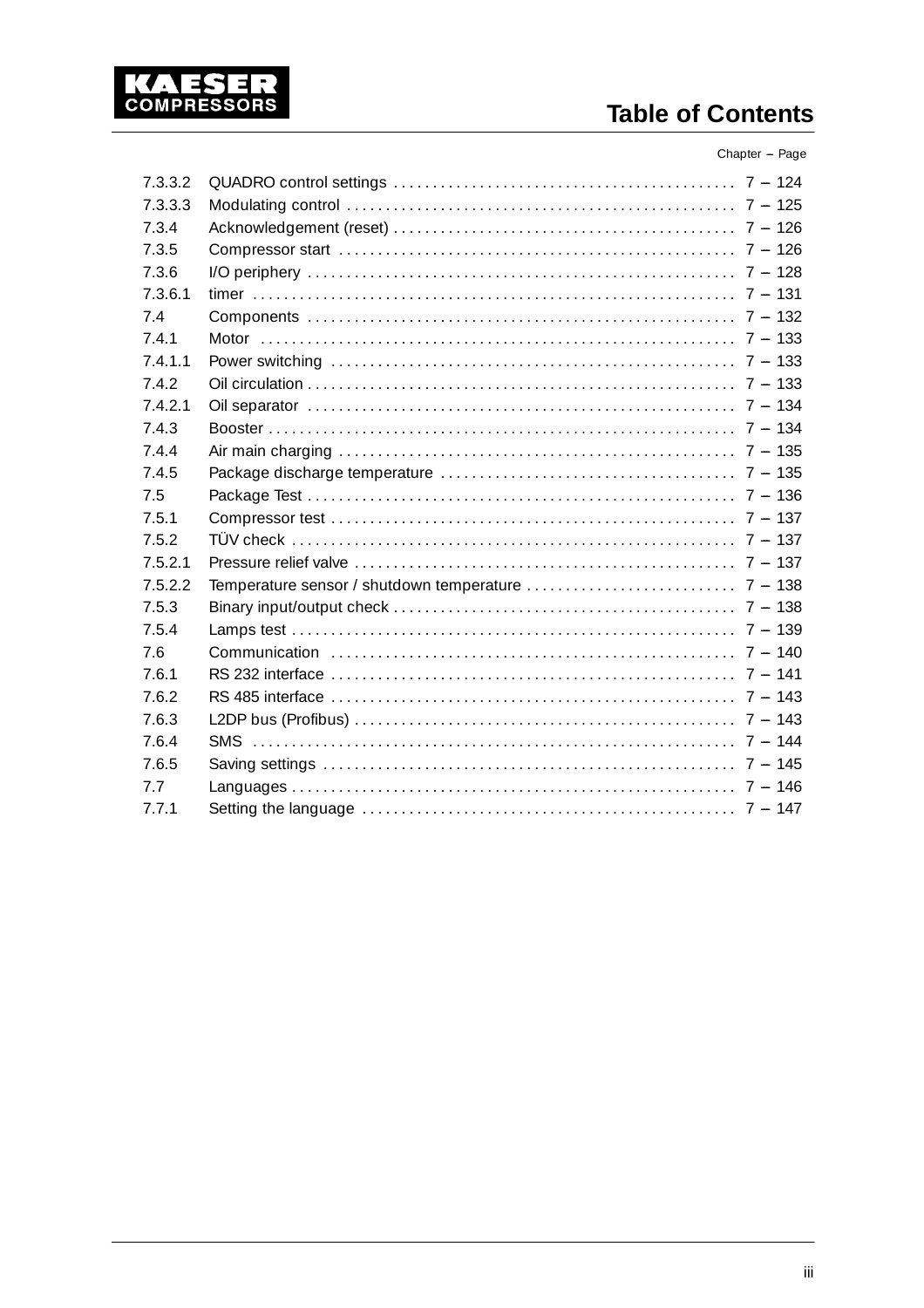

Chapter - Page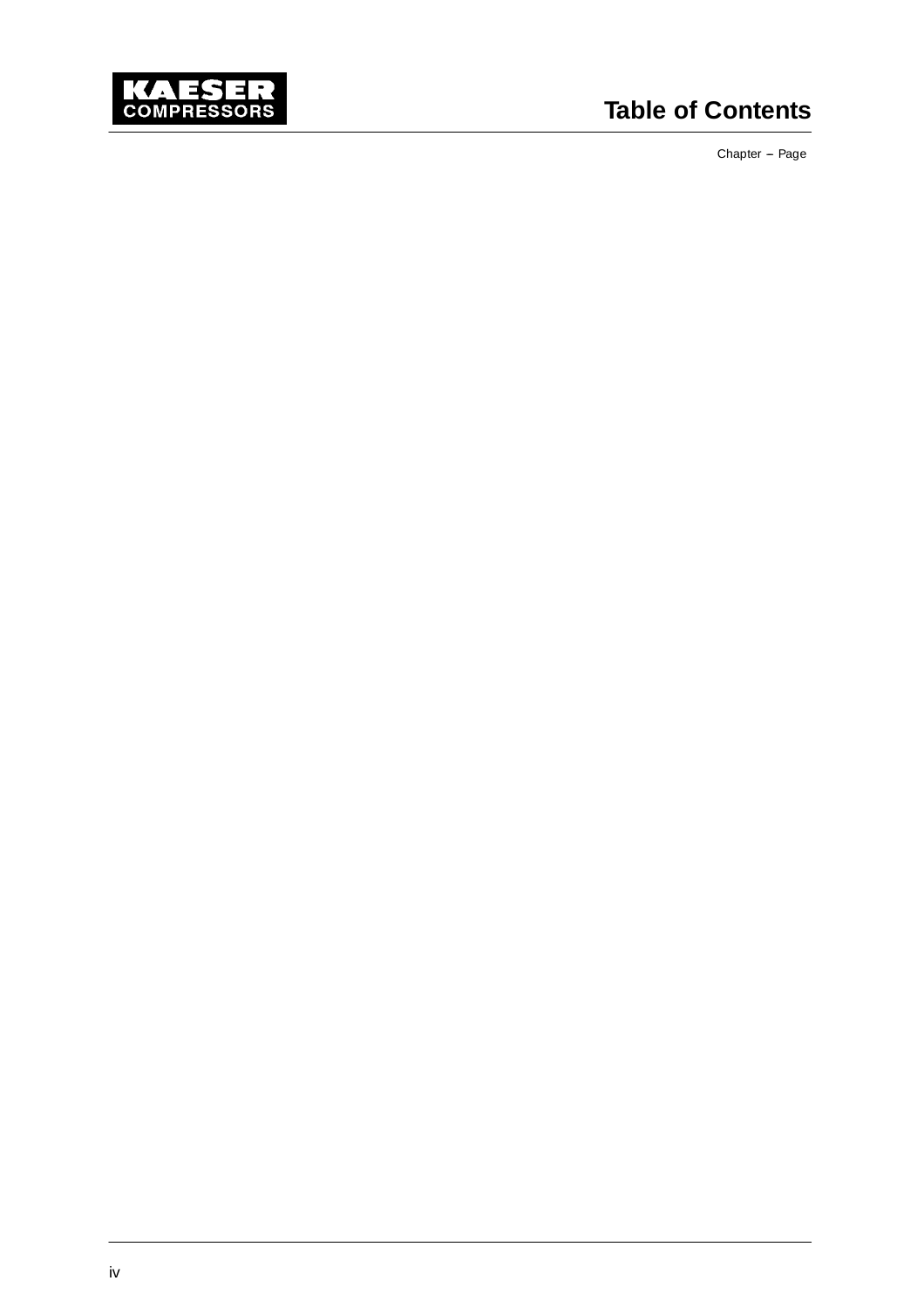

## **1 Technical specification**

**1.1 Power Supply**

### **Power supply for SIGMA CONTROL**

| <b>Note</b>                                         | All voltages are generated within the compressor package itself |  |  |  |  |
|-----------------------------------------------------|-----------------------------------------------------------------|--|--|--|--|
|                                                     |                                                                 |  |  |  |  |
| Auxiliary voltage for sensors (from the controller) |                                                                 |  |  |  |  |
|                                                     | Consumption 2.5 A (with expander board)                         |  |  |  |  |
|                                                     |                                                                 |  |  |  |  |
|                                                     |                                                                 |  |  |  |  |

## **1.2 Sensors**

#### **Pressure transducer:**

| <b>Resistance thermometer</b>            |  |
|------------------------------------------|--|
| Sensing resistance  PT100 to DIN IEC 751 |  |
| Connection two wire                      |  |

## **1.3 Hardware**

- $\bullet$  industrial computer with Intel<sup>®</sup> processor
- $\bullet$  analog inputs and outputs (0-20 mA, 4-20 mA and PT100)
- 230/115 V relay outputs (volt-free contacts)
- electronic 24 V outputs (common negative rail, short circuit and overload proof)
- 24 V common negative rail digital inputs
- internal undervoltage monitoring of 24 V supply
- internal temperature monitoring
- 3 serial interfaces:
	- $\bullet$  RS 232 (modem)
	- RS 485 (master-slave control)
	- Profibus DP
- buffered real-time clock
- buffer battery for RAM and real-time clock
- permissible operating temperature range:  $-20$  °C  $...$  + 60 °C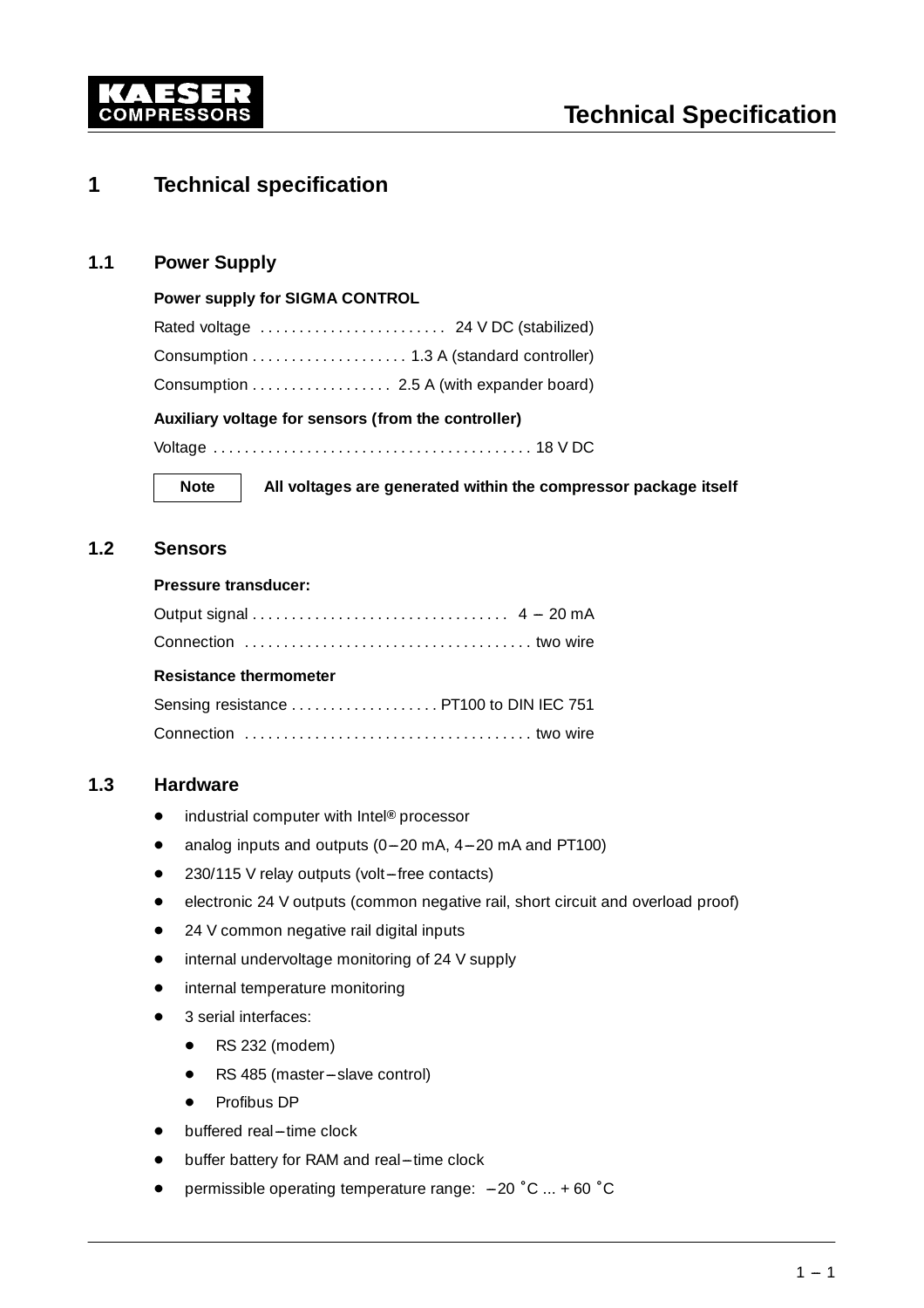

## **1.3.1 Interface pin connections**

#### **1.3.1.1 RS 232**

**•** Connections

| spare               | Pin 1 |
|---------------------|-------|
| receive data RxD    | Pin 2 |
| receive data RxD    | Pin 3 |
| reserved            | Pin 4 |
| ground              | Pin 5 |
| spare               | Pin 6 |
| request to send RTS | Pin 7 |
| clear to send CTS   | Pin 8 |
|                     | Pin 9 |
|                     |       |

Connect shielding to both plug housings

## **1.3.1.2 RS 485**

• Connections

| Pin 1 | terminating resistor RA | (integrated in SIGMA CONTROL) |
|-------|-------------------------|-------------------------------|
| Pin 2 | reserved                |                               |
| Pin 3 | difference signal B     |                               |
| Pin 4 | reserved                |                               |
| Pin 5 | reserved                |                               |
| Pin 6 | reserved                |                               |
| Pin 7 | terminating resistor RB | (integrated in SIGMA CONTROL) |
| Pin 8 | difference signal A     |                               |
| Pin 9 | reserved                |                               |
|       |                         |                               |

Connect shielding to both plug housings

## **1.3.1.3 Profibus**

**•** Connections

| spare                        | Pin 1 |
|------------------------------|-------|
| spare                        | Pin 2 |
| Profibus connection B        | Pin 3 |
| TTL signal RTS               | Pin 4 |
| ground                       | Pin 5 |
| +5V for interface P5         | Pin 6 |
| spare                        | Pin 7 |
| <b>Profibus connection A</b> | Pin 8 |
| spare                        | Pin 9 |
|                              |       |

Connect shielding to both plug housings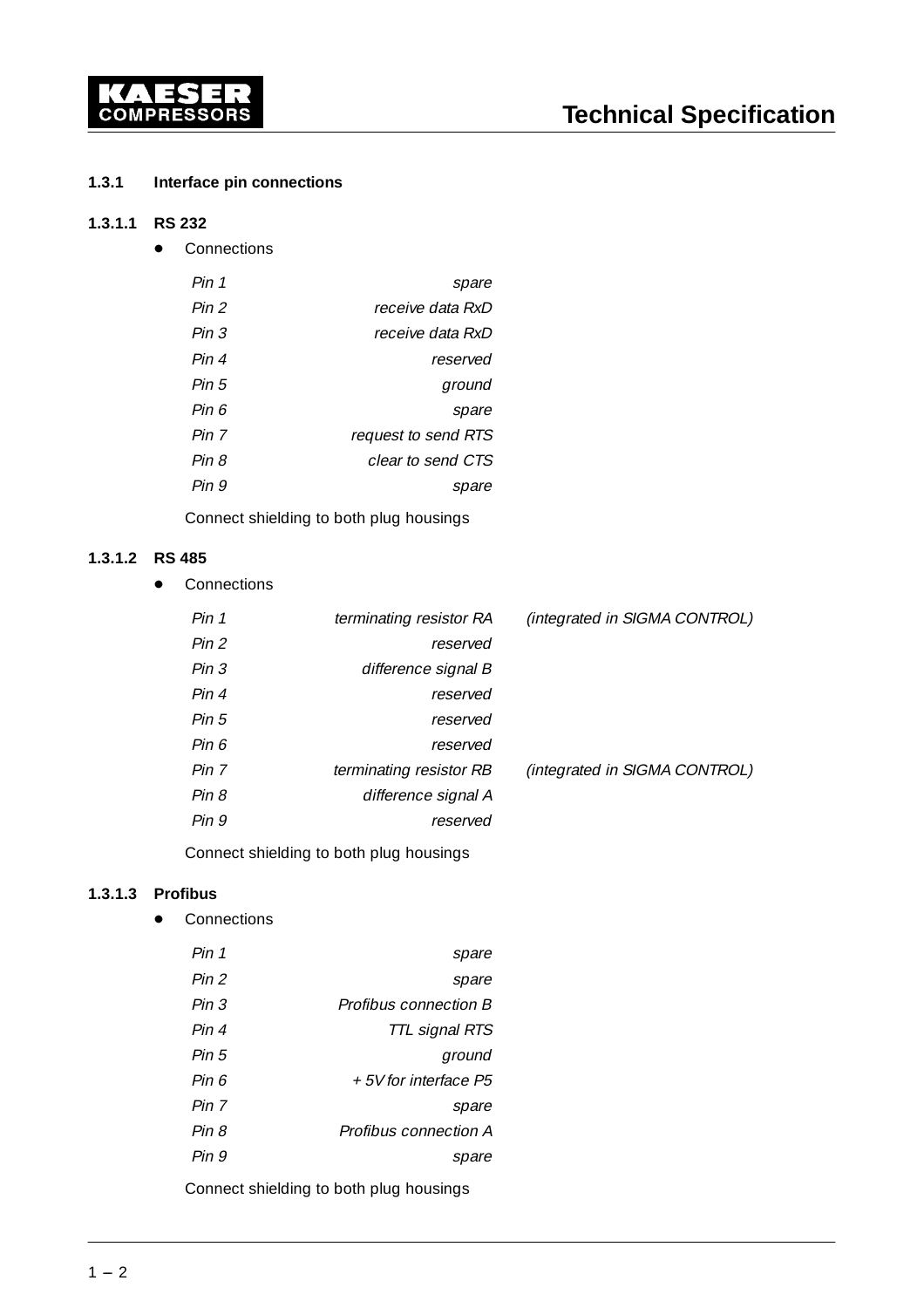

## **1.4 Software**

- $\bullet$  real-time operating system
- soft PLC
- $\bullet$  visualization software
- user software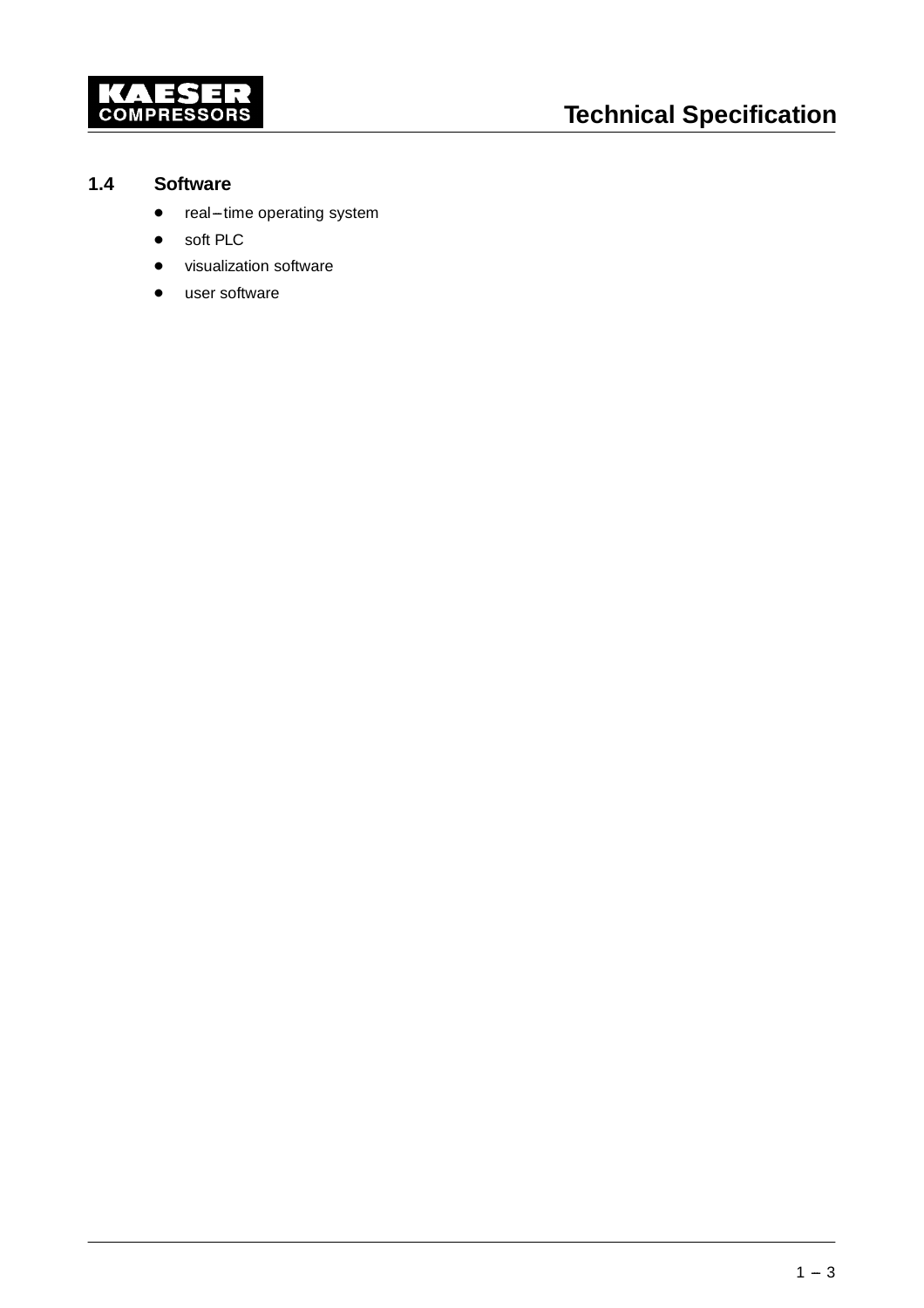

## **2 Safety Regulations**

## **2.1 Explanation of Symbols and Instructions**

**This symbol is placed before all instructions regarding safety where danger to life and limb can occur during work. It is very important that these instructions are observed and that extreme care is taken. For their own protection, all other users should be informed of these safety instructions. General safety and accident prevention regulations must be observed as well as the safety instructions laid down in this service manual.**



**This symbol is placed at text to which considerable attention must be paid to ensure that recommendations, instructions, references and the correct sequence of work are complied with and that damage to or destruction of the controller or other equipment is prevented.**

- **This symbol identifies important product information, handling of the product or the corresponding section of the documentation to which special attention must be paid. Note**
- **This symbol identifies operations and actions to be carried out by the operator or service technician**.
	- **This bullet identifies listings.**

**Explanation of warning labels:**



**Beware of hot surface. Do not touch surface; danger of burning.**



**Beware of high voltage. Do not touch electrical components; danger of electric shock.**



**Beware! Machine starts automatically. Machine can start automatically or by remote start command.**



**Beware of rotating parts. Do not touch rotating parts as this can cause pinching/injury.**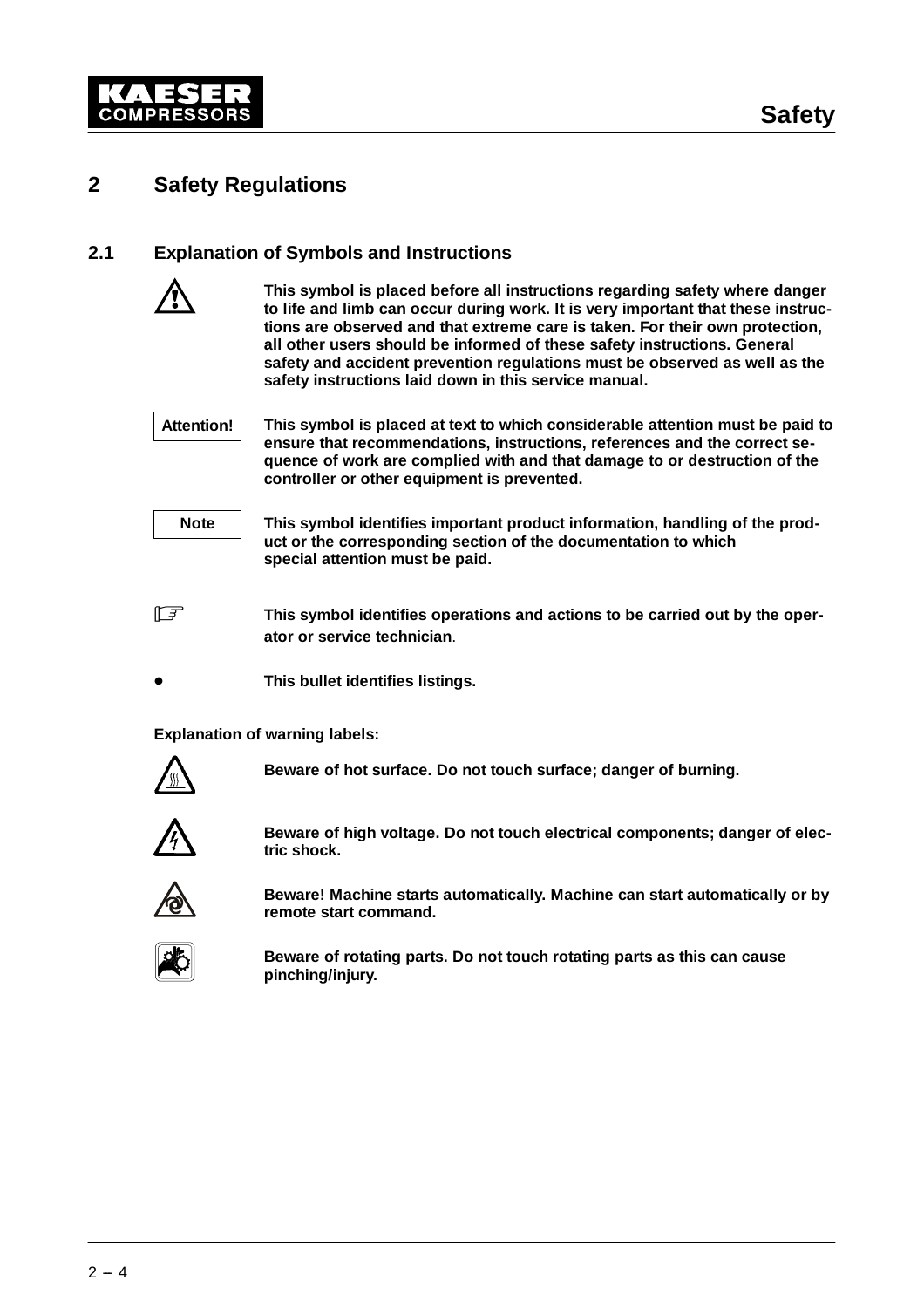## **2.2 General Instructions**



**Before work is carried out on electrical equipment carry out the following measures in the order shown:**

- **1. Switch off the main switch**
- **2. Lock out the main switch**
- **3. Check that no voltage is present on the equipment**

**Any alterations or reconstruction carried out without consultation with and the previous consent of KAESER COMPRESSORS will invalidate the warranty. Attention!**

**Attention!**

**Safety devices may not be modified or deactivated.**

**Signs and marks of reference may not be removed or rendered unreadable.**

## **2.3 Safety Regulations for the Controller**

- Do not pull out or push in components (plugs) on the controller when the compressor package is running. This can cause damage to the controller.
- Do not run the compressor package with supplies removed from the controller as irreversible damage could occur (e.g. feed to the digital outputs with no power supply connected).
- Do not apply other voltages to the electronic outputs on the output plug pins (i.e. external feed via wire jumpers, etc.).
- A short circuit at the power supply pins of the Profibus interface can cause irreversible damage to the interface.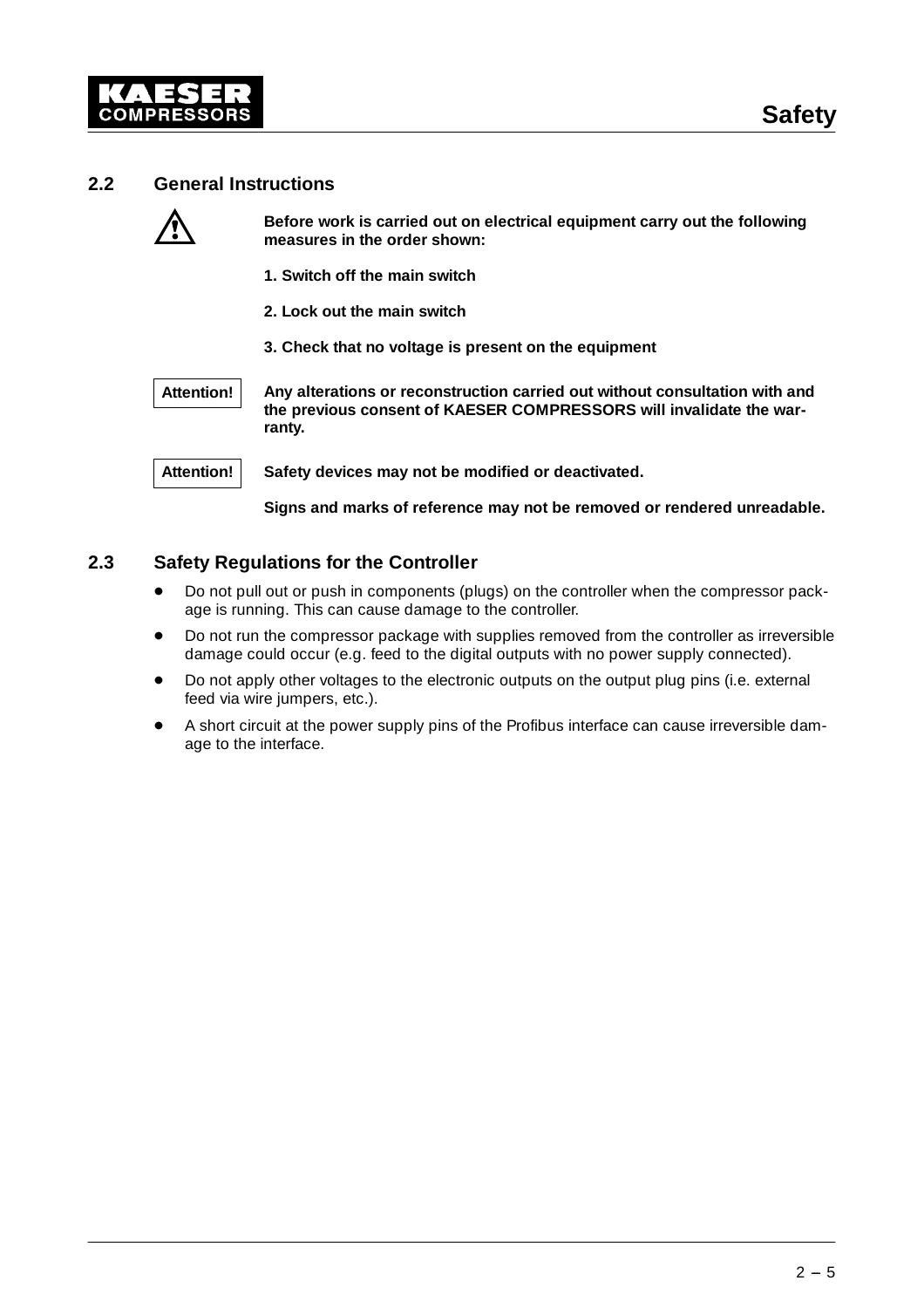## **3 General**

## **3.1 Short Description**

The electronic controller Sigma Control comprises an industrial computer with an Intel<sup>®</sup> processor, a user interface with a background illuminated plain text display, keys, some with integrated LEDs and digital and analog inputs and outputs. Power to the controller is provided by a stabilised 24 V DC power supply unit.

The controller is provided with a clear, easily understood user interface that allows call-up of information or entry of settings:

- LEDs indicate the most important operational states.
- various functions can be keyed.
- the plain text display provides the user with information on current events in the selected language
- an event information memory records the last 100 events with date and time, e.g. alarm, service and operational messages.

Sigma Control controls, regulates, protects and monitors the compressor package.

The control function provides:

- automatic changeover from load to idle or standstill ensuring optimum utilisation of the drive motor according to the user's actual air demand.
- automatic start after a power supply failure.

Sigma Control's protective function ensures:

- automatic shutdown of the compressor package if overcurrent, overpressure, overtemperature, etc. occurs, that is, if a fault occurs that can cause damage to the compressor package.

Sigma Control's monitoring function ensures:

punctual maintenance prompts for oil filter, air filter, V-belts, motor bearings, electrical components and other internal components. All these functions are monitored by service hour counters and maintenance due is displayed as warning or service messages in the plain text display.

All important data can be transferred via the Profibus using integrated interface software.

All parameters needed to operate KAESER rotary screw compressors and vacuum packages are contained in Sigma Control. They are set up at the factory according to compressor model. These parameters can be displayed or changed with the help of various menus or sub-menus in the software (see also chapter 5).

Parameter settings and changes are entered in the Display and Setup level of the software after input of a password. The type of drive, pressure control mode (DUAL, QUADRO or VARIO), the model and basic model status, for example, can be entered at this level.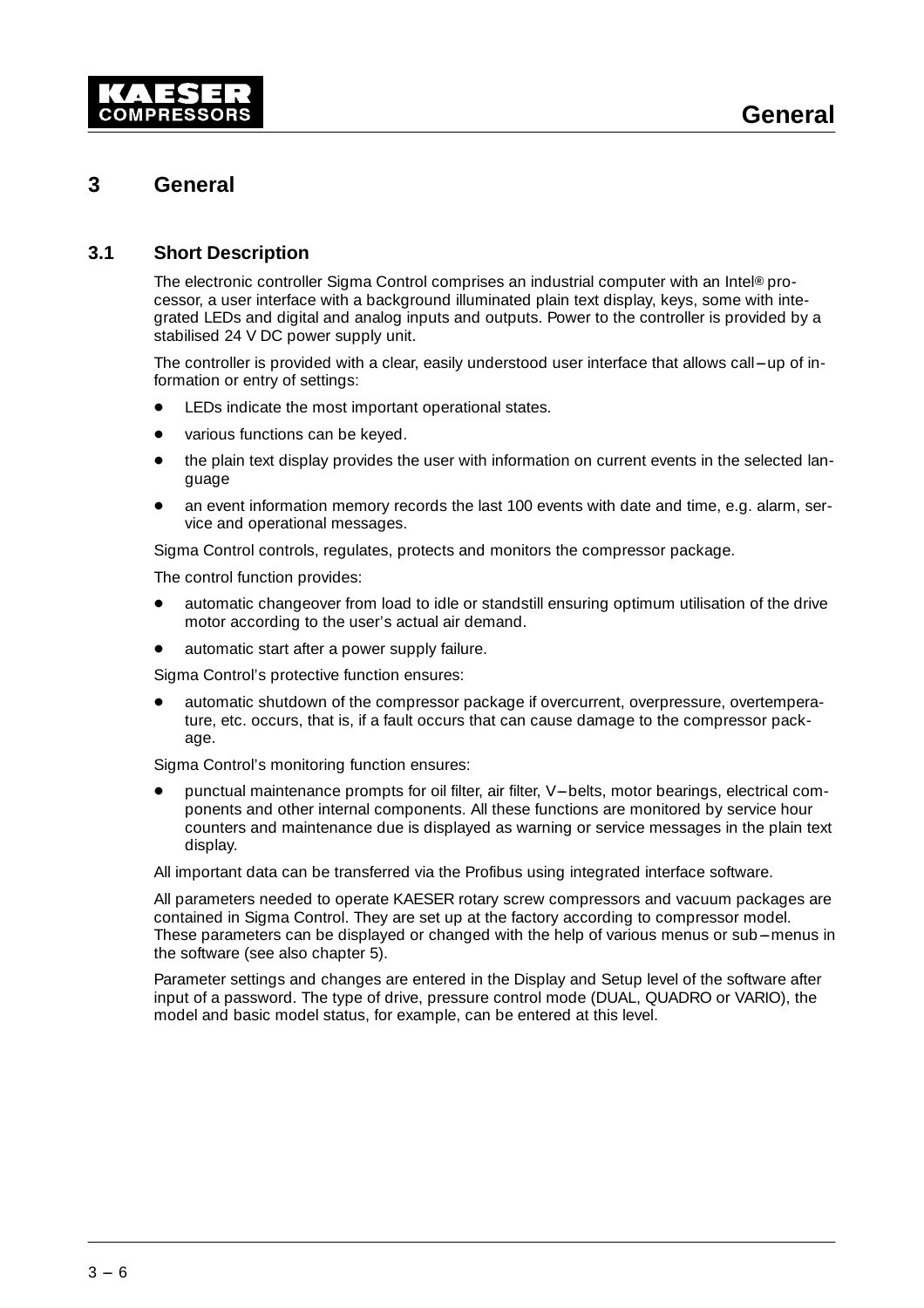## **3.2 Finding the best Type of Pressure Regulation**

Sigma Control is provided with various types of regulation. This means that the compressor package can be operated at maximum efficiency depending on the user's air demand.

- $F$  select the type of regulation in the 'configuration' menu.
- $\mathbb{F}$  reset the 'duty cycle from' parameter in the 'statistic' menu.
- $F$  Run the compressor package for a longer period of time (at least four weeks, or more).
- $F$  Evaluate the 'duty cycle from' parameter.

Repeat this procedure for all types of pressure regulation.

|                | <b>DUAL control</b> | QUADRO control | VARIO control |
|----------------|---------------------|----------------|---------------|
| duty cycle (%) |                     |                |               |

**Note**

**The type of pressure regulation with maximum duty cycle is the most efficient.**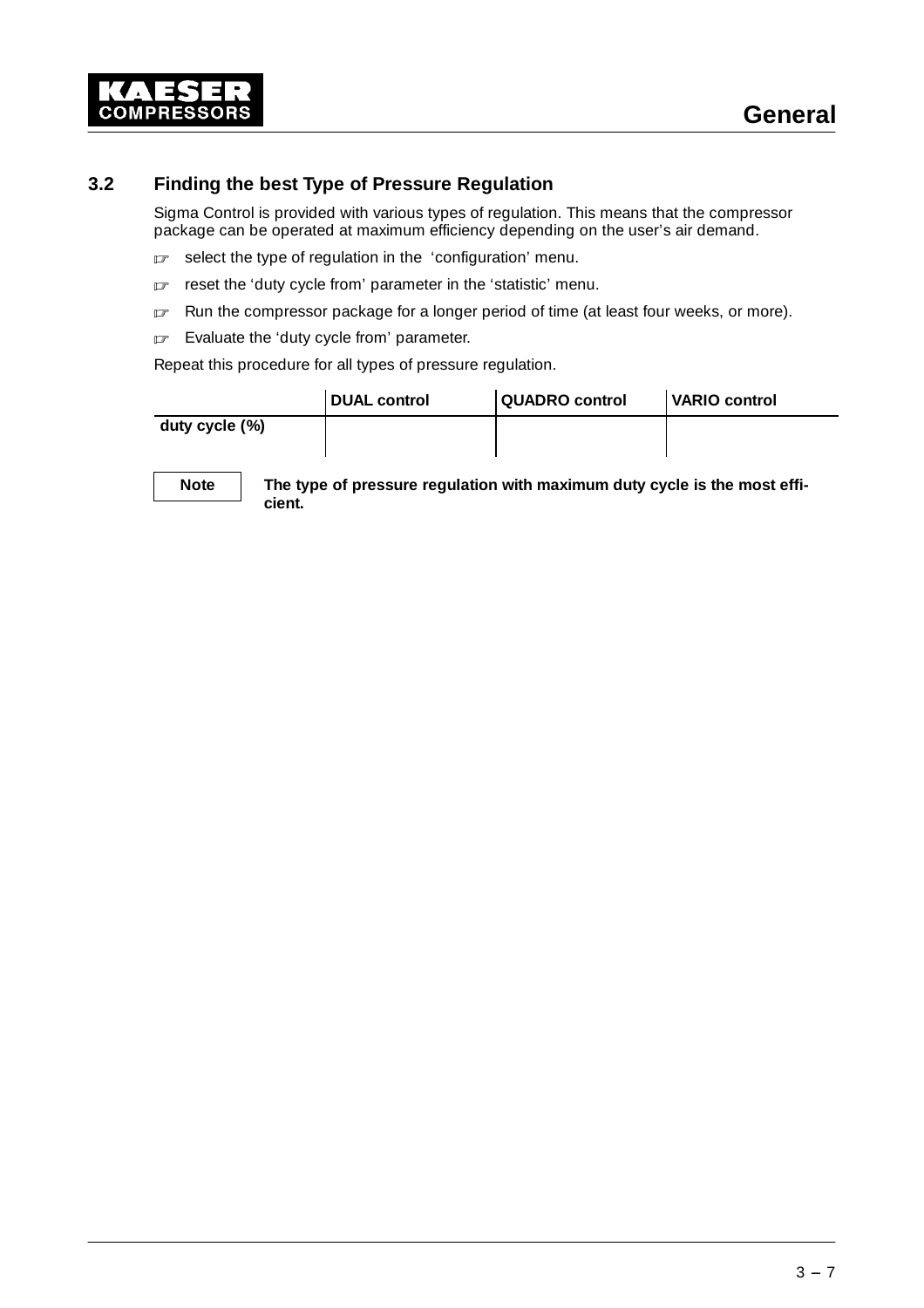## **3.3 DUAL Control**

C s

**COMPRES** 



In DUAL control mode (combined idle and start-stop) the compressor normally runs in **load** and **idle** or **standstill**.

The controller regulates the compressor package between **load** and **idle**.

If the compressor package runs in idle for longer than the preset period (1) to (2), for example  $t_1$ = 6 minutes in idle, the drive motor is stopped completely (2). When the lower switching point  $p_{min}$  (3) is reached, the compressor package is automatically started again. Pressure rises to the upper switching point  $p_{max}(4)$ , and the compressor package switches to idle. If the pressure falls again to p<sub>min</sub> (5) within a shorter period (4) to (5), for example,  $t_2 = 3$  min, then the compressor switches automatically from idle to load.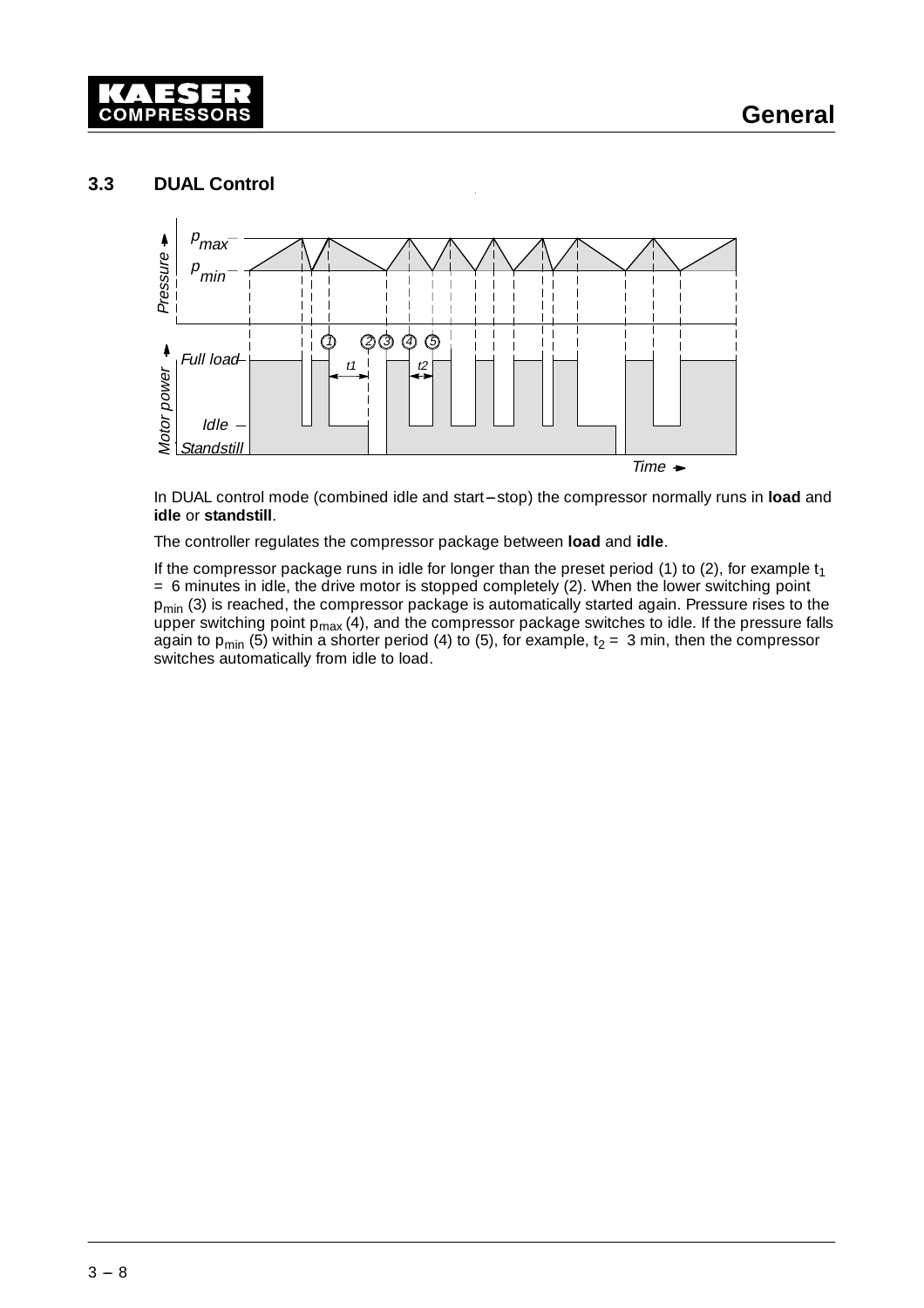# **COMPR**

## **3.4 QUADRO Control**



stop point for running or idle / standstill period ٦

- $p_{\text{max}}$  upper swtiching point
- p<sub>min</sub> lower switching point
- $t_{p\text{ rise}}$  pressure rise time (the time during which system pressure rises from the lower to the upper switching point)
- $t_{p \text{ decay}}$  pressure decay time (the time during which system pressure decays from the upper to the lower switching point)

#### **Function description**

Two fixed periods - the **running period** and **unloaded period** - are taken as the criterion for selection of the operating mode of the compressor package when system pressure reaches the upper switching point. These two periods are set according to the maximum permissible starting frequency of the drive motor.

The running period starts every time the compressor package is switched on. It lasts as long as the drive motor runs and stops when the compressor package switches to standstill.

The unloaded period starts every time the operating mode changes from load to idle. It runs during idle and also when the compressor package is switched to standstill after the idle period. It stops when the compressor package switches to load.

Every cut--out point is delayed by the venting period, so that the compressor package vents.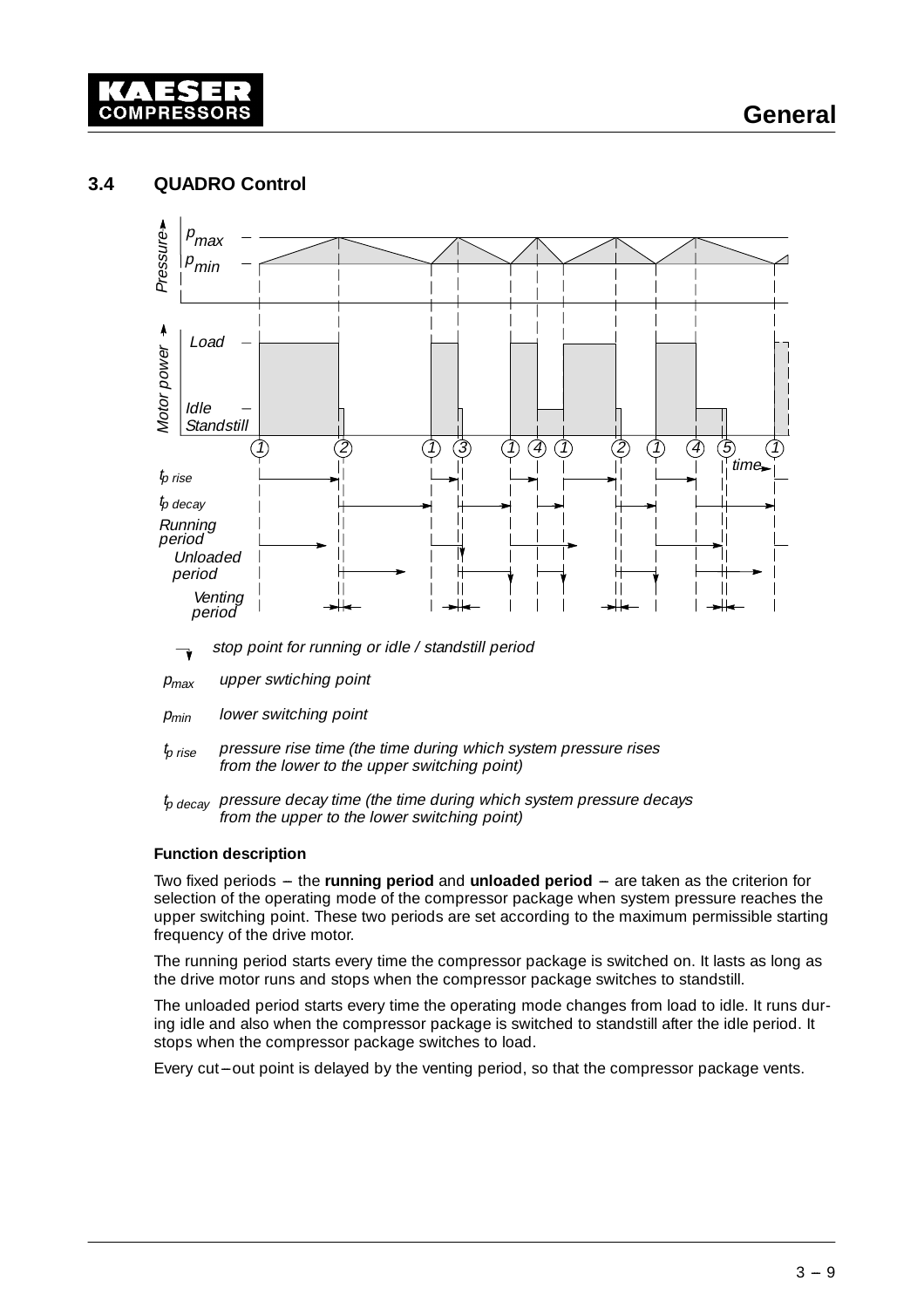The following switching cycles are possible:

- If system pressure decays to the lower switching point, the compressor package switches to load (**1**) irrespective of its previous operating mode. If the drive motor was at standstill, the opening of the inlet valve is delayed to allow an unloaded compressor package start.
- If system pressure rises to the upper switching point and the running period has already expired, the compressor package switches off after the run-on period has expired (2).
- If system pressure rises to the upper switching point before the running period has expired, the pressure decay time of the previous switching cycle is taken as the criterion for the selection of the operating mode:

- If the pressure decay time t<sub>pdecay</sub> was longer than the idle/standstill period, the compressor package switches to standstill after the run-on period has expired (3).

- If the pressure decay time t<sub>pdecay</sub> was shorter than the period set for the idle / standstill period, then idle mode is selected (**4**), that is, the inlet valve closes and the compressor package is vented with the motor running. When the running period expires the compressor package is also switched to standstill after the run-on period has expired (5).

## **3.5 VARIO Control Mode**

#### **Functional description:**

The idle period is automatically lengthened or shortened by the variable idle control in relation to the number of motor starts. The number of motor starts during the preceding hour are measured.

A high switching frequency leads to longer idle periods. A low switching frequency leads to shorter idle periods.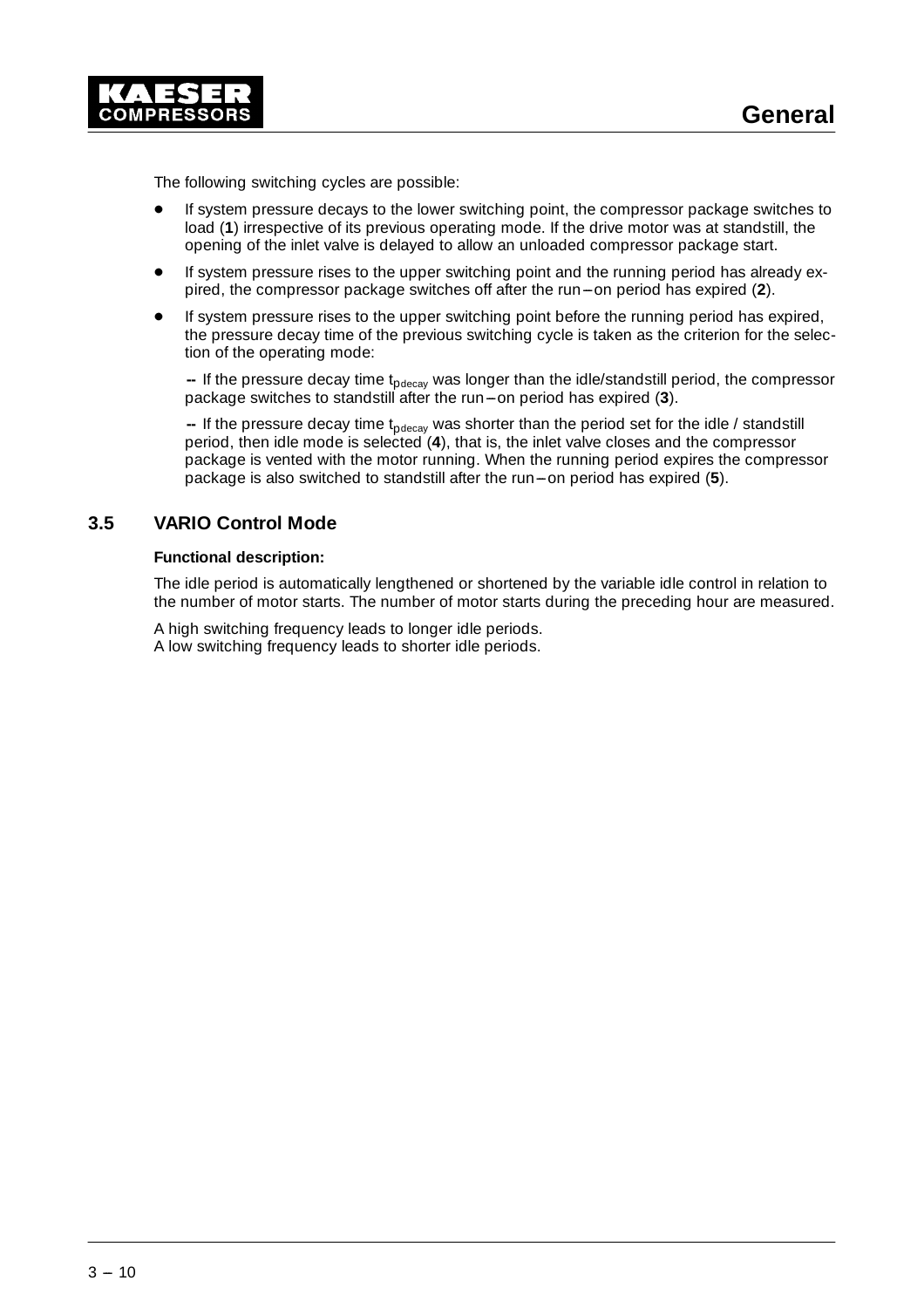## **COMPR** Ŀ

## **Operation**

## **4 Operation**

## **4.1 Control Panel**



1 SIGMA controller 2 Emergency Stop pushbutton

## **4.2 The SIGMA CONTROL System**

The SIGMA CONTROL unit (1) is fitted in the control cabinet. It is used for both control and operation. The panel has 11 keys and 9 LEDs. The operation of the package is determined by default values programmed in the controller.

## **4.3 EMERGENCY STOP Pushbutton**

The EMERGENCY STOP button shuts down the compressor package immediately.

If the EMERGENCY STOP button is pressed because of an existing hazard or alarm, then this must be eliminated before the package is reset. To accomplish this, carry out the following procedure:

- $\mathbb{F}$  Turn the EMERGENCY STOP button in the direction of the arrow to unlatch it.
- F Press the acknowledge (reset) key on SIGMA Control to acknowledge the alarm. (See chapter 4.3.1 for function keys).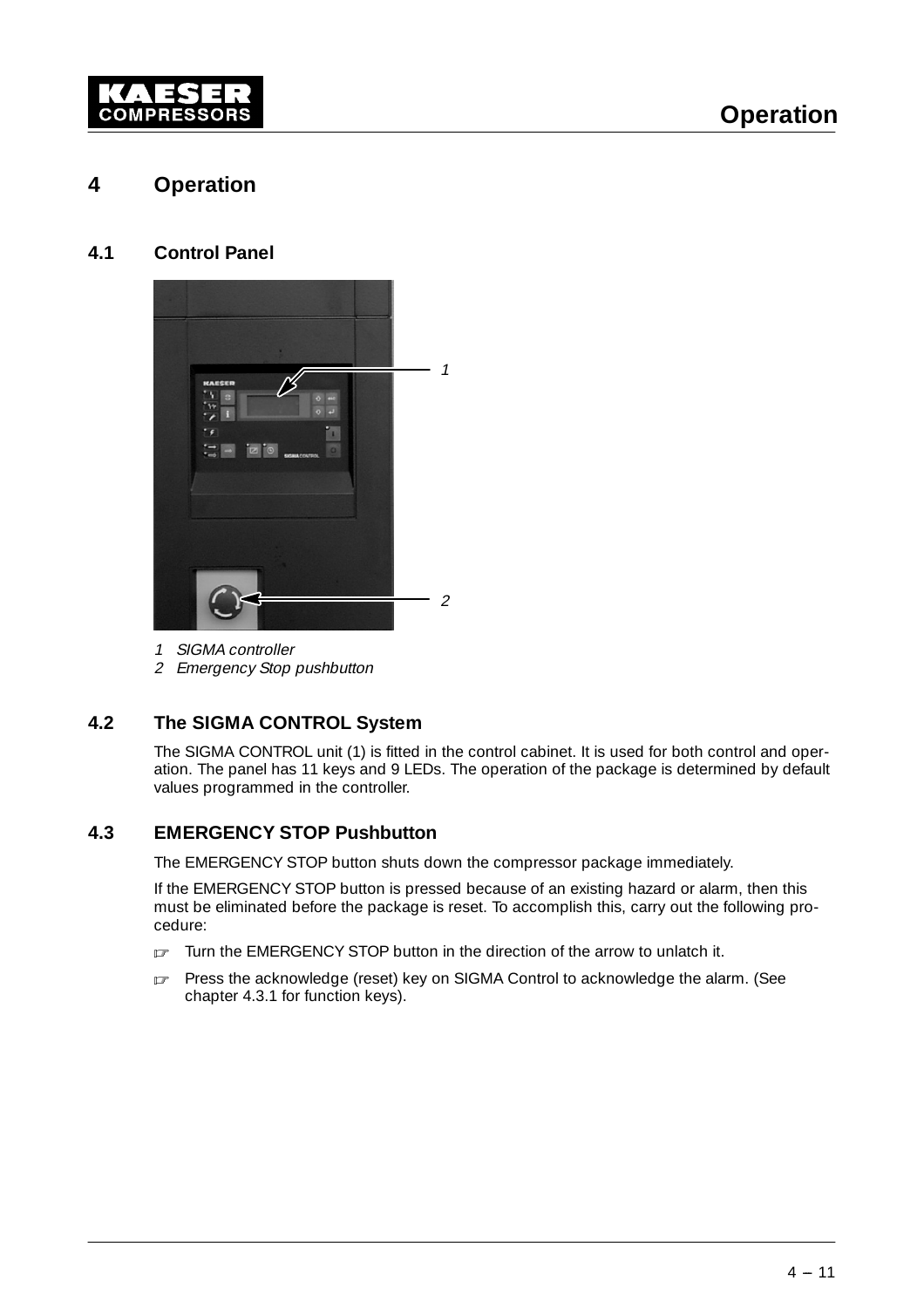

## **4.3.1 Function keys**



- 
- 
- 
- 
- 5 Load/unload changeover key 11
- Arrow key  $(\Downarrow)$  (menu down)
- 
- Clock key <sup>9</sup> Return key (¤)
- Remote key 10 Info --- event key
	-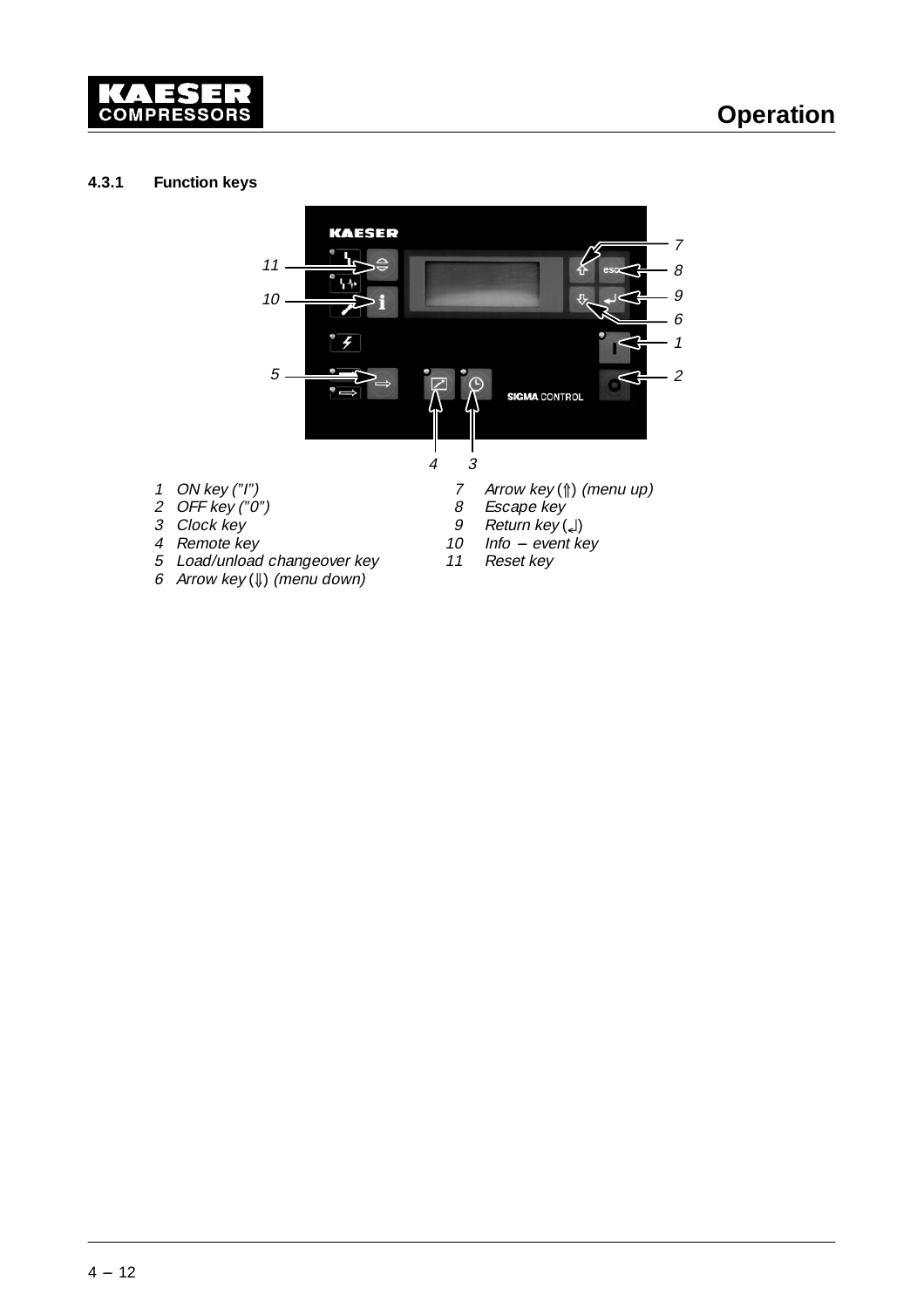## **4.3.2 Key functions**

| <b>Symbol</b> | Item           | <b>Description</b>            | <b>Function</b>                                                                                                                    |
|---------------|----------------|-------------------------------|------------------------------------------------------------------------------------------------------------------------------------|
|               | $\mathbf{1}$   | ON key                        | The compressor is switched on and runs in the<br>preselected operating mode:                                                       |
| 0             |                |                               | local control - remote control (control centre) - clock<br>control                                                                 |
| $\mathbf{o}$  | $\overline{2}$ | OFF key ("0")                 | The compressor is switched off irrespective of operating<br>mode.                                                                  |
| $\Theta$      | 3              | Clock ON/OFF key              | Pressing the key causes the compressor to be switched<br>on and off by the integrated clock.<br>The LED illuminates in clock mode. |
|               | 4              | Remote ON key                 | Pressing the key switches between local and remote con-                                                                            |
| ø             |                |                               | trol of the compressor package.                                                                                                    |
|               |                |                               | The LED illuminates in remote mode.                                                                                                |
|               | 5              | Load/idle change-<br>over key | Pressing the key switches the compressor into idle mode.<br>Pressing again switches back to the preselected mode.                  |
| ⇩             | 6              | Arrow key ↓                   | Menus are scrolled downwards or a selected parameter is<br>reduced.                                                                |
| ⇧             | $\overline{7}$ | Arrow key $\Downarrow$        | Menus are scrolled upwards or a selected parameter is<br>increased.                                                                |
|               | 8              | Escape key                    | Pressing the "esc' key:                                                                                                            |
|               |                |                               | - returns to the next higher menu level                                                                                            |
| esc           |                |                               | - exits the edit mode without saving edited parameters                                                                             |
|               |                |                               | If the "esc" key is held down longer than 10 s a return to<br>the main menu is triggered.                                          |
|               | 9              | Return key (save)             | Only affects the message in the third line of the disp-<br>lay (12):                                                               |
|               |                |                               | - returns to the selected submenu or                                                                                               |
|               |                |                               | - exits edit mode and saves edited parameters                                                                                      |
|               | 10             | $Info - event key$            | Display of the event information memory:                                                                                           |
|               |                |                               | can be selected in any menu.                                                                                                       |
|               |                |                               | The display jumps back to the last menu position with the<br>"esc" key (8).                                                        |
| $\oplus$      | 11             | Acknowledge (reset)<br>key    | Acknowledges alarm messages and resets the alarm<br>memory (if permitted).                                                         |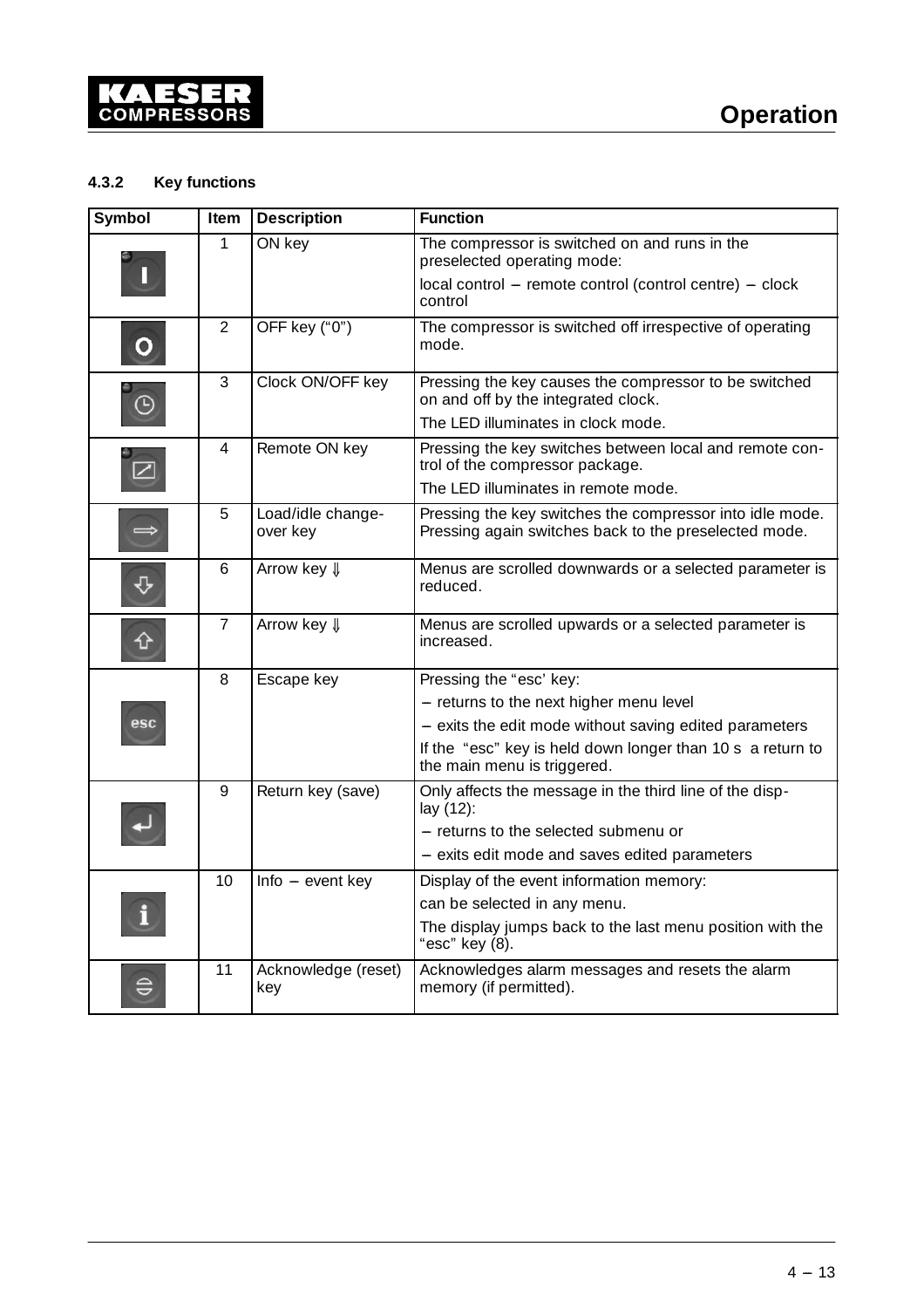

## **4.3.3 Light emitting diodes and plain text display**

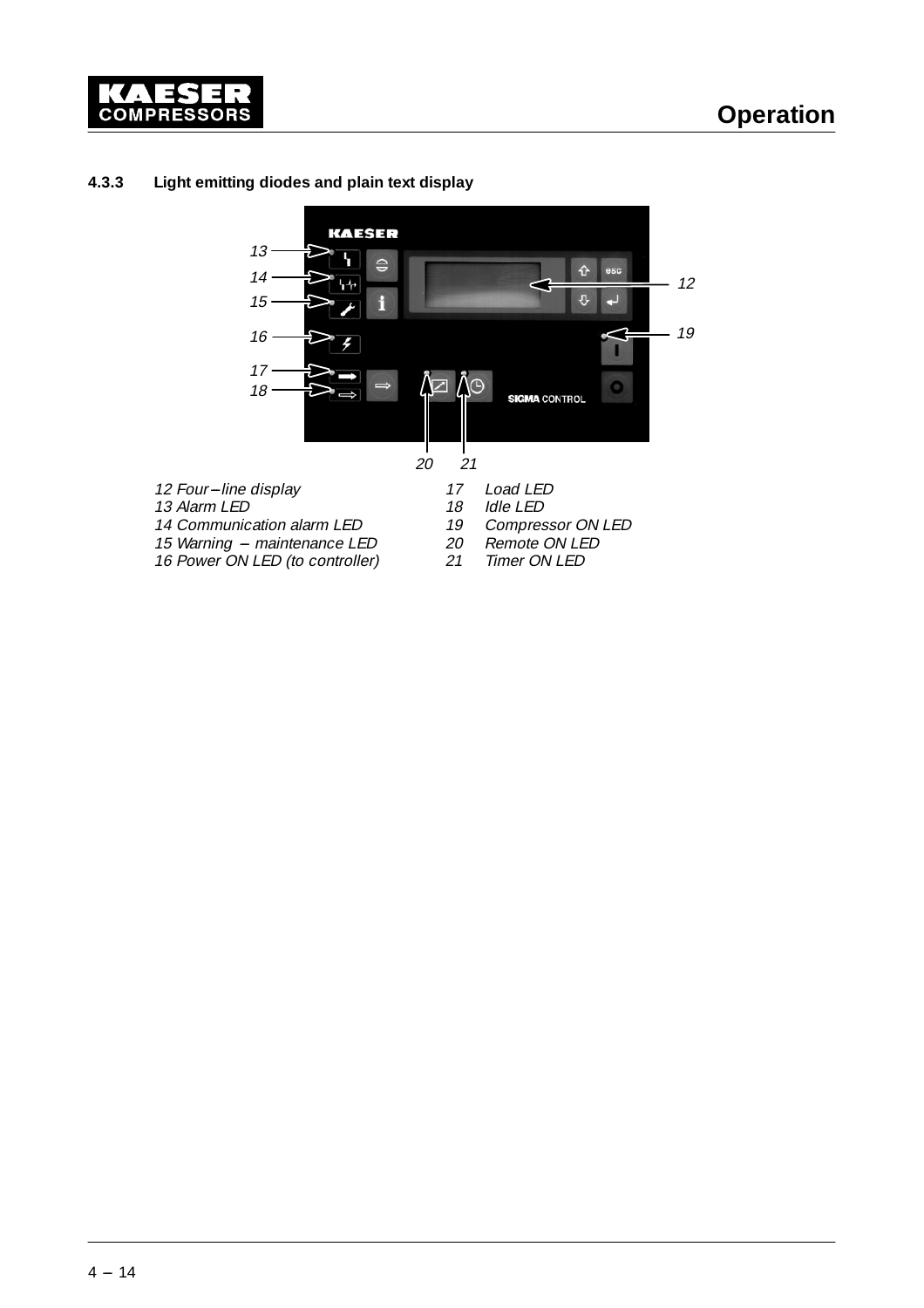## **4.3.4 LED functions**

| <b>Symbol</b>                                                      | Item. | <b>Description</b>         | <b>Function</b>                                                                                                                                                                                                                                               |
|--------------------------------------------------------------------|-------|----------------------------|---------------------------------------------------------------------------------------------------------------------------------------------------------------------------------------------------------------------------------------------------------------|
| 6.8bar 81°C<br>ON-K /LOAD - p1<br>total 0008734<br>0008564<br>load | 12    | Display see 4.3.3          | Alphanumeric display with 4 lines and green back-<br>ground illumination                                                                                                                                                                                      |
|                                                                    | 13    | Alarm LED                  | The red LED flashes if the compressor package is shut<br>down because of an alarm.                                                                                                                                                                            |
|                                                                    |       |                            | If the alarm is acknowledged with the reset key (11),<br>the LED lights continuously. It extinguishes when the<br>fault is removed and the alarm is reset again.                                                                                              |
|                                                                    | 14    | Communication<br>alarm LED | The red LED illuminates if communication via the Profi-<br>bus interface is interrupted.                                                                                                                                                                      |
|                                                                    |       |                            | If the communication fault occurs in remote mode, the<br>compressor package is automatically switched to local<br>control.                                                                                                                                    |
|                                                                    |       |                            | When the reset key (11) is pressed, the LED extinguis-<br>hes if the alarm is no longer present.                                                                                                                                                              |
|                                                                    | 15    | Service/warning LED        | The yellow LED flashes if there is a service message or<br>when maintenance is due.                                                                                                                                                                           |
|                                                                    |       |                            | If the message is acknowledged with the reset<br>key (11), the LED illuminates continuously until mainte-<br>nance is completed and (if necessary) the service inter-<br>val counter is reset. (see chapter 6.4.1 to reset the ser-<br>vice interval counter) |
|                                                                    | 16    | Power ON LED               | The green LED lights when power is available.                                                                                                                                                                                                                 |
| $\geq$                                                             |       |                            | (The main switch and the control transformer cutout<br>are switched on)                                                                                                                                                                                       |
| $\geq$                                                             | 17    | <b>Idle LED</b>            | The green LED illuminates continuously when the<br>compressor is running but no compressed air is produ-<br>ced.                                                                                                                                              |
|                                                                    |       |                            | The LED flashes if idle mode is selected with the idle<br>key (5).                                                                                                                                                                                            |
|                                                                    | 18    | Load LED                   | The green LED illuminates when the compressor is<br>running under load and compressed air is being pro-<br>duced.                                                                                                                                             |
|                                                                    | 19    | Package on LED             | The compressor package is switched on.                                                                                                                                                                                                                        |
|                                                                    |       |                            | LEDs 17 and 18 must also be taken into consideration<br>to determine the operational status of the package:                                                                                                                                                   |
|                                                                    |       |                            | If LED $(19)$ is on - and both LEDs $(17)$ and $(18)$ are<br>off, the package is stopped and in standby. It can<br>start at any moment.                                                                                                                       |
| ≡                                                                  | 20    | Remote control<br>mode     | The green LED illuminates when the package is in re-<br>mote control mode.                                                                                                                                                                                    |
| Œ                                                                  | 21    | Clock mode ON LED          | The green LED illuminates when the package is swit-<br>ched either on or off by the clock.                                                                                                                                                                    |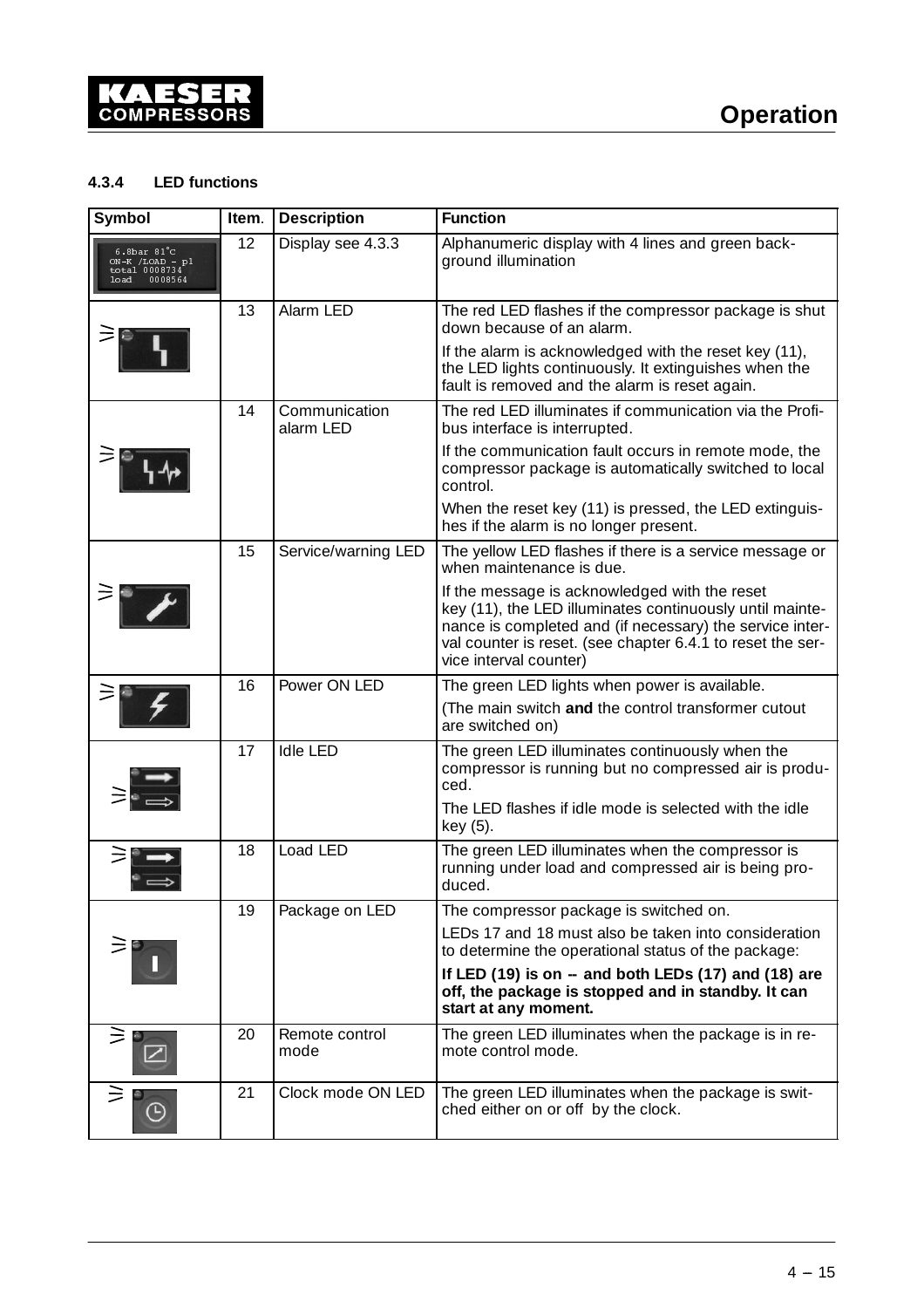

#### **4.3.4.1 Display**

The display (12) used for entry and readout of data and is provided with four lines of 16 characters each.

Example:

| $80^{\circ}$ C R<br>$7.5\,\mathrm{bar}$                                                               |   |
|-------------------------------------------------------------------------------------------------------|---|
| off                                                                                                   | 3 |
|                                                                                                       |   |
| $7.5 \,\text{bar}$ 80 $\degree$ CR<br>$key-OFF'$ $p1-off$<br>total 000785 h<br><b>load</b> 000693 h 1 | 3 |

1 Header 3 Active line

- 2 Compressor status/menu text 4 Menu text
- -

#### **Line 1 -- header**

Current system pressure and airend discharge temperature are displayed in the header.

These values are always shown

- in the main menu
- in setup levels in which parameter changes can be made even though the compressor is running.

The letters "R", "S" and "F" identify internal operational modes of the controller and are shown for servicing purposes.

- "R" means that the controller is in "RUN mode' and is working perfectly.
- "S" means that the controller has been set to "Stop" by a programming unit (PG).
- "F" means that there is a program fault.

**Note**

**If an "S" or an "F" appears in the display, switch the power off and then back on again to return to the "R" status. If this is unsuccessful, contact KAESER service department for further instructions.**

#### **Line 2**

Depending on settings, either the current status of the compressor package or menu text is shown in line 2.

#### **Line 3 -- active line**

**Note**

**Actions can only be executed if they are shown in in line 3.**

This applies both a jump to to submenus or the changing of values.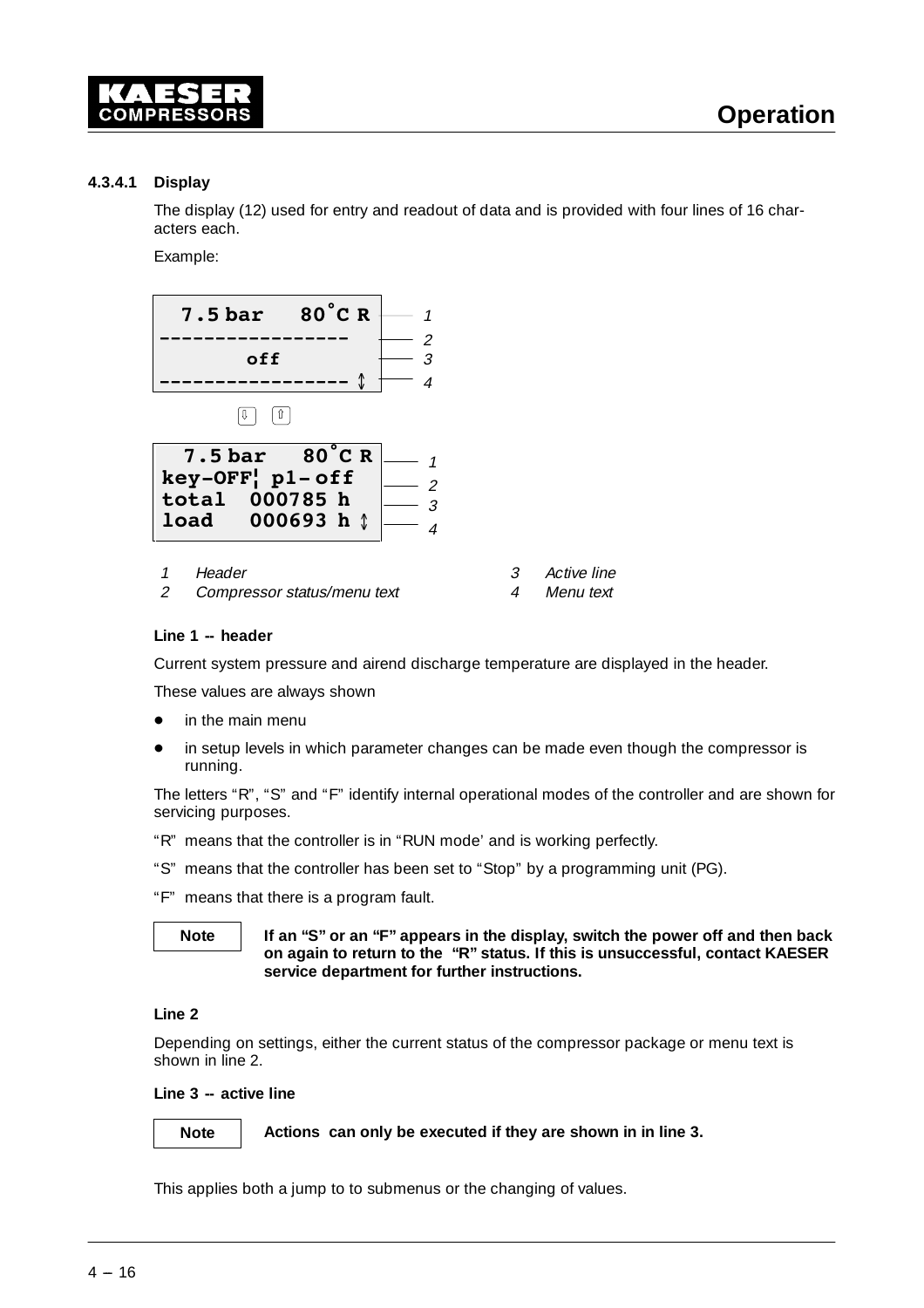The respective menu text is shown here. Example:

| 7.5 bar     | 80°C R       |
|-------------|--------------|
| oil filter: |              |
| 3000h       | 2850         |
| ...         | $\sqrt[5]{}$ |
| ...         | $\sqrt[5]{}$ |

5 Entry line with "Return  $(\Box)$ "

If it is possible to move to a submenu or if a parameter can be entered the "Return  $(2)$ " sign (5) appears in column 16.

## **Line 4**

**COMPRESSOR** 

The arrows " $\uparrow$ ", " $\downarrow$ " or " $\uparrow$ " (4) appear in line 4, column 16 after the menu text and indicate the direction in which the lines can be scrolled:

- $\bullet$   $\uparrow$  lower stop, upwards scroll only
- $\bullet$   $\downarrow$  upper stop, downwards scroll only
- $\bullet$   $\uparrow$  scroll in both directions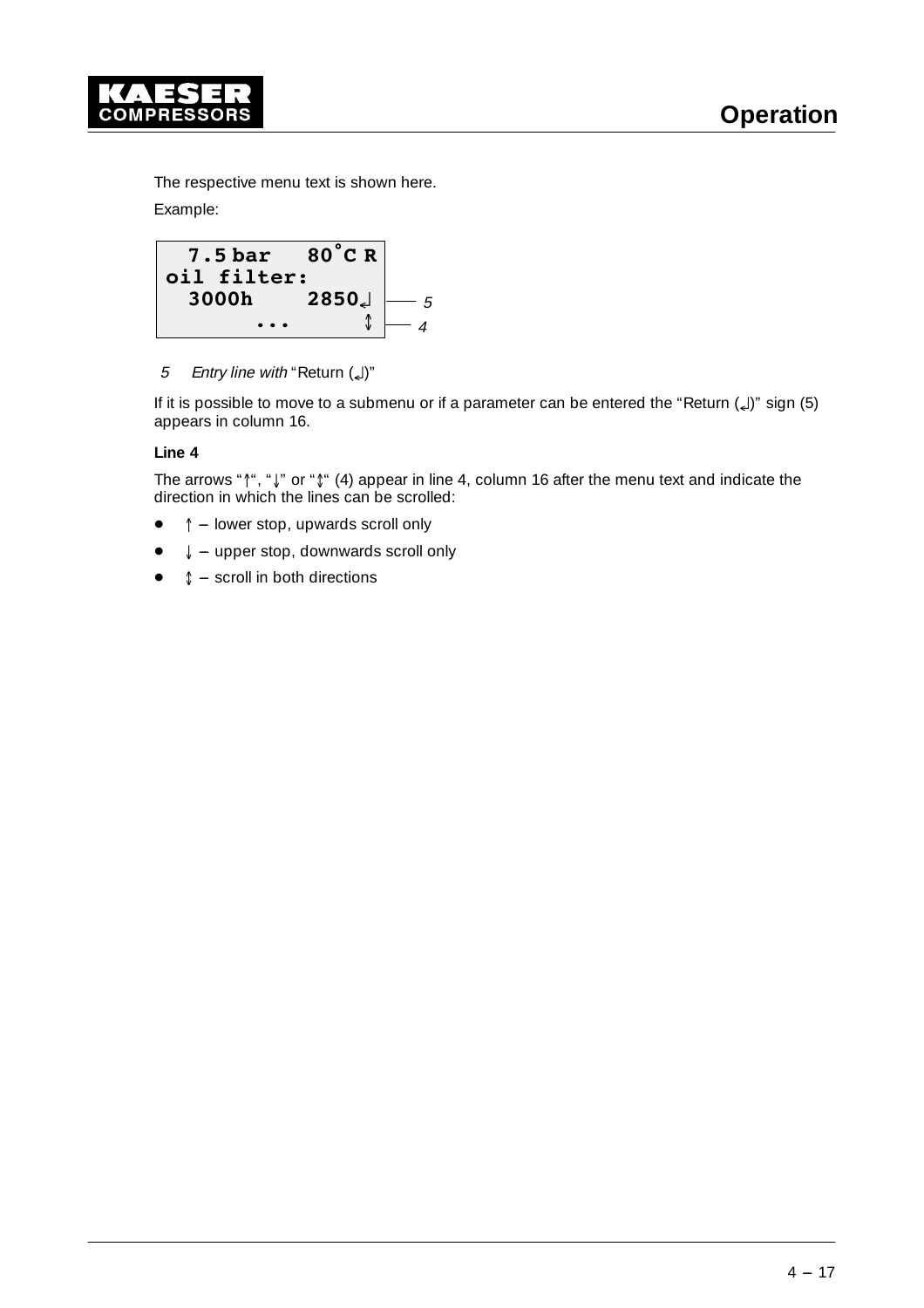

## **4.4 Switching the Compressor Package On and Off**

#### **Attention!**

**Do not switch the compressor package on and off with the main switch. Always switch on with the ON key (1) and off with the OFF key (2). Always take the permissible motor starting frequency into account when switching the compressor package on and off.**

#### **4.4.1 Switching on locally**

 $\mathbb{F}$  Switch on the main switch.

The controller runs a selftest. When the selftest is completed the green "power ON LED (16) illuminates permanently.

 $\mathbb{F}$  Press the ON key (1) – the green "compressor ON" LED (19) illuminates.

LEDs 17 and 18 must be taken into consideration to determine the operational status of the compressor package:



#### **If LED (19) is on -- and both LEDs (17) and (18) are off, the package is stopped and in standby.**

#### **The compressor can start at any moment.**

#### **4.4.2 Switching off locally**

- $F$  Press the OFF key (2) the "Package ON" LED (19) extinguishes.
- $\mathbb{F}$  Switch off and lock out the main switch.

#### **4.4.3 Switching on and off in remote**

Remote control of the compressor package is selected with the "Remote ON" key (4) on the controller.

Choice of control via volt-free remote contacts "RC" on a binary input can be made in the "configuration $\rightarrow$  compressor start $\rightarrow$  compressor ON" menu.

#### **4.4.4 Switching on and off with the clock**

If required, the compressor package can be controlled by the clock. The procedure is the same as for switching on and off locally except that the "Clock mode ON/OFF-key" (3) must be pressed additionally.

Afterwards, the periods during which the compressor is to run can be entered in the "clockcompressor ON/OFF" menu.

See chapter 7.2 for setting up the clock.



**Before carrying out any work, make sure that the package cannot be switched on by the clock or from the control center.**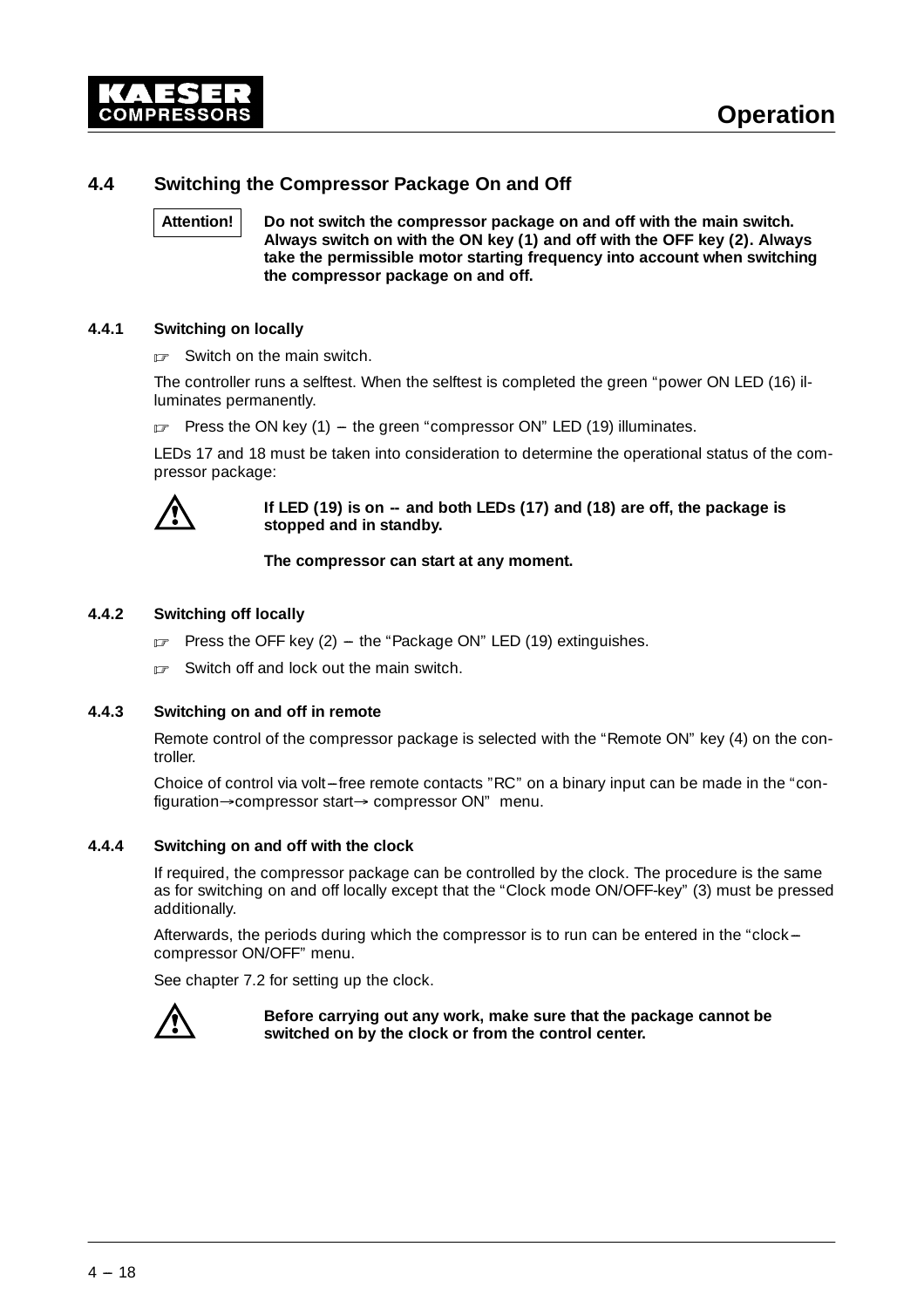

## **4.5 Resetting Alarm Messages**

If an alarm occurs, the compressor package is shut down automatically and the red LED (13) on Sigma Control flashes.

The bottom line of the display (12) shows the current alarm. A list of possible alarms (faults) that could occur during operation of the compressor package is given in chapter 4.7.

- $F$  Remove the fault.
- $\mathbb{F}$  Reset the alarm with the reset key (11) LED (13) extinguishes.

The compressor package can now be started again.

**Attention!**

**If the compressor was shut down with the EMERGENCY STOP pushbutton, ensure that the pushbutton is enabled by turning in the direction of the arrow before resetting the alarm.**

## **4.6 Acknowledgement of Warning Messages**

When maintenance is due the yellow LED (15) on SIGMA CONTROL flashes.

Maintenance due is shown in the display (12). A list of service messages that can be displayed during operation is given in chapter 4.7).

- $\mathbb{F}$  Carry out the maintenance.
- $\mathbb{F}$  Acknowledge service message with the reset key (11) LED (15) extinguishes.



**Note**

**When the maintenance is complete the remaining interval must be reset to the default service interval.**

 $\mathbb{F}$  (see chapter 6.4.1 to reset the service interval counter).

**Password level 4 is required to reset the service interval counter.**

 $F$  See chapter 7.1.1 to input the password.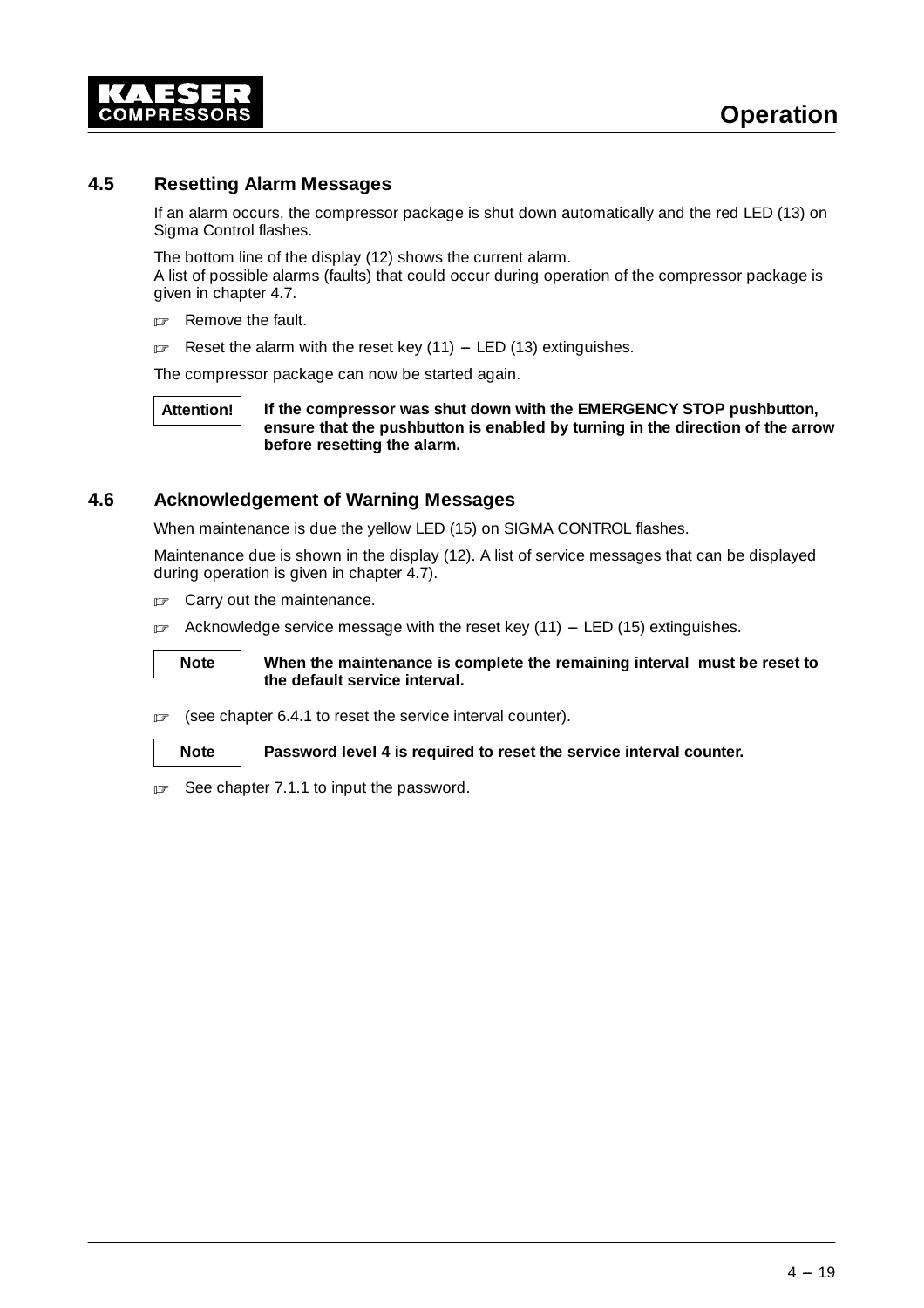## **4.7 Alarm and Warning Messages**

| Message <sup>2</sup>  | Type <sup>1</sup> | <b>Fault</b>                                                                                                                                    | Remedy                                                                                                        |
|-----------------------|-------------------|-------------------------------------------------------------------------------------------------------------------------------------------------|---------------------------------------------------------------------------------------------------------------|
| access doors          | W                 | Access doors opened with the<br>compressor package stopped                                                                                      | Close the doors.                                                                                              |
| access doors          | A                 | Access doors opened with the<br>compressor package running                                                                                      | Close the doors.                                                                                              |
| ADT ↑                 | W                 | The maximum airend discharge                                                                                                                    | Ensure sufficient ventilation,                                                                                |
|                       |                   | temperature (ADT) will soon be rea-<br>ched                                                                                                     | keep the ambient temperature be-<br>low $40^\circ$ C.                                                         |
|                       |                   |                                                                                                                                                 | clean the cooler, cooling air outlet<br>too near a wall,                                                      |
|                       |                   |                                                                                                                                                 | check oil level,                                                                                              |
|                       |                   |                                                                                                                                                 | renew the oil filter.                                                                                         |
| ADT 1                 | A                 | The maximum airend discharge                                                                                                                    | Ensure sufficient ventilation,                                                                                |
|                       |                   | temperature (ADT) exceeded                                                                                                                      | keep the ambient temperature be-<br>low $40^\circ$ C,                                                         |
|                       |                   |                                                                                                                                                 | clean cooler,                                                                                                 |
|                       |                   |                                                                                                                                                 | cooling air outlet too near a wall,                                                                           |
|                       |                   |                                                                                                                                                 | check oil level,                                                                                              |
|                       |                   |                                                                                                                                                 | renew the oil filter.                                                                                         |
| ADT dT/dt             | A                 | Airend discharge temperature (ADT)                                                                                                              | Check airend and piping to airend <sup>3</sup> ,                                                              |
|                       |                   | rise rate exceeded                                                                                                                              | top up the oil,                                                                                               |
|                       |                   |                                                                                                                                                 | check oil circulation.                                                                                        |
| Al 1 open cct         | A                 | The connection between analog in-<br>put 1 and the system pressure<br>transducer is open circuit or there is<br>a short to earth                | check pressure transducer, line and<br>connection,<br>have the defective transducer chan-<br>ged <sup>3</sup> |
| Al 2 open cct         | A                 | The connection between analog in-<br>put 2 and the pressure transducer<br>for internal pressure is open circuit<br>or there is a short to earth | check pressure transducer, line and<br>connection,<br>have the defective transducer chan-<br>ged <sup>3</sup> |
| Al 3 open cct         | A                 | The connection between analog in-<br>put 3 and the resistance thermome-<br>ter for measuring airend discharge<br>temperature is open circuit    | check sensor, line and connection,<br>have the defective sensor changed <sup>3</sup>                          |
| Al 4 open cct         | A                 | The connection between analog in-<br>put 4 and the resistance thermome-<br>ter for measuring drive motor tem-<br>perature is open circuit       | check sensor, line and connection,<br>have the defective sensor changed <sup>3</sup>                          |
| Al 5 open cct         | A                 | The connection between analog in-<br>put 5 and a sensor is open circuit or<br>there is a short to earth                                         | check sensor, line and connection,<br>have the defective sensor changed <sup>3</sup>                          |
| Al 6 open cct         | A                 | The connection between analog in-<br>put 6 and a sensor is open circuit or<br>there is a short to earth                                         | check sensor, line and connection,<br>have the defective sensor changed <sup>3</sup>                          |
| $A \Rightarrow$ alarm |                   | $W \Rightarrow$ warning                                                                                                                         |                                                                                                               |

<sup>2</sup> Symbols: high:↑/ too high:  $\uparrow$  / low:↓/ too low: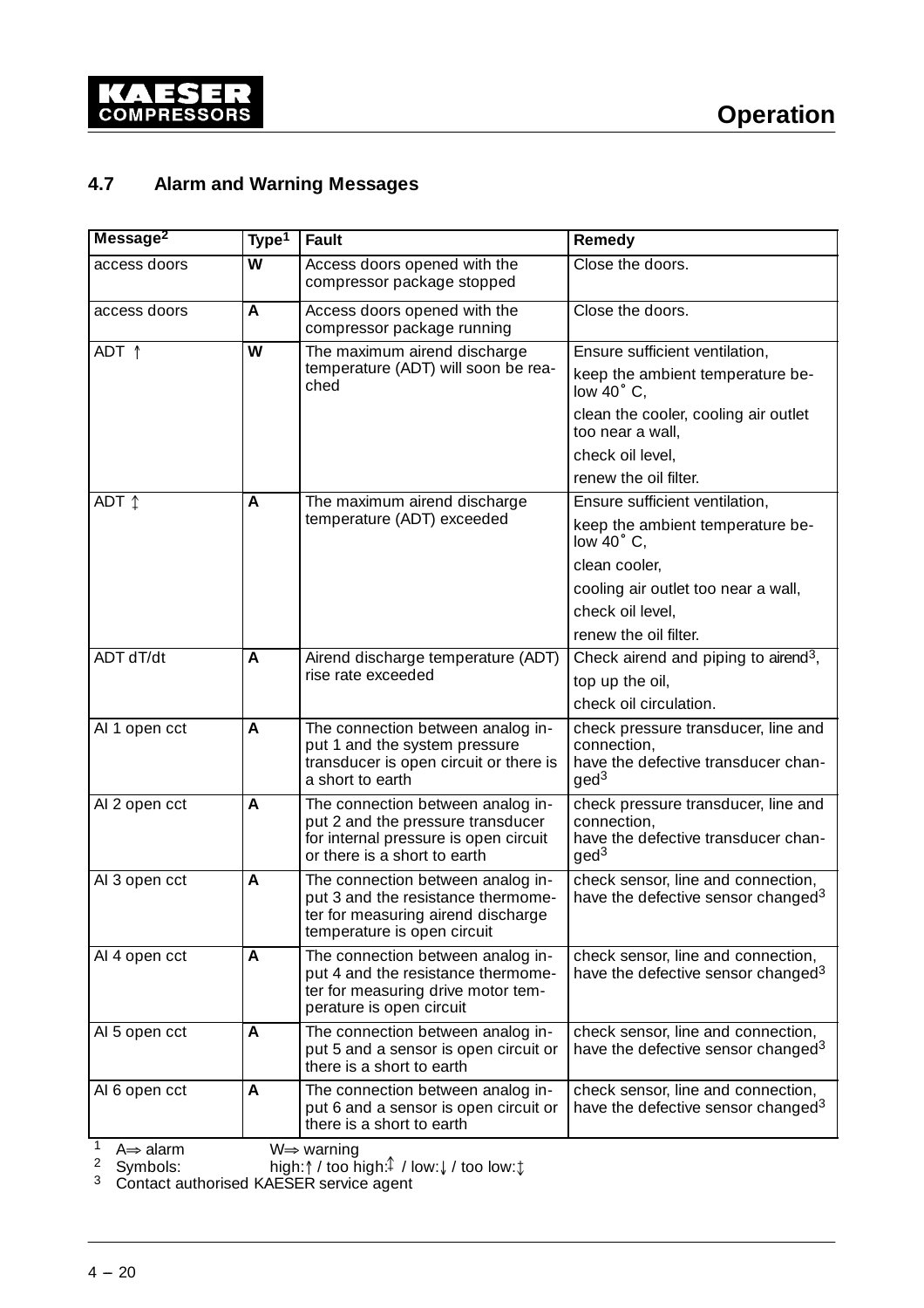| Message <sup>2</sup>      | Type <sup>1</sup> | <b>Fault</b>                                                                                                              | Remedy                                                                                                                                                                                                                    |
|---------------------------|-------------------|---------------------------------------------------------------------------------------------------------------------------|---------------------------------------------------------------------------------------------------------------------------------------------------------------------------------------------------------------------------|
| Al 7 open cct             | A                 | The connection between analog in-<br>put 7 and a sensor is open circuit                                                   | check sensor, line and connection,<br>have the defective sensor changed <sup>3</sup>                                                                                                                                      |
| Al 8 open cct             | A                 | The connection between analog in-<br>put 8 and a sensor is open circuit                                                   | check sensor, line and connection,<br>have the defective sensor changed <sup>3</sup>                                                                                                                                      |
| airend rotation           | A                 | The motor is turning in the wrong<br>direction                                                                            | Change phases: swap L1 and L2<br>power connections                                                                                                                                                                        |
| air filter dp $\uparrow$  | W                 | The pressure drop across the air fil-<br>ter is too high<br>The air filter is clogged                                     | Clean/replace the air filter element                                                                                                                                                                                      |
| air filter $h$ $\uparrow$ | W                 | The default service interval for<br>checking the air filter has expired                                                   | Clean the air filter element<br>see chapter 6.4.1 to reset the ser-<br>vice interval counter                                                                                                                              |
| back pressure             | A                 | There is still back pressure in the oil<br>separator tank because of poor ven-<br>ting (V-belt drive compressors<br>only) | Check the venting line and the ven-<br>ting valve,<br>check the MPCV                                                                                                                                                      |
| back pressure?            | A                 | There is still back pressure in the oil<br>separator tank because of poor ven-<br>ting (direct drive compressors only)    | Check the venting line and the ven-<br>ting valve,<br>check the MPCV                                                                                                                                                      |
| $\uparrow$<br>bearings h  | W                 | The default service interval for the<br>greasing the motor bearings has ex-<br>pired                                      | Grease the motor bearings<br>(see chapter 6.4.1 to reset the ser-<br>vice interval counter)                                                                                                                               |
| blowoff prot.             | W                 | Warning:<br>The response pressure of the pres-<br>sure relief valve will soon be excee-<br>ded                            | Change the oil separator element,<br>check the minimum pressure/check<br>valve (MPCV), control valve, inlet<br>valve,<br>have defective valve changed <sup>3</sup> ,<br>open the shut-off valve in the ven-<br>ting line, |
|                           |                   |                                                                                                                           | check the pressure transducer,<br>have the defective transducer chan-<br>ged <sup>3</sup>                                                                                                                                 |
| blowoff prot.             | A                 | The response pressure of the pres-                                                                                        | Change the oil separator element,                                                                                                                                                                                         |
|                           |                   | sure relief valve on the oil separator<br>tank is exceeded                                                                | check the minimum pressure/check<br>valve (MPCV), control valve, inlet<br>valve,<br>have defective valve changed <sup>3</sup> ,                                                                                           |
|                           |                   |                                                                                                                           | open the shut-off valve in the ven-<br>ting line,                                                                                                                                                                         |
|                           |                   |                                                                                                                           | check pressure transducer, line and<br>connection,<br>have the defective transducer chan-<br>ged <sup>3</sup>                                                                                                             |
| buffer battery            | W                 | The battery in the controller is dis-<br>charged                                                                          | Contact Kaeser service <sup>3</sup>                                                                                                                                                                                       |
| condensatedrain           | W                 | Warning:                                                                                                                  | Check condensate drainage (clean,                                                                                                                                                                                         |
|                           |                   | Condensate drain faulty                                                                                                   | repair)                                                                                                                                                                                                                   |

<sup>2</sup> Symbols: high:↑/ too high: $\hat{A}$  / low:↓/ too low:

<sup>3</sup> Contact authorised KAESER service agent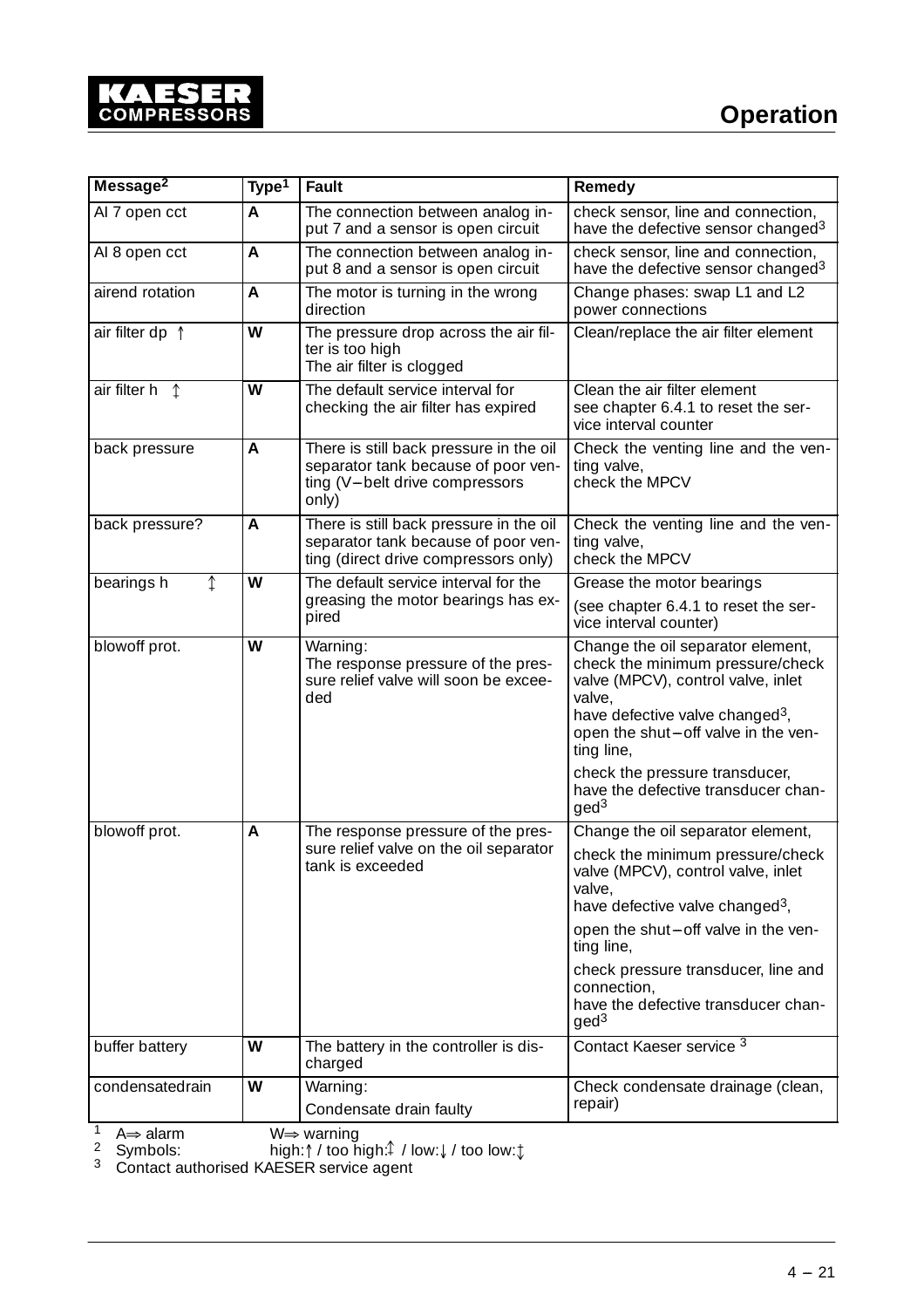

| Message <sup>2</sup> | Type <sup>1</sup> | <b>Fault</b>                                                                                | Remedy                                                                                                                               |
|----------------------|-------------------|---------------------------------------------------------------------------------------------|--------------------------------------------------------------------------------------------------------------------------------------|
| condensatedrain      | A                 | Condensate drain faulty                                                                     | Check condensate drainage (clean,<br>repair)                                                                                         |
| coolingwater low     | A                 | Cooling water pressure too low                                                              | Check cooling water throttling valve,                                                                                                |
|                      |                   |                                                                                             | No inlet water pressure,                                                                                                             |
|                      |                   |                                                                                             | Shut-off valve missing                                                                                                               |
| elect. equip. h 1    | W                 | The default service hours for check-<br>ing electrical equipment and wiring<br>have expired | Have electrical equipment checked<br>by a trained electrician,<br>see chapter 6.4.1 to reset the ser-<br>vice interval counter 6.4.1 |
| emergency stop       | A                 | The emergency stop button was<br>pressed                                                    | Unlatch the pushbutton                                                                                                               |
| ext.load signal?     | W                 | External load signal indistinct:<br>The default cut-out pressure high<br>has been exceeded  | The external load control has not<br>switched to idle, even though the<br>maximum permissible system pres-<br>sure has been exceeded |
|                      |                   |                                                                                             | Check settings of the external con-<br>troller                                                                                       |
|                      |                   |                                                                                             | Take the pressure drops across fil-<br>ters and dryer into account                                                                   |
|                      |                   |                                                                                             | Have the deviations between the<br>pressure transducers checked <sup>3</sup> .                                                       |
| ext. message 0       | W                 | Message text freely definable with<br><b>SIGMA Control</b>                                  | Remove fault                                                                                                                         |
| ext. message 0       | A                 | Message text freely definable with<br><b>SIGMA Control</b>                                  | Remove fault                                                                                                                         |
| ext. message 1       | W                 | Message text freely definable with<br><b>SIGMA Control</b>                                  | Remove fault                                                                                                                         |
| ext. message 1       | A                 | Message text freely definable with<br><b>SIGMA Control</b>                                  | Remove fault                                                                                                                         |
| ext. message 2       | W                 | Message text freely definable with<br>SIGMA Control                                         | Remove fault                                                                                                                         |
| ext. message 2       | A                 | Message text freely definable with<br><b>SIGMA Control</b>                                  | Remove fault                                                                                                                         |
| ext. message 3       | W                 | Message text freely definable with<br><b>SIGMA Control</b>                                  | Remove fault                                                                                                                         |
| ext. message 3       | A                 | Message text freely definable with<br>SIGMA Control                                         | Remove fault                                                                                                                         |
| ext. message 4       | W                 | Message text freely definable with<br><b>SIGMA Control</b>                                  | Remove fault                                                                                                                         |
| ext. message 4       | A                 | Message text freely definable with<br><b>SIGMA Control</b>                                  | Remove fault                                                                                                                         |
| ext. message 5       | W                 | Message text freely definable with<br><b>SIGMA Control</b>                                  | Remove fault                                                                                                                         |
| ext. message 5       | A                 | Message text freely definable with<br><b>SIGMA Control</b>                                  | Remove fault                                                                                                                         |

<sup>2</sup> Symbols: high:↑/ too high:  $\uparrow$  / low:↓/ too low: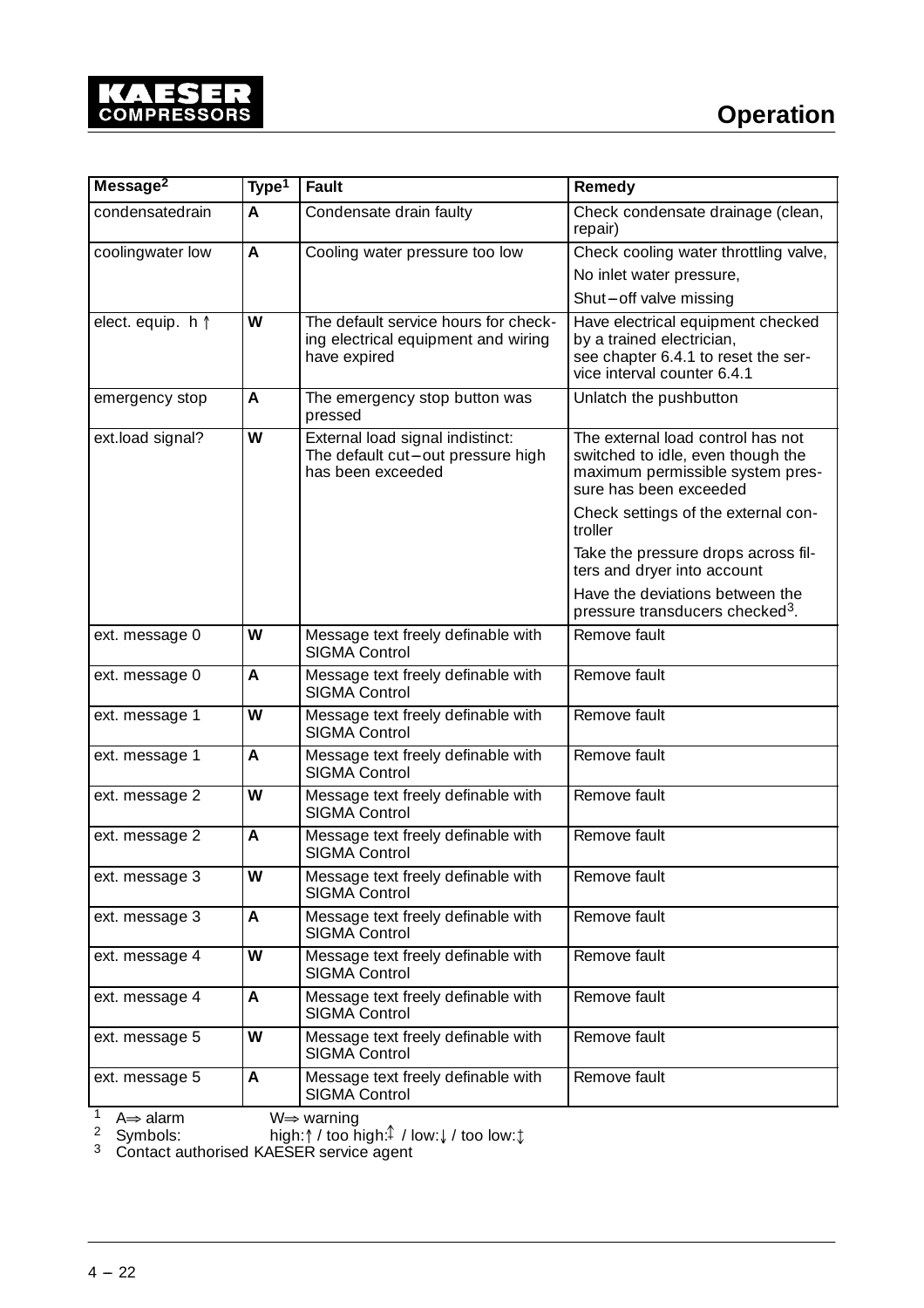## $\equiv$ **COMPRESSORS**

| Message <sup>2</sup>   | Type <sup>1</sup> | <b>Fault</b>                                                    | Remedy                                                                                                                   |
|------------------------|-------------------|-----------------------------------------------------------------|--------------------------------------------------------------------------------------------------------------------------|
| ext. message 6         | W                 | Message text freely definable with<br><b>SIGMA Control</b>      | Remove fault                                                                                                             |
| ext. message 6         | A                 | Message text freely definable with<br><b>SIGMA Control</b>      | Remove fault                                                                                                             |
| ext. message 7         | W                 | Message text freely definable with<br><b>SIGMA Control</b>      | Remove fault                                                                                                             |
| ext. message 7         | A                 | Message text freely definable with<br><b>SIGMA Control</b>      | Remove fault                                                                                                             |
| fan M2 I<br>↥          | A                 | First fan motor shut down because<br>of overload                | Investigate cause, then reset the<br>motor overload trip                                                                 |
| fan M3 I<br>$\uparrow$ | A                 | Second fan motor shut down be-<br>cause of overload             | Investigate cause, then reset the<br>motor overload trip                                                                 |
| ↥<br>fan M4 I          | A                 | Third fan motor shut down because<br>of overload                | Investigate cause, then reset the<br>motor overload trip                                                                 |
| flash memory           | W                 | Internal controller memory error                                | Have the controller replaced <sup>3</sup>                                                                                |
| <b>HT</b> cell         | A                 | Fault in the high tension cell                                  | Have the high tension cell checked <sup>3</sup>                                                                          |
| L2DP-controller        | A                 | The bus link from the Profibus DP<br>interface is interrupted   | Check the bus link and plug, check<br>interface configuration (see chapter<br>$7.6.3$ ),                                 |
|                        |                   |                                                                 | Have the controller replaced <sup>3</sup>                                                                                |
| L2DP-timeout           | W                 | L2DP bus fault                                                  | Check the bus link and plug, check<br>interface configuration (see chapter<br>$7.6.3$ ),                                 |
|                        |                   |                                                                 | Have the controller replaced <sup>3</sup>                                                                                |
| mains cont. on?        | A                 | The mains contactor does not pull in<br>despite an ON command   | The answerback on input 0.6 (24V)<br>does nor appear after compressor<br>start,                                          |
|                        |                   |                                                                 | check auxiliary contact block on<br>K <sub>1</sub> M,                                                                    |
|                        |                   |                                                                 | Check 230 V supply to the contactor<br>(door interlock switch, EMERGENCY<br>STOP)                                        |
| mains cont. off?       | A                 | The mains contactor does not drop<br>out despite an OFF command | The answerback from mains contac-<br>tor K1M (0.6) is still present, even<br>though the compressor is at stand-<br>still |
| mains monitor          | A                 | Fault in mains power supply                                     | an optional voltage monitor reported<br>a fault,                                                                         |
|                        |                   |                                                                 | possible drop in voltage                                                                                                 |

1 A $\Rightarrow$  alarm W $\Rightarrow$  warning

<sup>2</sup> Symbols: high:↑/ too high: $\hat{A}$  / low:↓/ too low:

<sup>3</sup> Contact authorised KAESER service agent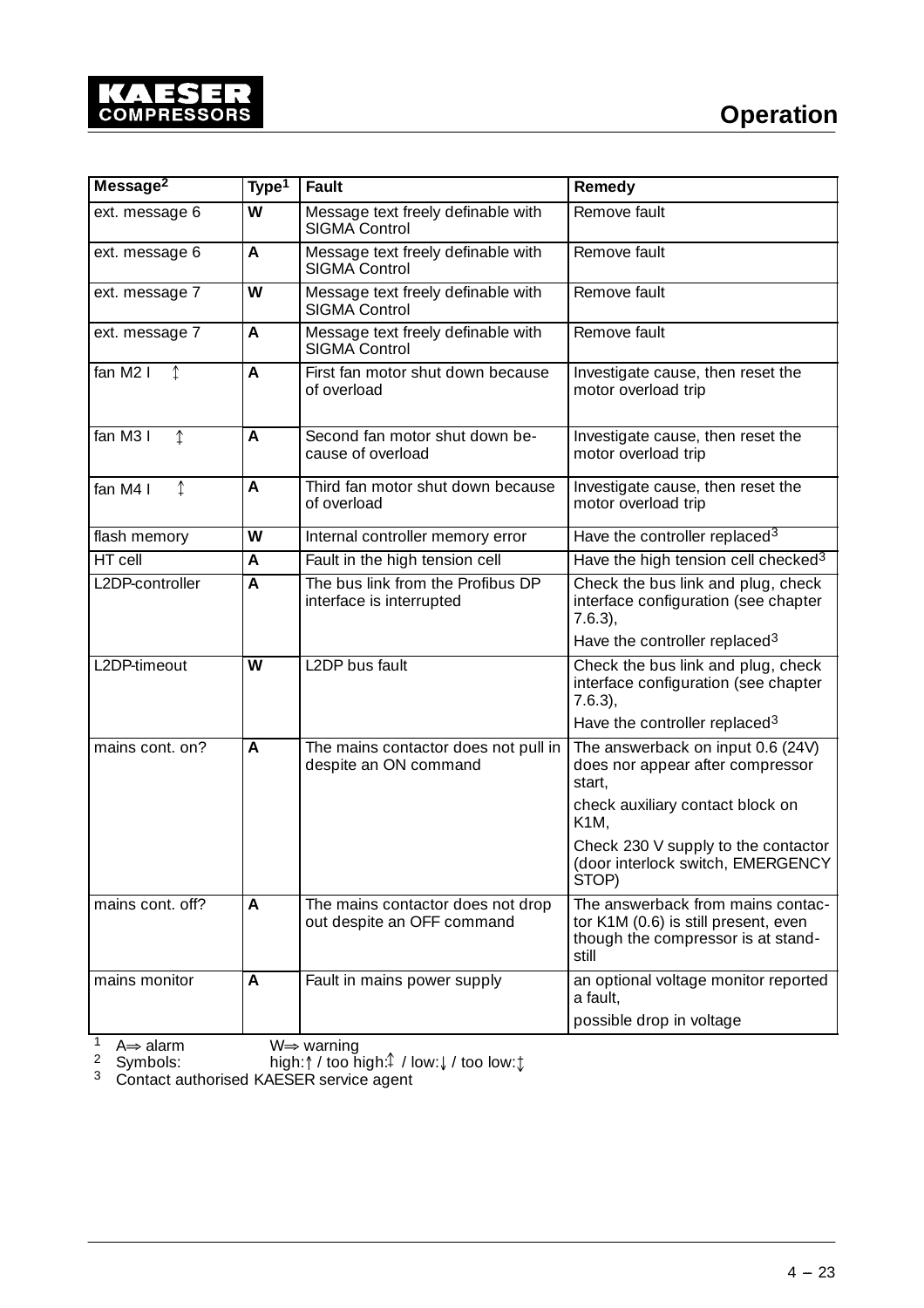

| Message <sup>2</sup>                              | Type <sup>1</sup>       | <b>Fault</b>                                                                                 | Remedy                                                                                          |
|---------------------------------------------------|-------------------------|----------------------------------------------------------------------------------------------|-------------------------------------------------------------------------------------------------|
| mains voltage ↓                                   | W                       | 1st power supply failure:<br>The compressor will be restarted au-                            | Contactor K1M fluttered during drive<br>motor run,                                              |
|                                                   |                         | tomatically                                                                                  | check power supply,                                                                             |
|                                                   |                         |                                                                                              | possible intermittent contact in a<br>door interlock switch                                     |
| mains voltage<br>$\downarrow$                     | A                       | 2nd power supply failure:<br>The drive motor is shut down                                    | Contactor K1M fluttered during drive<br>motor run,                                              |
|                                                   |                         |                                                                                              | check power supply,                                                                             |
|                                                   |                         |                                                                                              | possible intermittent contact in a<br>door interlock switch                                     |
| model                                             | A                       | Model indistinct                                                                             | Enter model again (level 5 required),<br>If message appears repeatedly<br>change the controller |
| modem problem                                     | W                       | Sigma Control does not recognise<br>the modem                                                | Check the link between Sigma Con-<br>trol and the modem                                         |
| motor bearings                                    | A                       | Overheating of motor shaft ball be-<br>arings                                                | Grease the motor bearings with the<br>greasing device,                                          |
|                                                   |                         |                                                                                              | bearing damage, have the bearings<br>replaced <sup>3</sup>                                      |
| motor bearings h                                  | W                       | The default service interval for repla-<br>cement of the motor shaft bearings<br>has expired | Have maintenance carried out <sup>3</sup> ,                                                     |
|                                                   |                         |                                                                                              | Have the motor bearings replaced <sup>3</sup>                                                   |
| motor I                                           | A                       | Drive motor shutdown because of<br>overload                                                  | Investigate cause,                                                                              |
|                                                   |                         |                                                                                              | then reset overload trip                                                                        |
| motor $T$ $\uparrow$                              | W                       | Drive motor very hot                                                                         | Ensure sufficient ventilation                                                                   |
|                                                   |                         |                                                                                              | Fit cooling air discharge fan,                                                                  |
|                                                   |                         |                                                                                              | motor dirty, clean motor                                                                        |
| motor $T$ $\uparrow$                              | A                       | Drive motor too hot                                                                          | Ensure sufficient ventilation                                                                   |
|                                                   |                         | (temperature sensed by PTC sensor<br>and trip)                                               | Fit cooling air discharge fan,                                                                  |
|                                                   |                         |                                                                                              | motor dirty, clean motor                                                                        |
| motorstarts $/h$ <sup><math>\uparrow</math></sup> | $\overline{\mathsf{W}}$ | The maximum permissible motor<br>starting frequency was exceeded                             | Lengthen idle period                                                                            |
|                                                   |                         | during the last 60 min                                                                       | Increase capacity of air receiver,                                                              |
|                                                   |                         |                                                                                              | increase cross-section of piping<br>between compressor package and<br>air receiver,             |
|                                                   |                         |                                                                                              | check the pressure transducer,<br>have defective sensor changed <sup>3</sup>                    |

<sup>2</sup> Symbols: high:↑/ too high: $\hat{A}$  / low:↓/ too low: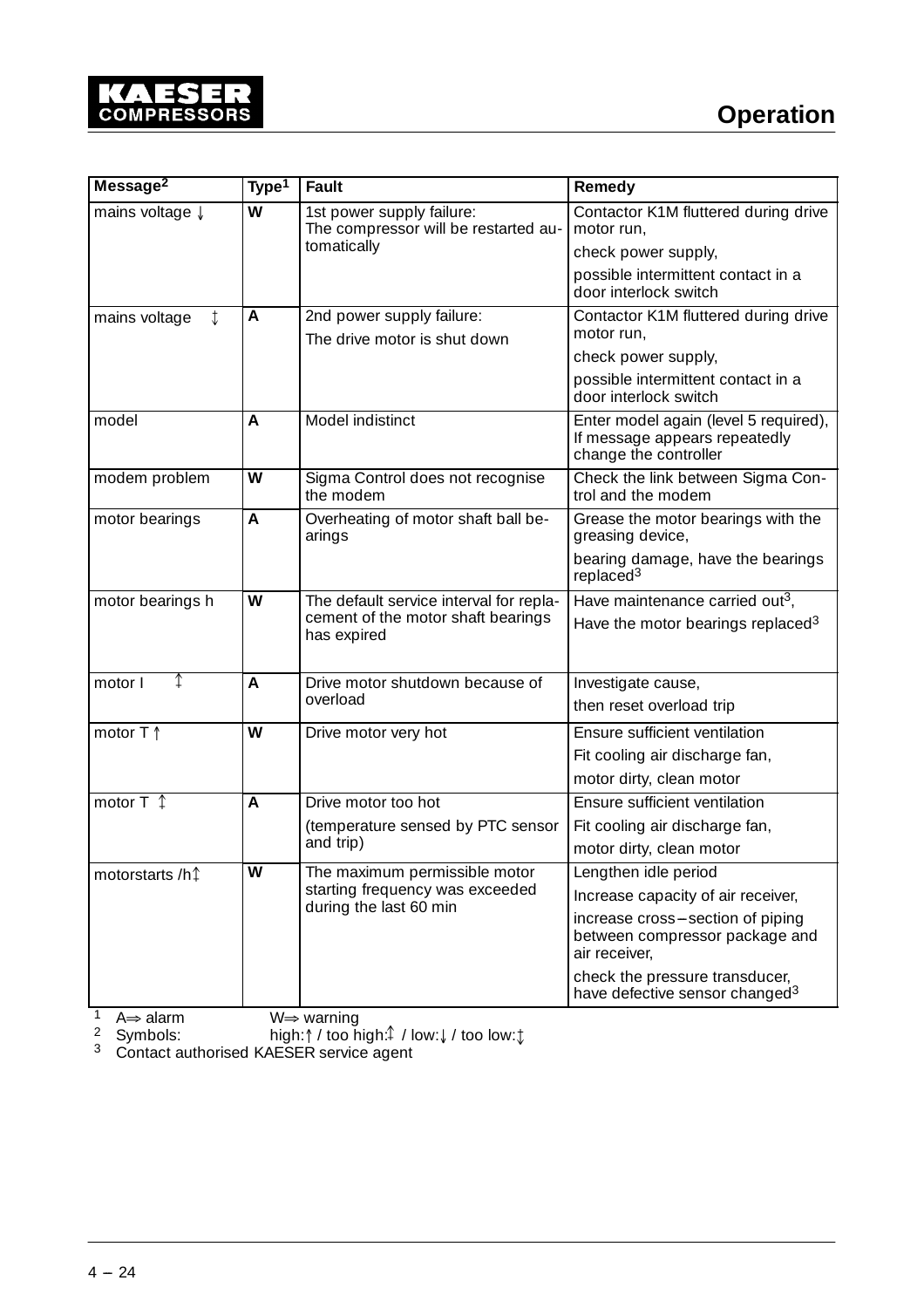## $\overline{a}$ **COMPRESSORS**

| Message <sup>2</sup>    | Type <sup>1</sup>       | <b>Fault</b>                                                                                                        | Remedy                                                                                                                                                                                                                |
|-------------------------|-------------------------|---------------------------------------------------------------------------------------------------------------------|-----------------------------------------------------------------------------------------------------------------------------------------------------------------------------------------------------------------------|
| T<br>motorstarts/d      | $\overline{\mathsf{w}}$ | The maximum permissible motor<br>starting frequency per day was ex-<br>ceeded during the last 24 hours              | Lengthen idle period<br>Increase capacity of air receiver,                                                                                                                                                            |
|                         |                         |                                                                                                                     | increase cross-section of piping<br>between compressor package and<br>air receiver,                                                                                                                                   |
|                         |                         |                                                                                                                     | check the pressure transducer,<br>have defective sensor changed <sup>3</sup>                                                                                                                                          |
| no press. buildup       | W                       | The package cannot build up pres-<br>sure after a compressor start                                                  | Check the complete compressor<br>package for faults (leaks, ),<br>check inlet valve, MPCV, compare<br>indication of internal pressure in 'an-<br>alog data' menu with the pressure<br>gauge on the oil separator tank |
| no press. buildup       | A                       | The package cannot build up pres-<br>sure<br>Package pressure does not rise<br>above 3.5 bar within a preset period | Check the complete compressor<br>package for faults (leaks, ),<br>check inlet valve, MPCV, compare<br>indication of internal pressure in 'an-<br>alog data' menu with the pressure<br>gauge on the oil separator tank |
| O 0.6/O 0.7             | A                       | The connection between output 0.6<br>or 0.7 and a consumer load is short<br>circuited.                              | Check consumer load, line and con-<br>nections (e.g. solenoid valve), re-<br>place defective consumer load                                                                                                            |
| O 1.6/O 1.7             | A                       | The connection between output 1.6<br>or 1.7 and a consumer load is short<br>circuited.                              | Check consumer load, line and con-<br>nections (e.g. solenoid valve), re-<br>place defective consumer load                                                                                                            |
| oil change $h \uparrow$ | W                       | The default service interval for the oil<br>change has expired                                                      | Carry out an oil change,                                                                                                                                                                                              |
|                         |                         |                                                                                                                     | (see chapter 6.4.1 to reset the ser-<br>vice interval counter)                                                                                                                                                        |
| oil content 1           | W                       | Warning:<br>The oil content for pure air will soon<br>be reached                                                    | Check the scavenge tube in the oil<br>separator element,                                                                                                                                                              |
|                         |                         |                                                                                                                     | check the dirt trap strainer in the<br>scavenge line,                                                                                                                                                                 |
|                         |                         |                                                                                                                     | check the oil separator element,                                                                                                                                                                                      |
|                         |                         |                                                                                                                     | check the oil sensor, line and con-<br>nections <sup>3</sup>                                                                                                                                                          |
| oil content $1$         | W                       | The oil content for pure air will soon<br>be exceeded                                                               | Check the scavenge tube in the oil<br>separator element,                                                                                                                                                              |
|                         |                         |                                                                                                                     | check the dirt trap strainer in the<br>scavenge line,                                                                                                                                                                 |
|                         |                         |                                                                                                                     | check the oil separator element,                                                                                                                                                                                      |
|                         |                         |                                                                                                                     | check the oil sensor, line and con-<br>nections <sup>3</sup>                                                                                                                                                          |
| oil filter dp 1         | W                       | The oil filter is clogged                                                                                           | Change the oil filter                                                                                                                                                                                                 |
| oil filter $h \uparrow$ | W                       | The default service interval for                                                                                    | Carry out an oil filter change,                                                                                                                                                                                       |
|                         |                         | checking the oil filter has expired                                                                                 | (see chapter 6.4.1 to reset the ser-<br>vice interval counter)                                                                                                                                                        |

1 A $\Rightarrow$  alarm W $\Rightarrow$  warning

<sup>2</sup> Symbols: high:↑/ too high: / low:↓/ too low: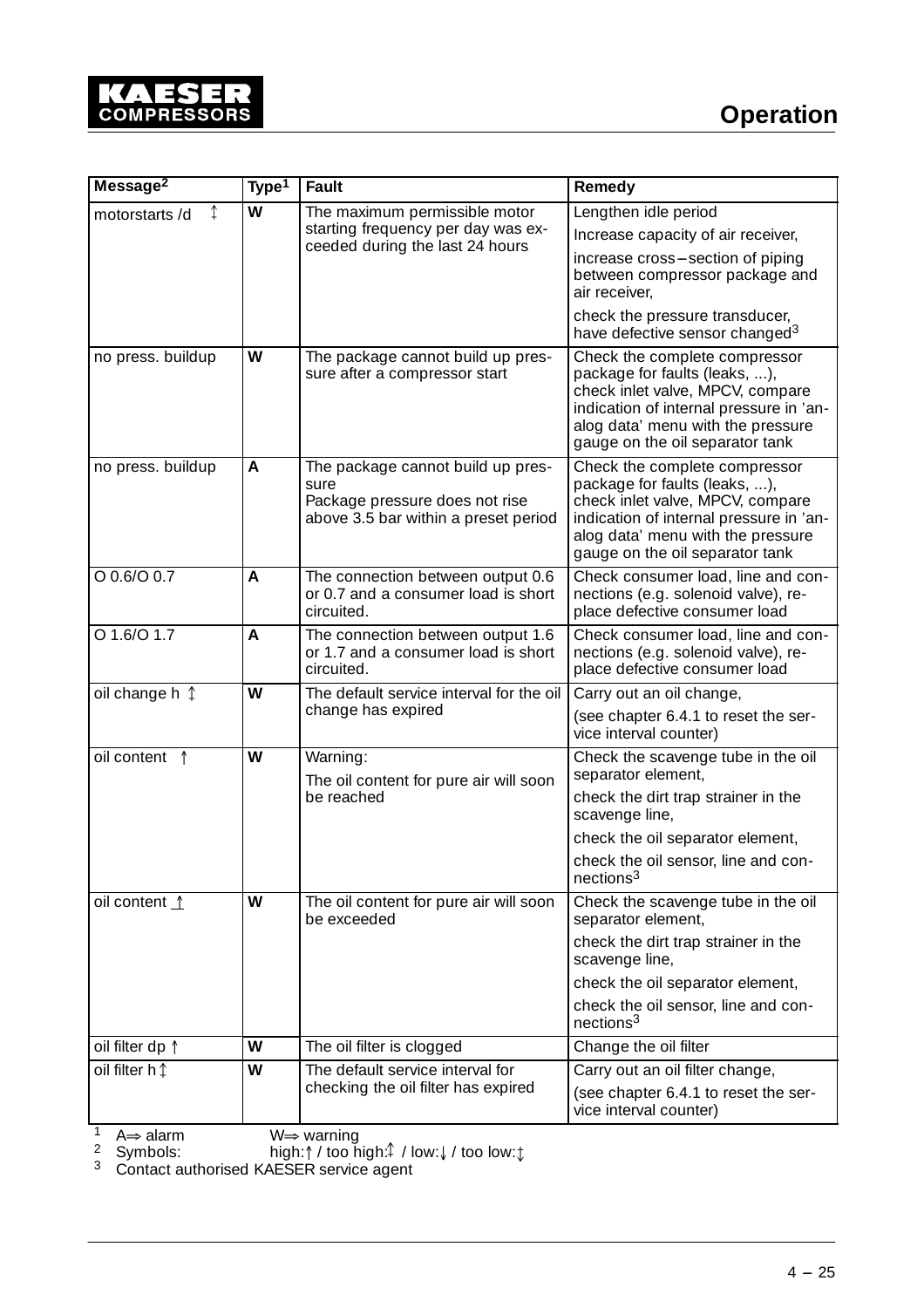| Message <sup>2</sup>          | Type <sup>1</sup> | <b>Fault</b>                                                                                           | Remedy                                                                                             |
|-------------------------------|-------------------|--------------------------------------------------------------------------------------------------------|----------------------------------------------------------------------------------------------------|
| oil level min                 | A                 | Oil level too low                                                                                      | Top up the oil                                                                                     |
| oil level max                 | A                 | Oil level too high                                                                                     | Drain some oil                                                                                     |
| oil p $\downarrow$            | A                 | No changeover to load as long as                                                                       | Check oil circulation,                                                                             |
|                               |                   | the minimum oil pressure is not rea-<br>ched                                                           | check pressure switch, line and<br>connections,                                                    |
|                               |                   |                                                                                                        | have the defective switch changed <sup>3</sup>                                                     |
| oil T ↓                       | W                 | No changeover to load as long as<br>the minimum oil temperature is not<br>reached                      | check oil circulation,                                                                             |
|                               |                   |                                                                                                        | Check temperature switch, line and<br>connections,                                                 |
|                               |                   |                                                                                                        | have the defective switch changed <sup>3</sup>                                                     |
| PD temperature $\downarrow$   | W                 | Warning:<br>package discharge temperature too<br>low                                                   | Two-speed cooling fan running at<br>high speed only - switch to lower<br>speed                     |
| PD temperature $t$            | A                 | Package discharge temperature too<br>low                                                               | Two-speed cooling fan running at<br>high speed only - switch to lower<br>speed,                    |
|                               |                   |                                                                                                        | check fan motor,                                                                                   |
|                               |                   |                                                                                                        | check sensor, regulator,                                                                           |
|                               |                   |                                                                                                        | check inverter, clean cooler, top up<br>the oil                                                    |
| PD temperature $\downarrow$   | W                 | Warning:<br>package discharge temperature too<br>high                                                  | Two-speed cooling fan running at<br>low speed only - switch to higher<br>speed,                    |
|                               |                   |                                                                                                        | check fan motor,                                                                                   |
|                               |                   |                                                                                                        | clean cooler,                                                                                      |
|                               |                   |                                                                                                        | top up the oil                                                                                     |
| PD temperature $\uparrow$     | A                 | Package discharge temperature too<br>high                                                              | Two-speed cooling fan running at<br>low speed only - switch to higher<br>speed,                    |
|                               |                   |                                                                                                        | check fan motor,                                                                                   |
|                               |                   |                                                                                                        | have sensor, regulator tested <sup>3</sup> ,                                                       |
|                               |                   |                                                                                                        | have frequency inverter tested <sup>3</sup> ,                                                      |
|                               |                   |                                                                                                        | clean cooler.                                                                                      |
|                               |                   |                                                                                                        | top up the oil                                                                                     |
| <b>RAM</b>                    | W                 | Internal RAM defective                                                                                 | Check the controller,                                                                              |
|                               |                   |                                                                                                        | have the controller replaced <sup>3</sup>                                                          |
| RD compr. $p \nightharpoonup$ | A                 | Pressure switch on the refrigerant<br>compressor activated (packages<br>with refrigeration dryer only) | Ensure sufficient ventilation<br>fit cooling air discharge fan,<br>clean the refrigerant condenser |

<sup>2</sup> Symbols: high:↑/ too high: <sup>↑</sup> / low:↓/ too low: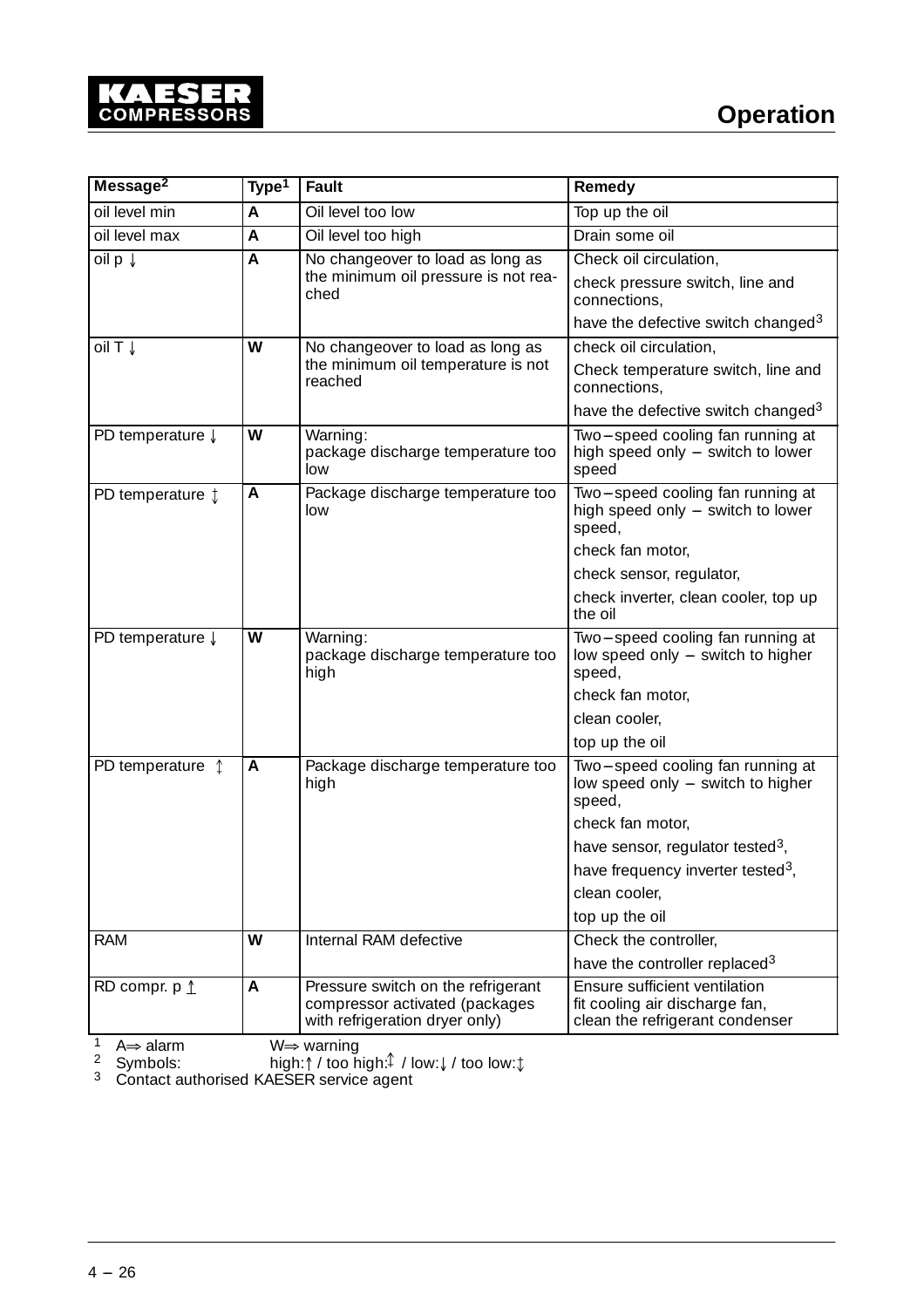

| Message <sup>2</sup> | Type <sup>1</sup>       | <b>Fault</b>                                 | Remedy                                                                                                                                      |
|----------------------|-------------------------|----------------------------------------------|---------------------------------------------------------------------------------------------------------------------------------------------|
| RS485err:chksum      | W                       | Wrong configuration or transmission<br>error | Check the link/interface connections<br>between the two controllers,                                                                        |
|                      |                         |                                              | check maximum cable length and<br>screening,                                                                                                |
|                      |                         |                                              | check all interface parameters, i.e.<br>both subscribers active,                                                                            |
|                      |                         |                                              | 1 master and 1 slave configured, bi-<br>trate and character frame (format)<br>for both subscribers identical<br>(see also chapter 4.8.6.1). |
| RS485err:dial up     | W                       | Wrong configuration or transmission<br>error | Check the link/interface connections<br>between the two controllers,                                                                        |
|                      |                         |                                              | check maximum cable length and<br>screening,                                                                                                |
|                      |                         |                                              | check all interface parameters, i.e.<br>both subscribers active,                                                                            |
|                      |                         |                                              | 1 master and 1 slave configured, bi-<br>trate and character frame (format)<br>for both subscribers identical<br>(see also chapter 4.8.6.1). |
| RS485err:initdrv     | $\overline{\mathsf{w}}$ | Wrong configuration or transmission<br>error | Check the link/interface connections<br>between the two controllers,                                                                        |
|                      |                         |                                              | check maximum cable length and<br>screening,                                                                                                |
|                      |                         |                                              | check all interface parameters, i.e.,<br>both subscribers active,                                                                           |
|                      |                         |                                              | 1 master and 1 slave configured, bi-<br>trate and character frame (format)<br>for both subscribers identical<br>(see also chapter 4.8.6.1). |
| RS485err:protoc.     | W                       | Wrong configuration or transmission<br>error | Check the link/interface connections<br>between the two controllers. Check<br>maximum cable length and scree-<br>ning,                      |
|                      |                         |                                              | check all interface parameters, i.e.<br>both subscribers active,                                                                            |
|                      |                         |                                              | 1 master and 1 slave configured, bi-<br>trate and character frame (format)<br>for both subscribers identical<br>(see also chapter 4.8.6.1). |

<sup>2</sup> Symbols: high:↑/ too high: <sup>↑</sup> / low:↓/ too low: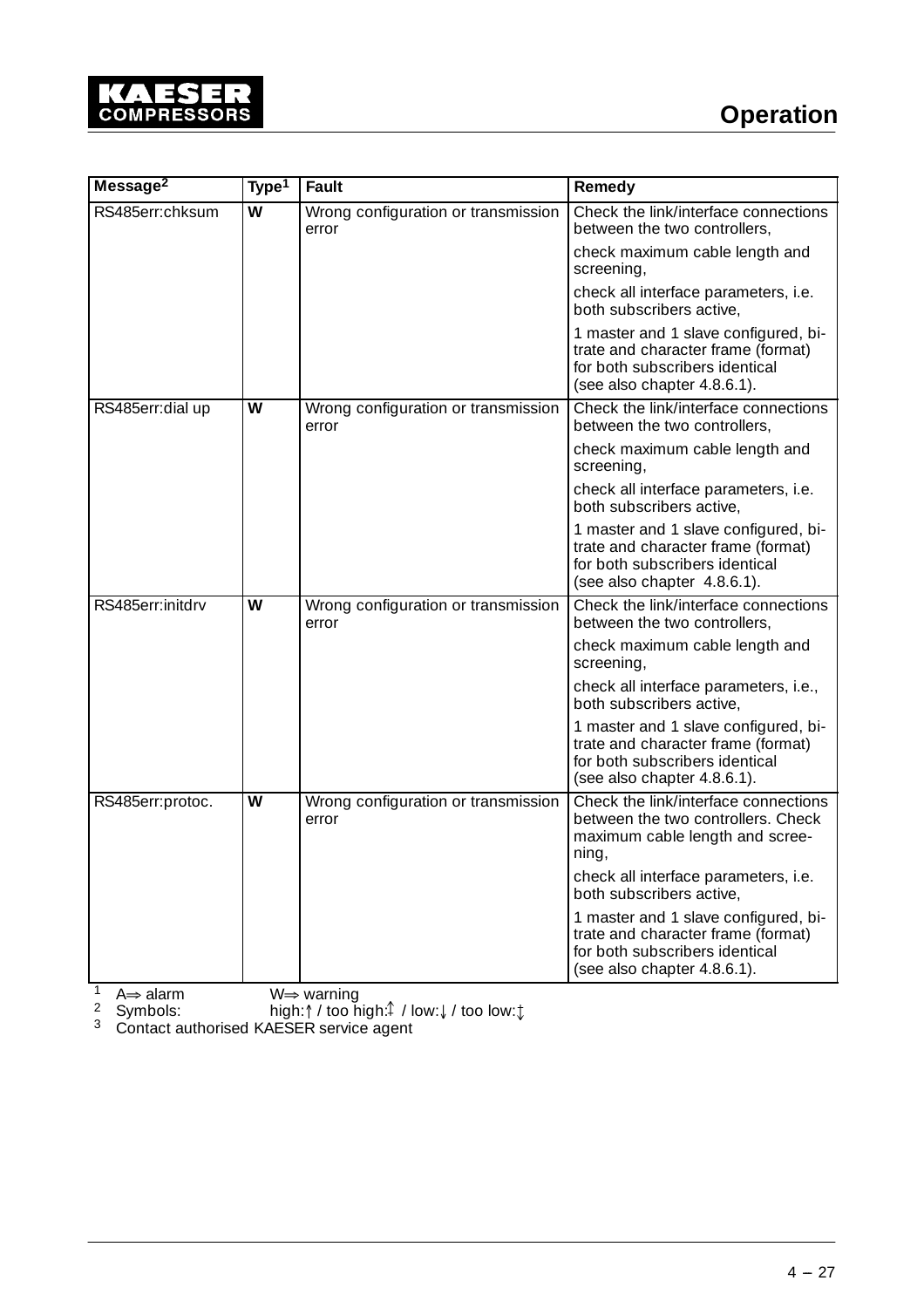| Message <sup>2</sup>      | Type <sup>1</sup>       | <b>Fault</b>                                                                                                                                                                | Remedy                                                                                                                                      |
|---------------------------|-------------------------|-----------------------------------------------------------------------------------------------------------------------------------------------------------------------------|---------------------------------------------------------------------------------------------------------------------------------------------|
| RS485err:transm.          | $\overline{\mathsf{w}}$ | Wrong configuration or transmission<br>error                                                                                                                                | Check the link/interface connections<br>between the two controllers,<br>Check maximum cable length and<br>screening,                        |
|                           |                         |                                                                                                                                                                             | check all interface parameters, i.e.,<br>both subscribers active,                                                                           |
|                           |                         |                                                                                                                                                                             | 1 master and 1 slave configured, bi-<br>trate and character frame (format)<br>for both subscribers identical<br>(see also chapter 4.8.6.1). |
| separator dp 1            | W                       | The oil separator is clogged                                                                                                                                                | Change the oil separator element                                                                                                            |
| $\uparrow$<br>separator h | W                       | The default service interval for                                                                                                                                            | Change the oil separator element                                                                                                            |
|                           |                         | checking the oil separator has expi-<br>red                                                                                                                                 | (see chapter 6.4.1 to reset the ser-<br>vice interval counter)                                                                              |
| separator T<br>↥          | A                       | Air temperature at oil separator dis-<br>charge exceeded                                                                                                                    | Have the trip device at the oil sepa-<br>rator air discharge checked <sup>3</sup> ,                                                         |
|                           |                         |                                                                                                                                                                             | check the sensor and line to the trip<br>device, replace defective trip device                                                              |
| set output!               |                         | The "set output" test function is acti-<br>vated                                                                                                                            | End the "set output" mode.                                                                                                                  |
| sh.cct Al1                | A                       | Short circuit at analog input 1                                                                                                                                             | Check line and connections, check<br>the transducer that is measuring<br>system pressure                                                    |
| sh.cct Al2                | A                       | Short circuit at analog input 2                                                                                                                                             | Check line and connections, check<br>the transducer that is measuring in-<br>ternal pressure                                                |
| sh.cct AI3                | A                       | The connection between analog in-<br>put 3 and the resistance thermome-<br>ter for measuring airend discharge<br>temperature is either short circuit or<br>shorted to earth | check sensor, line and connection,<br>have the defective PT 100 sensor for<br>ADT changed <sup>3</sup>                                      |
| sh.cct Al4                | A                       | The line between analog input 4 and<br>a sensor is short circuit or is shorted<br>to earth                                                                                  | check sensor, line and connection,<br>have the defective sensor changed <sup>3</sup>                                                        |
| sh.cct AI5                | A                       | Short circuit at analog input 5                                                                                                                                             | Check line and connections                                                                                                                  |
| sh.cct AI6                | A                       | Short circuit at analog input 6                                                                                                                                             | check sensor, line and connection,                                                                                                          |
| sh.cct AI7                | A                       | The line between analog input 7 and<br>a sensor is short circuit or is shorted<br>to earth                                                                                  | check sensor, line and connection,<br>have the defective sensor changed <sup>3</sup>                                                        |
| sh.cct AI8                | A                       | The connection between analog in-<br>put 8 and the resistance thermome-<br>ter for measuring drive motor tem-<br>perature is either short circuit or<br>shorted to earth    | check sensor, line and connection,<br>have the defective sensor changed <sup>3</sup>                                                        |

<sup>2</sup> Symbols: high:↑/ too high: <sup>↑</sup> / low:↓/ too low: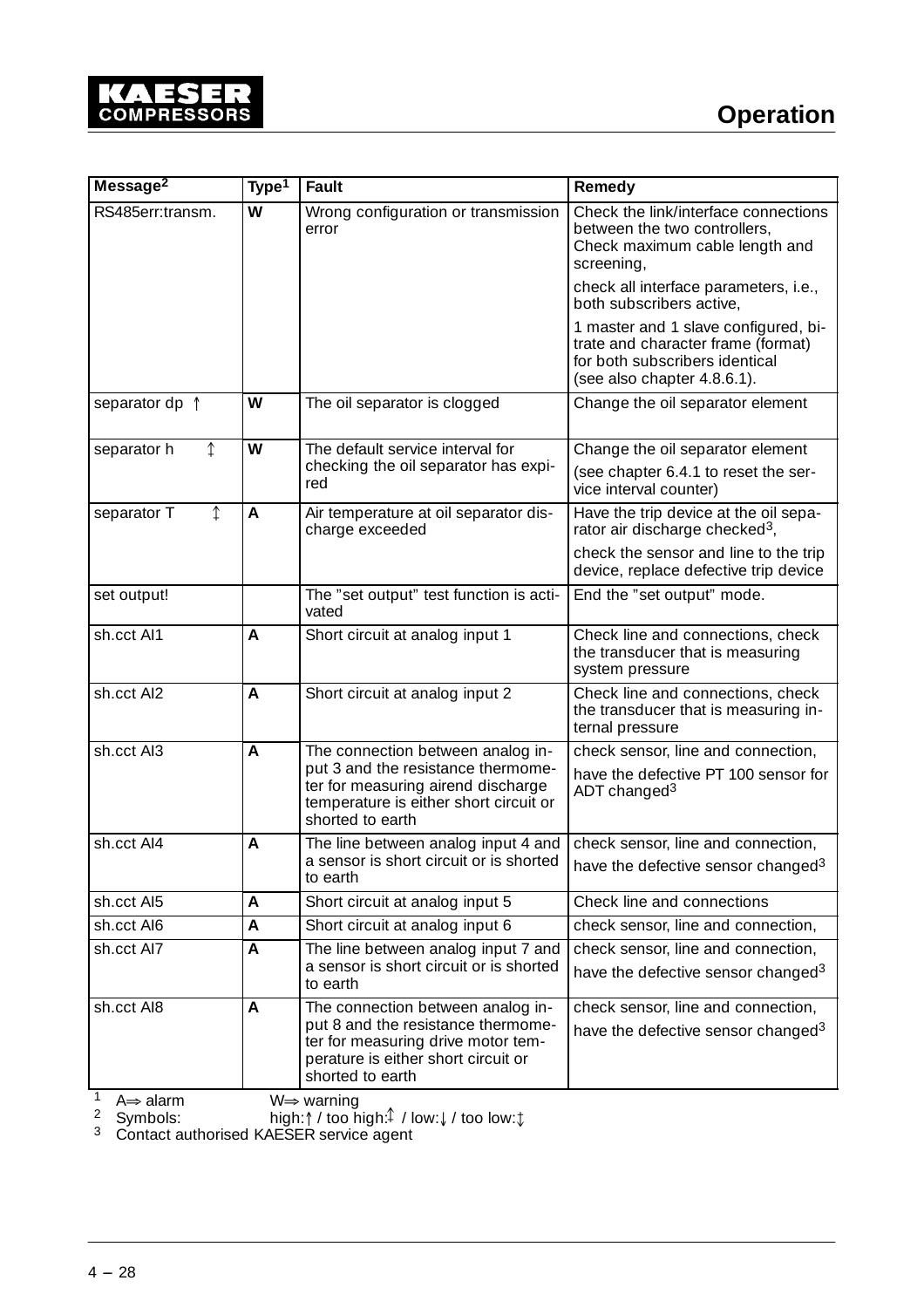| Message <sup>2</sup>         | Type <sup>1</sup>       | <b>Fault</b>                                                                                                                                               | Remedy                                                                                                             |
|------------------------------|-------------------------|------------------------------------------------------------------------------------------------------------------------------------------------------------|--------------------------------------------------------------------------------------------------------------------|
| Sigma Control T 1            | A                       | The temperature in Sigma Control's<br>housing has exceeded 70° C                                                                                           | Ensure sufficient ventilation,<br>keep ambient temperature below<br>$40^\circ$ C.                                  |
| softstart                    | A                       | Fault in the soft start system                                                                                                                             | Have the soft start system checked <sup>3</sup>                                                                    |
| start $T$ $\hat{\perp}$      | A                       | The airend discharge air tempera-<br>ture (ADT) is too low too allow the<br>package to be started (resistance<br>thermometer temperature measure-<br>ment) | The ambient temperature must be<br>higher than $+3^{\circ}$ C,<br>have an auxiliary heating system fit-<br>ted $3$ |
| system press. ↓              | $\overline{\mathsf{w}}$ | The system pressure has fallen be-<br>low the "syspress. low" value be-<br>cause of leaks, pipe fracture, etc.                                             | Air consumption too high, check air<br>consumers,                                                                  |
|                              |                         |                                                                                                                                                            | check pressure transducer, line and<br>connection,                                                                 |
|                              |                         |                                                                                                                                                            | check the "syspress. low" setting in<br>the Configuration/Pressure settings<br>menu,                               |
|                              |                         |                                                                                                                                                            | have the defective transducer chan-<br>ged <sup>3</sup>                                                            |
| system press. ↓              | W                       | The system pressure has fallen be-                                                                                                                         | Check vacuum package for leaks,                                                                                    |
| (vacuum packages<br>only)    |                         | low the "syspress. high" value be-<br>cause of leaks, pipe fracture, etc.                                                                                  | check the "syspress. high" setting in<br>the Configuration/Pressure settings<br>menu,                              |
|                              |                         |                                                                                                                                                            | check whether the package<br>switches to full load (inlet valve)                                                   |
| V-belts broken               | A                       | The V-belts parted during machine<br>operation                                                                                                             | Fit new set of V-belts                                                                                             |
| $\uparrow$<br>V-belt tens. h | $\overline{\mathsf{w}}$ | The default service interval for<br>checking V-belt tension has expi-                                                                                      | Tension the V-belts, change the<br>belts if necessary,                                                             |
|                              |                         | red                                                                                                                                                        | (see chapter 6.4.1 to reset the ser-<br>vice interval counter)                                                     |
| V-belt tension               | $\overline{\mathsf{W}}$ | The V-belt tension is too low                                                                                                                              | Tension the V-belts                                                                                                |
| <b>VFD</b>                   | A                       | The variable frequency drive system<br>for the drive motor is defective                                                                                    | see service manual for the drive sys-<br>tem                                                                       |
| <b>VFD</b> mains             | $\overline{\mathsf{w}}$ | Failure of power supply to compres-<br>sor variable frequency drive system                                                                                 | Check power supply (electrician)                                                                                   |

<sup>2</sup> Symbols: high:↑/ too high: <sup>↑</sup> / low:↓/ too low: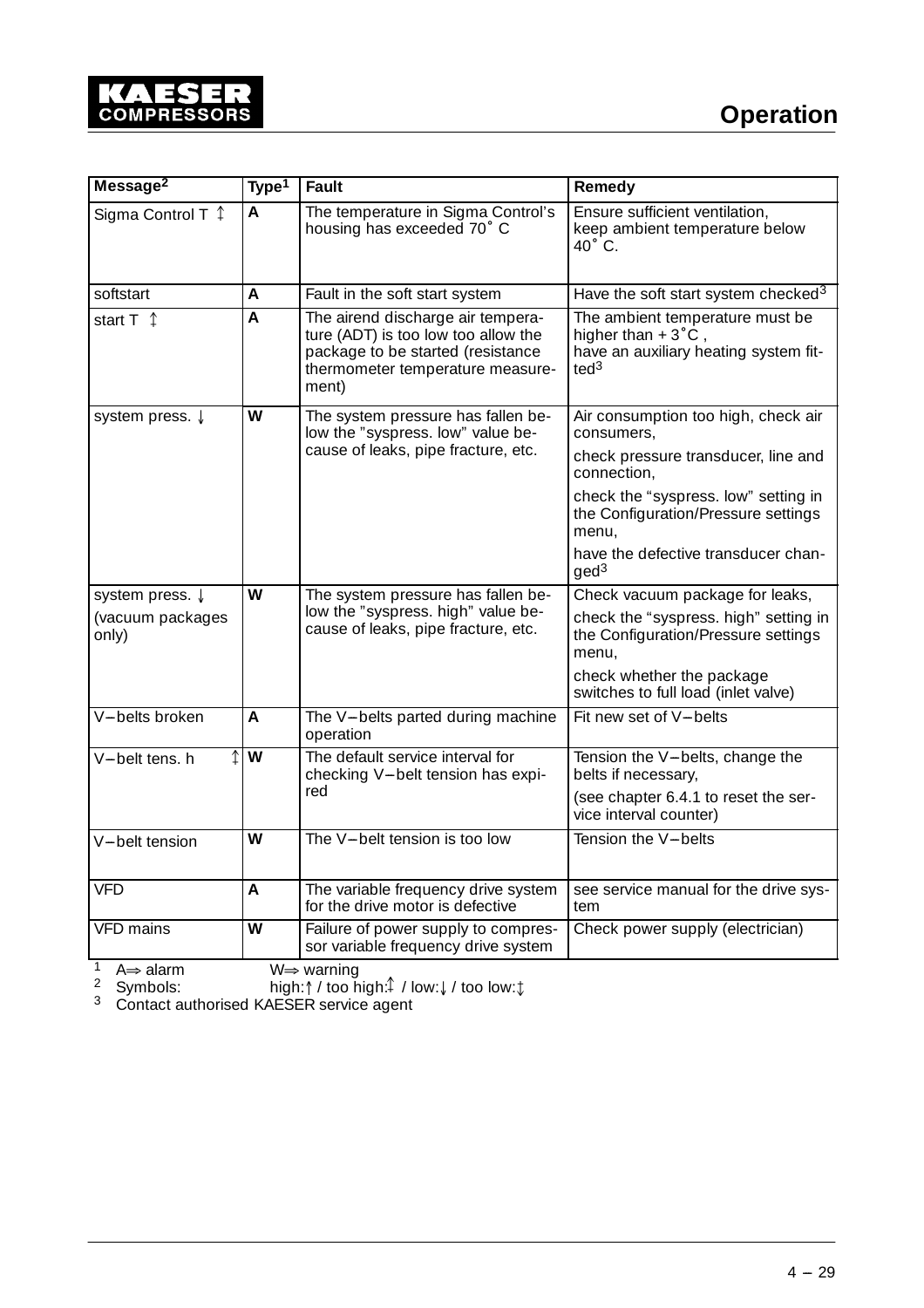## **4.8 Frequently Programmed Functions**

In this chapter, information on frequently programmed functions is given with the help of flow diagrams and examples.

- Initial Startup
- Initial startup in clock mode
- Correcting the package pressure
- Carrying out maintenance
- Base load changeover with MAC 41
- Base load changeover with MVS 8000
- Base load changeover with VESIS
- Base load changeover between two compressor packages with Sigma Control
- Base load changeover with a compressor package controlled by a pressure switch

#### **4.8.1 Procedure for initial startup (Standard Mode)**

When the power supply to the controller is switched on the computer starts to boot. Both the display and the green 'Power ON' LED illuminate.

The current system pressure and the airend discharge temperature are then displayed in the first line. The compressor package can now be started with the ON key.

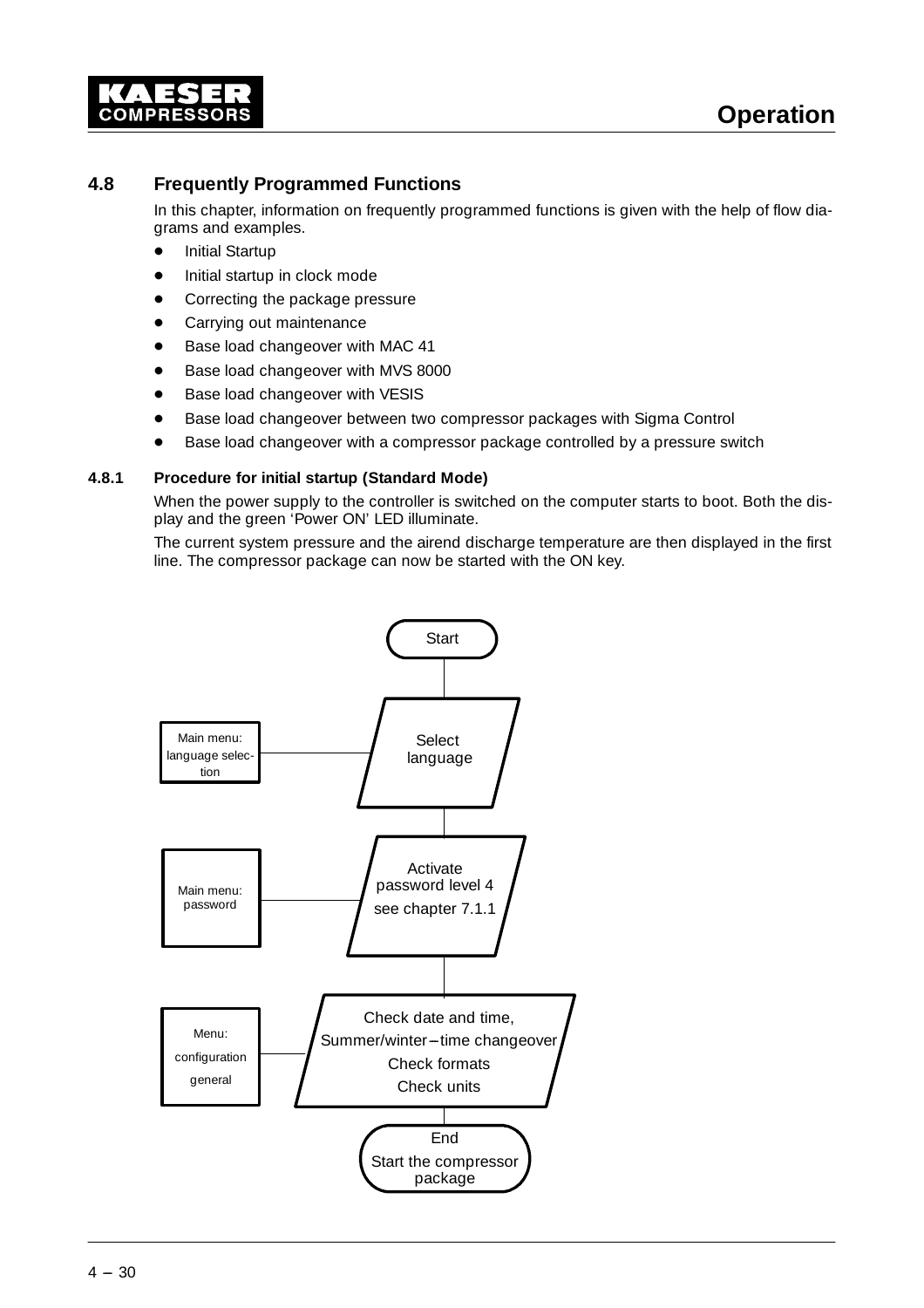

- Setting the language
- **Press and hold the arrow up key (f) until the language setting appears in the third line of the** display.



- 1 Current system pressure and airend discharge temperature
- 2 Display of selected language
- $F$  Press the return key (1).
- $\mathbb{F}$  Select the required language with the arrow keys (11).
- $\mathbb{F}$  Confirm with the return key ( $\downarrow$ ).
- $F$  Return to the main menu with the "esc" key.
- Enter password
- **Press the arrow up key (f) until password appears in the third line of the display.**
- $\mathbb{F}$  Press the return key ( $\downarrow$ ) and the following is displayed:



- By pressing the return key ( $\downarrow$ ) a flashing cursor appears below the first "X" of the password (XXXXX).
- $\mathbb{F}$  Change the first character with the arrow keys ( $\Uparrow \mathbb{I}$ ). Keep pressing the arrow keys until the first "X" is replaced by the character required.
- Press the return key (1), the cursor now jumps to the next character in the password.
- $\mathbb{F}$  Select the next character with the arrow keys ( $\mathcal{L}(\mathcal{V})$ ).

| 7.5 <sub>bar</sub> | $80^{\circ}$ CR |
|--------------------|-----------------|
| password:          |                 |
| 12XXX LO           |                 |
| XXXXX LO           |                 |

 $F$  Press the return key ( $\downarrow$ ), the cursor now jumps to the next character in the password.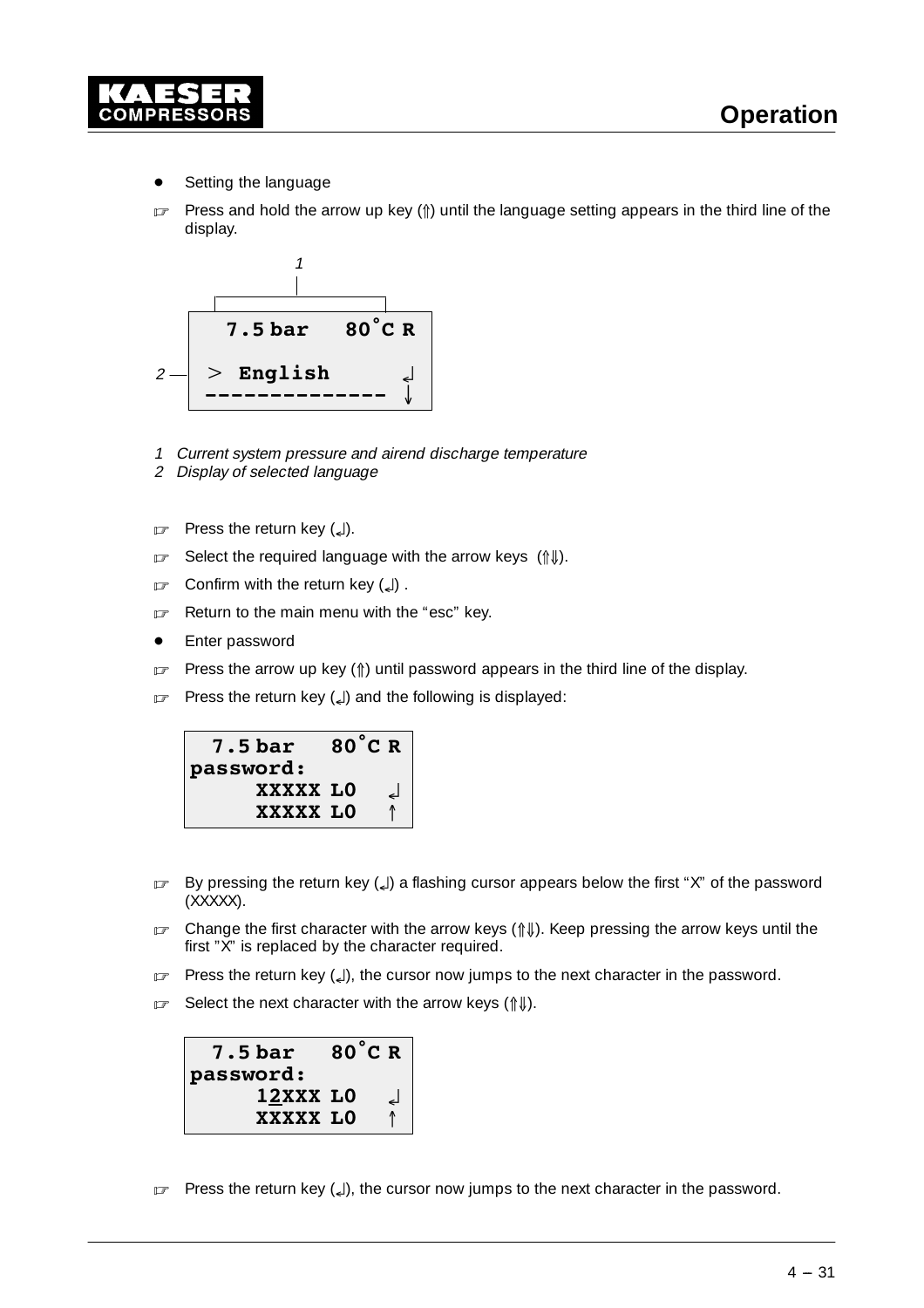Using this method, enter the remaining characters of the password for level 4 (12EXP). When the last character of the password is entered with the return key  $(L)$ , the activated password level is displayed.

| $80^{\circ}$ C R<br>XXXXX L4<br>XXXXX L4 |
|------------------------------------------|

- $F$  Exit the password menu by pressing the escape (esc) key.
- Checking settings
- (main menu  $\rightarrow$  configuration  $\rightarrow$  general)
- **Press and hold the arrow keys (** $\parallel \Downarrow$ ) until "general" appears in the third line of the display.
- $F$  Press the return key ( $\Box$ ).

The following display appears:



- 1 Current system pressure and airend discharge temperature
- 2 Display of selected model
- $F$  Press the arrow down key ( $\Downarrow$ ), and the following details will be displayed sequentially:
	- Version details:
	- Model:
	- PN: (part number)
	- SN: (serial number)
- **Press the arrow down key (** $\Downarrow$ ), the following parameters will be displayed sequentially and can be set by pressing the return key  $(L)$  (see chapter 7.3.1):
	- weekday
	- date
	- time
	- summer/winter time
	- $\bullet$  date format
	- $\bullet$  time format
	- $\bullet$  unit of pressure
	- unit of temperature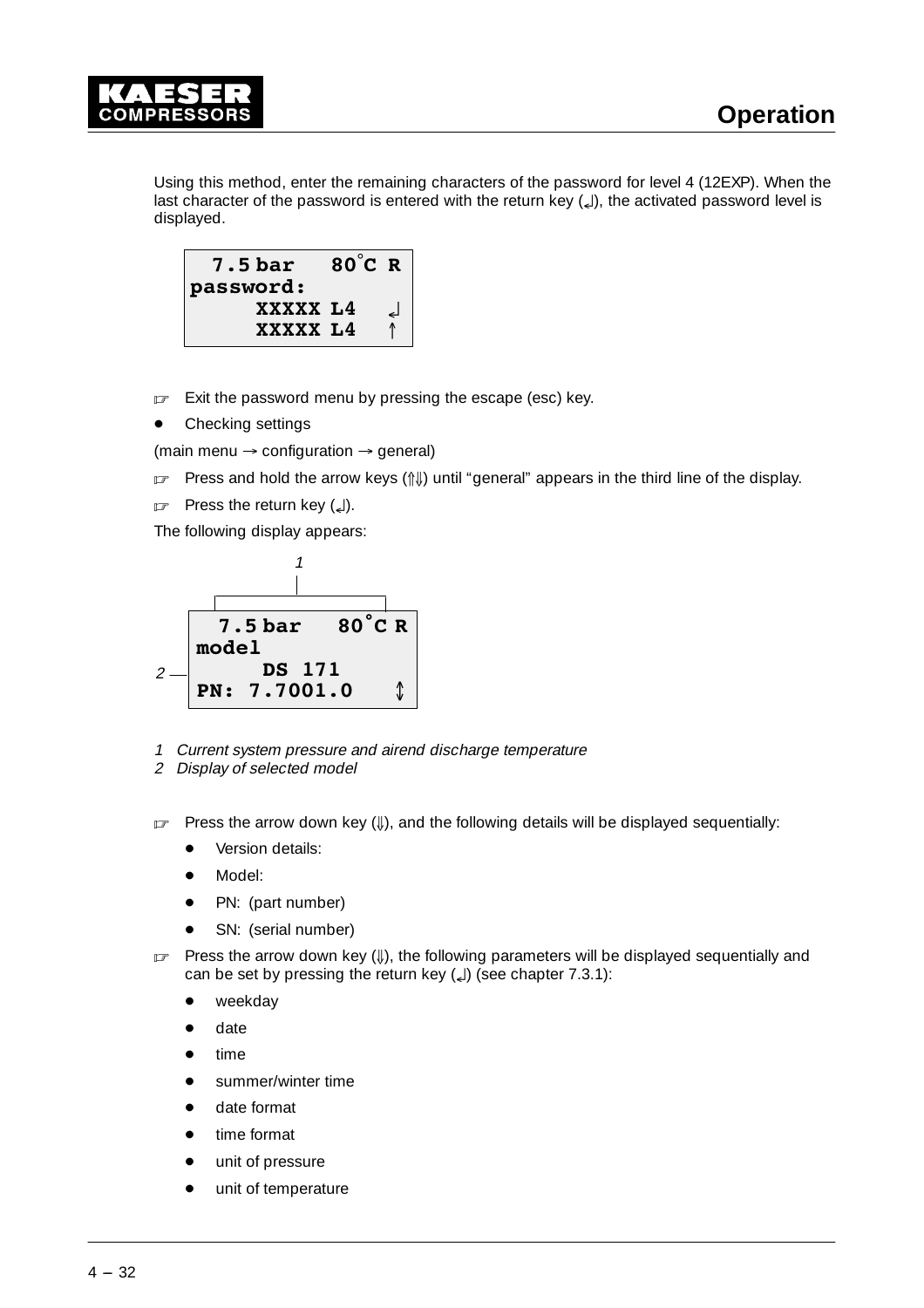

#### **4.8.2 Procedure for initial startup (Expert Mode)**



#### **Use this chapter only after reading the complete service manual in detail**

When the power supply to the controller is switched on the computer starts to boot. Both the display and the green 'Power ON' LED illuminate.

The current system pressure and the airend discharge temperature are then displayed in the first line. The compressor package can now be started with the ON key.

If personnel are to be given instruction, parameters changed or the settings checked, then the following procedure is recommended: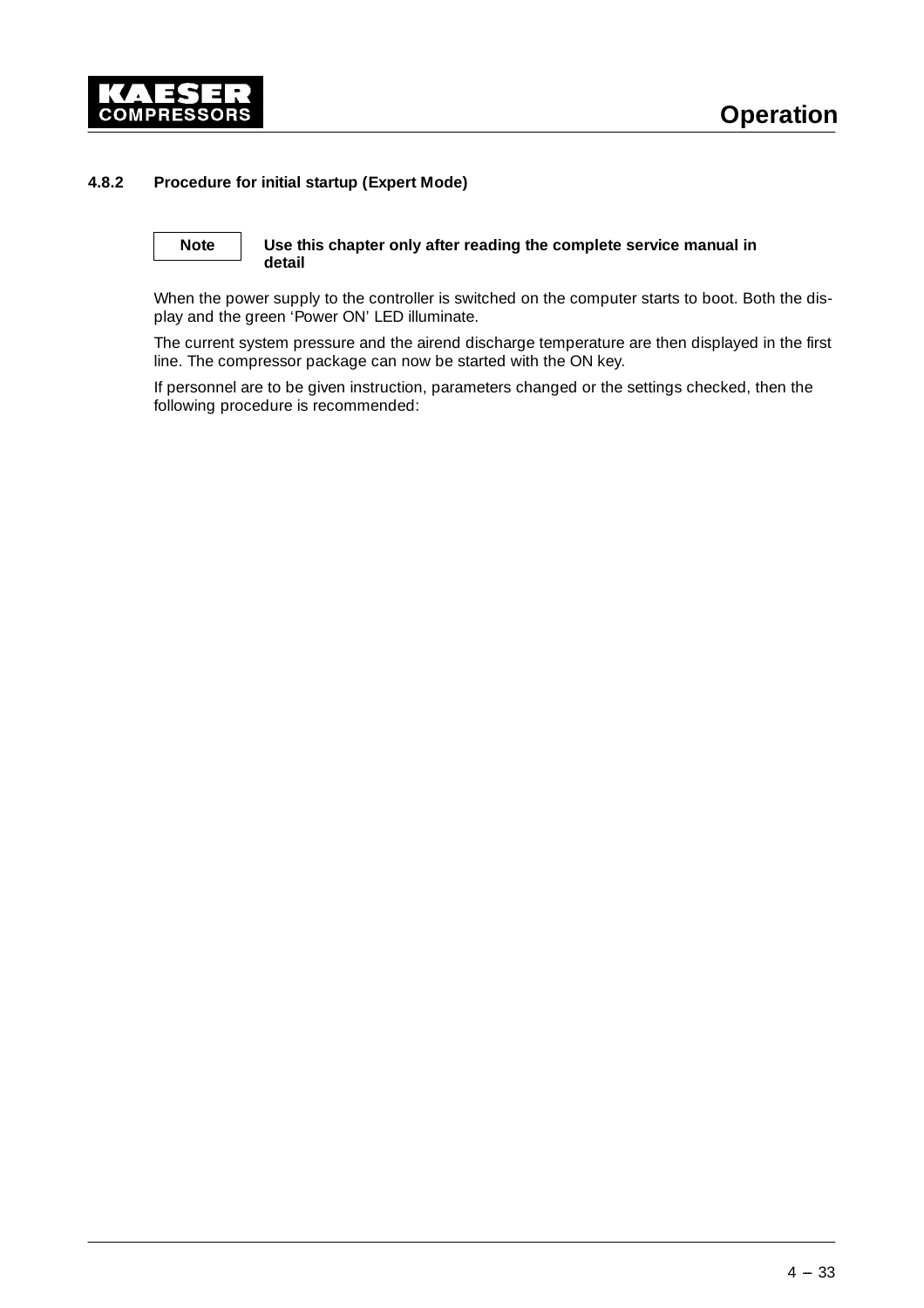

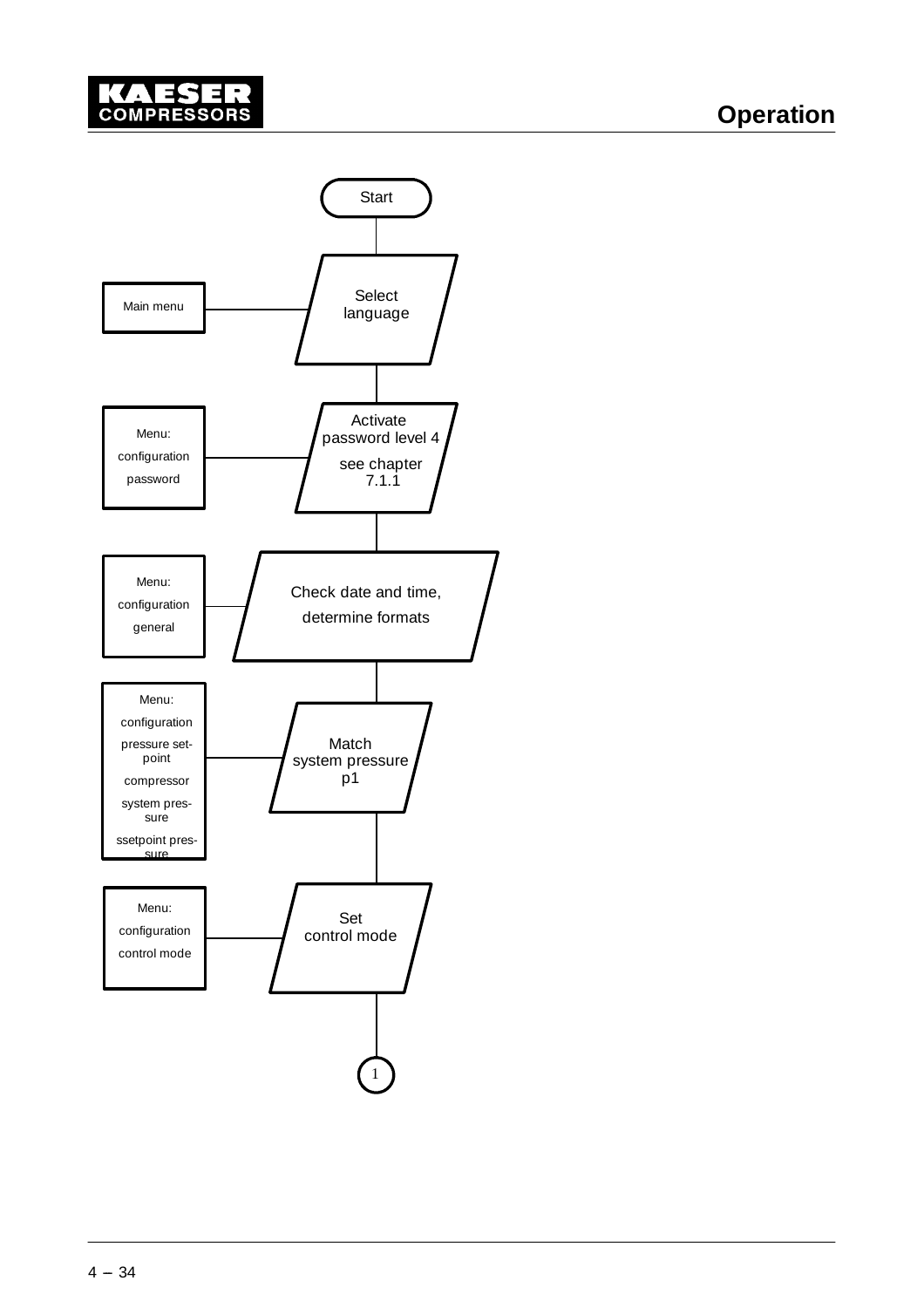

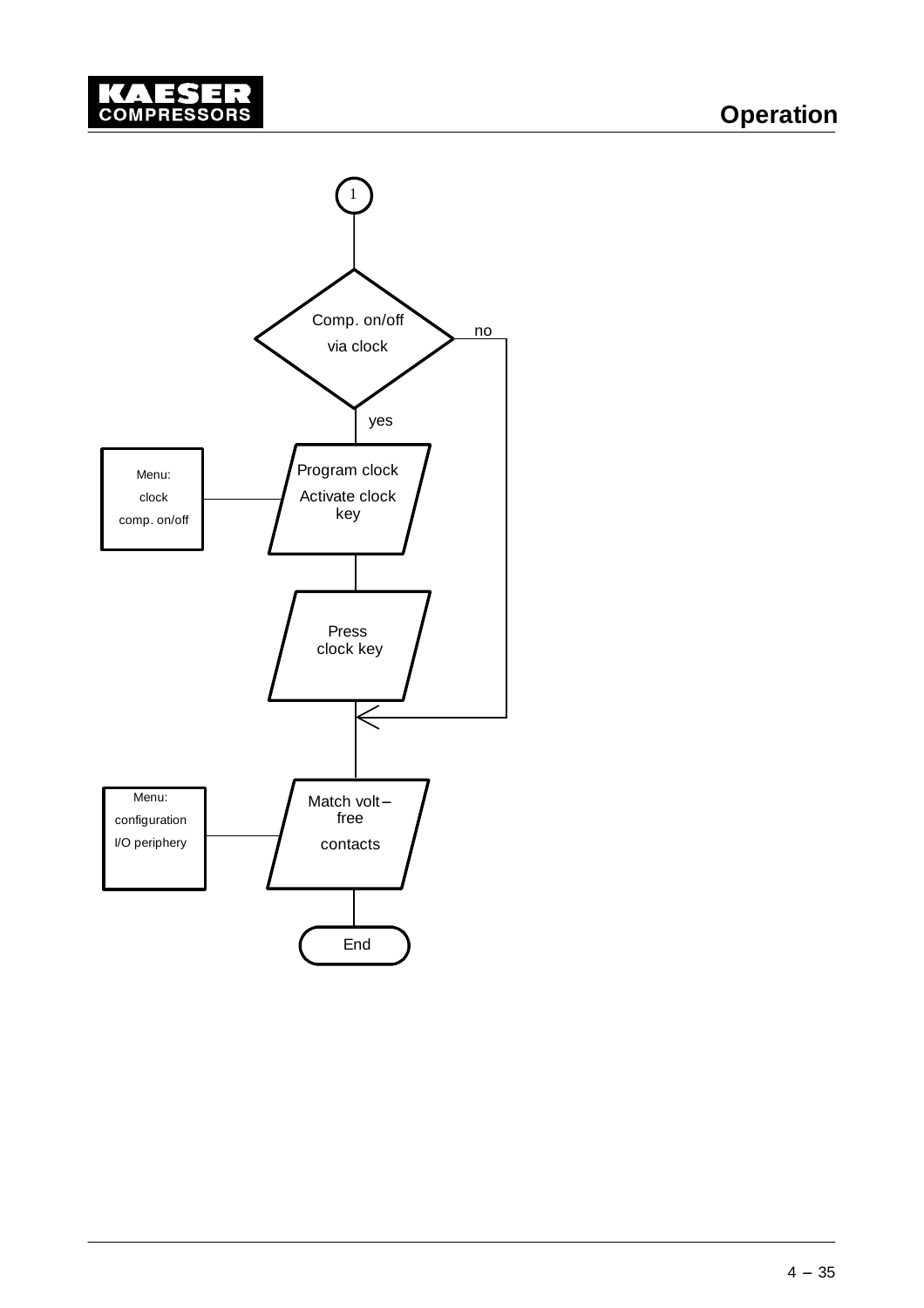

- Setting the language
- **Press and hold the arrow up key (f) until the language setting appears in the third line of the** display.



- 1 Current system pressure and airend discharge temperature
- 2 Display of selected language
- $F$  Press the return key (1).
- $\mathbb{F}$  Select the required language with the arrow keys (11).
- $\mathbb{F}$  Confirm with the return key ( $\downarrow$ ).
- $F$  Return to the main menu with the "esc" key.
- Enter password
- **Press the arrow up key (f) until password appears in the third line of the display.**
- $\mathbb{F}$  Press the return key ( $\downarrow$ ) and the following is displayed:



- By pressing the return key ( $\downarrow$ ) a flashing cursor appears below the first "X" of the password (XXXXX).
- $\Box$  Change the first character with the arrow keys ( $\Uparrow \Downarrow$ ). Keep pressing the arrow keys until the first "X" is replaced by the character required.
- Press the return key (1), the cursor now jumps to the next character in the password.
- $\mathbb{F}$  Select the next character with the arrow keys ( $\mathcal{L}(\mathcal{V})$ ).

| 7.5 <sub>bar</sub> | $80^{\circ}$ CR |
|--------------------|-----------------|
| password:          |                 |
| 12XXX LO           |                 |
| XXXXX LO           |                 |

 $F$  Press the return key ( $\downarrow$ ), the cursor now jumps to the next character in the password.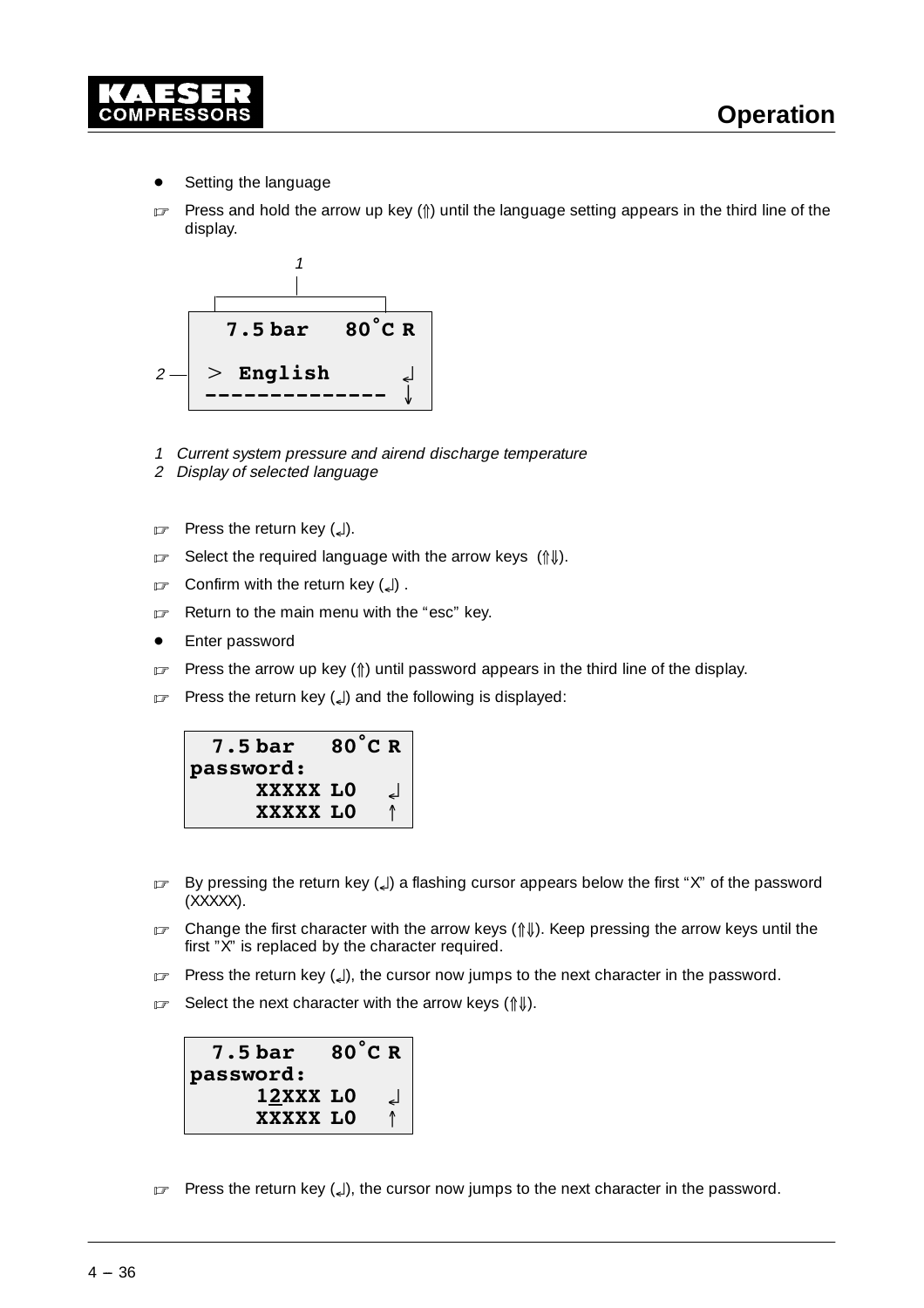Using this method, enter the remaining characters of the password for level 4 (12EXP). When the last character of the password is entered with the return key  $\Box$ ), the activated password level is displayed.

| $80^{\circ}$ C R<br>XXXXX L4<br>XXXXX L4 |
|------------------------------------------|

- $F$  Exit the password menu by pressing the escape (esc) key.
- Checking settings
- (main menu  $\rightarrow$  configuration  $\rightarrow$  general)
- **Press and hold the arrow keys (** $\parallel \Downarrow$ ) until "general" appears in the third line of the display.
- $F$  Press the return key ( $\Box$ ).

The following display appears:



- 1 Current system pressure and airend discharge temperature
- 2 Display of selected model
- $F$  Press the arrow down key ( $\Downarrow$ ), and the following details will be displayed sequentially:
	- Version details:
	- Model:
	- PN: (part number)
	- SN: (serial number)
- **Press the arrow down key (** $\Downarrow$ ), the following parameters will be displayed sequentially and can be set by pressing the return key  $(L)$  (see chapter 7.3.1):
	- weekday
	- date
	- time
	- summer/winter time
	- $\bullet$  date format
	- $\bullet$  time format
	- $\bullet$  unit of pressure
	- unit of temperature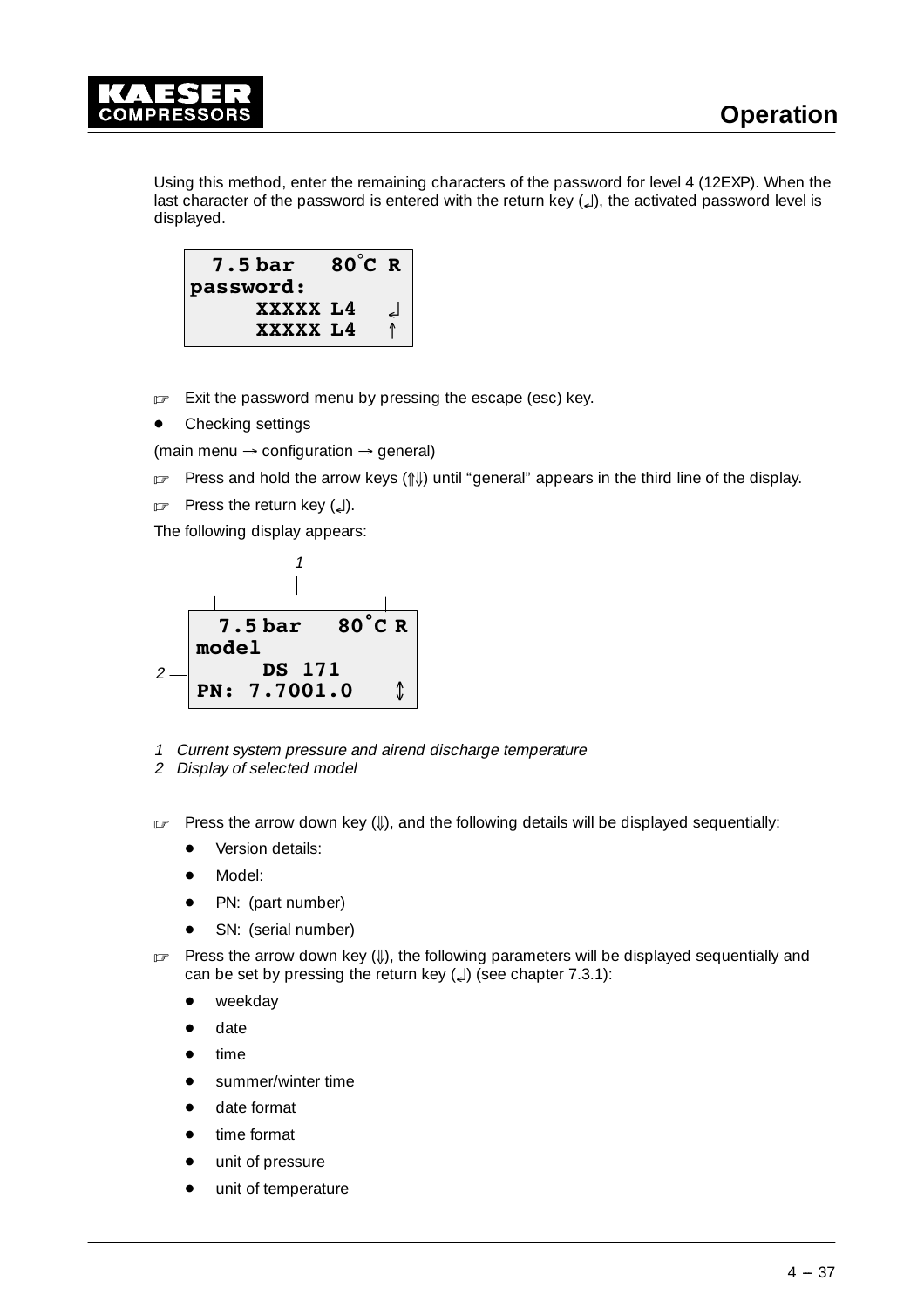

Adjusting system pressure

(main menu  $\rightarrow$  configuration  $\rightarrow$  compressor)

- In the main menu, press and hold the arrow up key (t) until "configuration" appears in the third line of the display.
- $\mathbb{F}$  Press the return key (1).

The following display appears:

 $7.5 \text{ bar}$  80 $^{\circ}$ C R **general pressure settings FRAUGHER** CONTROL **ROOT** 

- Press the return key ( $\downarrow$ ) when the pressure settings appear in the third line of the display; "compressor" now appears in the third line.
- Press the return key ( $\downarrow$ ) to display system pressure in the third line of the display.
- F Press the return key (U) again and the following display appears.



- Press the return key ( $\downarrow$ ) and a flashing cursor appears below value p1.
- Increase the setpoint pressure p1 with the arrow up key ( $\Uparrow$ ) and decrease it with the arrow down key(Ä).
- Enter the changed setpoint pressure with the return key ( $\downarrow$ ).
- **Press the arrow down key once (** $\Downarrow$ ), so that the switching differential  $-SD$  appears in the third line of the display.
- **Press the return key and a flashing cursor appears below the switching differential -SD.**
- Increase the switching differential  $-SD$  with the arrow up key ( $\Uparrow$ ) and decrease it with the arrow down key  $(\Downarrow)$ .
- Enter the new value with the return key  $(2)$ .

(see also chapter 7.3.2.1.1).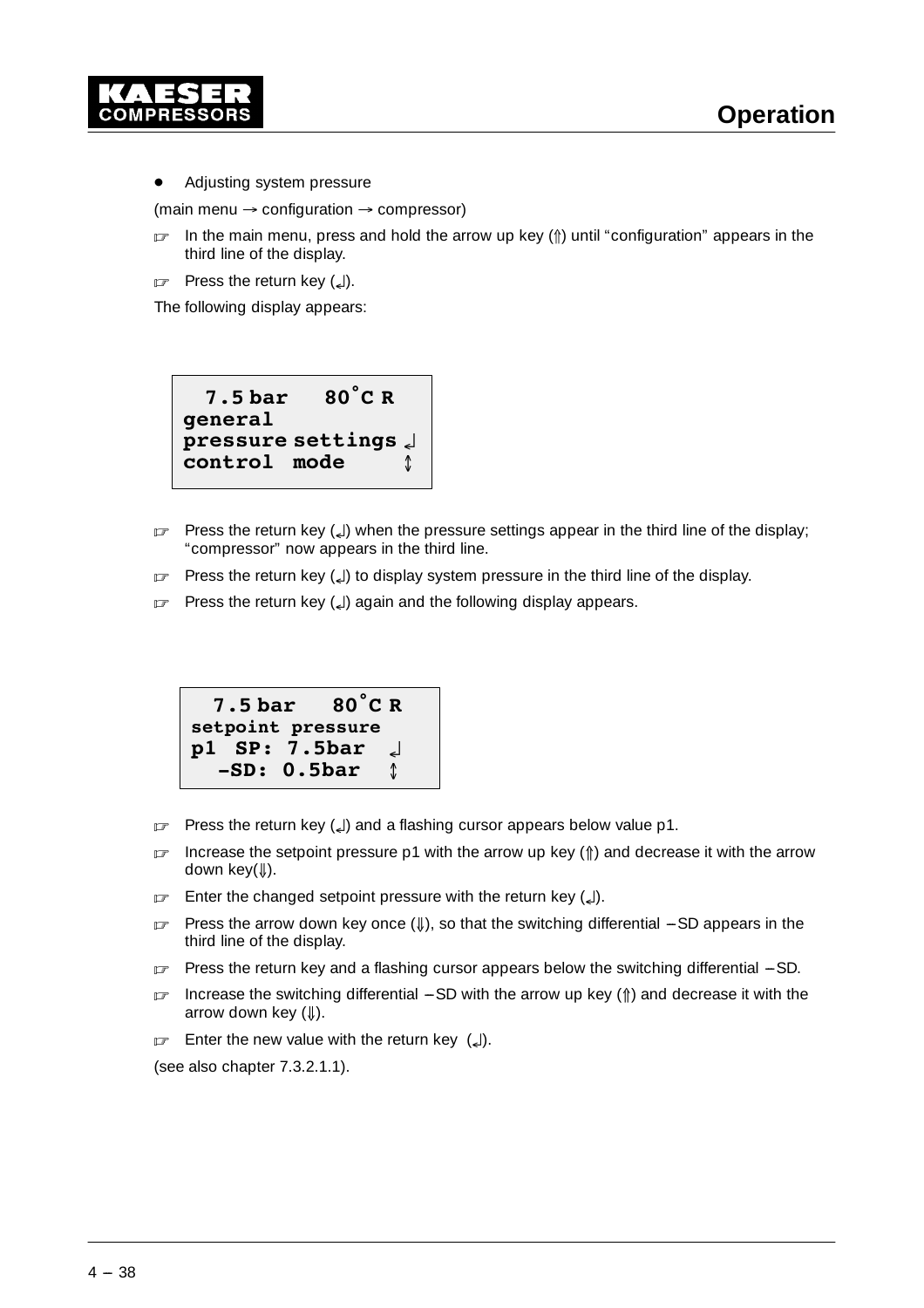

Control mode

(main menu  $\rightarrow$  configuration  $\rightarrow$  control mode)

 $\mathbb{F}$  Keep pressing the arrow keys ( $\mathbb{N}$ ) in the control mode menu option until "local mode" appears in the second line of the display and then press the return key  $(L)$ .



Sigma Control is provided with various pressure control modes (see also chapter 7.3.3).

- $F$  Press and hold the arrow keys ( $\parallel \Downarrow$ ) in local mode until the required control mode appears in the third line of the display.
- $\mathbb{F}$  Press the return key (U) to confirm the selection.
- Programming the clock

(main menu  $\rightarrow$  clock)

- $\mathbb{F}$  In the main menu, press and hold the arrow up key (t) until "clock" appears in the third line of the display.
- $\mathbb{F}$  Press the return key ( $\downarrow$ ).

The following display appears:

| 7.5 <sub>bar</sub>      | $80^{\circ}$ CR |  |
|-------------------------|-----------------|--|
| comp.ON/OFF             |                 |  |
| $\bullet\bullet\bullet$ |                 |  |

 $\mathbb{F}$  Press the return key ( $\downarrow$ ) again and the following display appears.

```
7.5 \text{ bar} 80^{\circ}CR
clock key: j \downarrow212 ON/OFF day
```
Press the arrow down key once  $(\Downarrow)$ , so that ON/OFF day appears in the third line of the display.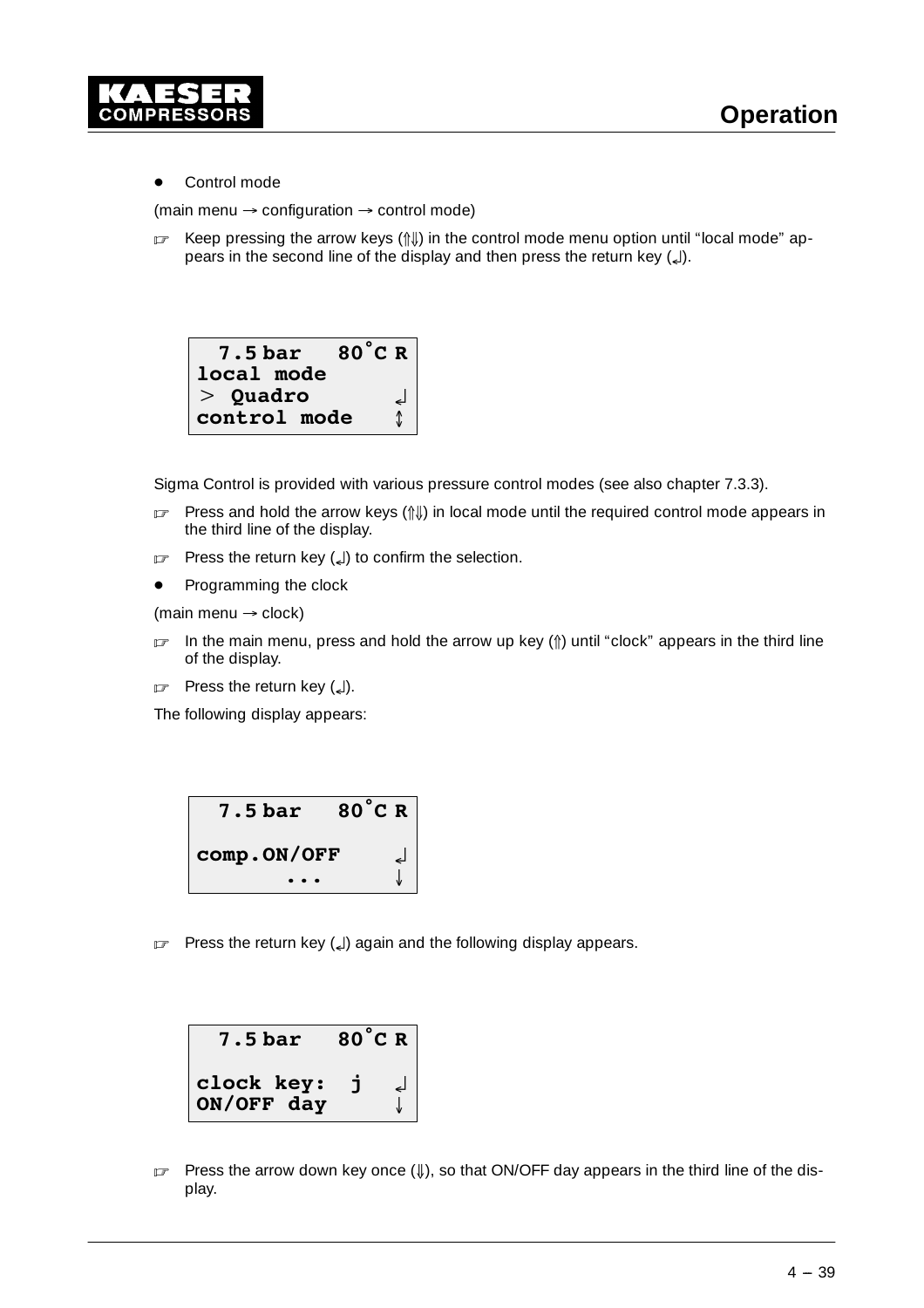

Press the return key ( $\downarrow$ ) to set the first switching point. Four switching points are available.

 $7.5 \text{ bar}$  80 $^{\circ}$ CR  $1\frac{1}{2}$  ON/OFF day  $ON: 05:20$ OFF: 12:35

- Press the return key ( $\downarrow$ ) and a flashing cursor appears below corresponding time.
- $\mathbb{F}$  The time can be increased or decreased with the arrow keys ( $\mathcal{L}(\mathcal{L})$ ).
- Enter the selected time with the return  $\langle \underline{\ } \rangle$  key.

A daily schedule with four switching points is available. In this schedule the compressor package can be started with the ON time and stopped with the OFF time. The daily schedule can be interrupted by the weekly schedule, a fact that could be useful at weekends, for example. The weekly schedule can also be interrupted by the yearly schedule (see also chapter 7.2.1).

When all switching points have been set, the menu is exited with the escape "esc" key.

- Activate the clock key
- $F$  Press the arrow up key ( $\uparrow$ ) once, so that "clock key: n" appears in the third line of the display.
- $\mathbb{F}$  Press the return key (1), a flashing cursor appears below the "n".
- $\mathbb{F}$  Change the entry from "n" to "y" with the arrow up key (1).
- $\mathbb{F}$  Confirm the change with the return key  $\langle \mathbf{I} \rangle$ .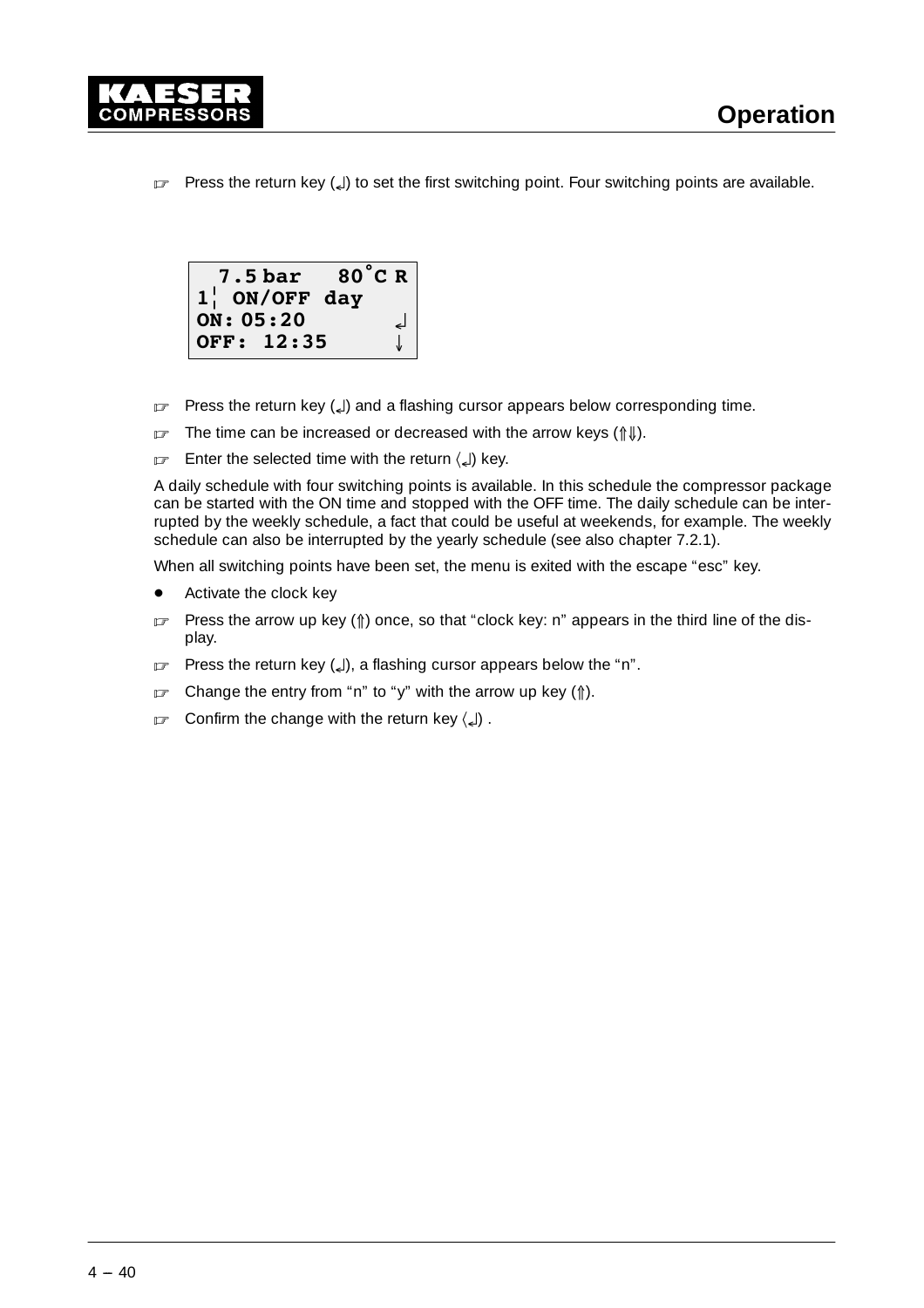### **4.8.3 Correcting the package pressure**

**COMPRESSOR** 



| Note: |
|-------|
|-------|

**The pressure parameters can only be set within predetermined limits:**

 $Package pressure \geq SP(p1) \geq P_{cut-in,min} + SD$ **SP (switching point): when system pressure reaches this switching point (p1), the compressor package switches to idle.**

**SD (differential pressure): if pressure falls below the SP (p1) -- SD, the compressor package switches to load.**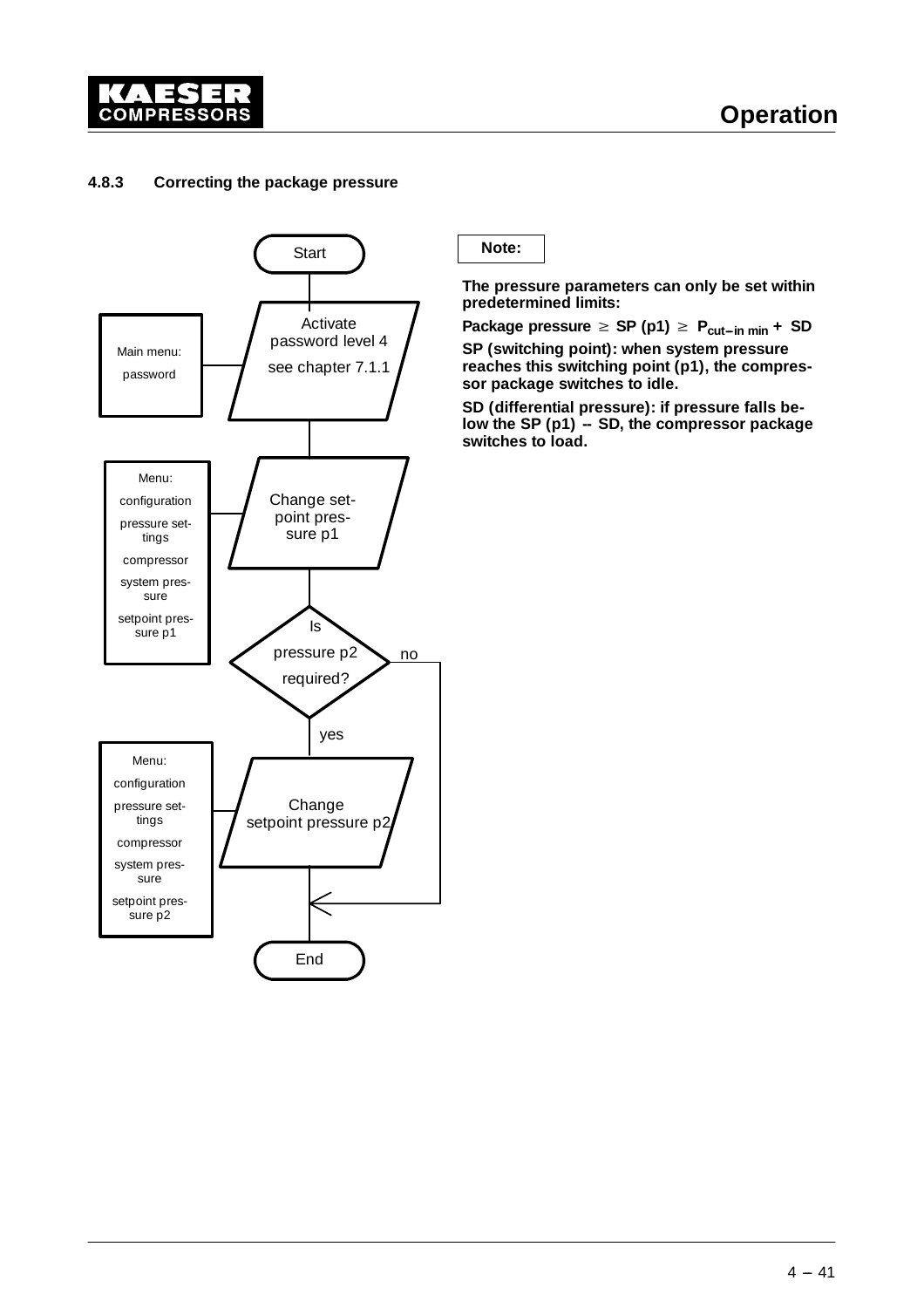

- Enter password
- **Press the arrow up key (f) until password appears in the third line of the display.**
- $\mathbb{F}$  Press the return key (1) and the following is displayed:



- By pressing the return key ( $\downarrow$ ) a flashing cursor appears below the first "X" of the password (XXXXX).
- $\mathbb{F}$  Change the first character with the arrow keys ( $\mathbb{N}$ ). Keep pressing the arrow keys until the first "X" is replaced by the character required.
- $\mathbb{F}$  Press the return key ( $\downarrow$ ), the cursor now jumps to the next character in the password.
- $\mathbb{F}$  Select the next character with the arrow keys ( $\mathcal{L}$ ).

| <b>7.5 bar</b><br>password: | $80^{\circ}$ CR |
|-----------------------------|-----------------|
| 12XXX LO                    |                 |
| XXXXX LO                    | ↑               |

**Press the return key (** $\Box$ ), the cursor now jumps to the next character in the password.

Using this method, enter the remaining characters of the password for level 4 (12EXP). When the last character of the password is entered with the return key  $(\downarrow)$ , the activated password level is displayed.

| 7.5 <sub>bar</sub> | $80^{\circ}$ C R |  |
|--------------------|------------------|--|
| password:          |                  |  |
| XXXXX L4           |                  |  |
| XXXXX L4           |                  |  |

 $F$  Exit the password menu by pressing the escape (esc) key.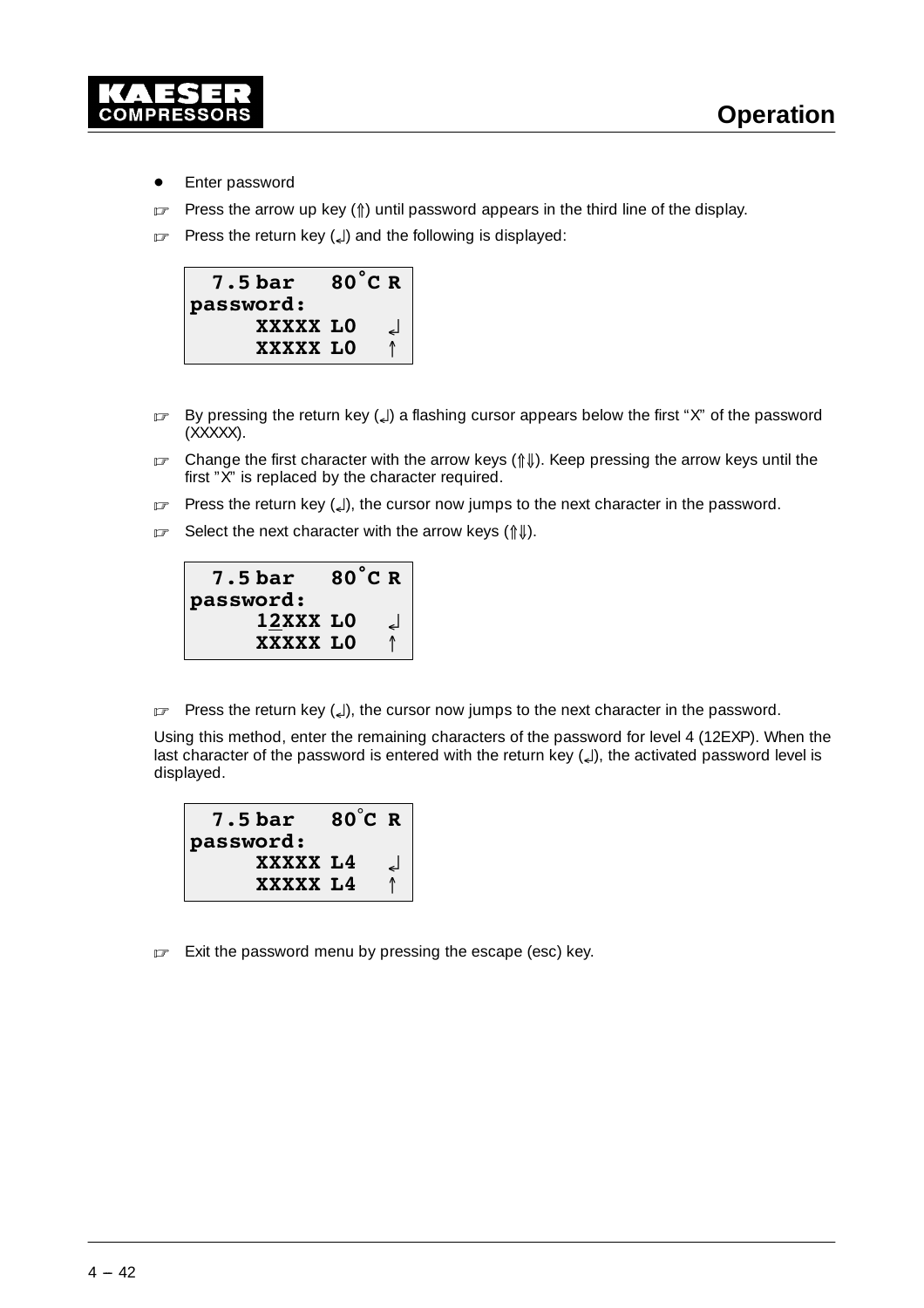

Adjusting system pressure

(main menu  $\rightarrow$  configuration  $\rightarrow$  compressor)

- In the main menu, press and hold the arrow up key (t) until "configuration" appears in the third line of the display.
- $\mathbb{F}$  Press the return key (1).

The following display appears:

 $7.5 \,\text{bar}$   $80^{\circ} \text{C}$  R **general pressure settings FRAUGHER** CONTROL **ROOT** 

- Press the return key ( $\downarrow$ ) when the pressure settings appear in the third line of the display; "compressor" now appears in the third line.
- Press the return key ( $\downarrow$ ) to display system pressure in the third line of the display.
- Press the return key (<) again and the following display appears.



- Press the return key ( $\downarrow$ ) and a flashing cursor appears below value p1.
- Increase the setpoint pressure p1 with the arrow up key ( $\Uparrow$ ) and decrease it with the arrow down key(Ä).
- Enter the changed setpoint pressure with the return key ( $\downarrow$ ).
- **Press the arrow down key once (** $\Downarrow$ ), so that the switching differential  $-SD$  appears in the third line of the display.
- **Press the return key and a flashing cursor appears below the switching differential -SD.**
- Increase the switching differential  $-SD$  with the arrow up key ( $\Uparrow$ ) and decrease it with the arrow down key  $(\Downarrow)$ .
- Enter the new value with the return key  $(2)$ .

(see also chapter 7.3.2.1.1).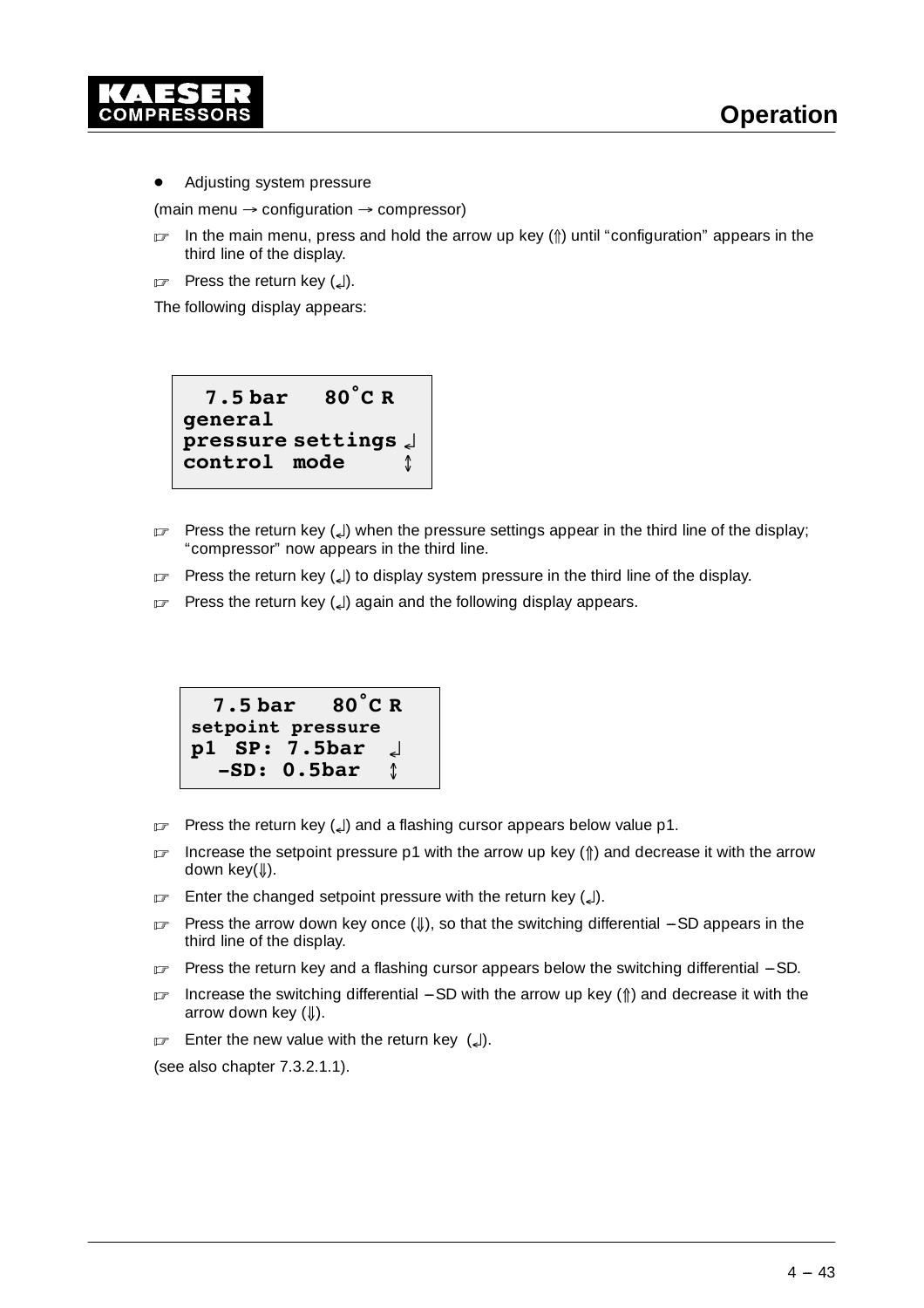

- Change setpoint pressure p2
- $\mathbb{F}$  When the switching differential  $-SD$  for setpoint pressure p1 has been set, press the arrow down key  $(\Downarrow)$  once. The following display appears:

 $7.5 \,\text{bar}$   $80^{\circ} \text{C}$  R  $-SD: 0.5bar$ **p2 SP: 7.2bar**  $-SD: 0.5bar$ 

- **Press the return key (4) and a flashing cursor appears below value p2.**
- Increase the setpoint pressure p2 with the arrow up key ( $\Uparrow$ ) and decrease it with the arrow down key (Ä).
- Enter the changed setpoint pressure with the return key ( $\Box$ ).
- **Press the arrow down key once (** $\parallel$ ), so that the switching difference  $-SD$  appears in the third line of the display.
- $F$  Press the return key ( $\downarrow$ ) and a flashing cursor appears below the switching differential -SD.
- Increase the switching differential  $-SD$  with the arrow up key ( $\Uparrow$ ) and decrease it with the arrow down key (Ä).
- $\mathbb{F}$  Enter the new value with the return key ( $\downarrow$ ).

(see also chapter 7.3.2.1.1).

#### **4.8.4 Carrying out maintenance**

```
Attention!
```
**When the maintenance is complete the remaining interval (3) must be reset to the default service interval (4).**



**Password level 4 access is required to carry out changes to the service interval counters.**

- Enter password
- $\mathbb{F}$  Press the arrow up key ( $\Uparrow$ ) until password appears in the third line of the display.
- $\mathbb{F}$  Press the return key (1) and the following is displayed:



- By pressing the return key (U) a flashing cursor appears below the first "X" of the password (XXXXX).
- $\Box$  Change the first character with the arrow keys ( $\Uparrow \Downarrow$ ). Keep pressing the arrow keys until the first "X" is replaced by the character required.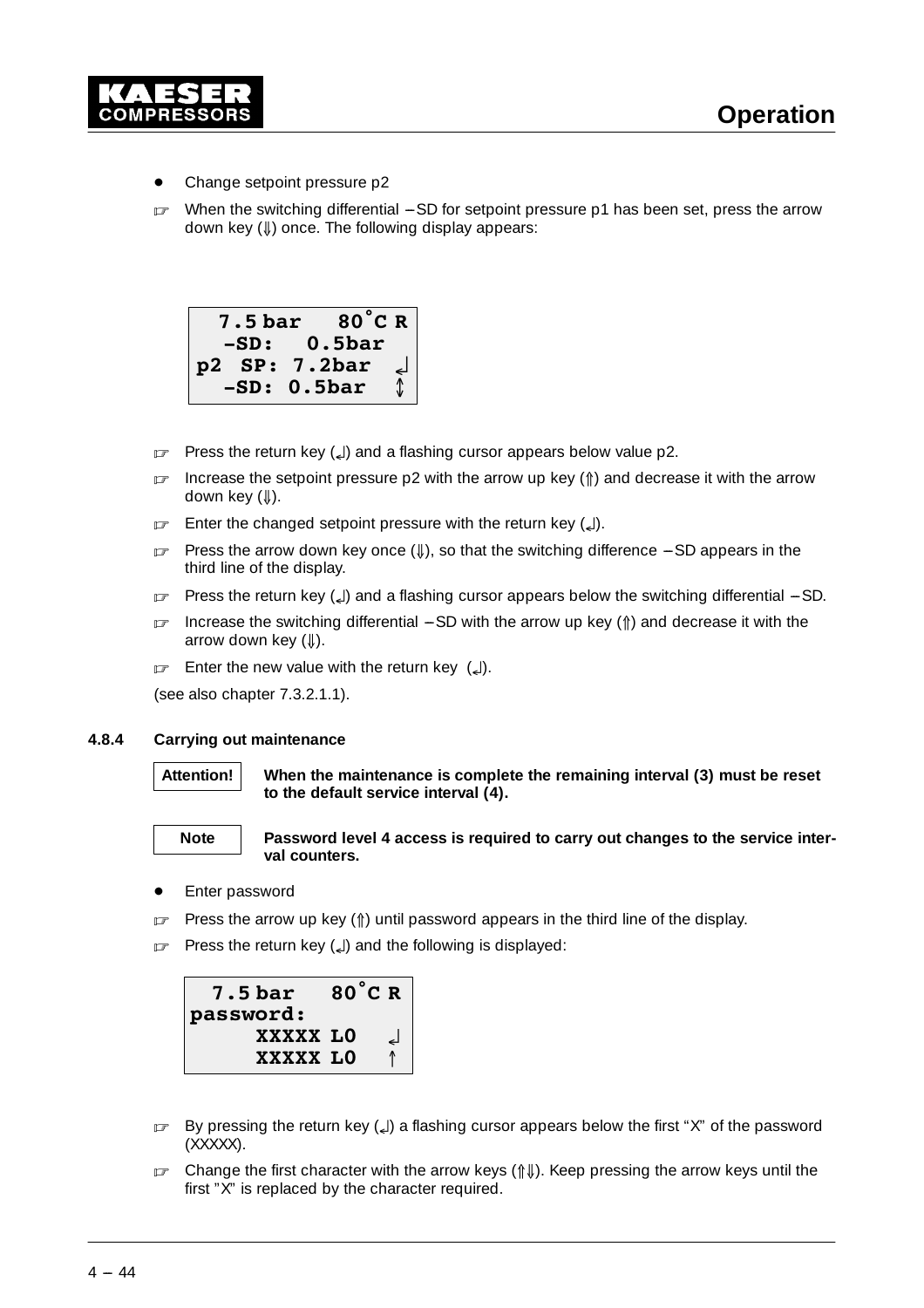- Press the return key ( $\downarrow$ ), the cursor now jumps to the next character in the password.
- $\mathbb{F}$  Select the next character with the arrow keys ( $\mathcal{L}(\mathcal{L})$ ).

| 7.5 <sub>bar</sub> | $80^{\circ}$ CR |
|--------------------|-----------------|
| password:          |                 |
| 12XXX LO           |                 |
| XXXXX LO           |                 |

Press the return key (1), the cursor now jumps to the next character in the password.

Using this method, enter the remaining characters of the password for level 4 (12EXP). When the last character of the password is entered with the return key  $\downarrow$ ), the activated password level is displayed.



- $F$  Exit the password menu by pressing the escape (esc) key.
- Resetting the service hours

The remaining hours in the corresponding service hours counter can be individually reset after completion of maintenance.

The following service intervals are provided:

Oil filter, oil separator, oil change, air filter, V-belts change, V-belts tensioning, bearings change, bearings maintenance, electrical equipment.

This means, for example, that when the  $V$ -belts have been tensioned, the corresponding service interval must be reset. The reset for V-belt tensioning is located two lines below the phrase "Vbelt tension".

**Press the arrow down key (** $\Downarrow$ **) 10 times, until "maintenance" appears in the third line of the** display.



 $\mathbb{F}$  Press the return key (U), the following display appears.



The service counter is a down counter. The remaining hours to the next service (2) are shown, together with the service interval (1).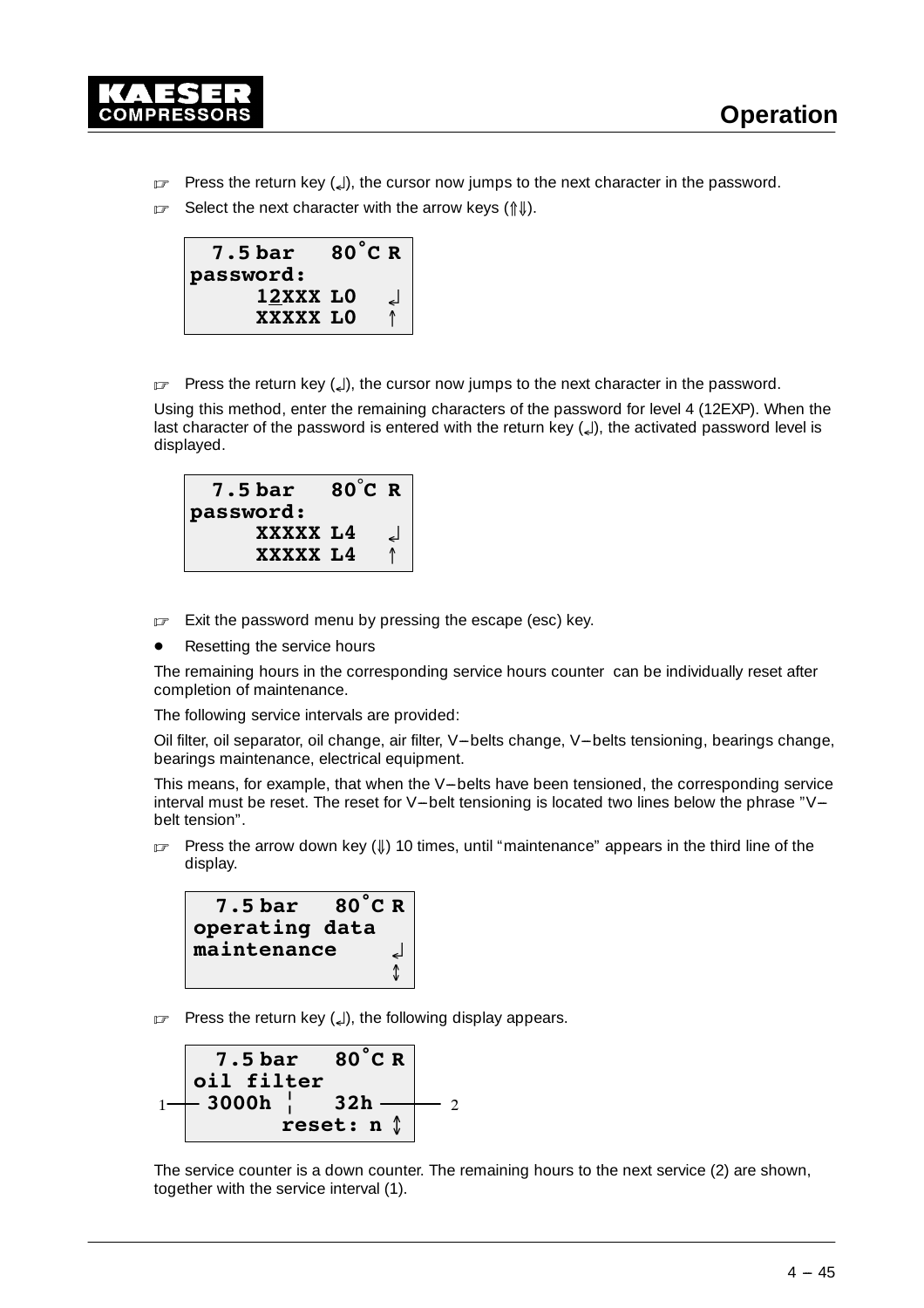

 $\mathbb{F}$  By pressing the arrow down key ( $\Downarrow$ ) the other service intervals are displayed.



 $F$  Press the arrow down key ( $\Downarrow$ ) once, "reset" appears in the third line of the display.



- Fress the return key (U), a flashing cursor appears below the "n".
- $\mathbb{F}$  Change the reset display from "n" to "y" with the arrow up key ( $\Uparrow$ ).
- $\mathbb{F}$  Confirm with the enter key (<). The counter resets to the default service interval. At the same time the reset display changes from "y" to "n".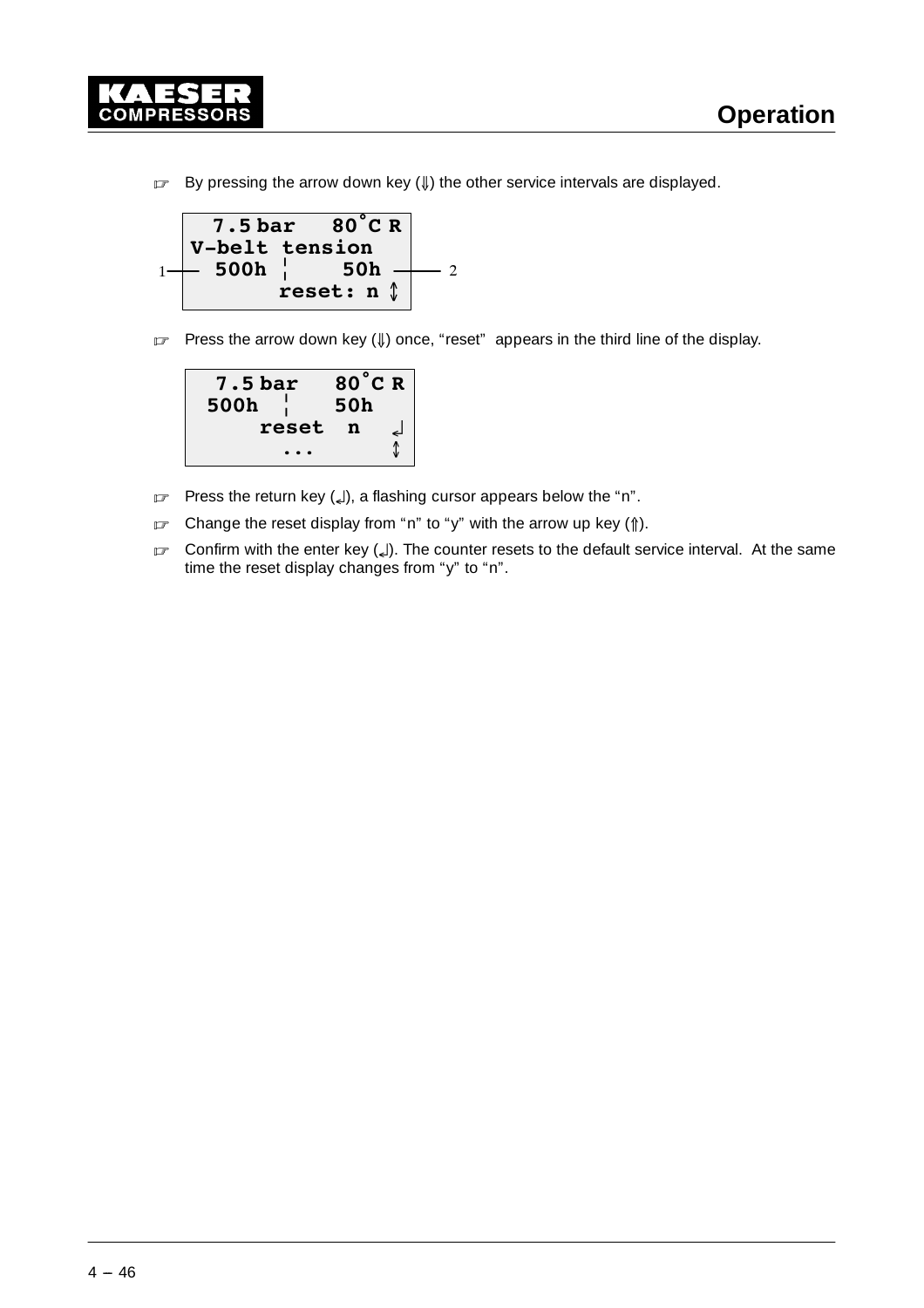# **4.8.5 The compressor package is to be operated with a base load sequencer**

#### **4.8.5.1 MAC 41 as an example**



I 0.7external load/idle

Compressors with ribbon cable adapter Compressors without ribbon cable adapter, SX, SM and SK before modification to spring terminals

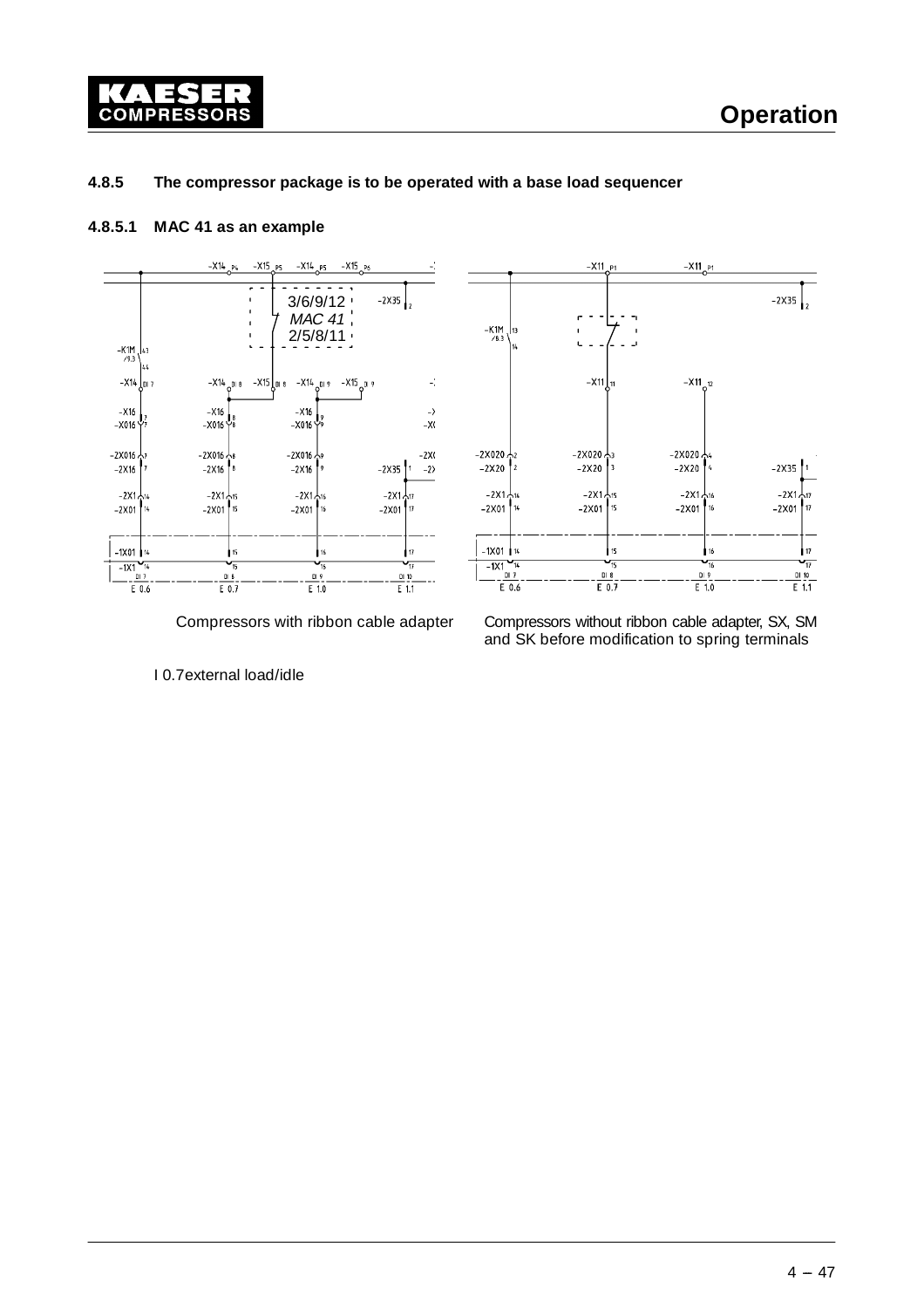

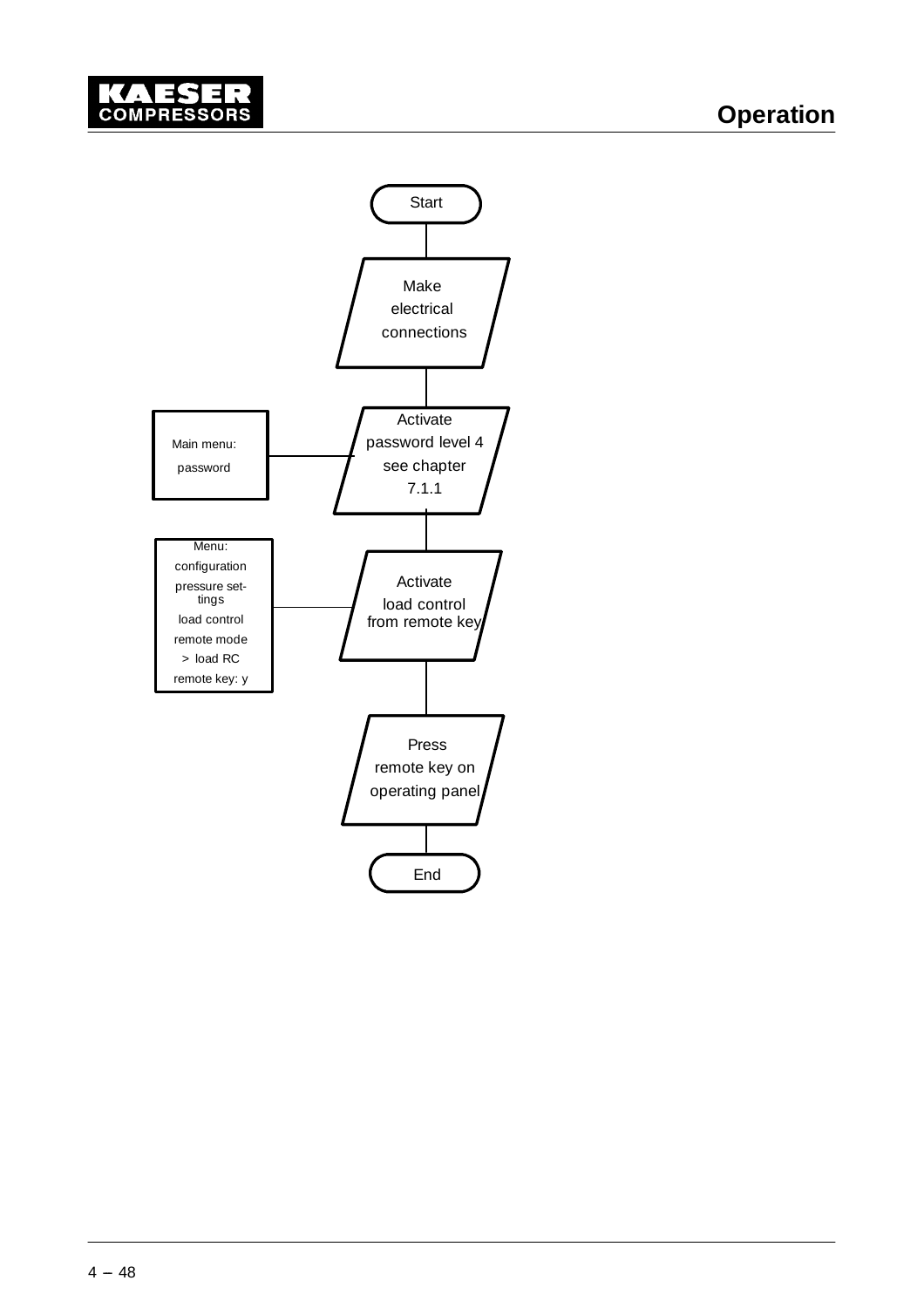

- Enter password
- **Press the arrow up key (** $\uparrow$ ) until password appears in the third line of the display.
- $\mathbb{F}$  Press the return key (1) and the following is displayed:



- By pressing the return key ( $\downarrow$ ) a flashing cursor appears below the first "X" of the password (XXXXX).
- $\mathbb{F}$  Change the first character with the arrow keys ( $\mathbb{N}$ ). Keep pressing the arrow keys until the first "X" is replaced by the character required.
- $\mathbb{F}$  Press the return key ( $\downarrow$ ), the cursor now jumps to the next character in the password.
- $\mathbb{F}$  Select the next character with the arrow keys ( $\mathcal{L}$ ).

| <b>7.5 bar</b><br>password: | $80^{\circ}$ CR |
|-----------------------------|-----------------|
| 12XXX LO                    |                 |
| XXXXX LO                    | ↑               |

**Press the return key (** $\Box$ ), the cursor now jumps to the next character in the password.

Using this method, enter the remaining characters of the password for level 4 (12EXP). When the last character of the password is entered with the return key  $(\downarrow)$ , the activated password level is displayed.

| 7.5 <sub>bar</sub> | $80^{\circ}$ CR |   |
|--------------------|-----------------|---|
| password:          |                 |   |
| XXXXX L4           |                 | ┙ |
| XXXXX L4           |                 | ↑ |

 $F$  Exit the password menu by pressing the escape (esc) key.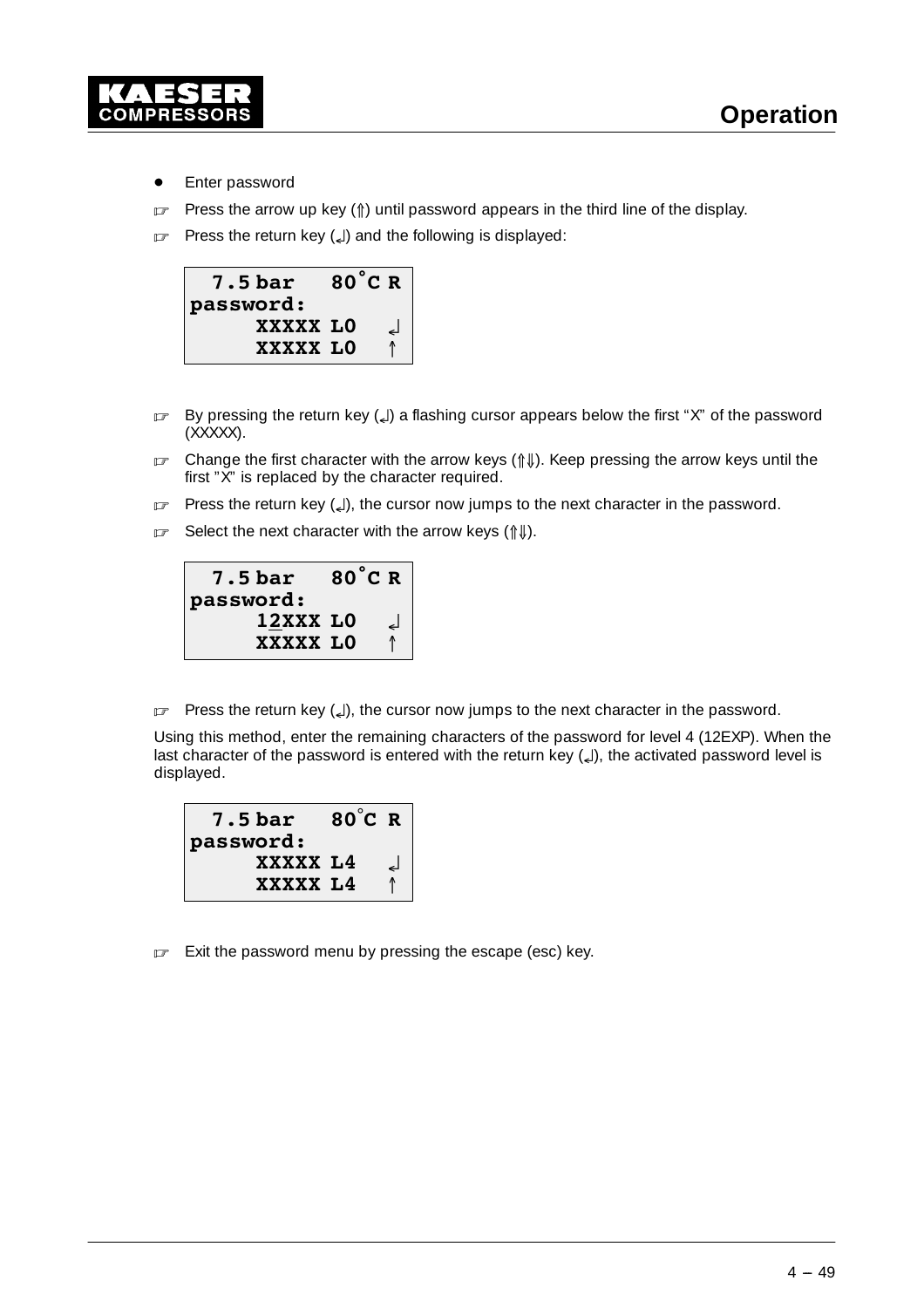

• Activating load control

(main menu  $\rightarrow$  configuration)

- In the main menu, press and hold the arrow up key ( $\Uparrow$ ) until "configuration" appears in the third line of the display.
- $\mathbb{F}$  Press the return key ( $\downarrow$ ).

The following display appears:

 $7.5 \,\text{bar}$   $80^{\circ} \text{C}$  R **general pressure settings FRAUD CONTINUE CONTINUE** 

- $\Box$  Press the return key (
- Press the arrow down key ( $\Downarrow$ ) four times, until "load control" appears in the third line of the display.
- $\mathbb{F}$  Press the return key (U), the following display appears.

 $7.5 \,\text{bar}$   $80^{\circ} \text{C}$  R selection ---------**load control** 1

**Press the arrow down key (** $\Downarrow$ ) seven times and the following appears in the display.

| 7.5 <sub>bar</sub> | $80^{\circ}$ C R          |
|--------------------|---------------------------|
| remote mode        |                           |
| $>$ p1             | لے                        |
| remote key:        | $\mathbf{n}$ $\mathbf{r}$ |

- Press the return key ( $\Box$ ), a flashing cursor appears in the third line of the display.
- **Press the arrow keys (** $\|\|\$ ) until "load RC" appears in the third line of the display.
- Enter the new value with the return key  $(1)$ .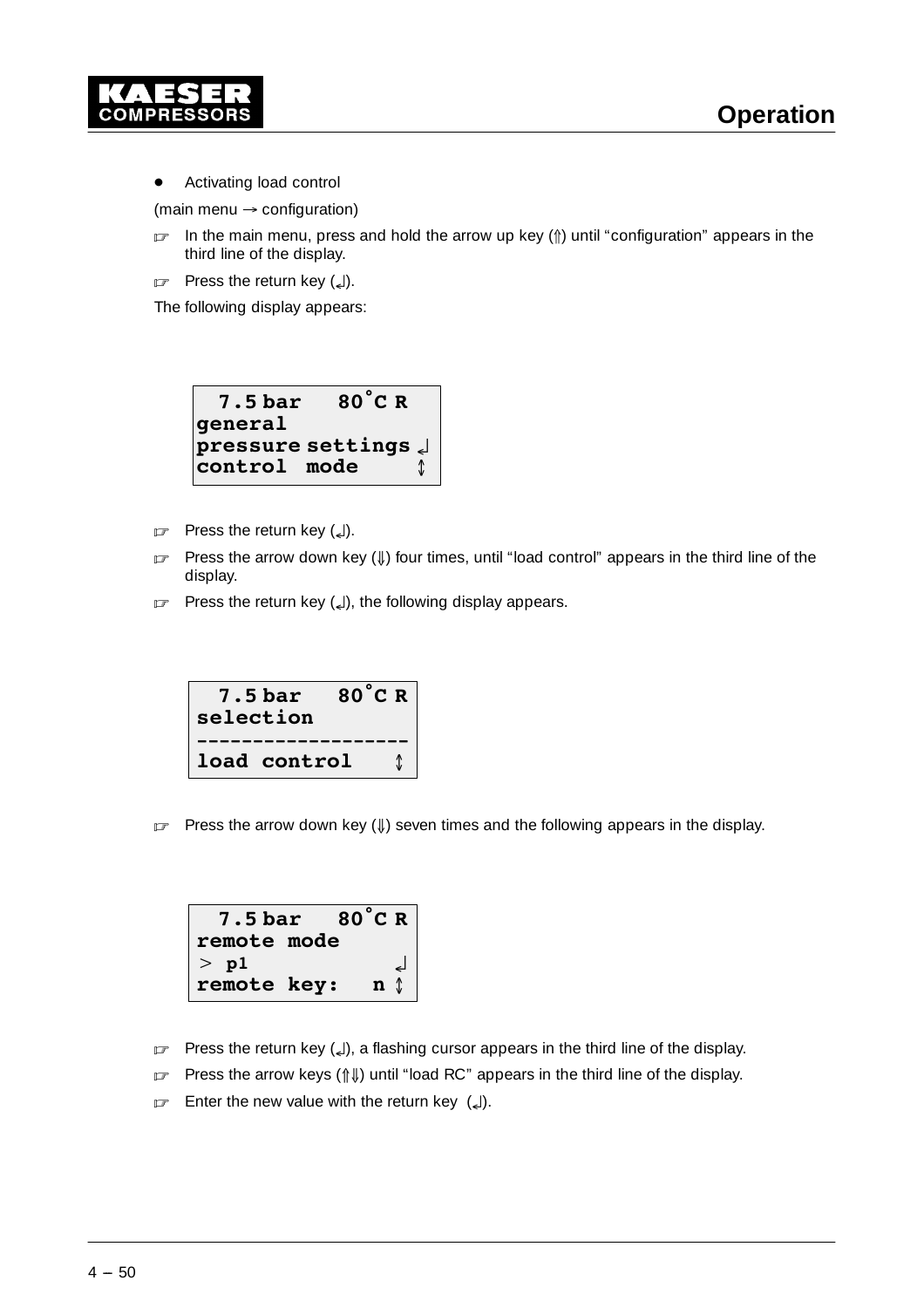

- **•** Activating the remote key
- **Press the arrow down key (** $\Downarrow$ **) once until "remote key: n" appears in the third line of the dis**play.
- **Press the return key (**a), a flashing cursor appears below the "n".
- $\mathbb{F}$  Change the entry from "n" to "y" with the arrow keys ( $\mathcal{L}$ ).
- Confirm activation of the remote key with the return  $\langle z \rangle$  key. The following display appears:



(see also chapter 7.3.2.3).

The pressure increase dpI becomes important if the rated package pressure is exceeded because of a period of external load that is too long. It then acts as the upper shutdown value.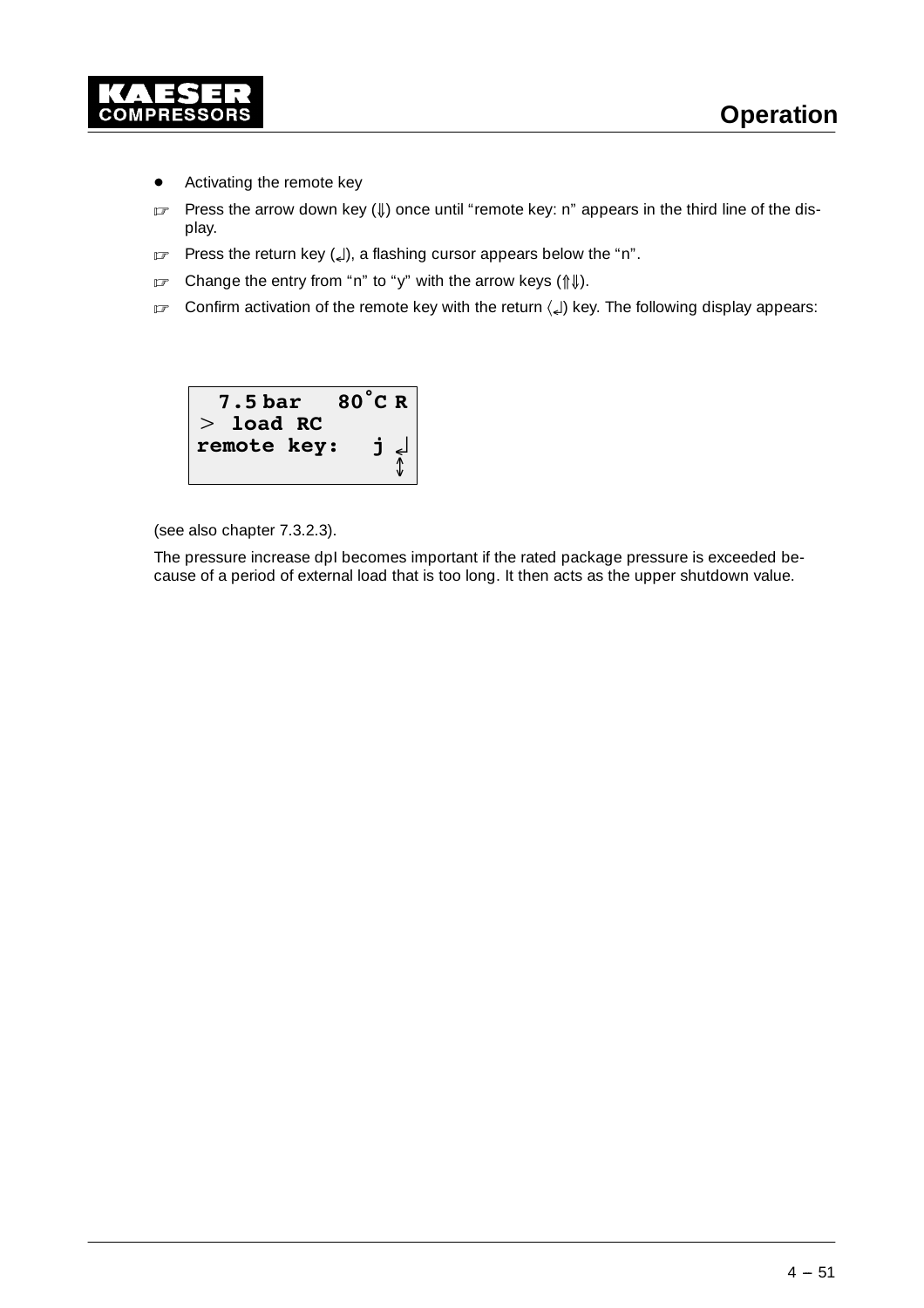

### **4.8.5.2 MVS 8000 as an example**

#### **Automatic/manual mode**



- A Changeover between automatic and manual modes
- B Load/idle contact in the MVS
- I0.7 External load/idle
- $11.3$  Load control changeover, local  $\leftrightarrow$  load RC

#### **"Motor running" and "control on" messages**

Wire the "motor running" and "control ON" messages from the compressor to the MVS.

**It is imperative that output O0.3 "control ON" is used for the "alarm compressor X" message to the MVS. Attention!**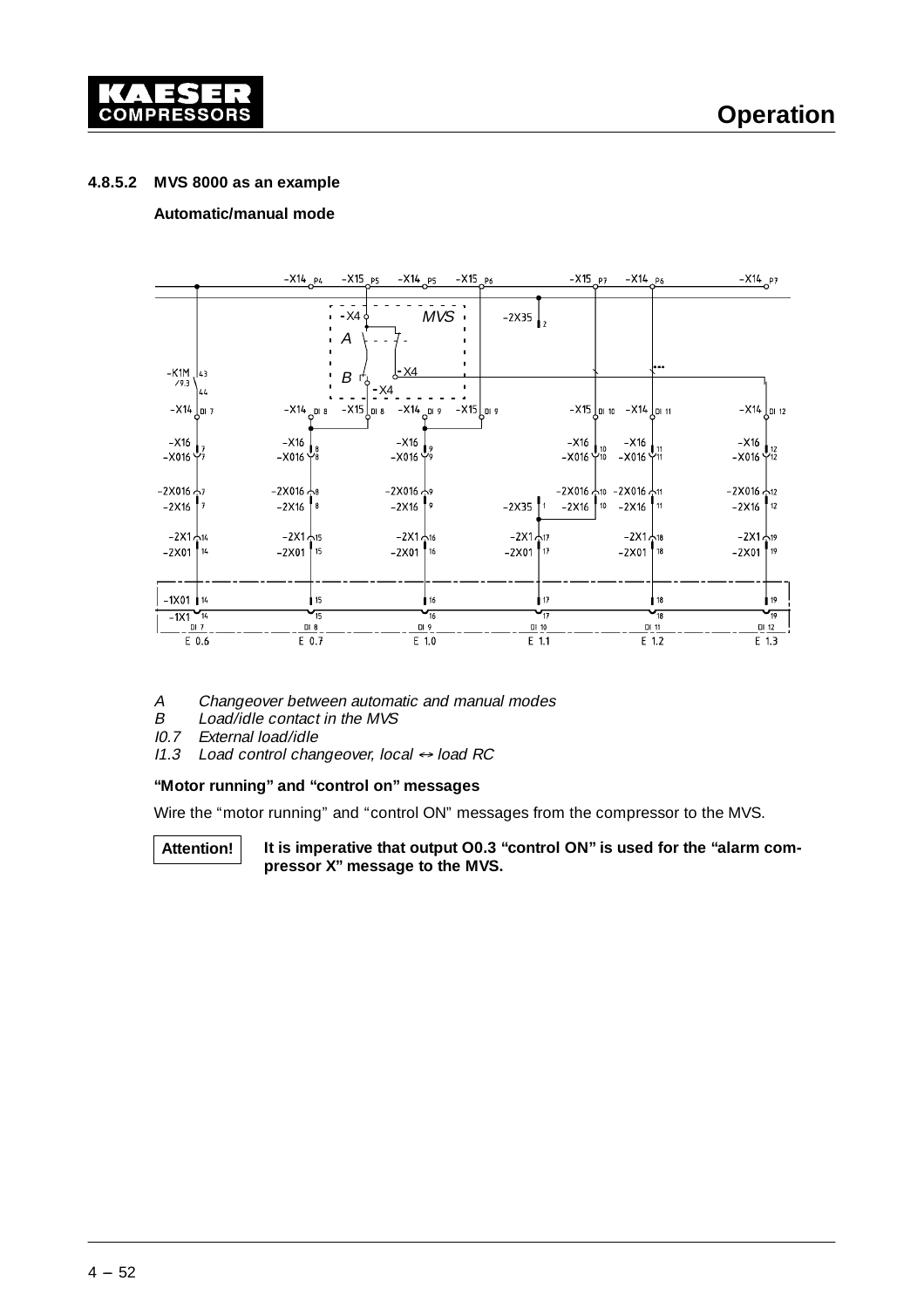



# **Note:**

**The setpoint for p2 must result in a reasonable switching combination if all compressor packages are to be controlled in manual mode, i.e. by their own default pressure settings.**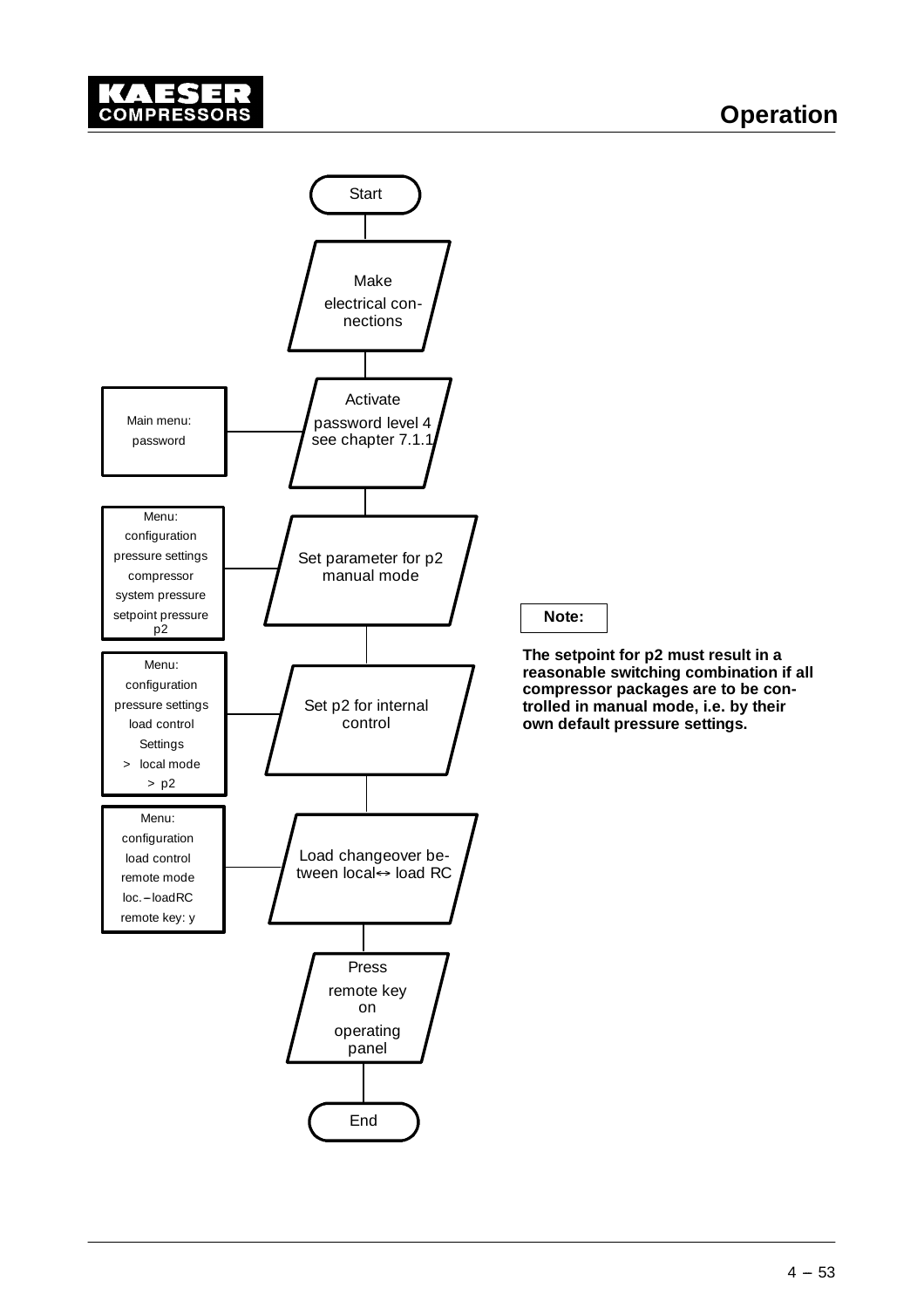

- Enter password
- **Press the arrow up key (** $\uparrow$ ) until password appears in the third line of the display.
- $\mathbb{F}$  Press the return key ( $\Box$ ) and the following is displayed:



- By pressing the return key ( $\downarrow$ ) a flashing cursor appears below the first "X" of the password (XXXXX).
- $\mathbb{F}$  Change the first character with the arrow keys ( $\mathbb{N}$ ). Keep pressing the arrow keys until the first "X" is replaced by the character required.
- $\mathbb{F}$  Press the return key ( $\downarrow$ ), the cursor now jumps to the next character in the password.
- $\mathbb{F}$  Select the next character with the arrow keys ( $\mathcal{L}$ ).

| <b>7.5 bar</b> | $80^{\circ}$ CR |
|----------------|-----------------|
| password:      |                 |
| 12XXX LO       |                 |
| XXXXX LO       | ↑               |

**Press the return key (** $\Box$ ), the cursor now jumps to the next character in the password.

Using this method, enter the remaining characters of the password for level 4 (12EXP). When the last character of the password is entered with the return key  $(\downarrow)$ , the activated password level is displayed.

| 7.5 <sub>bar</sub> | $80^{\circ}$ C R |  |
|--------------------|------------------|--|
| password:          |                  |  |
| XXXXX L4           |                  |  |
| XXXXX L4           |                  |  |

- $F$  Exit the password menu by pressing the escape (esc) key.
- Pressure parameter for manual mode

(main menu  $\rightarrow$  configuration)

- In the main menu, press and hold the arrow up key ( $\Uparrow$ ) until "configuration" appears in the third line of the display.
- $F$  Press the return key ( $\Box$ ).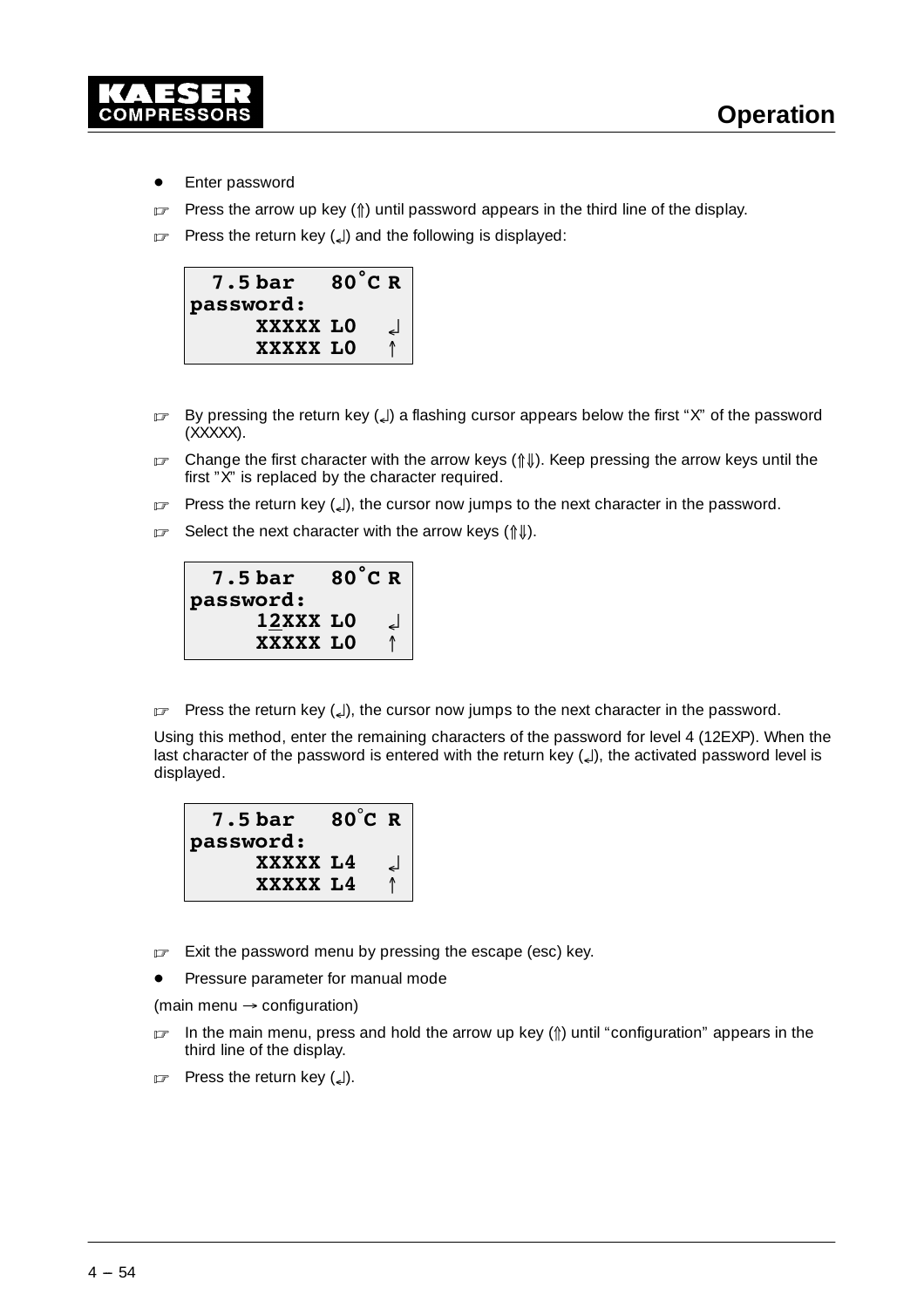

The following display appears:

```
\overline{7.5 \text{ bar}} 80<sup>°</sup>C R
general
pressure settings
FRAUD CONTROL MODE
```
- **Press the return key (** $\Box$ ) when "pressure settings" appears in the third line of the display; "compressor" now appears in the third line.
- Press the return key ( $\downarrow$ ) to display setpoint pressure in the third line of the display.
- **Press the return key (4) again and the following display appears.**

 $7.5 \,\text{bar}$   $80^{\circ} \text{C}$  R setpoint press. **p1 SP: 7.5bar**  $\downarrow$ **-SD: 0.5bar** 1

**Press the arrow down key (** $\parallel$ **) twice, the following display appears.** 



- $\mathbb{F}$  Press the return key (1) and a flashing cursor appears below value p2.
- Increase the setpoint pressure p2 with the arrow up key ( $\hat{a}$ ) and decrease it with the arrow down key ( $\Downarrow$ ).
- Enter the new setpoint pressure with the return key ( $\Box$ ).
- Press the arrow down key once  $(\Downarrow)$ , so that the switching differential  $-SD$  appears in the third line of the display.
- $F$  Press the return key ( $\Box$ ) and a flashing cursor appears below the switching differential  $-SD$ .
- Increase the switching differential  $-SD$  with the arrow up key ( $\Uparrow$ ) and decrease it with the arrow down key  $(\Downarrow)$ .
- Enter the new value with the return key ( $\Box$ ).
- (see also chapter 7.3.2.1.1).
- Setting p2 for internal control
- (main menu  $\rightarrow$  configuration)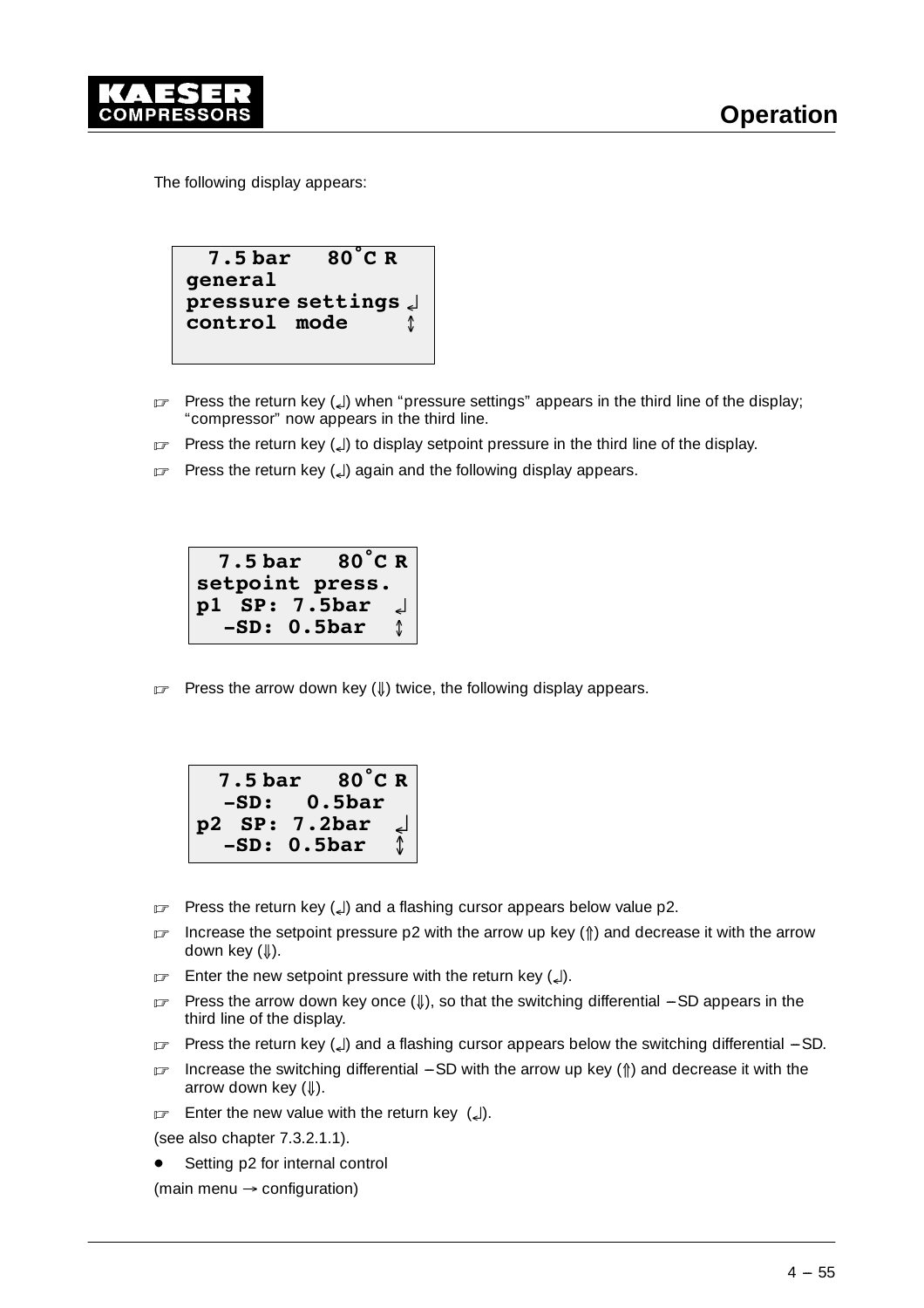

- $\mathbb{F}$  In the main menu, press and hold the arrow up key ( $\mathbb{I}$ ) until "configuration" appears in the third line of the display.
- $F$  Press the return key ( $\downarrow$ ).

The following display appears:

 $7.5 \,\text{bar}$   $80^{\circ} \text{C}$  R **general pressure settings FRAUE CONTROL MODE CONTROL** 

- $F$  Press the return key ( $\downarrow$ ) when "pressure settings" appears in the third line of the display.
- $\mathbb{F}$  Press the arrow down key ( $\Downarrow$ ) four times, until "load control" appears in the third line of the display.
- $\mathbb{F}$  Press the return key ( $\downarrow$ ), the following display appears.

| 7.5 <sub>bar</sub><br>selection | $80^{\circ}$ CR |
|---------------------------------|-----------------|
| load control                    |                 |

**Press the arrow down key (** $\downarrow$ ) three times and the following appears in the display.

| 7.5 <sub>bar</sub> | $80^{\circ}$ CR |
|--------------------|-----------------|
| local mode         |                 |
| p1                 |                 |
|                    |                 |

- $\mathbb{F}$  Press the return key ( $\downarrow$ ) when "local mode" appears in the second line of the display. A flashing cursor appears in the third line.
- **Press the arrow keys (** $\|\|\$ ) until "p2" appears in the third line of the display.
- Enter the new value with the return key  $(1)$ .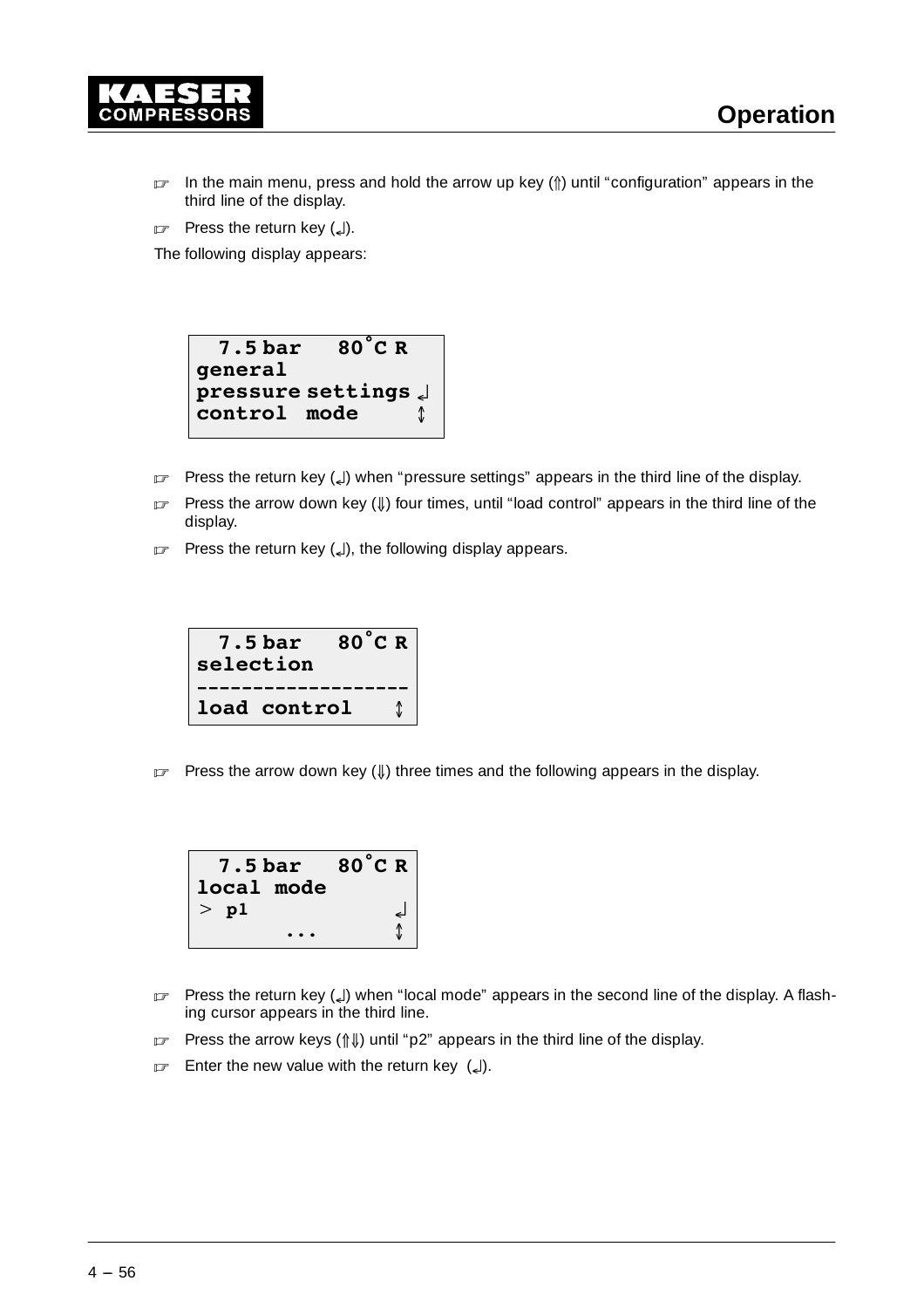

- Load control changeover
- Having set p2 for the internal pressure control, press the arrow down key ( $\parallel$ ) four times and the following appears in the display.

 $7.5 \text{ bar}$  80 $^{\circ}$ CR remote mode  $>$   $p1$ remote key: n 1

- $\mathbb{F}$  Press the return key (U), a flashing cursor appears in the third line of the display.
- **Press the arrow keys (fill) until "** > loc. loadRC" appears in the third line of the display.
- Enter the new value with the return key  $(1)$ .
- Activating the remote key
- $F$  Press the arrow down key ( $\Downarrow$ ) once until "remote key: n" appears in the third line of the display.
- $\mathbb{F}$  Press the return key (1), a flashing cursor appears below the "n".
- $\mathbb{F}$  Change the entry from "n" to "y" with the arrow keys ( $\mathcal{L}$ ).
- Confirm activation of the remote key with the return  $\langle z \rangle$  key. The following display appears:

 $7.5 \,\text{bar}$   $80^{\circ} \text{C}$  R **CORPORE SEXTLE SEXTLE SEXTLE SEXTLE**<br>**CORPORE SEXTLE SEXTLE SEXTLE SEXTLE SEXTLE SEXTLE** remote key:

(see also chapter 7.3.2.3).

The following status is displayed in automatic mode:

**6.5 bar 80°C R 201 key**, load RC **total 001025 h Load** 000980 h  $_{*}$ 

The following status is displayed in manual mode:

```
6.5 \text{ bar} 80^{\circ} \text{C} R
21 ORDG \alphaP \alphaP \alphaP \alphaP \alphatotal 001025 h
load 000980 h
```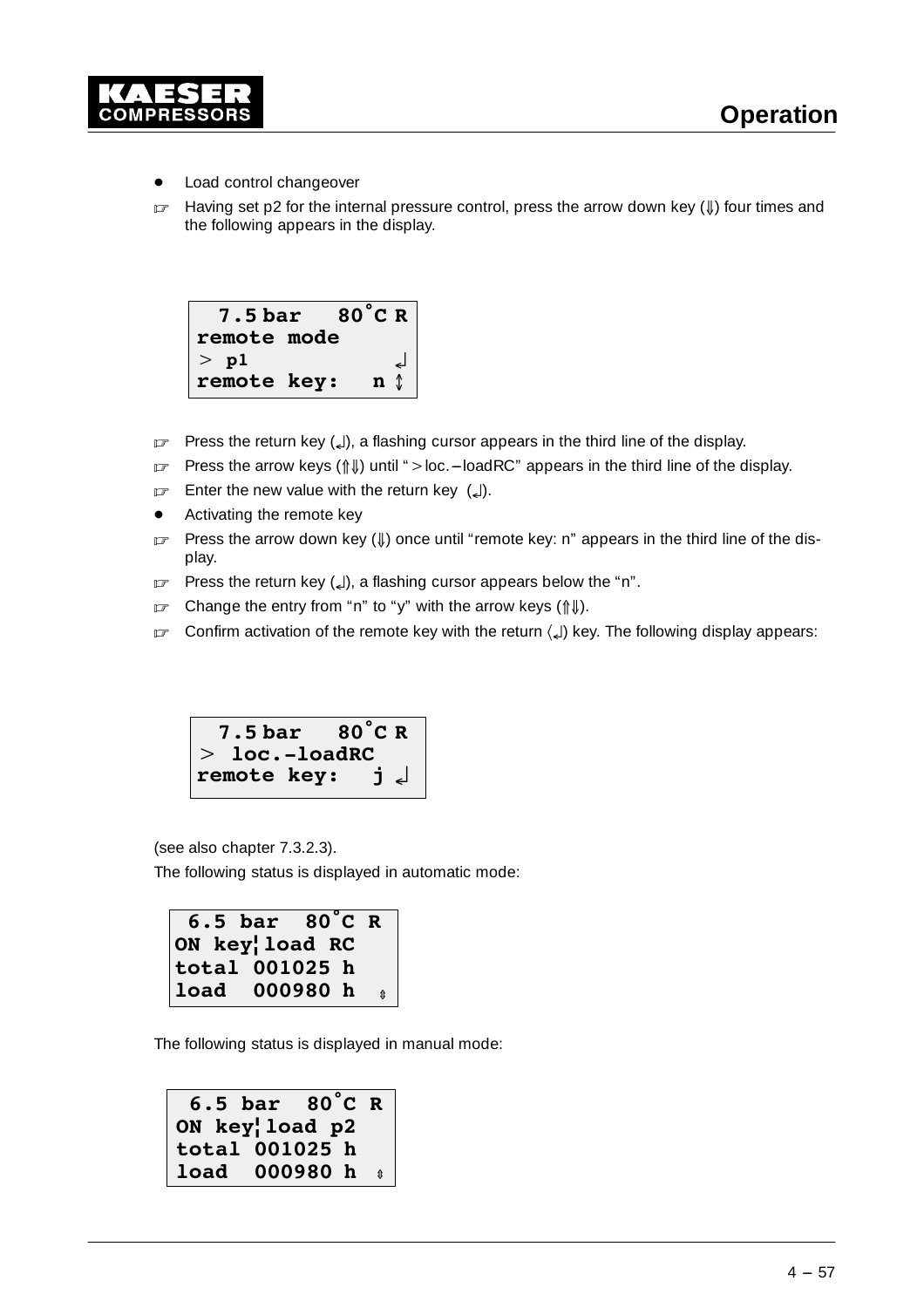

## **4.8.5.3 VESIS as an example**



Wiring of the process field bus with the help of the above circuit diagram

| <b>Vesis</b>                |   | comp.4 |   | comp.5 |   | comp.1 |   | comp.2 |   | comp.3 |
|-----------------------------|---|--------|---|--------|---|--------|---|--------|---|--------|
| Pin                         |   | Pin    |   | Pin    |   | Pin    |   | Pin    |   | Pin    |
|                             |   |        |   | ∩      |   |        |   |        |   |        |
| $\overline{2}$<br>$\subset$ |   | 2      |   | 2      |   | 2      |   | 2      |   | 2      |
| 3                           | B |        | B | 3      | B | 3      | B | 3      | B | 3      |
| 4                           |   |        |   |        |   |        |   | 4      |   |        |
| 5<br>┌                      |   | 5      |   | 5<br>∩ |   | 5      |   | 5      |   | 5      |
| 6<br>$\subset$              |   | 6      |   | 6<br>∩ |   | 6      |   | 6      |   | 6<br>∩ |
| $\cap$                      |   |        |   |        |   |        |   |        |   | ∩      |
| 8                           | A | 8      | Α | 8      | A | 8      | A | 8      | A |        |
| 9                           |   | 9      |   | 9      |   | 9      |   | 9      |   | 9      |
| $\circ$                     |   | O      |   | O      |   | ∩      |   |        |   | O      |

The terminating resistor must be connected in the plugs of the first and last subscribers of a Profibus link.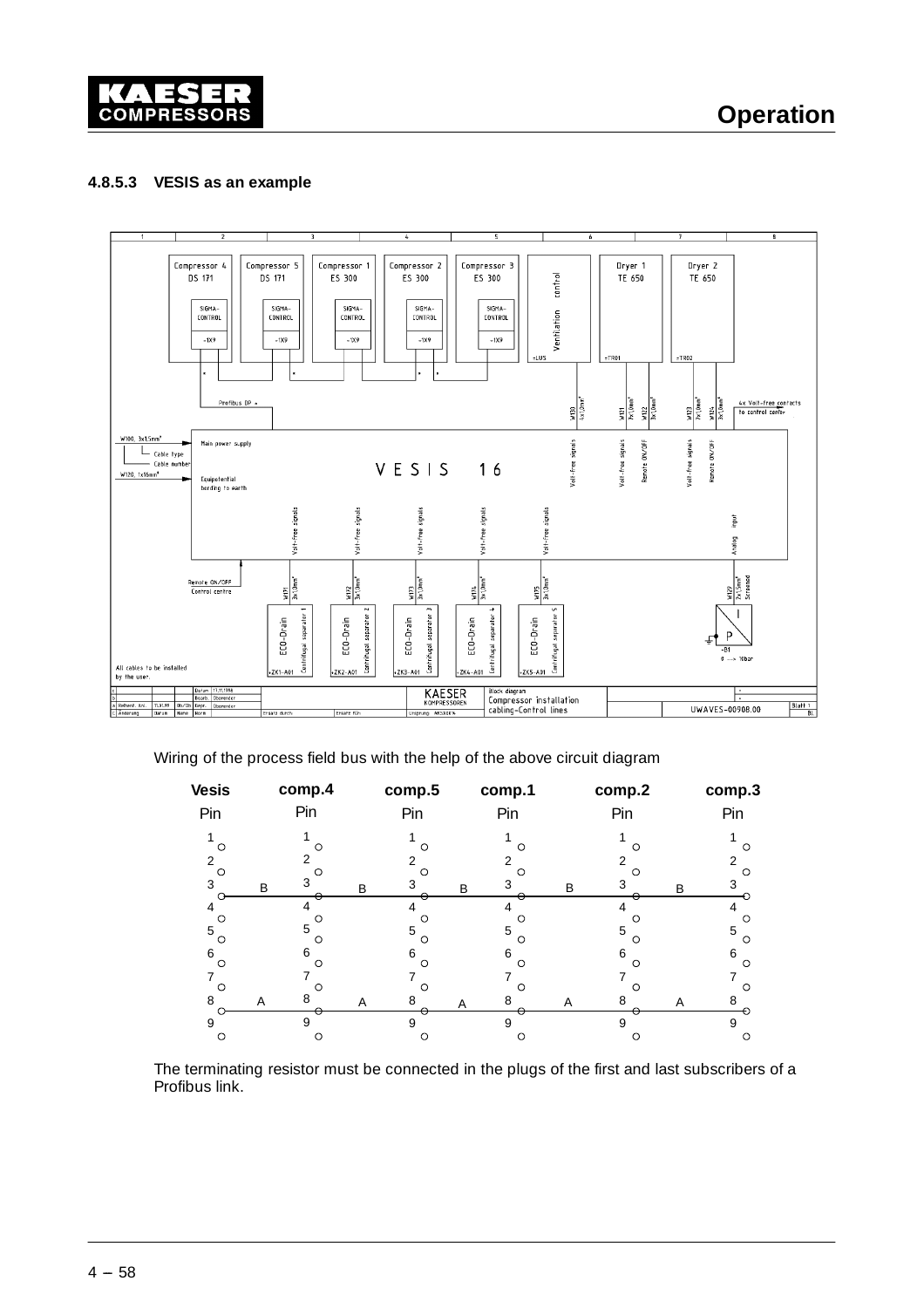# **Operation**



**COMPRESSORS** 

#### **Note:**

**The setpoint for p2 must result in a reasonable switching combination if all compressor packages are to be controlled in manual mode, i.e. by their own default pressure settings.**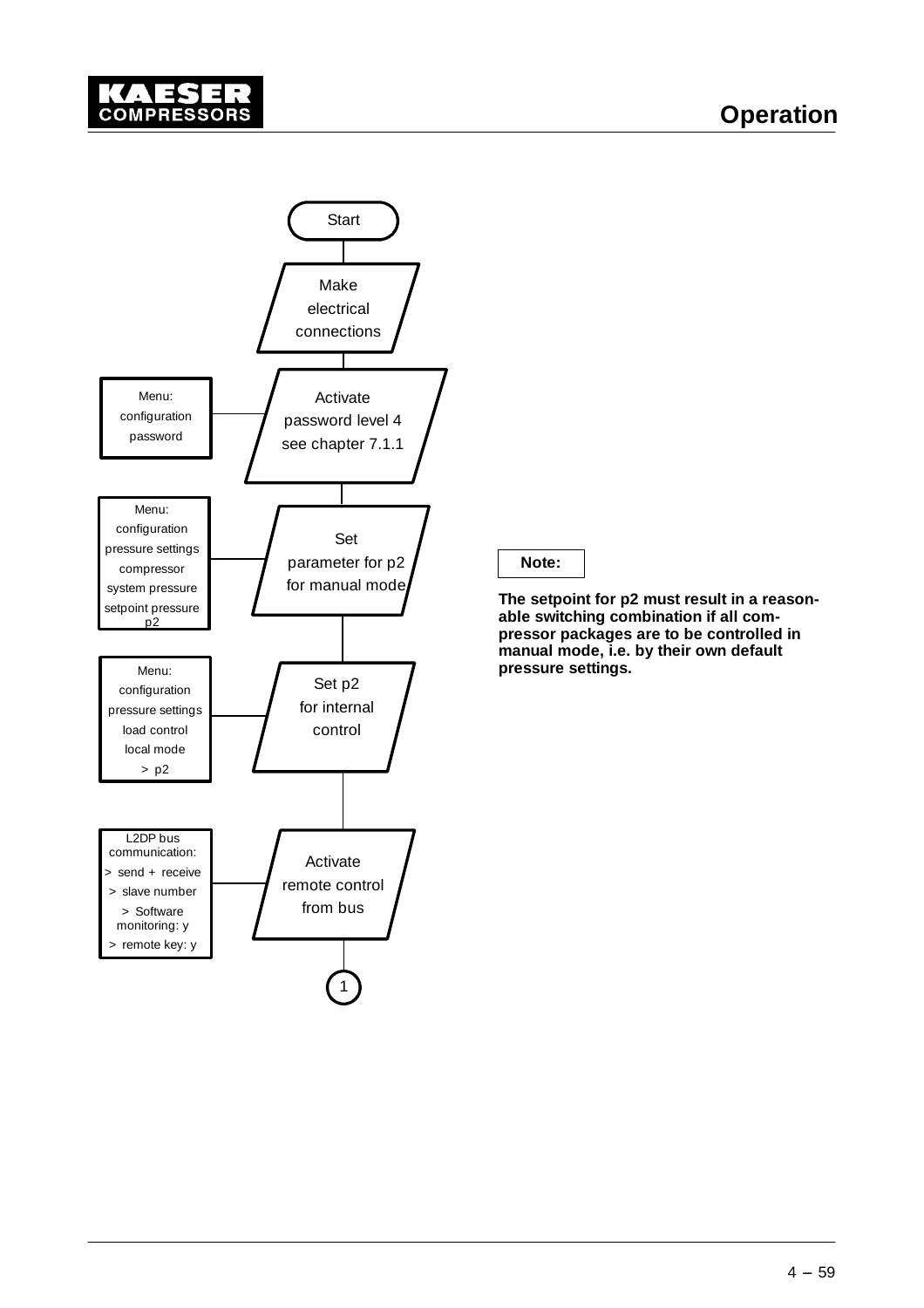

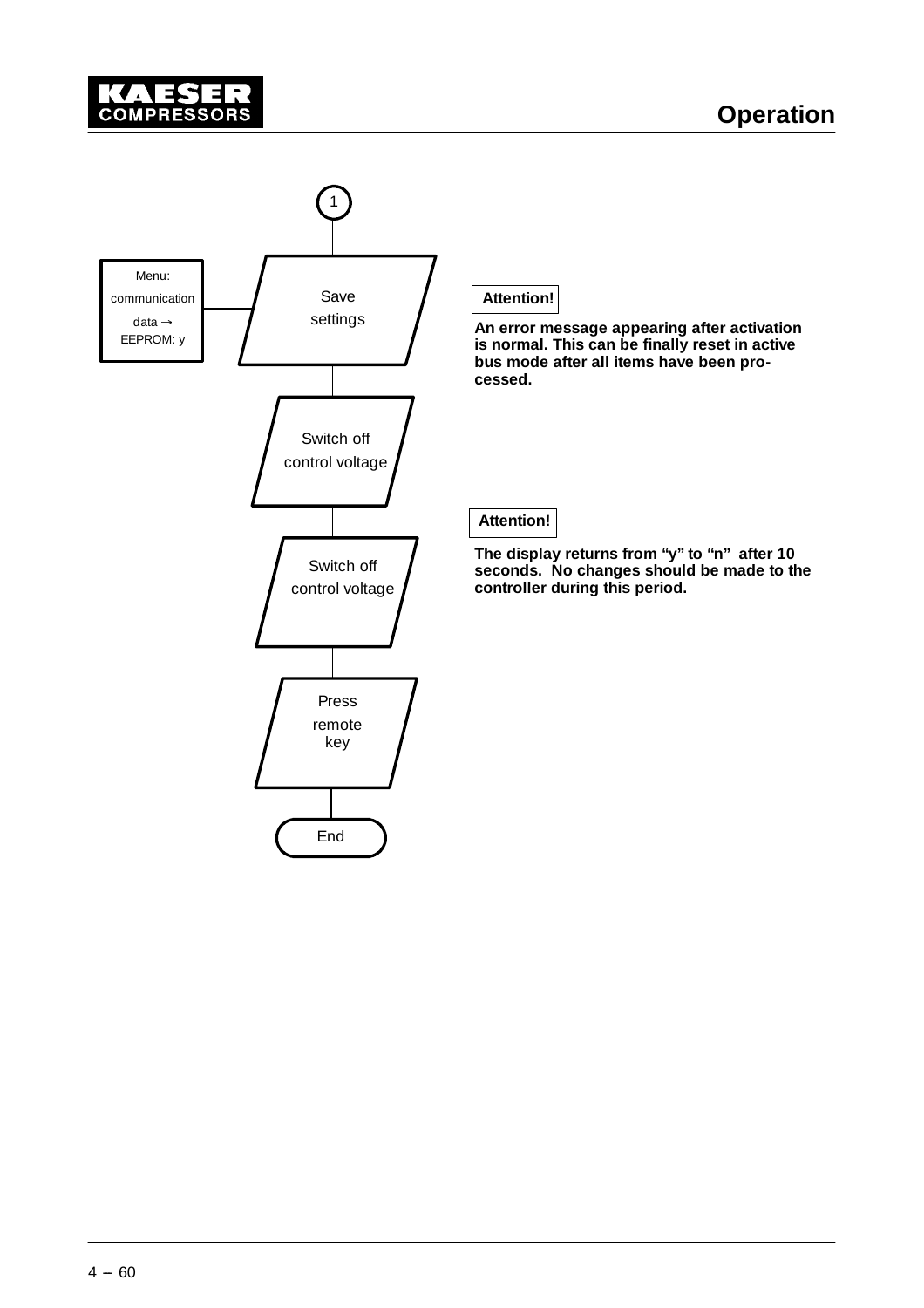

- Enter password
- **Press the arrow up key (** $\uparrow$ ) until password appears in the third line of the display.
- $\mathbb{F}$  Press the return key (1) and the following is displayed:



- By pressing the return key ( $\downarrow$ ) a flashing cursor appears below the first "X" of the password (XXXXX).
- $\mathbb{F}$  Change the first character with the arrow keys ( $\mathbb{N}$ ). Keep pressing the arrow keys until the first "X" is replaced by the character required.
- $\mathbb{F}$  Press the return key ( $\downarrow$ ), the cursor now jumps to the next character in the password.
- $\mathbb{F}$  Select the next character with the arrow keys ( $\mathcal{L}$ ).

| <b>7.5 bar</b><br>password: | $80^{\circ}$ CR |
|-----------------------------|-----------------|
| 12XXX LO                    |                 |
| XXXXX LO                    | ↑               |

**Press the return key (** $\Box$ ), the cursor now jumps to the next character in the password.

Using this method, enter the remaining characters of the password for level 4 (12EXP). When the last character of the password is entered with the return key  $(\downarrow)$ , the activated password level is displayed.

| 7.5 <sub>bar</sub> | $80^{\circ}$ CR |   |
|--------------------|-----------------|---|
| password:          |                 |   |
| XXXXX L4           |                 | ┙ |
| XXXXX L4           |                 | ↑ |

 $F$  Exit the password menu by pressing the escape (esc) key.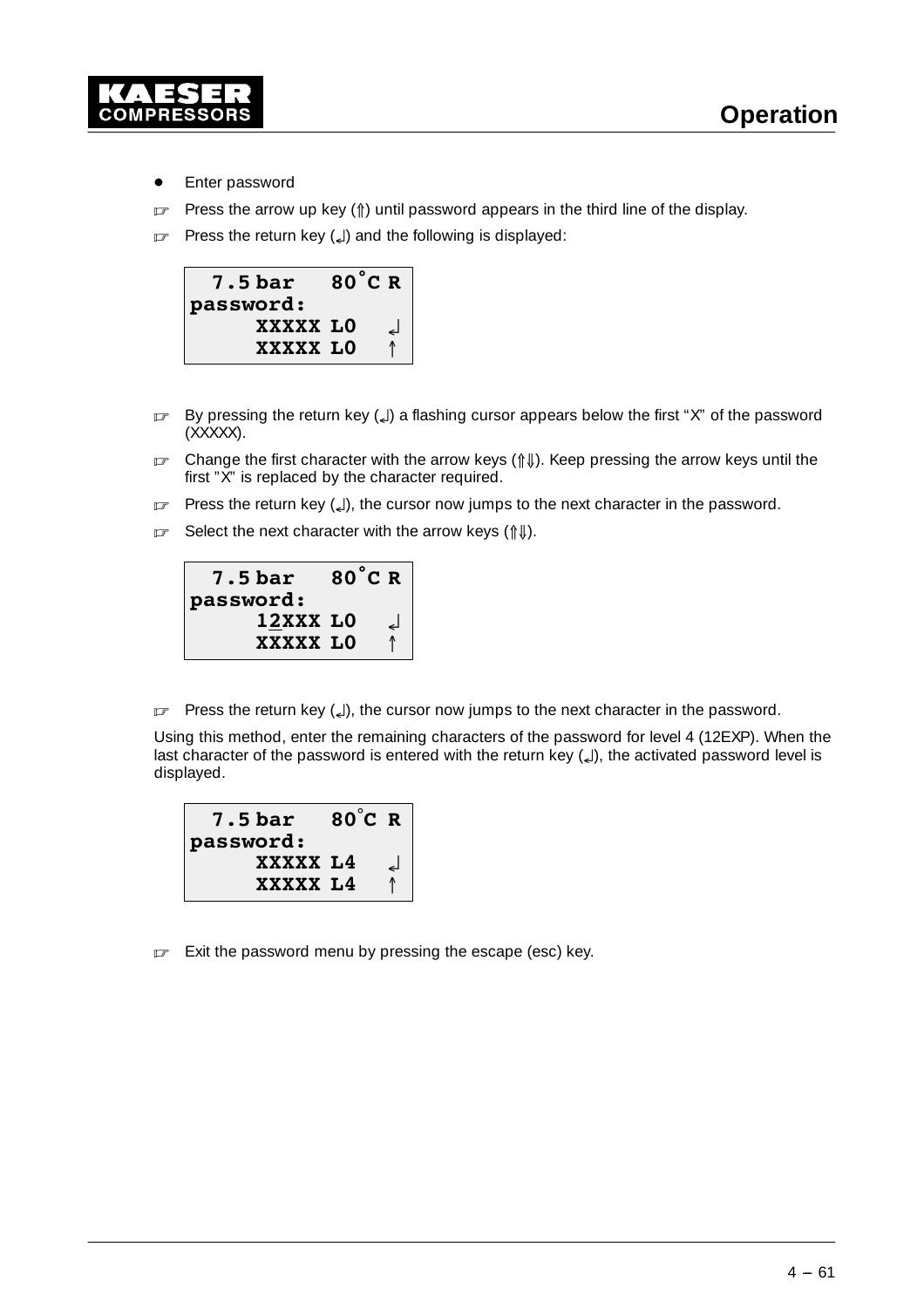• Pressure parameter for manual mode

(main menu  $\rightarrow$  configuration)

**COMP** 

- In the main menu, press and hold the arrow up key (t) until "configuration" appears in the third line of the display.
- $F$  Press the return key (2).

The following display appears:

```
\overline{7.5 \text{ bar}} 80<sup>°</sup>C R
general
pressure settings
FRAUD CONTINUE PROPER
```
- Press the return key ( $\downarrow$ ) when "pressure settings" appears in the third line of the display; "compressor" now appears in the third line.
- Press the return key ( $\downarrow$ ) to display setpoint pressure in the third line of the display.
- $\mathbb{F}$  Press the return key ( $\downarrow$ ) again and the following display appears.

 $7.5 \,\text{bar}$   $80^{\circ} \text{C}$  R setpoint press. **p1 SP: 7.5bar**  $\Box$ **-SD: 0.5bar** 1

 $\mathbb{F}$  Press the return key ( $\downarrow$ ) twice, the following display appears.

| $80^{\circ}$ CR<br><b>7.5 bar</b> |    |
|-----------------------------------|----|
| 0.5 <sub>bar</sub><br>-SD:        |    |
| p2 SP: 7.2bar                     | لج |
| $-SD: 0.5bar$                     | ⇕  |

- Press the return key ( $\downarrow$ ) and a flashing cursor appears below value p2.
- Increase the setpoint pressure p2 with the arrow up key ( $\Uparrow$ ) and decrease it with the arrow down key ( $\parallel$ ).
- Enter the new setpoint pressure with the return key ( $\Box$ ).
- **Press the arrow down key once (** $\Downarrow$ ), so that the switching differential  $-SD$  appears in the third line of the display.
- $F$  Press the return key ( $\downarrow$ ) and a flashing cursor appears below the switching differential -SD.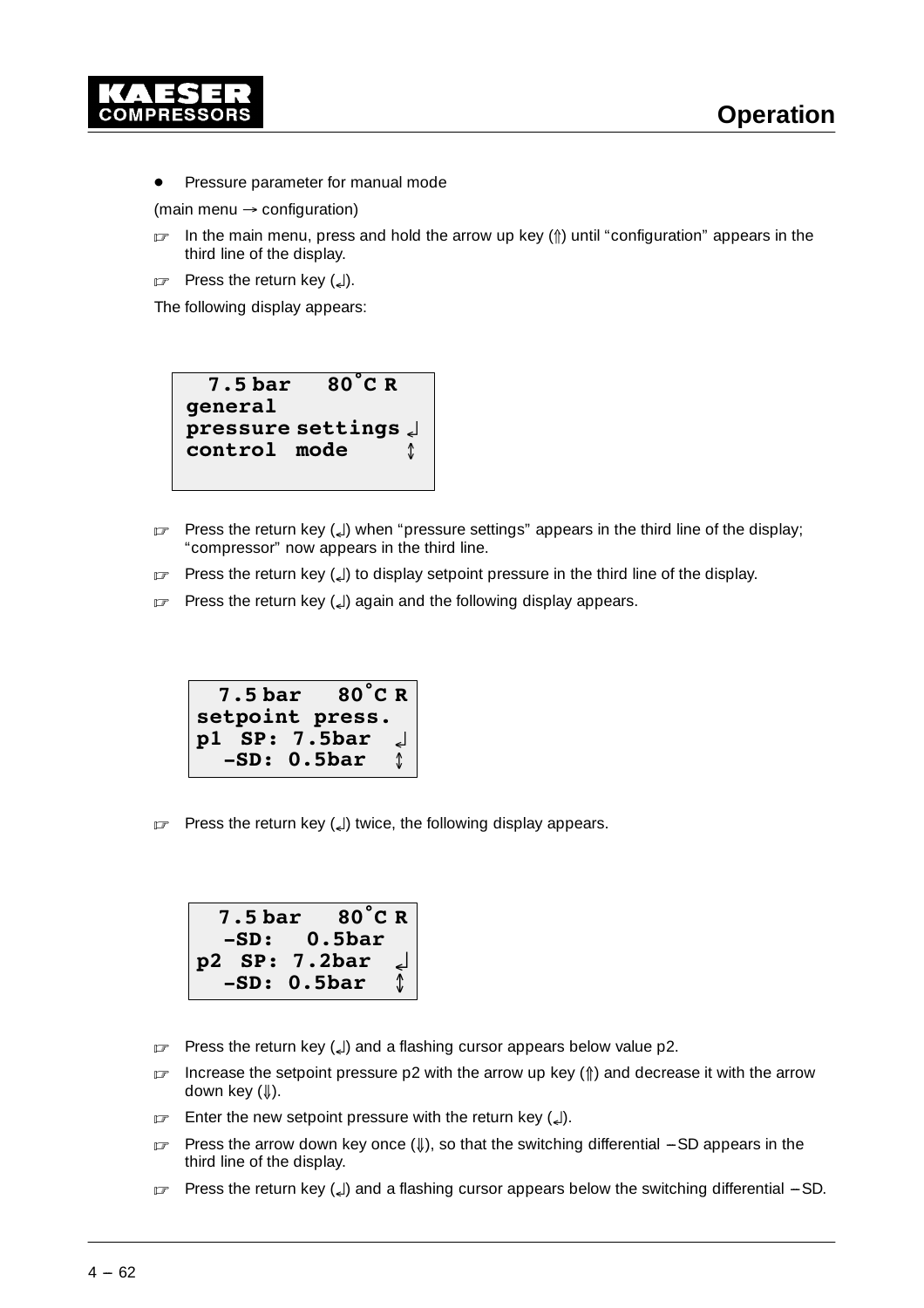- Increase the switching differential  $-SD$  with the arrow up key ( $\Uparrow$ ) and decrease it with the arrow down key  $(\Downarrow)$ .
- $\mathbb{F}$  Enter the new value with the return key ( $\downarrow$ ).

(see also chapter 7.3.2.1.1).

**COMPR** 

• Setting p2 for internal control

(main menu  $\rightarrow$  configuration)

- $\mathbb{F}$  In the main menu, press and hold the arrow up key ( $\mathbb{I}$ ) until "configuration" appears in the third line of the display.
- $\mathbb{F}$  Press the return key ( $\downarrow$ ).

The following display appears:

 $\overline{7.5 \text{ bar}}$  80<sup>°</sup>C R **general pressure settings FRAUE CONTROL MODE CONTROL** 

- Press the return key ( $\downarrow$ ) when "pressure settings" appears in the third line of the display.
- $\mathbb{F}$  Press the arrow down key ( $\parallel$ ) four times, until "load control" appears in the third line of the display.
- $\mathbb{F}$  Press the return key ( $\downarrow$ ), the following display appears.

| <b>7.5 bar</b><br>selection | $80^{\circ}$ CR |  |
|-----------------------------|-----------------|--|
| load control                |                 |  |

**Press the arrow down key (** $\Downarrow$ ) three times and the following appears in the display.

| <b>7.5 bar</b> | $80^{\circ}$ CR |  |
|----------------|-----------------|--|
| local mode     |                 |  |
| p1             |                 |  |
|                |                 |  |

- Press the return key ( $\Box$ ) when "local mode" appears in the second line of the display. A flashing cursor appears in the third line.
- **Press the arrow keys (** $\|\|\$ ) until "p2" appears in the third line of the display.
- Enter the new value with the return key  $(1)$ .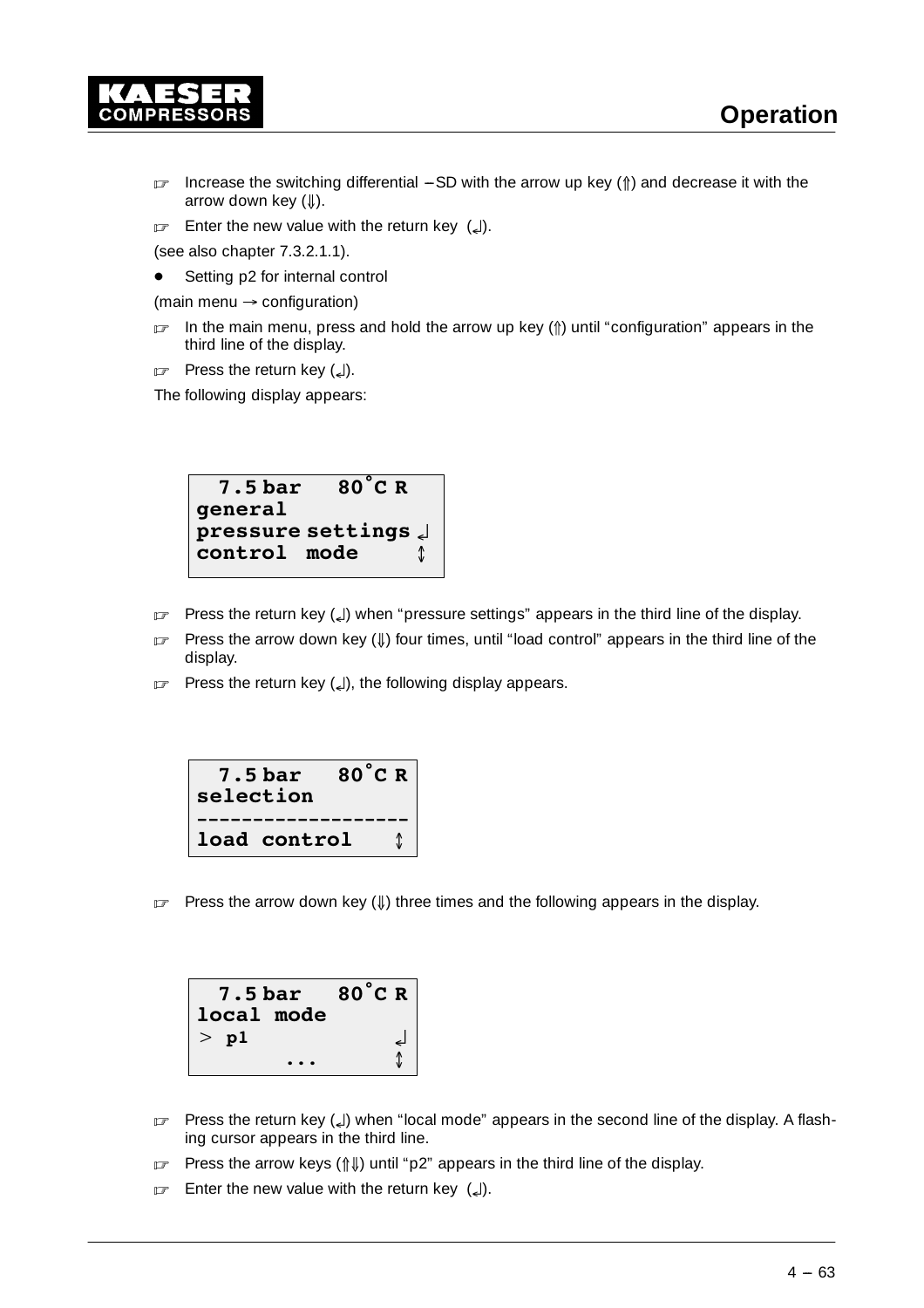- Activating remote conrol from the bus

(Main menu  $\rightarrow$  communication)

COMPR

- In the main menu, press and hold the arrow up key ( $\Uparrow$ ) until "communication" appears in the third line of the display.
- $\mathbb{F}$  Press the return key ( $\downarrow$ ).

The following display appears:

| <b>7.5 bar</b> | $80^{\circ}$ CR |
|----------------|-----------------|
| <b>RS232</b>   | (1x7)           |
| <b>RS485</b>   | (1x8)           |

- **Press the arrow down key (** $\parallel$ ) twice until "L2DP bus" appears in the third line of the display.
- Fress the return key (U) when "L2DP bus" appears in the third line of the display. The following display appears:



- $\mathbb{F}$  Press the return key ( $\downarrow$ ).
- **Press the arrow up key (f) until "send+ receive" appears in the third line of the display.**
- $\mathbb{F}$  Confirm with the return key (
- Setting the slave number
- $\mathbb{F}$  Press the arrow down key ( $\Downarrow$ ) twice until "slave no.: 2" appears in the third line of the display.
- $\mathbb{F}$  Press the return key ( $\downarrow$ ), a flashing cursor appears below the number.
- $\mathbb{F}$  Set the correct slave number with the arrow keys ( $\mathcal{L}(\mathcal{L})$ ).
- Enter the selection with the return key ( $\downarrow$ ).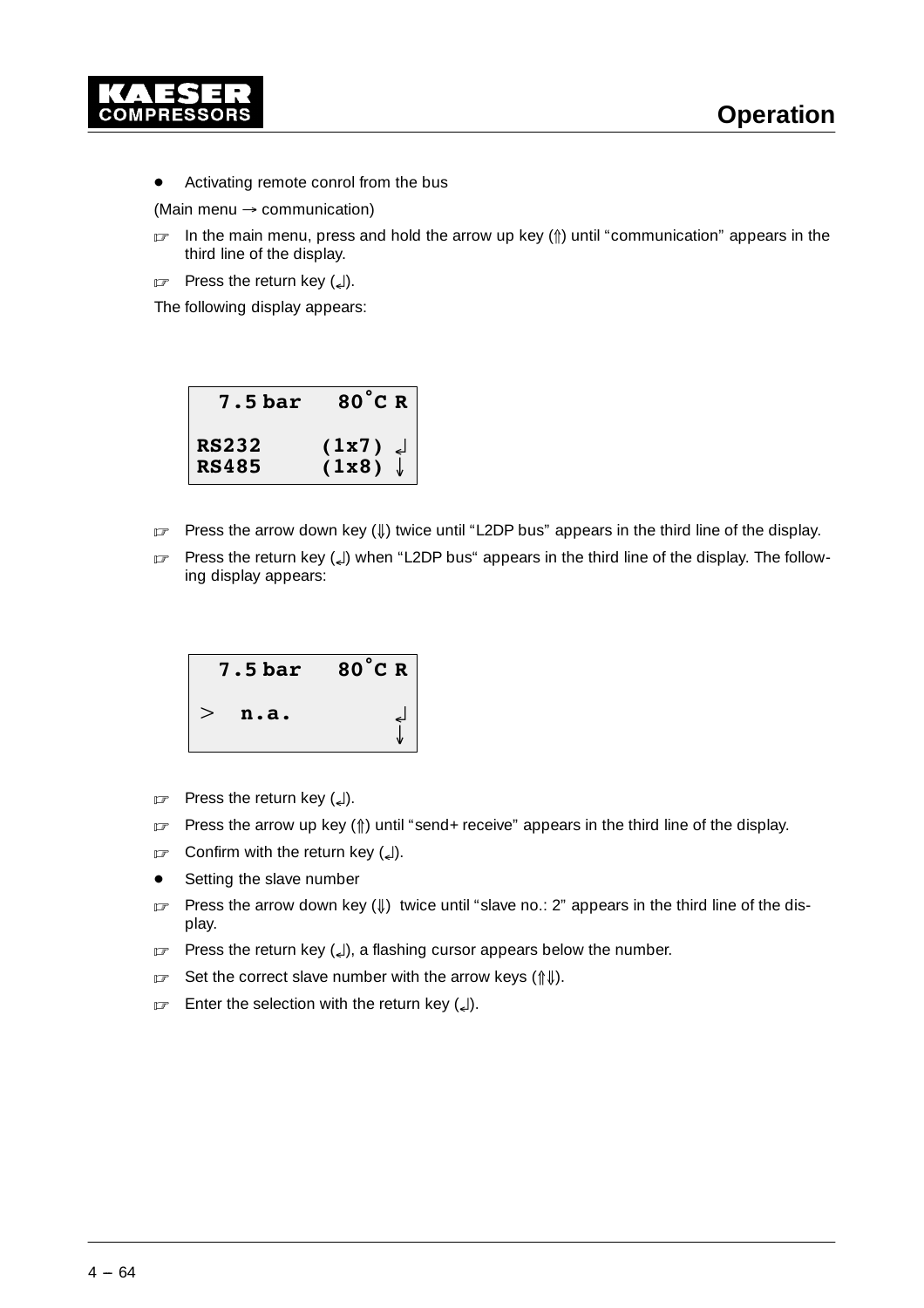

- Activating software monitoring
- **Press the arrow down key (** $\downarrow$ ) seven times until "act.: n" appears below "software mon." in the third line of the display. The following display appears:



 $\sqrt{2}$ 



- $\mathbb{F}$  Press the return key ( $\downarrow$ ), a flashing cursor appears below the "n".
- $\mathbb{F}$  Change the entry from "n" to "y" with the arrow keys ( $\mathcal{L}$ ).
- Enter the selection with the return key ( $\Box$ ).
- Activating the remote key
- **Press the arrow down key (** $\downarrow$ ) twice until "remote key: n" appears in the third line of the display. The following display appears:

| $7.5\,\mathrm{bar}$ |                                                                          | $80^{\circ}$ CR |   |  |
|---------------------|--------------------------------------------------------------------------|-----------------|---|--|
| remote key:         | $\bullet\bullet\bullet$                                                  |                 | n |  |
|                     | $\bullet\hspace{0.4mm}\bullet\hspace{0.4mm}\bullet\hspace{0.4mm}\bullet$ |                 |   |  |

- F Press the return key (U), a flashing cursor appears below the "n".
- $\mathbb{F}$  Change the entry from "n" to "y" with the arrow keys ( $\mathcal{L}$ ).
- Enter the selection with the return key ( $\Box$ ).

(see also chapter 7.6.3).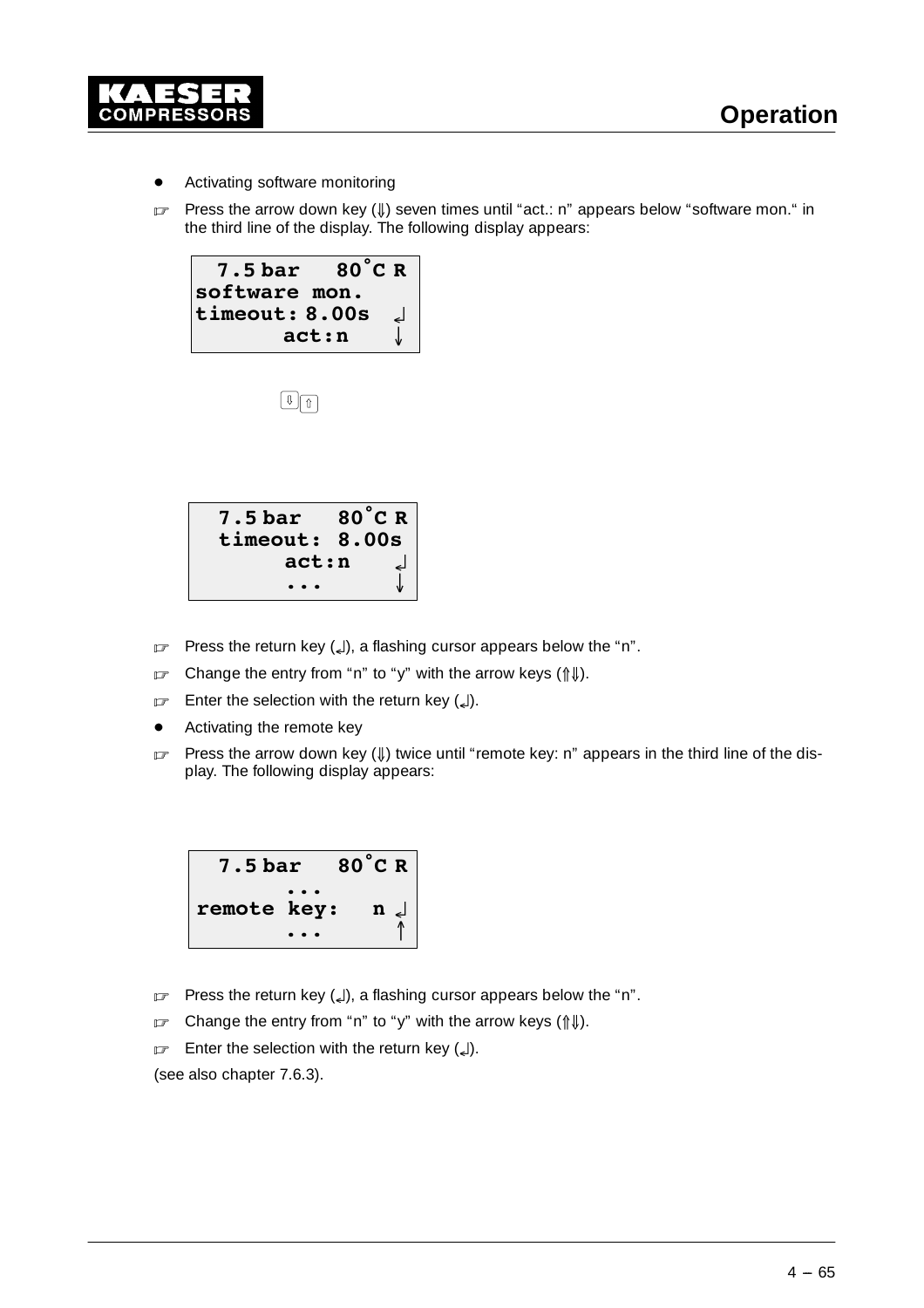

# • Saving settings

All important data are stored in an EEPROM that is no-volt safe.

Data are retained even if the buffer battery discharges completely.

If the procedure is activated it takes approximately 30 seconds for the display to change back from  $i y$ " to "n".

#### **No changes should be made to the controller when saving data. Loss of power when saving can lead to loss of data. Attention!**

- $\mathbb{F}$  Press and hold the arrow keys ( $\parallel \Downarrow$ ) until "data  $\rightarrow$  EEPROM" appears in the third line of the display. Press the return key  $(\downarrow)$ .
- $\mathbb{F}$  Change the entry from "n" to "y" with the arrow keys ( $\mathcal{L}(\mathcal{V})$ ).
- $\mathbb{F}$  Confirm with the return key (2).
- When the display returns to "n" exit the submenu with the "esc" key.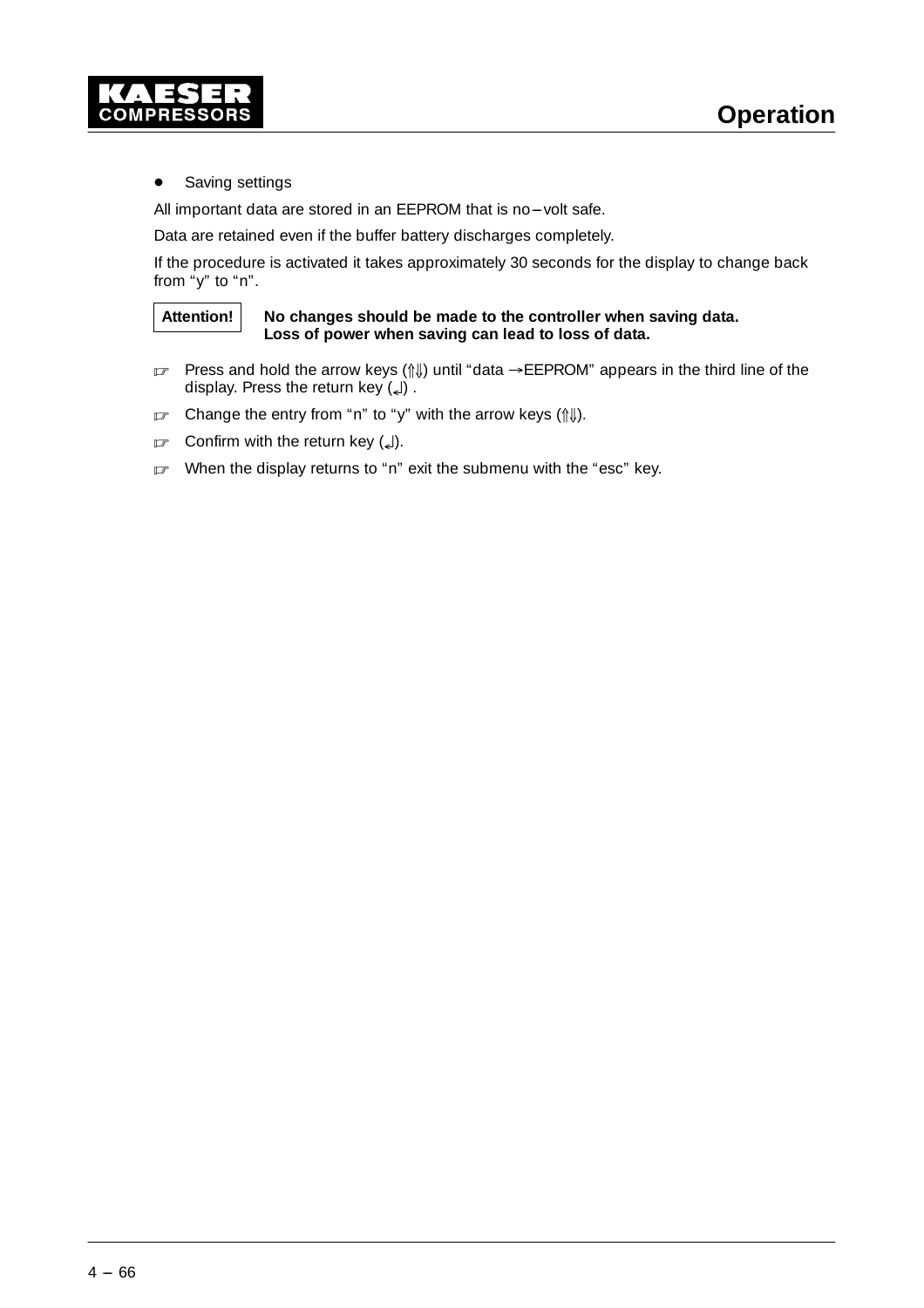

### **4.8.6 Two rotary screw compressors in sequence**

**Attention!**

**If compressor packages are sequenced the pressure losses between the compressors and the air main must be taken into account.**

#### **4.8.6.1 Base load sequencing of two compressor packages with Sigma Control via the RS 485 interface**

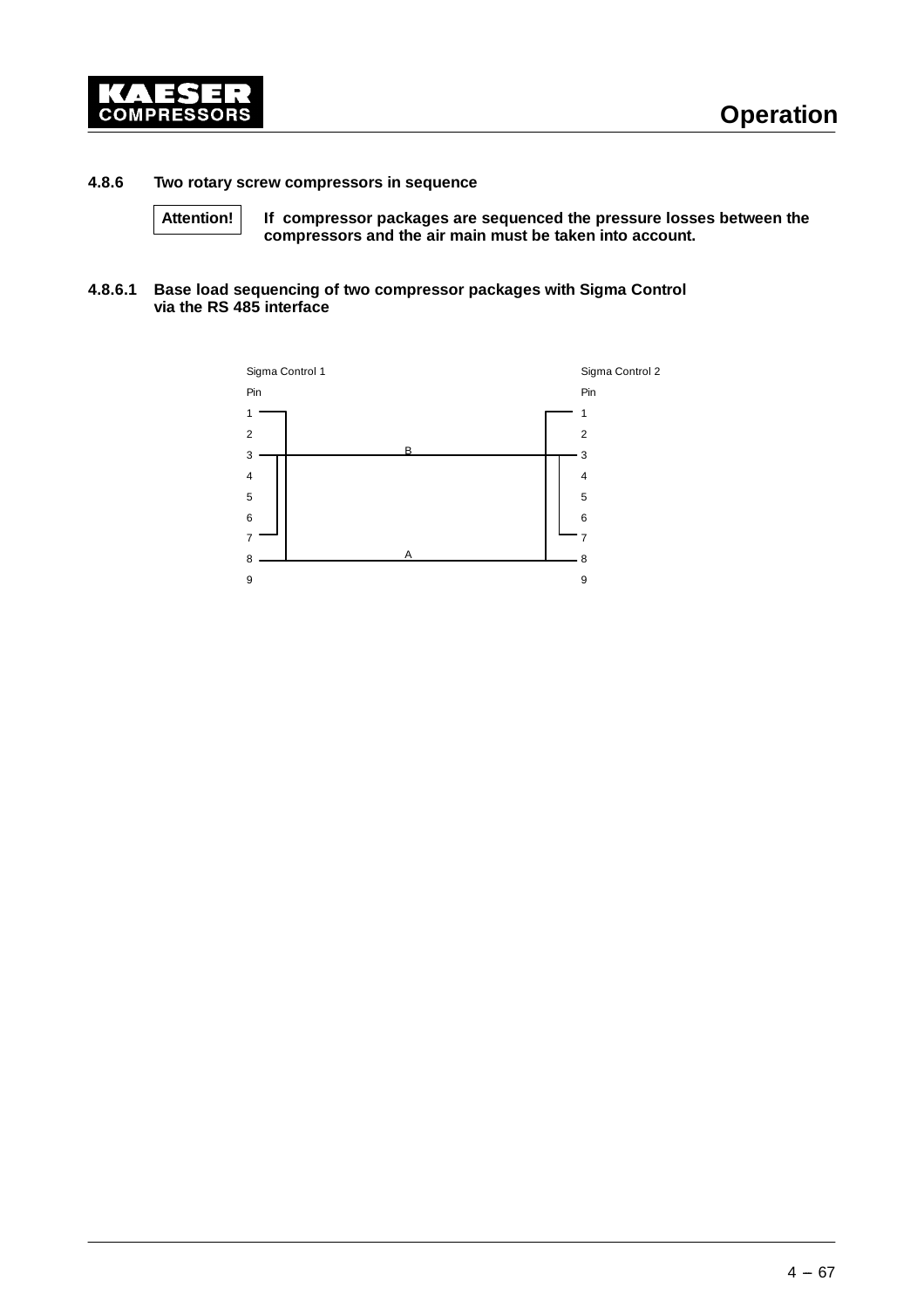# **COMPRESSORS**

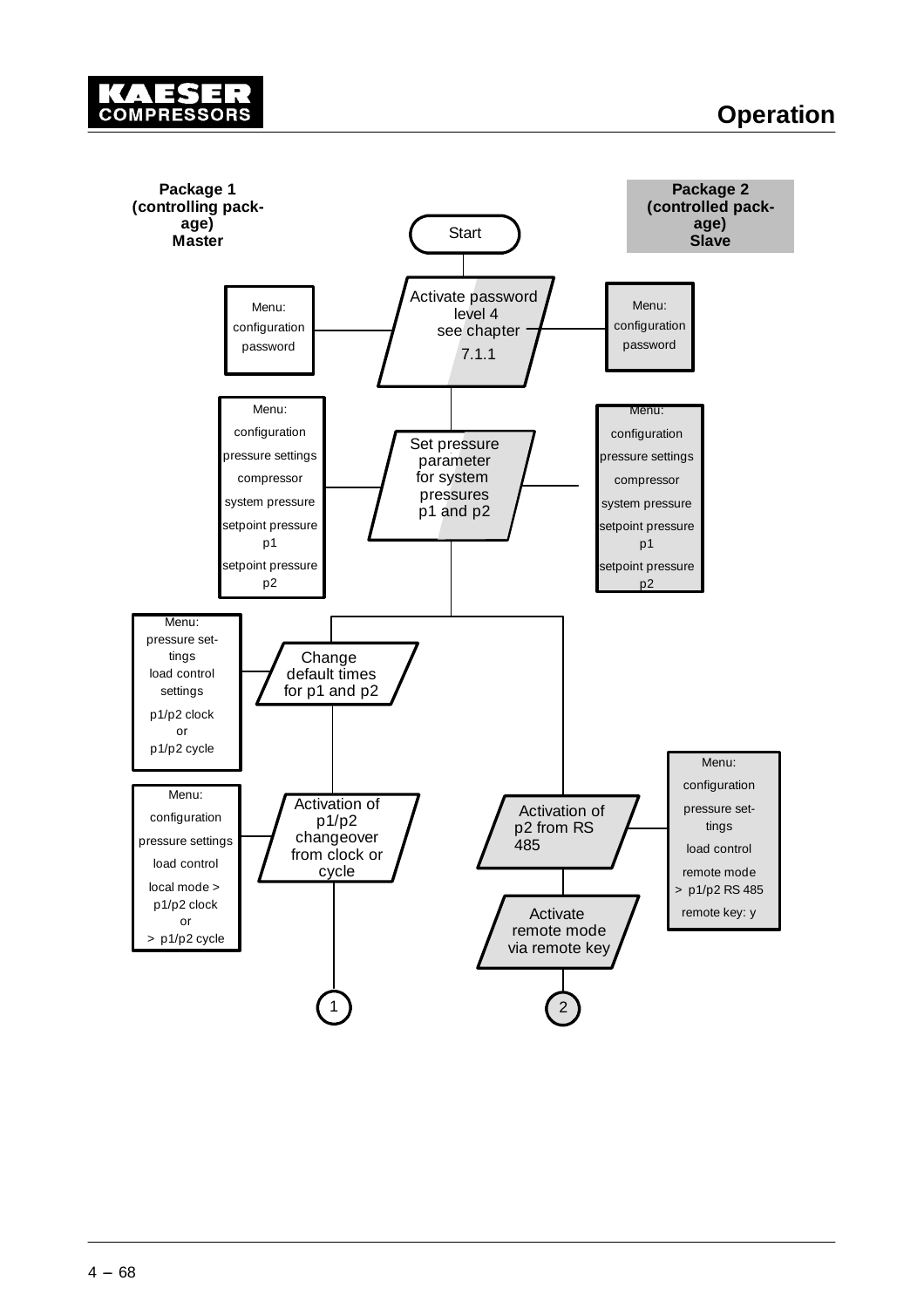

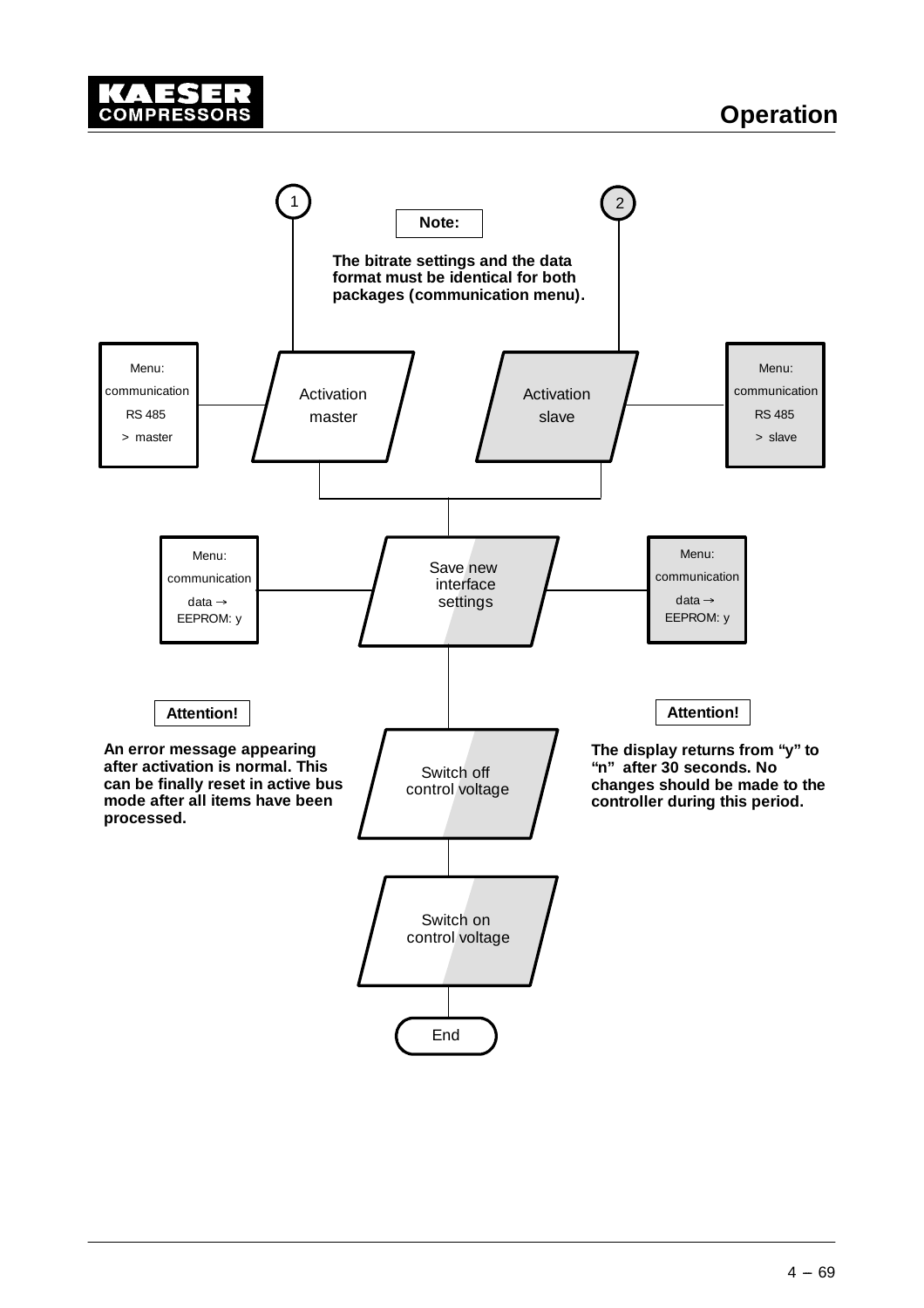

### **4.8.6.1.1 Settings on both SIGMA CONTROLs**

Carry out the following settings on both SIGMA CONTROLs.

- **•** Enter password
- $F$  Press the arrow key ( $\uparrow$ ) until password appears in the third line of the display.
- $\mathbb{F}$  Press the return key (1) and the following is displayed:



- By pressing the return key ( $\downarrow$ ) a flashing cursor appears below the first "X" of the password (XXXXX).
- $\mathbb{F}$  Change the first character with the arrow keys ( $\mathbb{N}$ ). Keep pressing the arrow keys until the first "X" is replaced by the character required.
- $\mathbb{F}$  Press the return key ( $\downarrow$ ), the cursor now jumps to the next character in the password.
- $\mathbb{F}$  Select the next character with the arrow keys ( $\mathcal{L}$ ).

| 7.5 <sub>bar</sub> | $80^{\circ}$ CR |
|--------------------|-----------------|
| password:          |                 |
| 12XXX LO           |                 |
| XXXXX LO           | ↑               |

Press the return key (U), the cursor now jumps to the next character in the password.

Using this method, enter the remaining characters of the password for level 4 (12EXP). When the last character of the password is entered with the return key  $(\downarrow)$ , the activated password level is displayed.

| 7.5 <sub>bar</sub> | $80^{\circ}$ C R $ $ |  |
|--------------------|----------------------|--|
| password:          |                      |  |
| XXXXX L4           |                      |  |
| XXXXX L4           |                      |  |

 $\mathbb{F}$  Exit the password menu by pressing the escape (esc) key.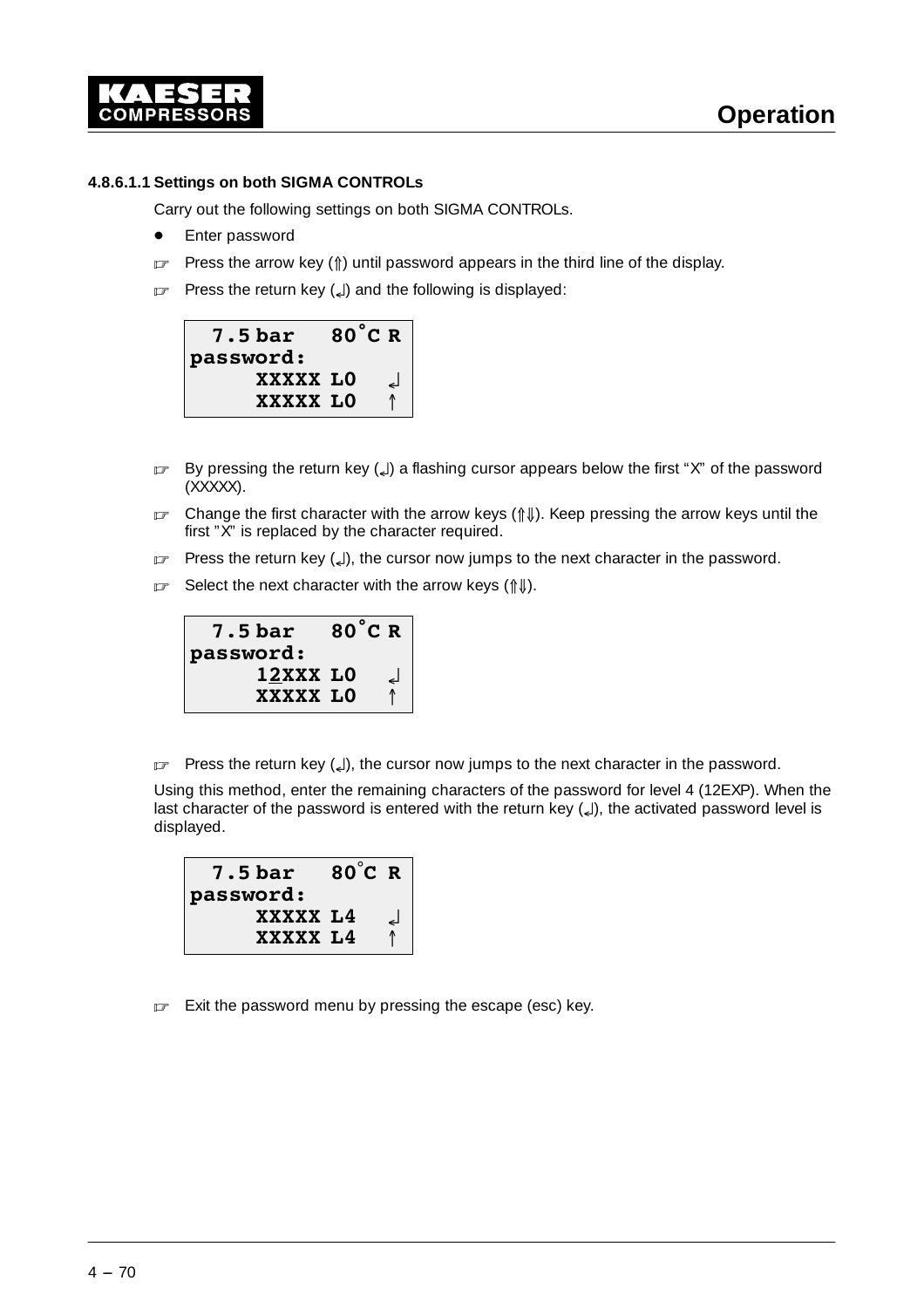

Adjusting system pressure

(main menu  $\rightarrow$  configuration  $\rightarrow$  compressor)

- In the main menu, press and hold the arrow key ( $\hat{p}$ ) until "configuration" appears in the third line of the display.
- $\mathbb{F}$  Press the return key (1).

The following display appears:

 $7.5 \,\text{bar}$   $80^{\circ} \text{C}$  R **general pressure settings FRAUGHER** CONTROL **ROOT** 

- Press the return key ( $\downarrow$ ) when the pressure settings appear in the third line of the display; "compressor" now appears in the third line.
- Press the return key ( $\downarrow$ ) to display system pressure in the third line of the display.
- Press the return key (<) again and the following display appears.



- Press the return key ( $\downarrow$ ) and a flashing cursor appears below value p1.
- Increase the setpoint pressure p1 with the arrow up key ( $\Uparrow$ ) and decrease it with the arrow down key(Ä).
- Enter the changed setpoint pressure with the return key ( $\downarrow$ ).
- **Press the arrow down key once (** $\Downarrow$ ), so that the switching differential  $-SD$  appears in the third line of the display.
- **Press the return key and a flashing cursor appears below the switching differential -SD.**
- Increase the switching differential  $-SD$  with the arrow up key ( $\Uparrow$ ) and decrease it with the arrow down key  $(\Downarrow)$ .
- Enter the new value with the return key  $(1)$ .

(see also chapter 7.3.2.1.1).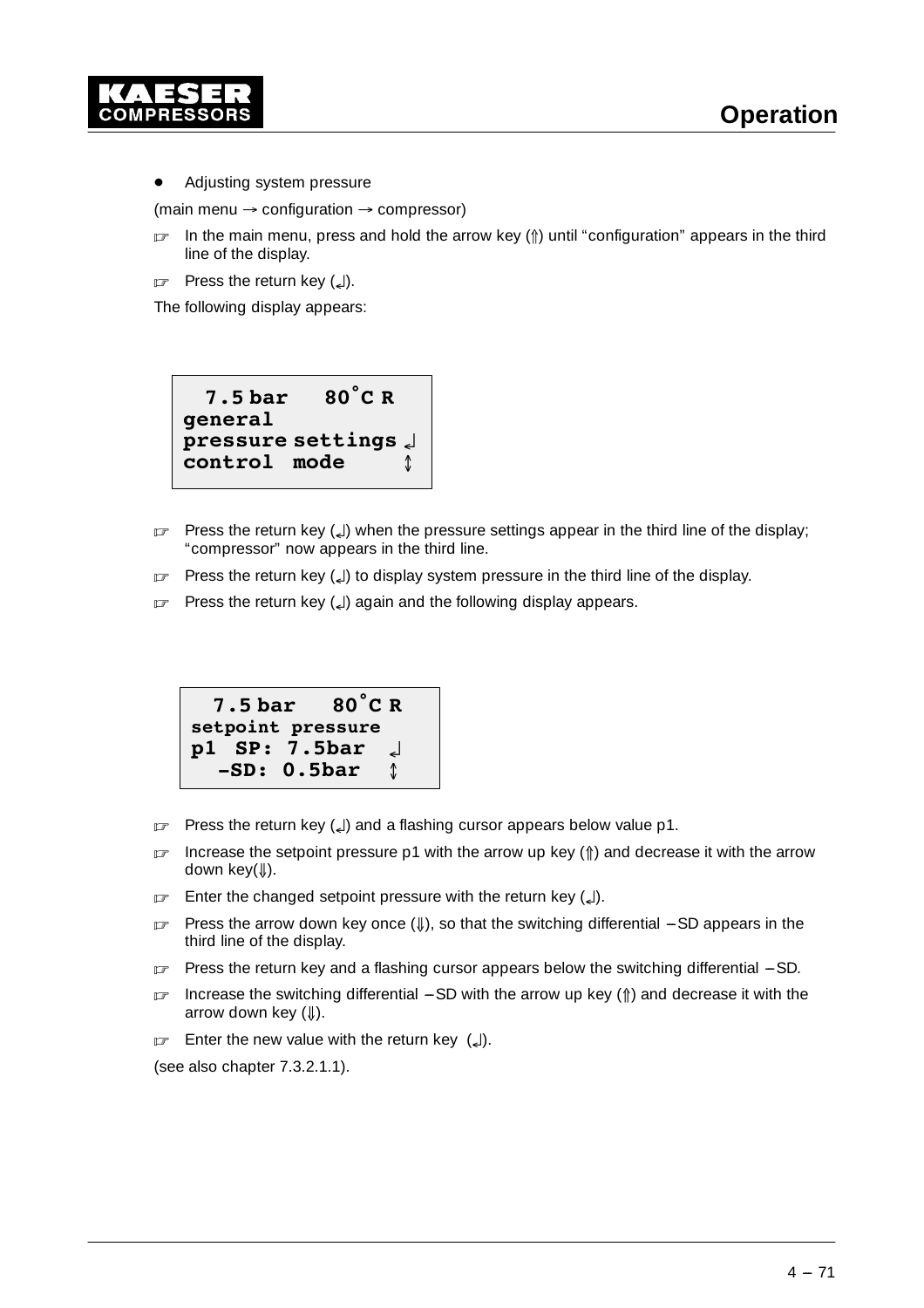

- Change setpoint pressure p2
- $\blacktriangleright$  When the switching differential  $-SD$  for setpoint pressure p1 has been set, press the arrow down key  $(\Downarrow)$  once. The following display appears:

 $7.5 \,\text{bar}$   $80^{\circ} \text{C}$  R  $-SD: 0.5bar$ **p2 SP: 7.2bar**  $-SD: 0.5bar$ 

- $\mathbb{F}$  Press the return key ( $\downarrow$ ) and a flashing cursor appears below value p2.
- Increase the setpoint pressure p2 with the arrow up key ( $\Uparrow$ ) and decrease it with the arrow down key (Ä).
- $\mathbb{F}$  Enter the changed setpoint pressure with the return key (2).
- **Press the arrow down key once (** $\parallel$ ), so that the switching difference  $-SD$  appears in the third line of the display.
- $F$  Press the return key ( $\downarrow$ ) and a flashing cursor appears below the switching differential -SD.
- Increase the switching differential  $-SD$  with the arrow up key ( $\Uparrow$ ) and decrease it with the arrow down key  $(\|)$ .
- Enter the new value with the return key ( $\downarrow$ ).

(see also chapter 7.3.2.1.1).

### **4.8.6.1.2 Settings on the master SIGMA CONTROL**

Enter the following settings on the SIGMA CONTROL controlling both packages.

- Default times for the changeover between p1 and p2

(Main menu  $\rightarrow$  configuration)

- In the main menu, press and hold the arrow up key ( $\hat{p}$ ) until "configuration" appears in the third line of the display.
- $\mathbb{F}$  Press the return key (1).

```
7.5 \,\text{bar} 80^{\circ}CR
\thetaA
pressure settings
control mode 1
```
- Press the return key ( $\downarrow$ ) when the pressure settings appear in the third line of the display; "compressor" now appears in the third line.
- $\mathbb{F}$  Press the arrow down key ( $\Downarrow$ ) until "load control" appears in the third line of the display.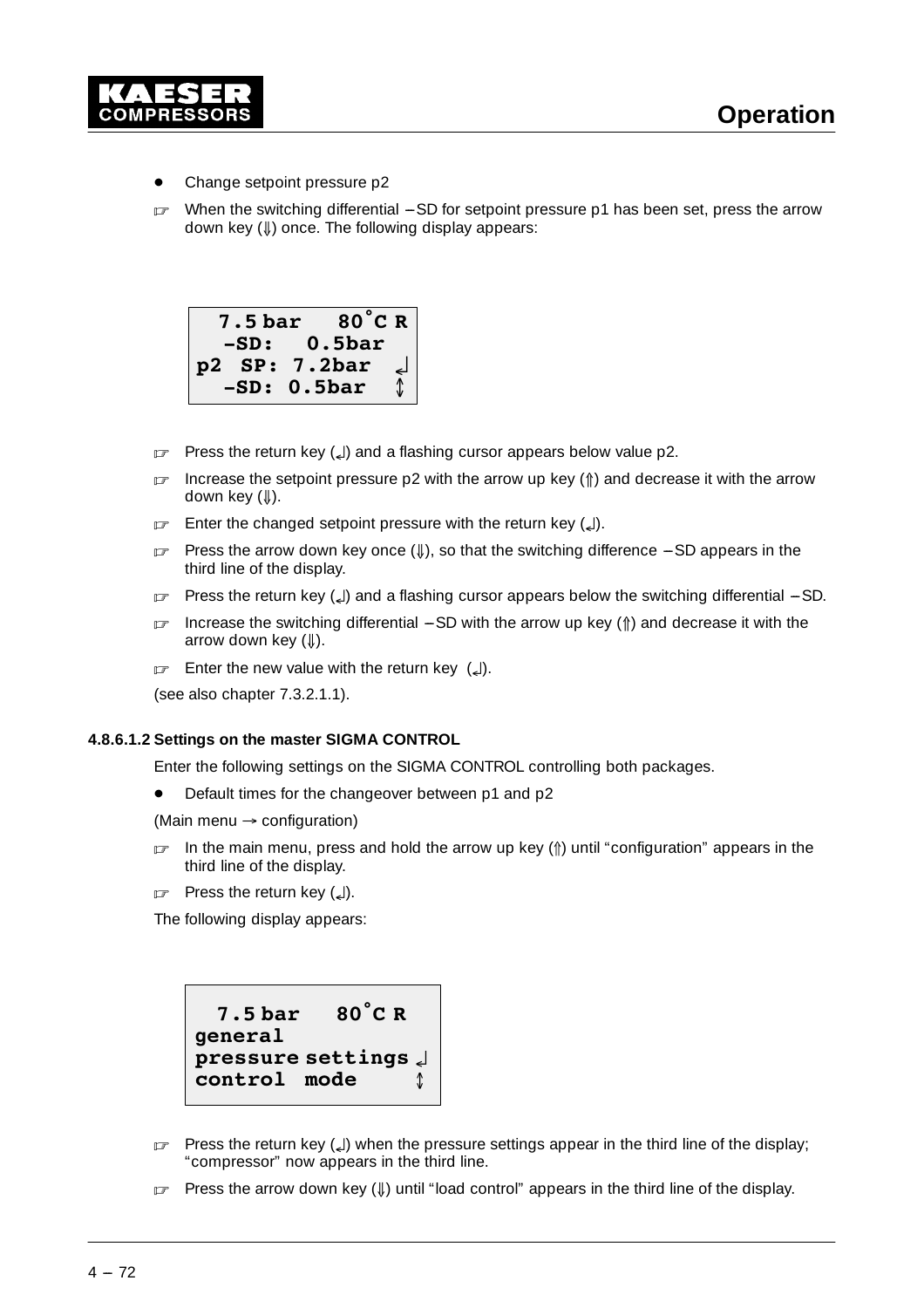

- $\mathbb{F}$  Press the return key ( $\downarrow$ ).
- a) Clock control
- **Press the arrow down key (** $\Downarrow$ ) until clock appears below "settings" in the third line of the display. Here the pressure change between p1 and p2 from the internal clock can be entered (see also chapter 7.1.1 and 7.2.1).

| 7.5 <sub>bar</sub> | $80^{\circ}$ CR |
|--------------------|-----------------|
| * p1/p2 clock      |                 |
| clock              |                 |
|                    |                 |

- b) Internal timer control
- **Press the arrow down key (** $\parallel$ ) until p1/p2 cycle appears below "settings" in the third line of the display. Here the pressure change between p1 and p2 from the timer can be entered (see also chapter 7.3.2.3).

|         | 7.5 <sub>bar</sub> | $80^{\circ}$ CR     |
|---------|--------------------|---------------------|
| $\star$ | $p1/p2$ cycle      |                     |
|         | $pi$ :             | 24h<br>↲            |
|         | $p2$ :             | $\mathbf{r}$<br>24h |

When all settings for the load changeover have been entered; the type of load changeover required can be selected.

- $F$  Press the arrow up key ( $\Uparrow$ ) until local mode appears below load control in the second line of the display.
- $\mathbb{F}$  Press the return key (2) to select the load changeover.
- $\mathbb{F}$  Select the required load changeover with the arrow keys  $\mathbb{N}$ .
- $\mathbb{F}$  Confirm the selected load changeover with the return key ( $\downarrow$ ). The following display appears:

 $7.5 \,\text{bar}$   $80^{\circ} \text{C}$  R **local** mode > p1/p2 clock<br>**CO** ...  $\ddotsc$ a) b)



 $F$  Return to the main menu with the "esc" key.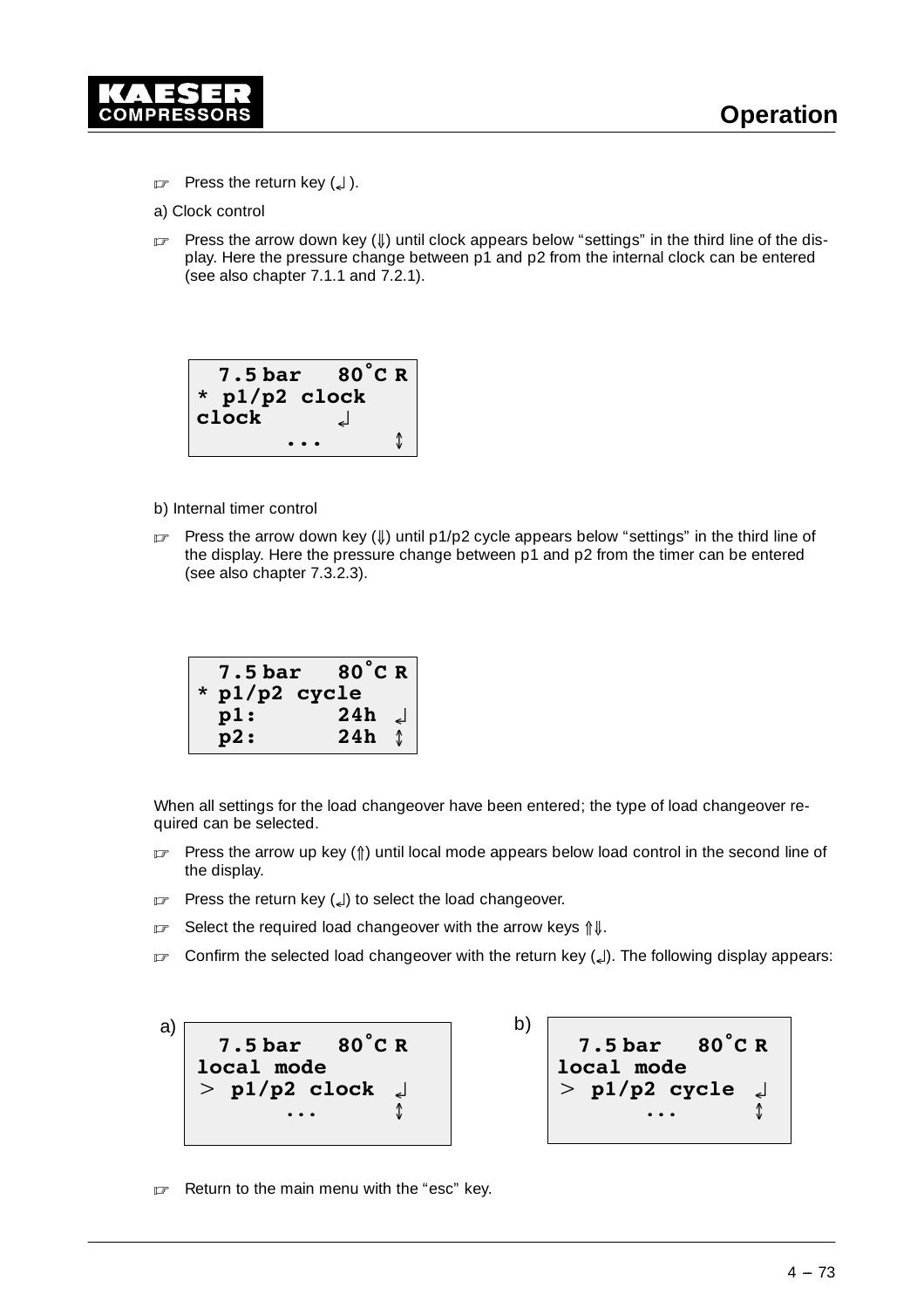• Activate master

s

**COMPR** 

(main menu  $\rightarrow$  communication)

- In the main menu, press and hold the arrow up key ( $\Uparrow$ ) until "communication" appears in the third line of the display.
- $F$  Press the return key ( $\downarrow$ ).

| <b>7.5 bar</b> | $80^{\circ}$ CR |
|----------------|-----------------|
| <b>RS232</b>   | (1x7)           |
| <b>RS485</b>   | (1x8)           |

- Press the arrow down key ( $\Downarrow$ ) once, until "RS485" appears in the third line of the display.
- Press the return key ( $\downarrow$ ) when "RS485" appears in the third line of the display. The following display appears:



- $\mathbb{F}$  Press the return key ( $\downarrow$ ).
- **Press the arrow up key (f) until "master" appears in the third line of the display.**
- $\mathbb{F}$  Enter the setting with the return  $\downarrow$  key.
- $F$  Return to the main menu with the "esc" key.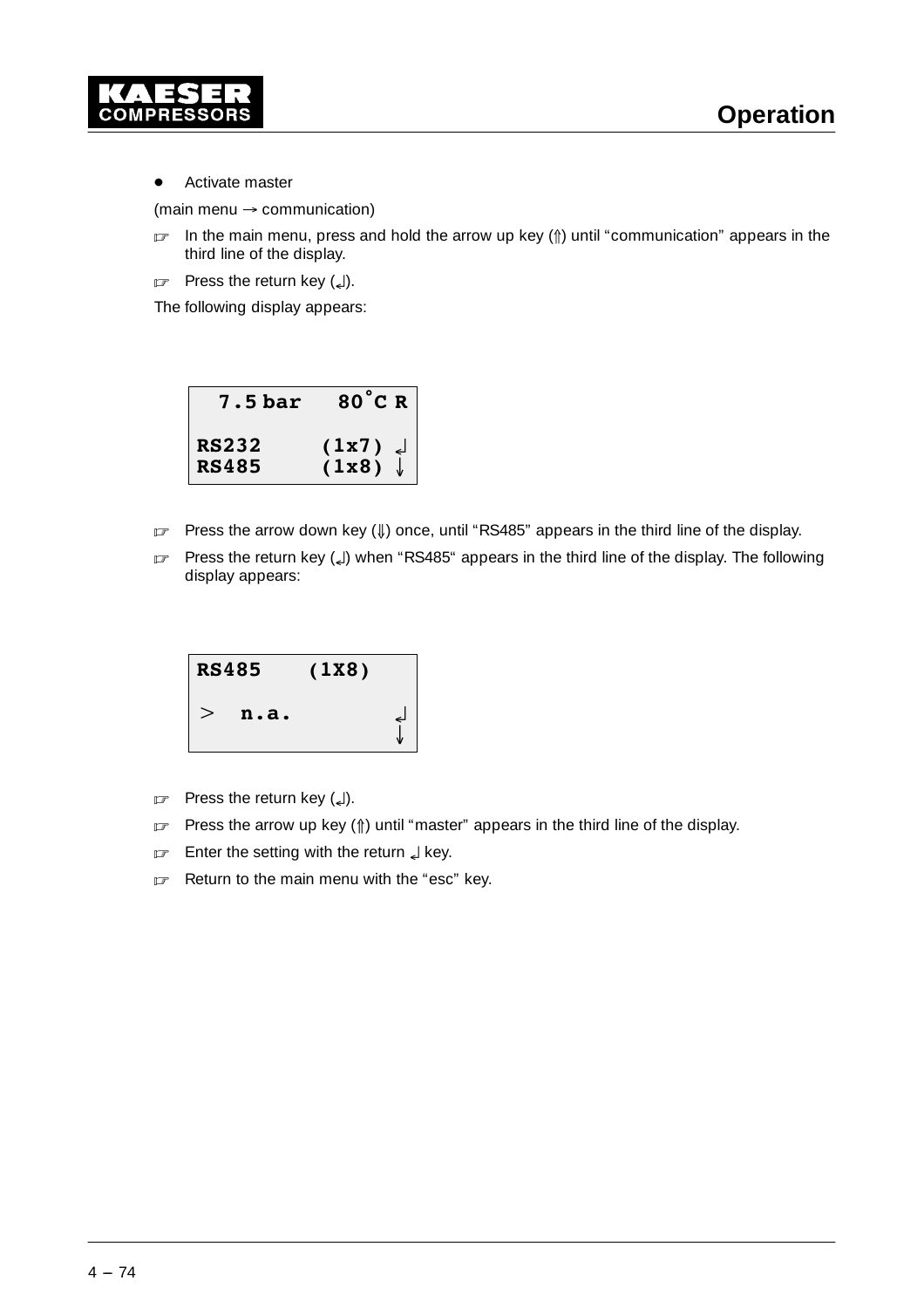

#### **4.8.6.1.3 Settings on the slave Sigma Control**

Enter the following settings on the slave Sigma Control.

● Activation of p2 from RS 485

(main menu  $\rightarrow$  configuration)

- $\mathbb{F}$  In the main menu, press and hold the arrow up key ( $\Uparrow$ ) until "configuration" appears in the third line of the display.
- $F$  Press the return key ( $\Box$ ).

 $7.5 \text{ bar}$  80 $\degree$ CR **general pressure settings FRAUE CONTROL MODE** 1

- Press the return key ( $\Box$ ) when the pressure settings appear in the third line of the display; "compressor" now appears in the third line.
- $\mathbb{F}$  Press the arrow down key ( $\Downarrow$ ) until "load control" appears in the third line of the display.
- $F$  Press the return key ( $\Box$ ).
- Press the return key ( $\Box$ ), a flashing cursor appears below the value to be changed.

 $7.5 \text{ bar } 80^{\circ} \text{C}$  R remote mode  $p1$ remote key: n 1

- $\mathbb{F}$  Select control mode "p1/p2 RS485" with the arrow keys ( $\parallel\Downarrow$ ).
- $F$  Press the return key (
- $\mathbb{F}$  Press the arrow down key ( $\Downarrow$ ) once, so that "remote key: n" appears in the third line of the display.
- $F$  Press the return key ( $\downarrow$ ), a flashing cursor appears below the value to be changed.
- $\mathbb{F}$  Change the "n" to "y" with the arrow down key ( $\downarrow$ ).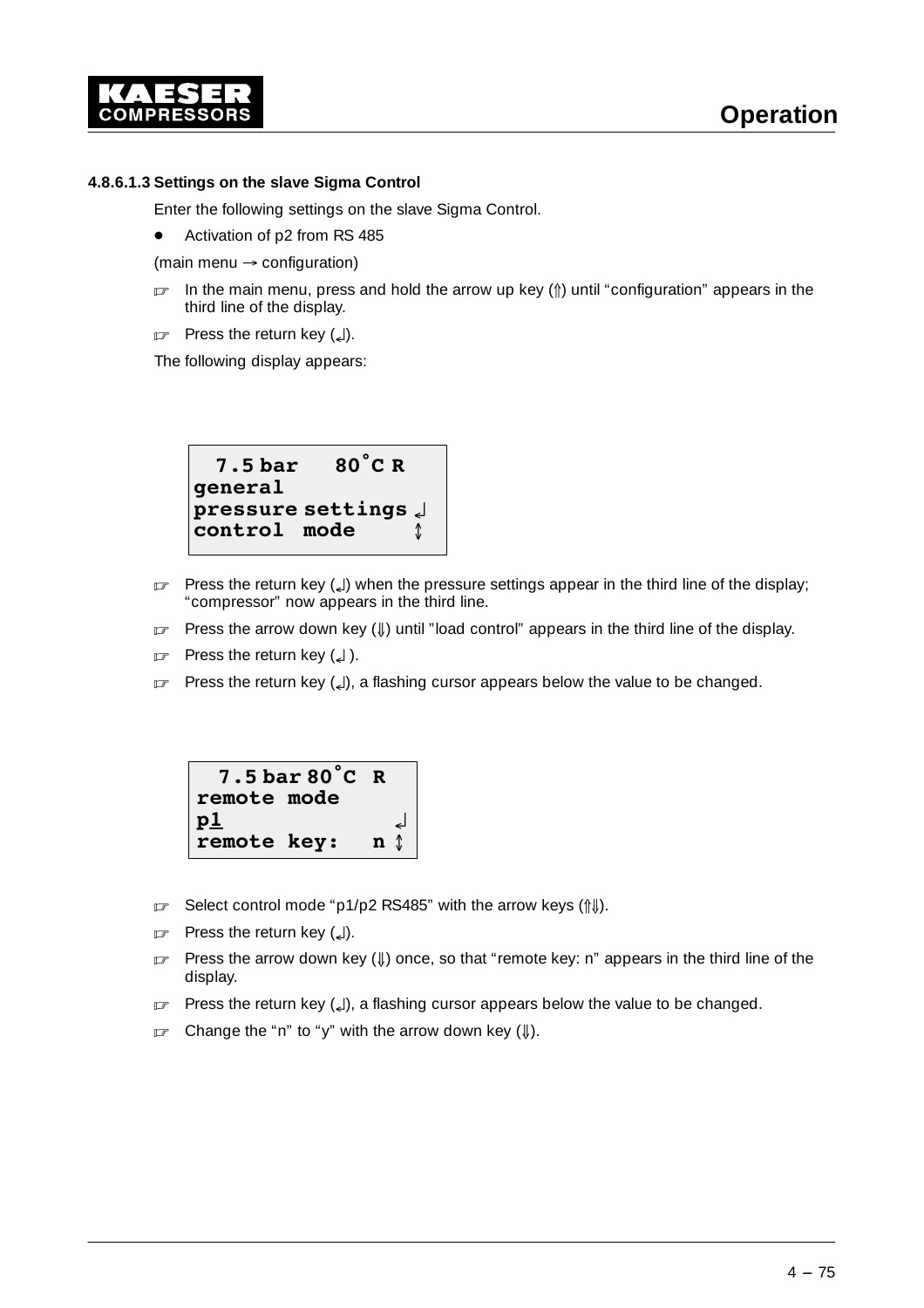

 $\mathbb{F}$  Press the return key  $\langle \mathbf{I} \rangle$ .

**7.5 bar 80°C R** > p1/p2 RS485<br>remote key: j **remote key:** j  $\downarrow$  $\cdot \cdot$   $\cdot$   $\uparrow$ 

- $F$  Return to the main menu with the "esc" key.
- Activate the slave

(main menu  $\rightarrow$  communication)

- In the main menu, press and hold the arrow up key ( $\Uparrow$ ) until "communication" appears in the third line of the display.
- $\mathbb{F}$  Press the return key ( $\downarrow$ ).

| <b>7.5 bar</b> | $80^{\circ}$ CR    |
|----------------|--------------------|
| <b>RS232</b>   | $(1x7)$<br>$(1x8)$ |
| <b>RS485</b>   | $\downarrow$       |

- **Press the arrow down key (** $\parallel$ **) once, until "RS485" appears in the third line of the display.**
- **Press the return key (** $\Box$ ) when "RS485" appears in the third line of the display. The following display appears:



- $F$  Press the return key ( $\Box$ ).
- $F =$  Press the arrow up key ( $\parallel$ ) until "slave" appears in the third line of the display.
- Enter the setting with the return  $($ ) key.
- $F$  Return to the main menu with the "esc" key.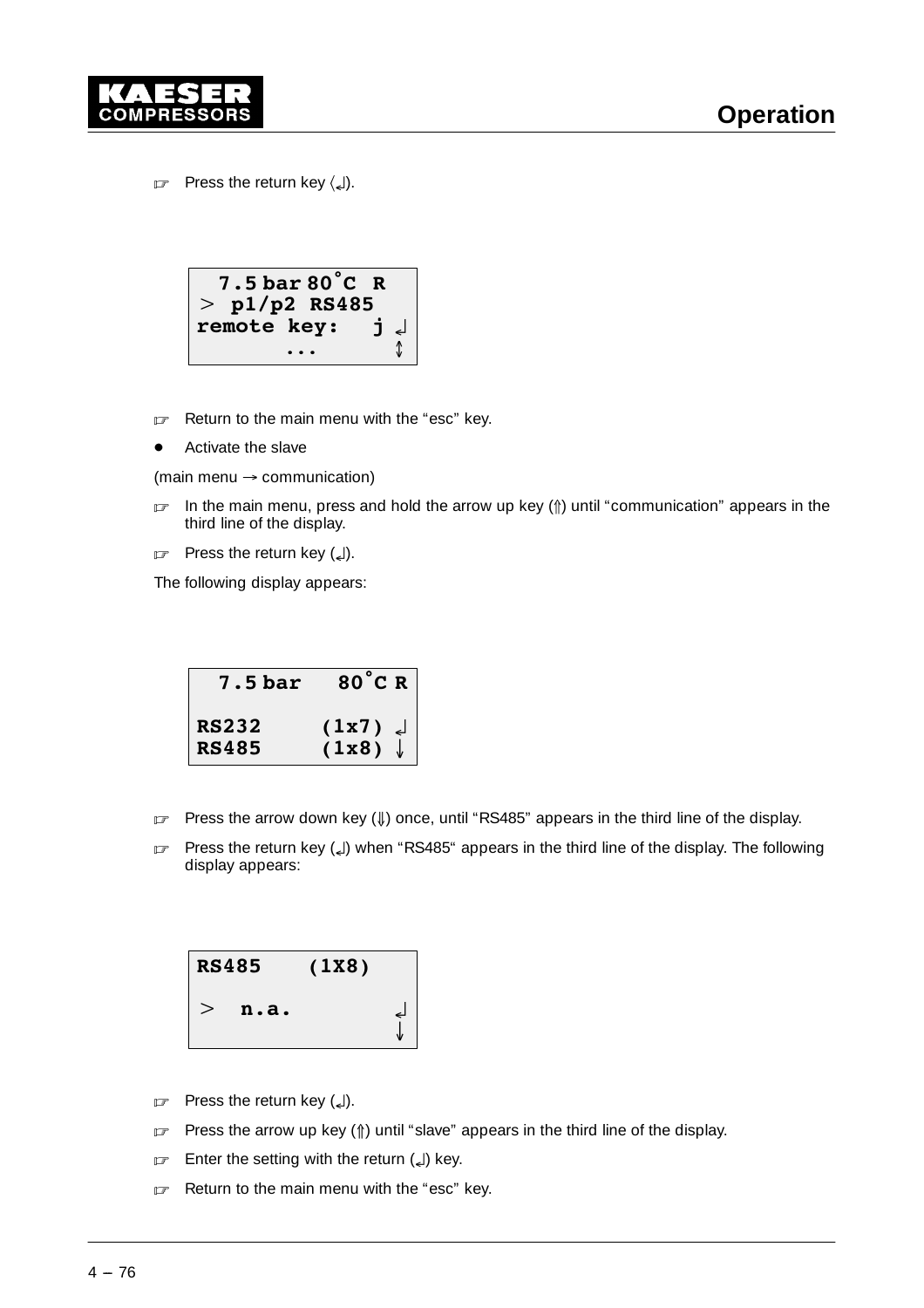

### **4.8.6.1.4 Settings on both SIGMA CONTROLs**

Carry out the following settings on both SIGMA CONTROLs.

All important data are stored in an EEPROM that is no-volt safe.

Data are retained even if the buffer battery discharges completely.

If the procedure is activated it takes approximately 30 seconds for the display to change back from "y" to "n".

#### **No changes should be made to the controller when saving data. Loss of power when saving can lead to loss of data. Attention!**

- **Press and hold the arrow keys (f)) until "data**  $\rightarrow$  **EEPROM" appears in the third line of the** display. Press the return key  $(\downarrow)$ .
- $\mathbb{F}$  Change the entry from "n" to "y" with the arrow keys ( $\mathcal{L}$ ).
- $\mathbb{F}$  Confirm with the return key (
- $\mathbb{F}$  When the display returns to "n" exit the submenu with the "esc" key.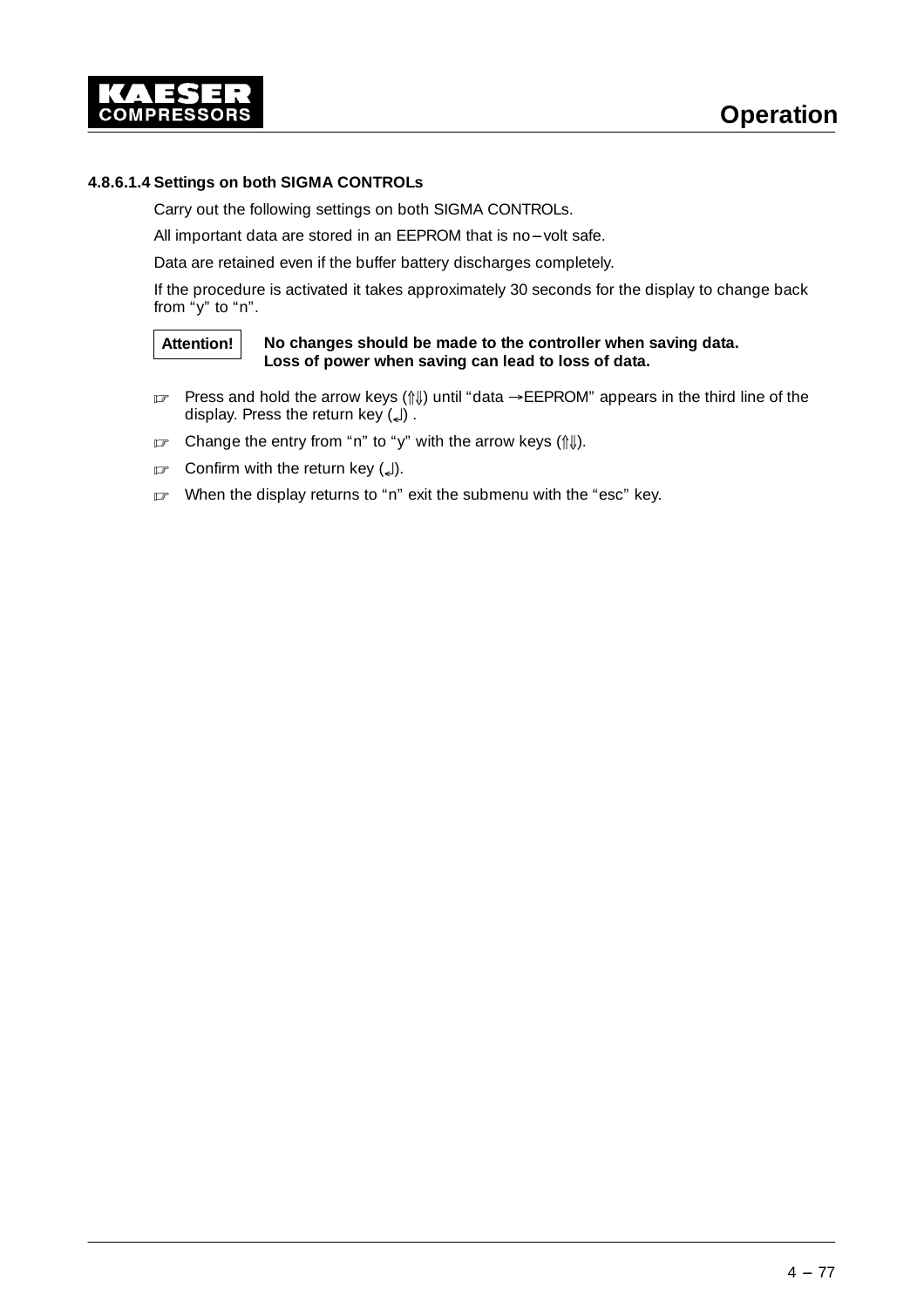

### **4.8.6.2 Sequencing SIGMA and pressure switch controlled compressors**

#### Example 1

A BS 51 with Sigma Control and an existing SK 26 are to supply the demand at weekends and during the night.

Recommendation:

The pressure switch settings of the SK 26 should lie exactly between the programmed pressures of the BS 51.



This means that only the submenu p1/p2 of the BS 51 is to be programmed.

If the switching point p2 is activated over the weekend and during the night then the SK 26 is automatically selected as the base load machine.

- $\mathbb{F}$  Change to p1/p2 clock (load control, local mode)
- $\mathbb{F}$  Enter the required values (SP and SD) for p1 and p2
- $\mathbb{F}$  Activate the switching points on the clock
- Example 2

Two machines of the same capacity, one with Sigma Control and the other with conventional control, are to be sequenced as base and peak load machines.

- $F$  Program the submenu p1/p2 on the Sigma Control machine according to the base load sequence requirements.
- $F$  Enter the required values (SP and SD) for p1 and p2.
- $F$  Enter the changeover delays and/or periods in the load control menu.
- $\blacktriangleright$  One of the volt-free contacts O0.3, O0.4 or O0.5 must be functionally allocated to the p1/p2 submenu.

This contact is then used for the changeover between two pressure switches in the existing "old compressor package" (see example circuit diagram).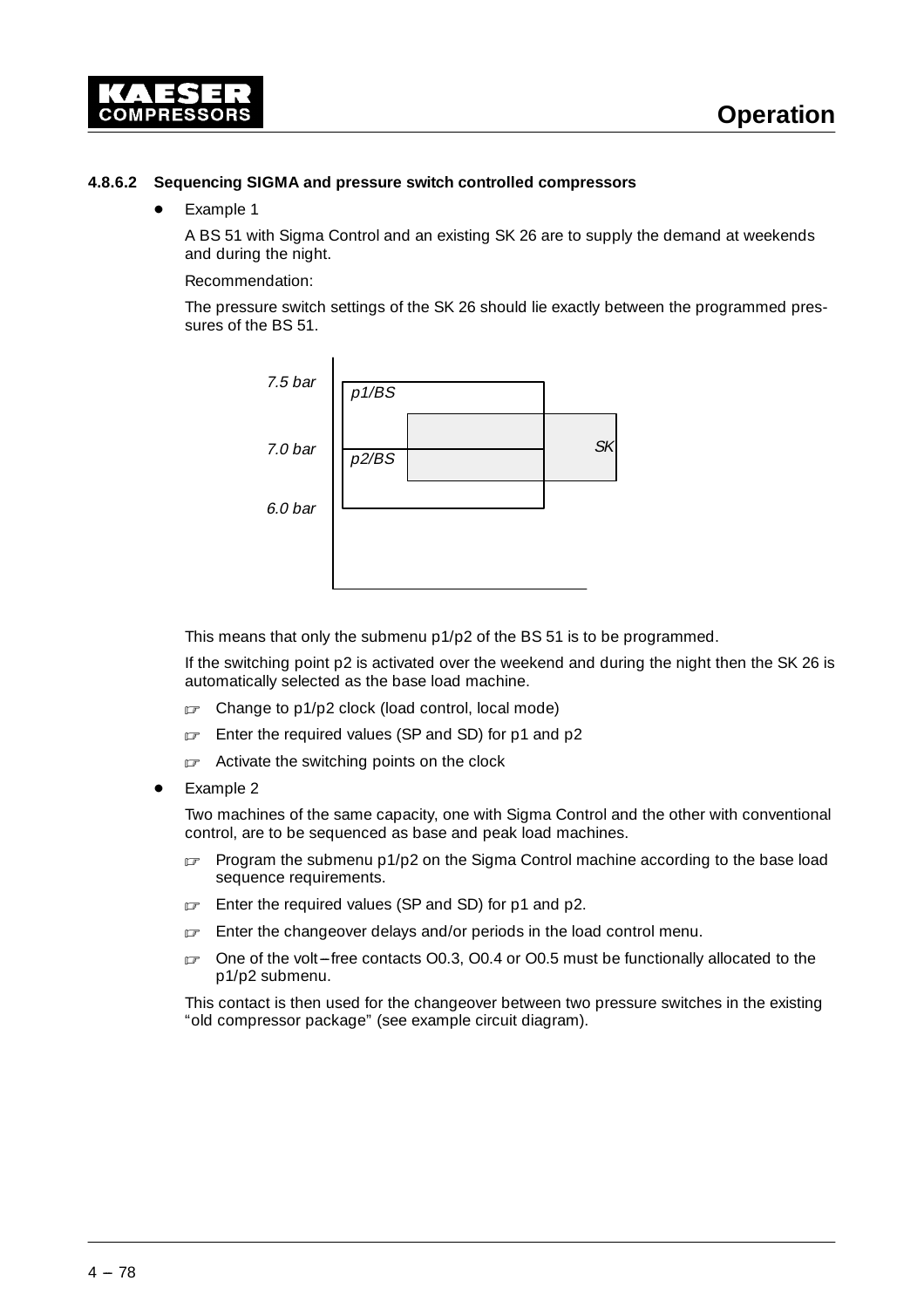



| A open:   | Sigma Control - package running with setpoint pressure p2 |
|-----------|-----------------------------------------------------------|
| A closed: | Sigma Control - package running with setpoint pressure p1 |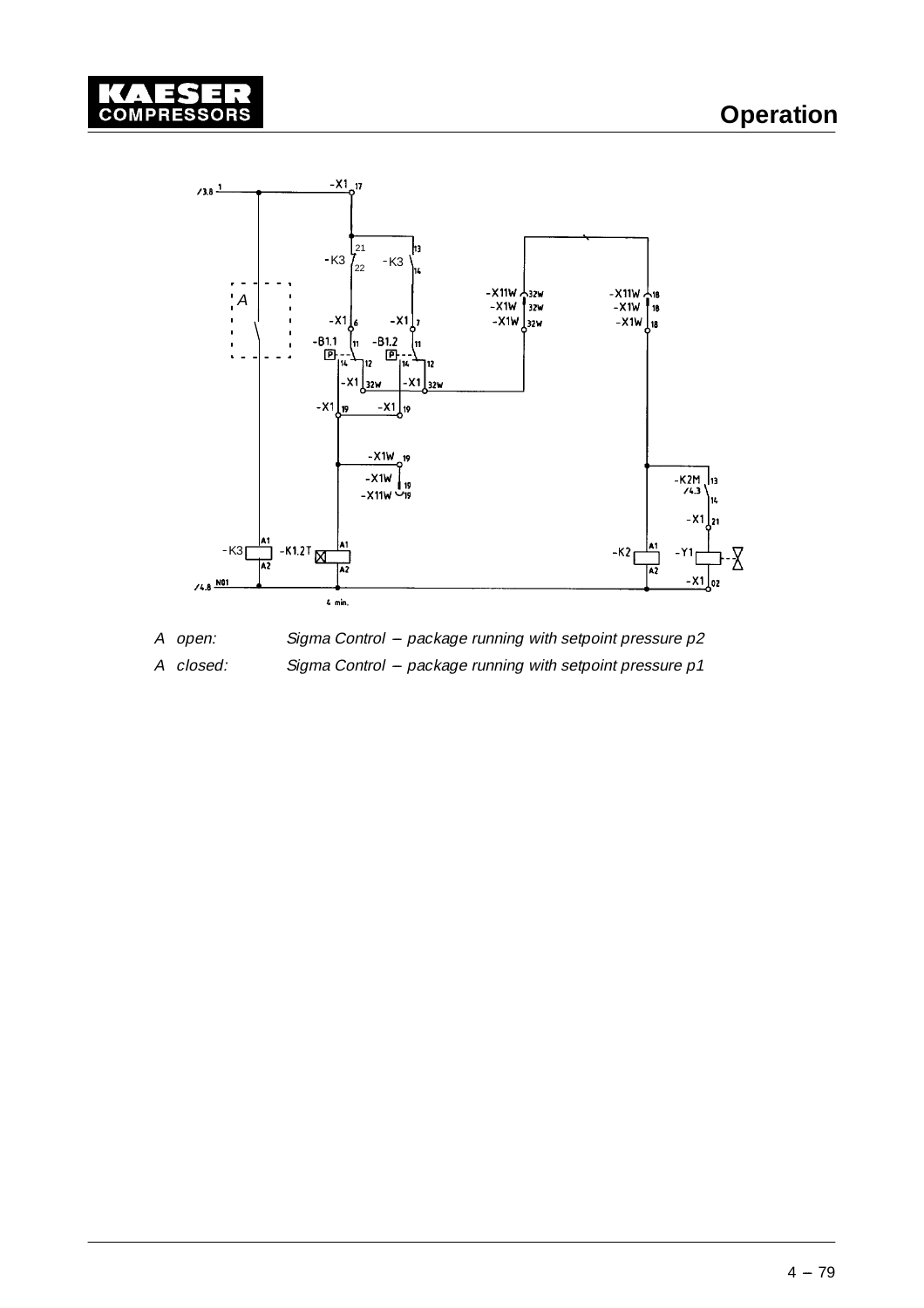

c

**COMPRESSOR** 

- 1. Two equivalent machines are to have equal duty cycles.
- 1.1 Daily changeover between p1 and p2 after 24 hours. The compressor package starts with setpoint pressure p2 at 0.00 hours.



1.2 Equal duty cycle during the day.

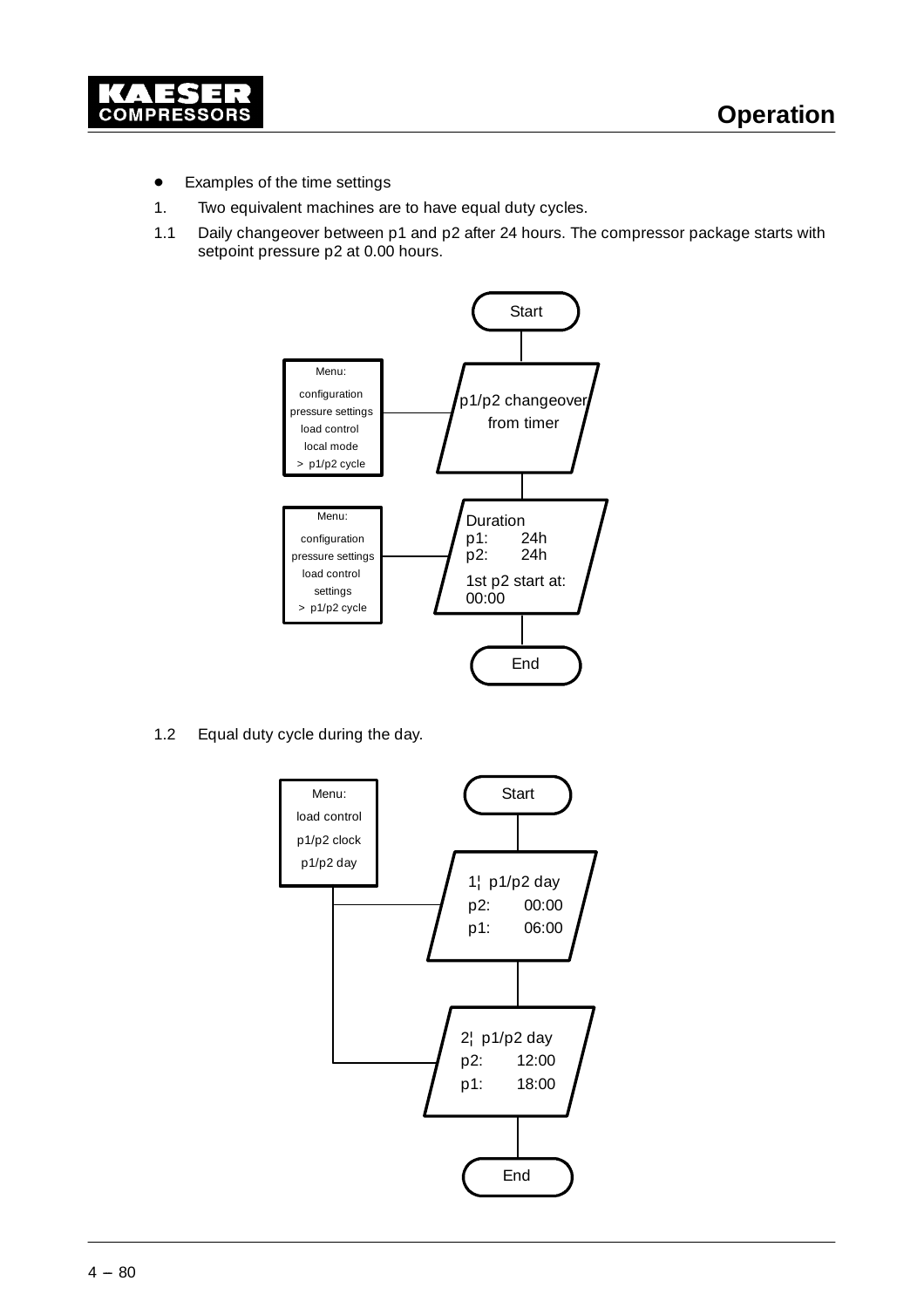

### 1.3 Equal duty cycle during the week

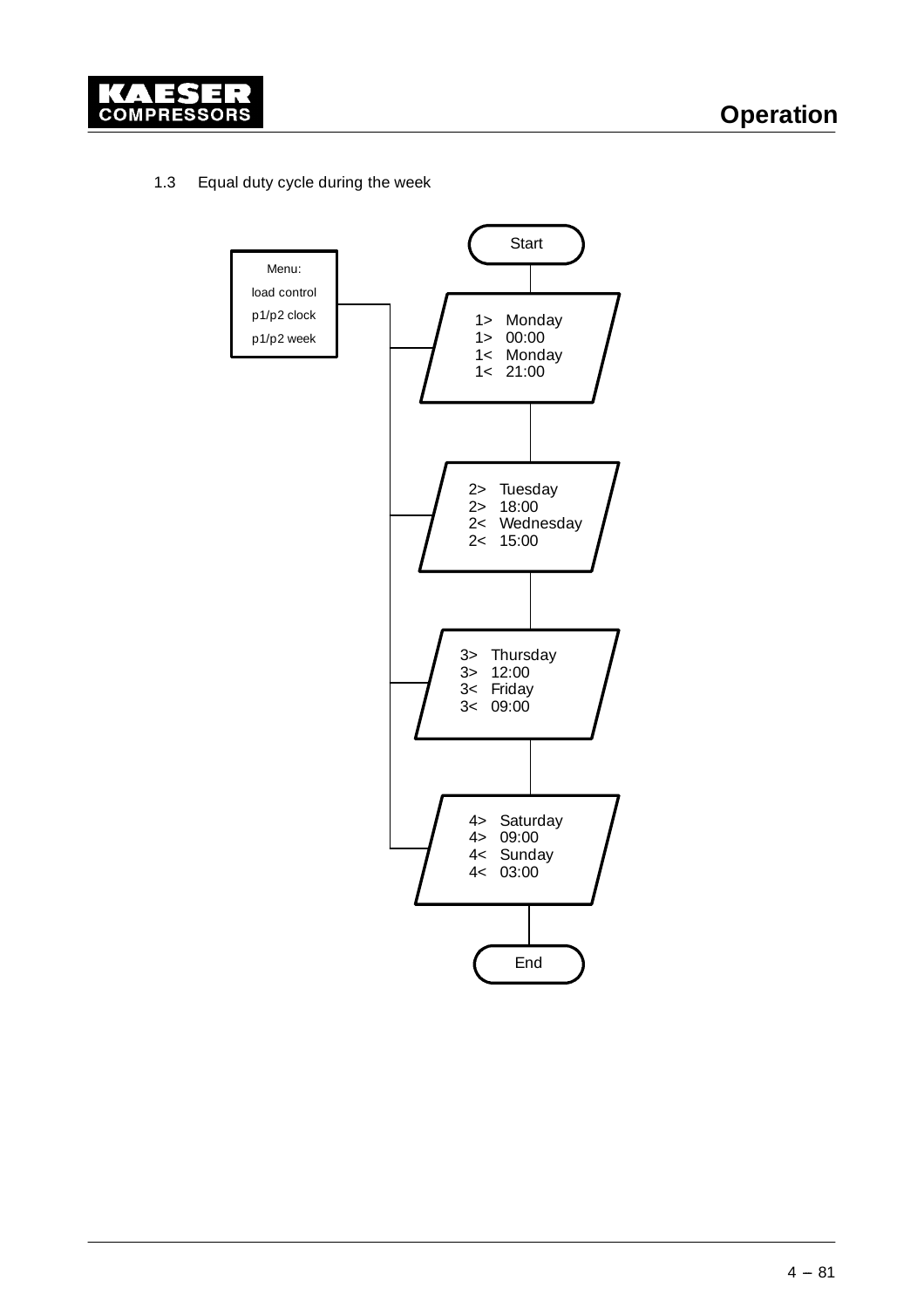

1.4 A compressor package with a lower capacity that is operated as a slave is to work as a base machine at night and at weekend.

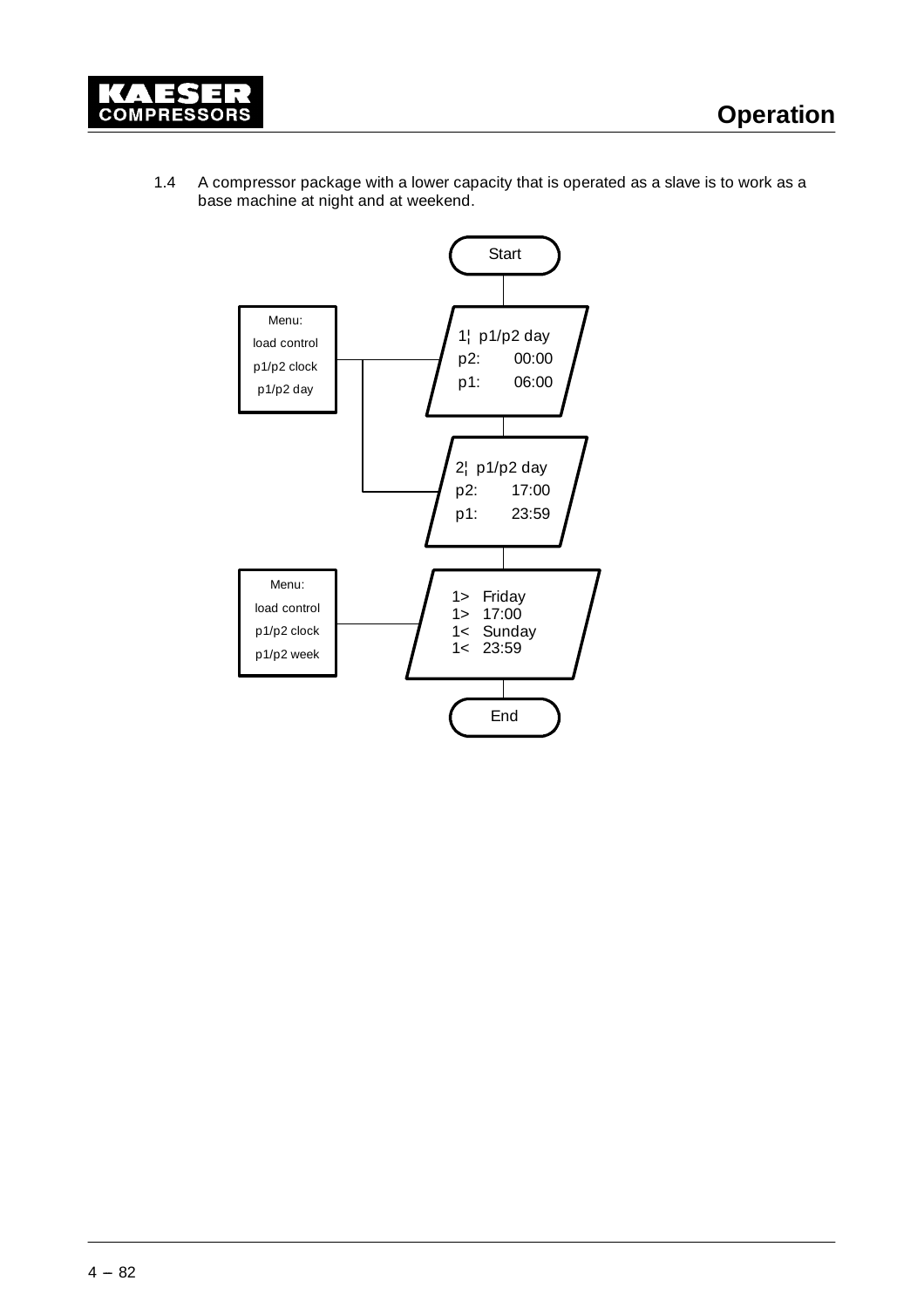

### **5 Sigma Control Menus**

When the compressor package is switched on, details of the software are initially shown in SIGMA Control's display. The software is then loaded and the main menu appears in the display.

Example of the initial display:

| PN: 7.7000.0<br><b>SN: 00000000</b> |      |     |
|-------------------------------------|------|-----|
| <b>SYS:</b>                         | SS:  | HW: |
| 2.14                                | 0.70 | 0.6 |

- PN: part number
- SN: serial number
- SYS: system version
- S5: operating system version
- HW: hardware version

### **5.1 Main Menu**

The main menu shows the current system pressure, the airend discharge temperature and the mode of operation.

Example:



- 1 Current system pressure and airend discharge temperature
- 2 Operational mode (current state)

If the arrow down key  $(\Downarrow)$  key is pressed three times a further display level is accessed in which the total operating hours and hours on load are additionally displayed.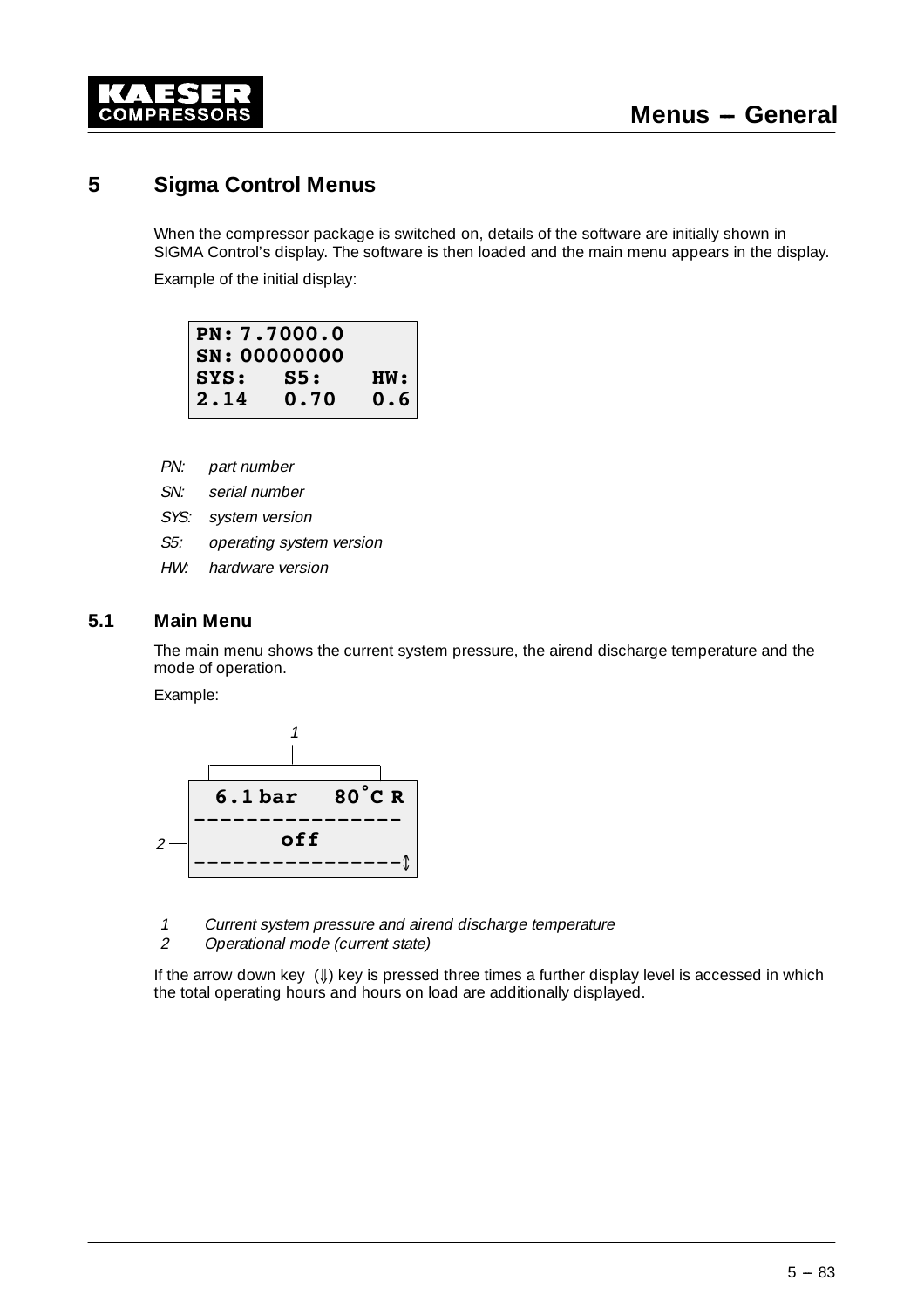

Example:



- 1 Current system pressure and airend discharge temperature
- 2 Operational mode (current state)
- 3 Total operating hours
- 4 Hours on load

The following information can be displayed in the second line (operational messages):

```
e.g. key-ON |p1-idle
```
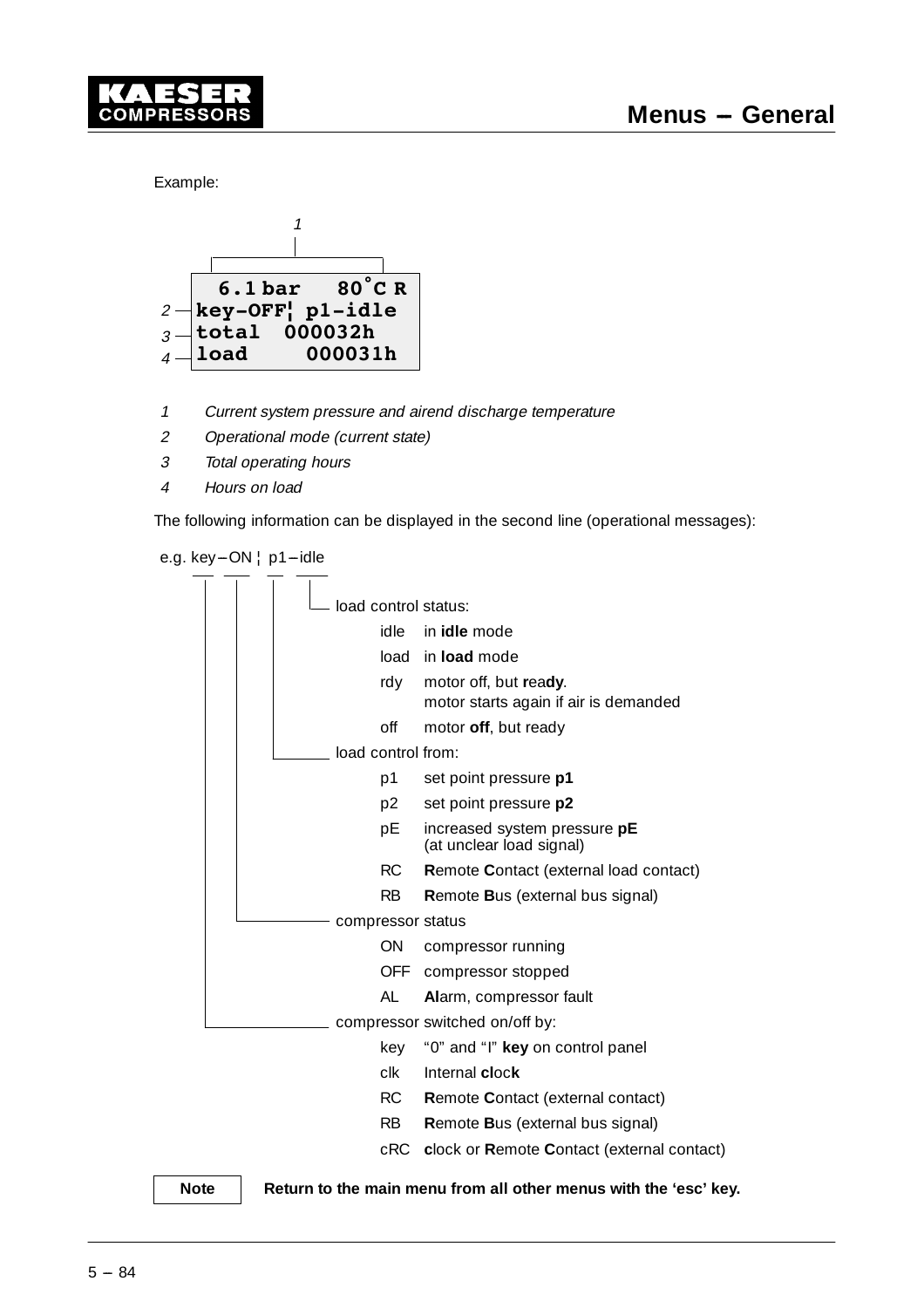

### **5.2 Password Protection**

**Attention!**

When the controller is switched on, the lowest level of access (level 0) is started. An access level (level 4) is available to the customer's user. Changes to the settings in Sigma Control are allowed in level 4.

See chapter 7.1.1 for entry of the password.

**The password level automatically resets to level 0 within a period of three hours.**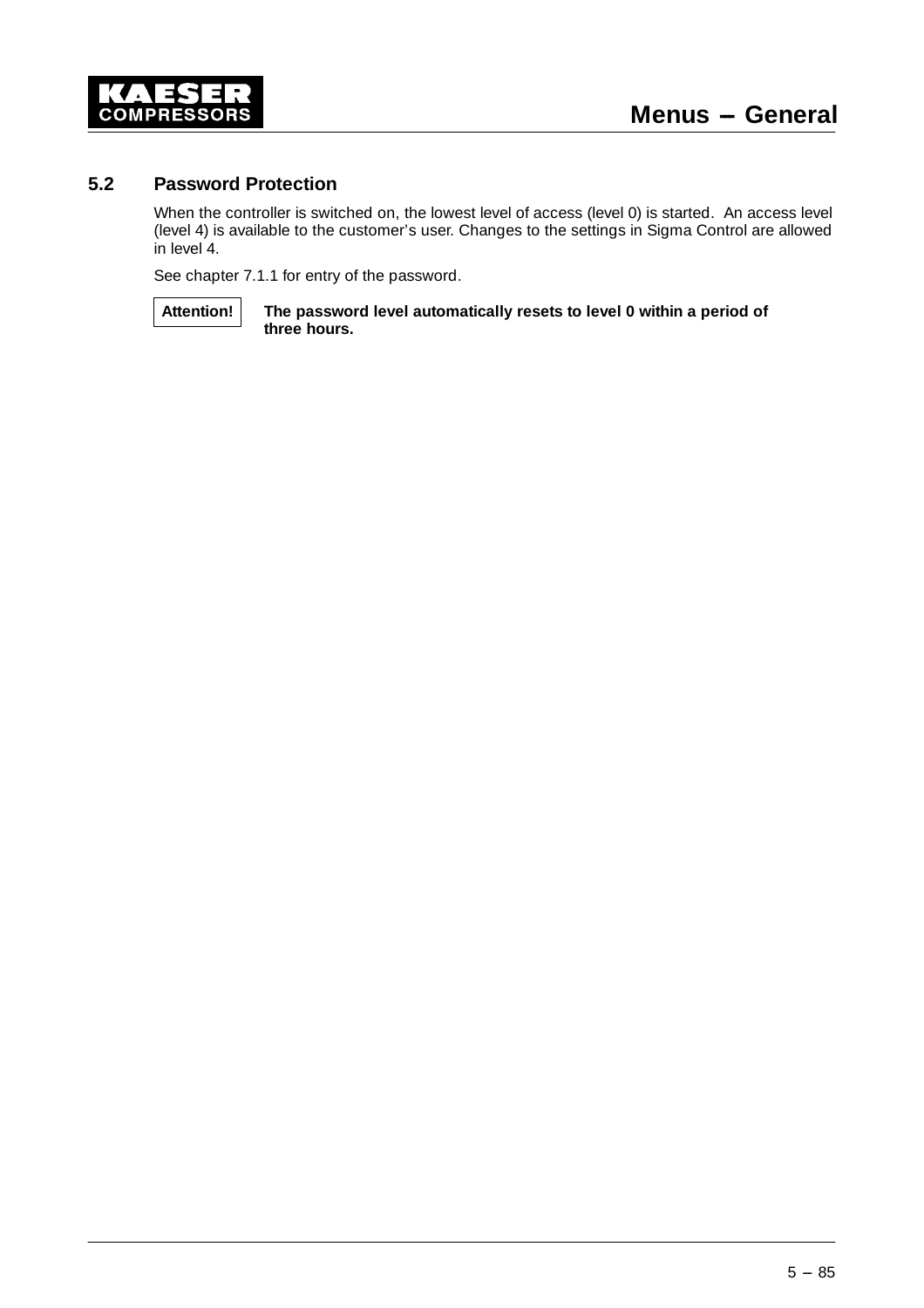

### **5.3 Display and Setup Level**

If the main menu is scrolled upwards with the arrow up key  $(\Uparrow)$ , all menus in the Display and Setup Level in which default values can be changed are shown. These are:

- password
- clock
- configuration
- components
- package test
- $\bullet$  communication
- language

### **5.4 Display Level**

If the main menu is scrolled downwards with the arrow down key  $(\Downarrow)$ , the menus in the Display Level in which values can only be read are shown. These are:

- status
- analog data
- operating data
- **•** maintenance

See following pages for an overall list of menus and submenus in the Display and Setup Level.

For an explanation of the abbreviated messages in the Display, see list of abbreviations in chapter 7.8.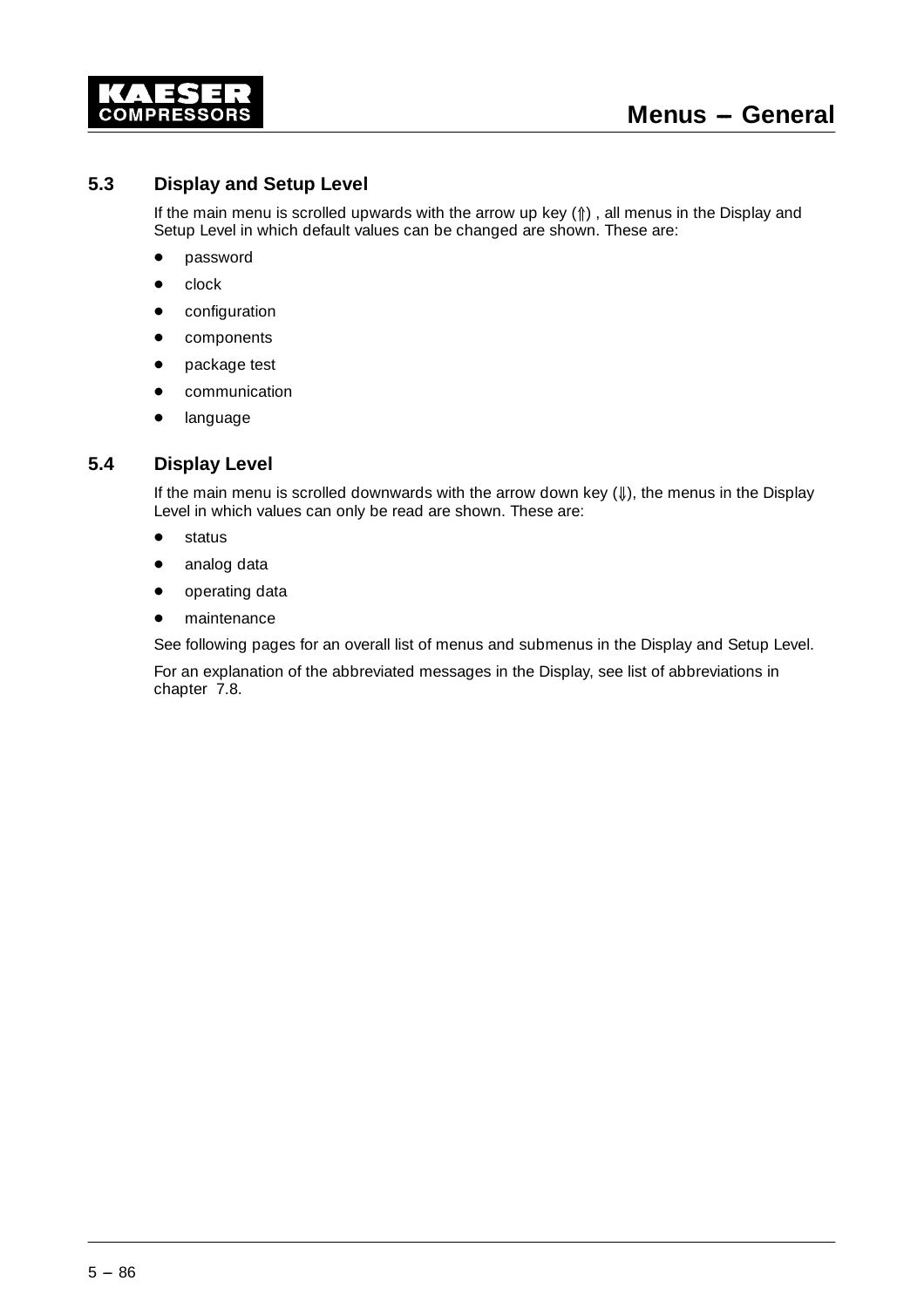

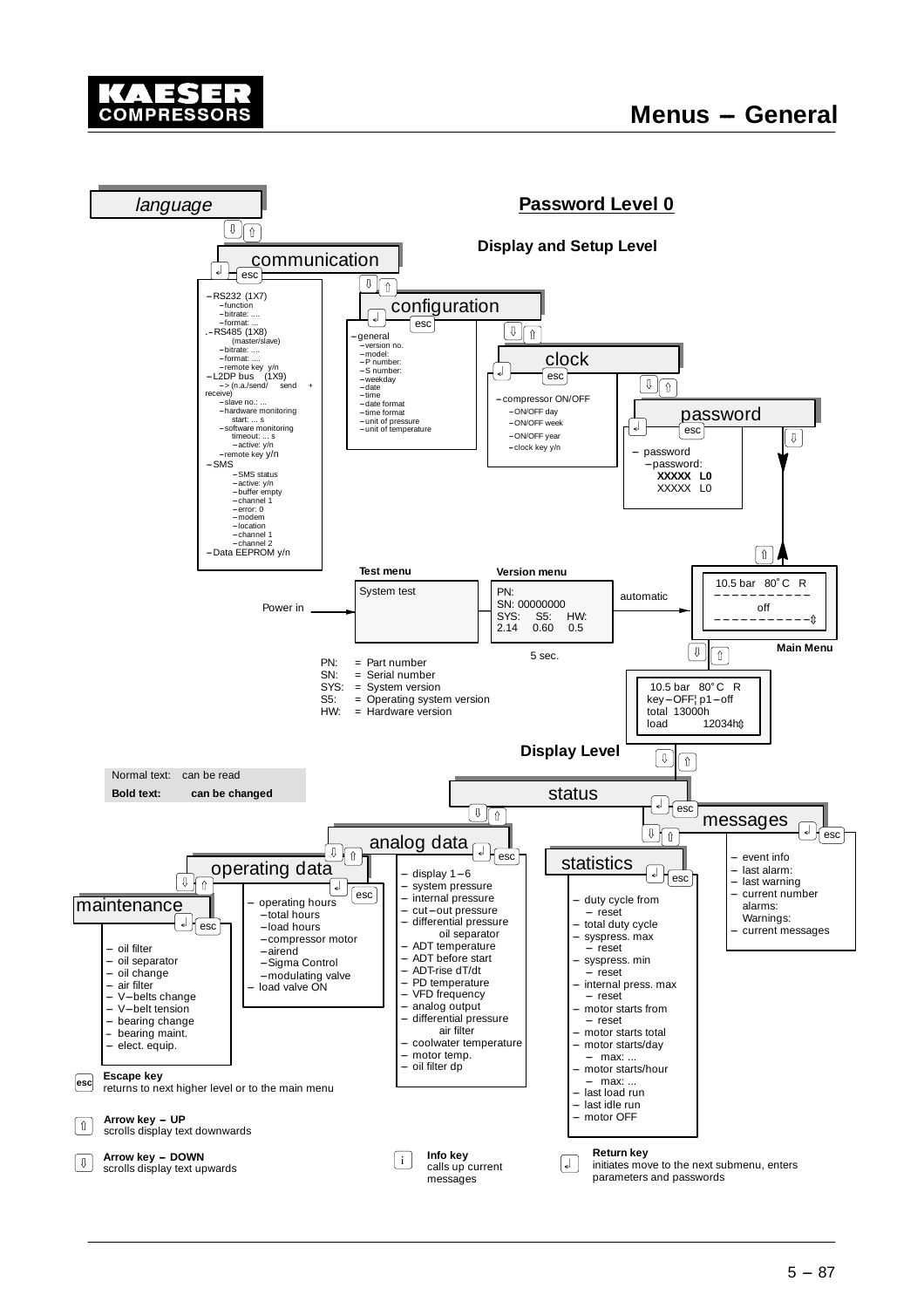

### **Display Level**

### **Password Level 4**

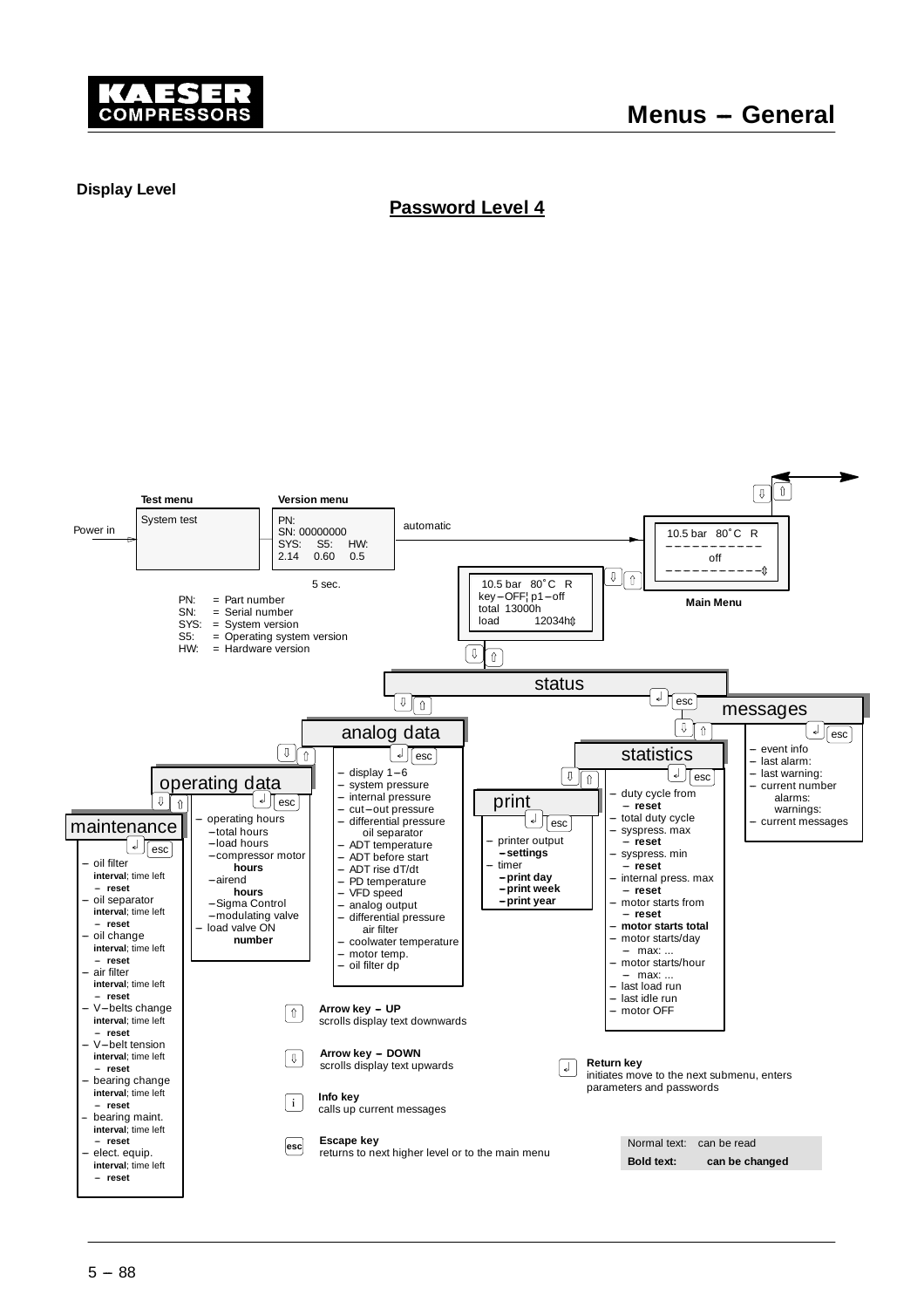

### Menus - General

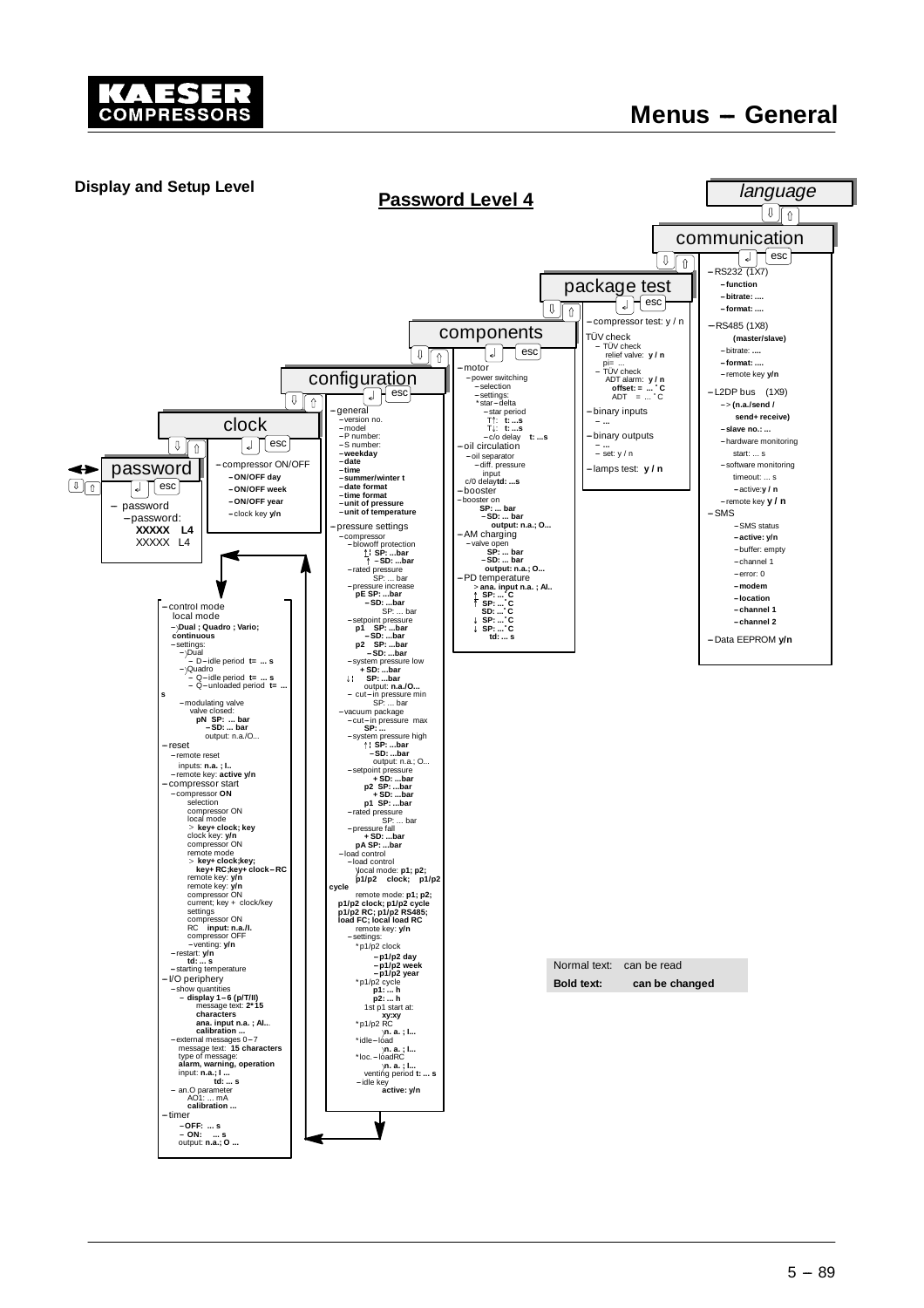

### **6 Display Level in SIGMA Control**

Status and measurement data, operational data and service intervals can be accessed in the Display Level.

**Note**

**All the following points refer to password level 4.**

### **6.1 Status Data**

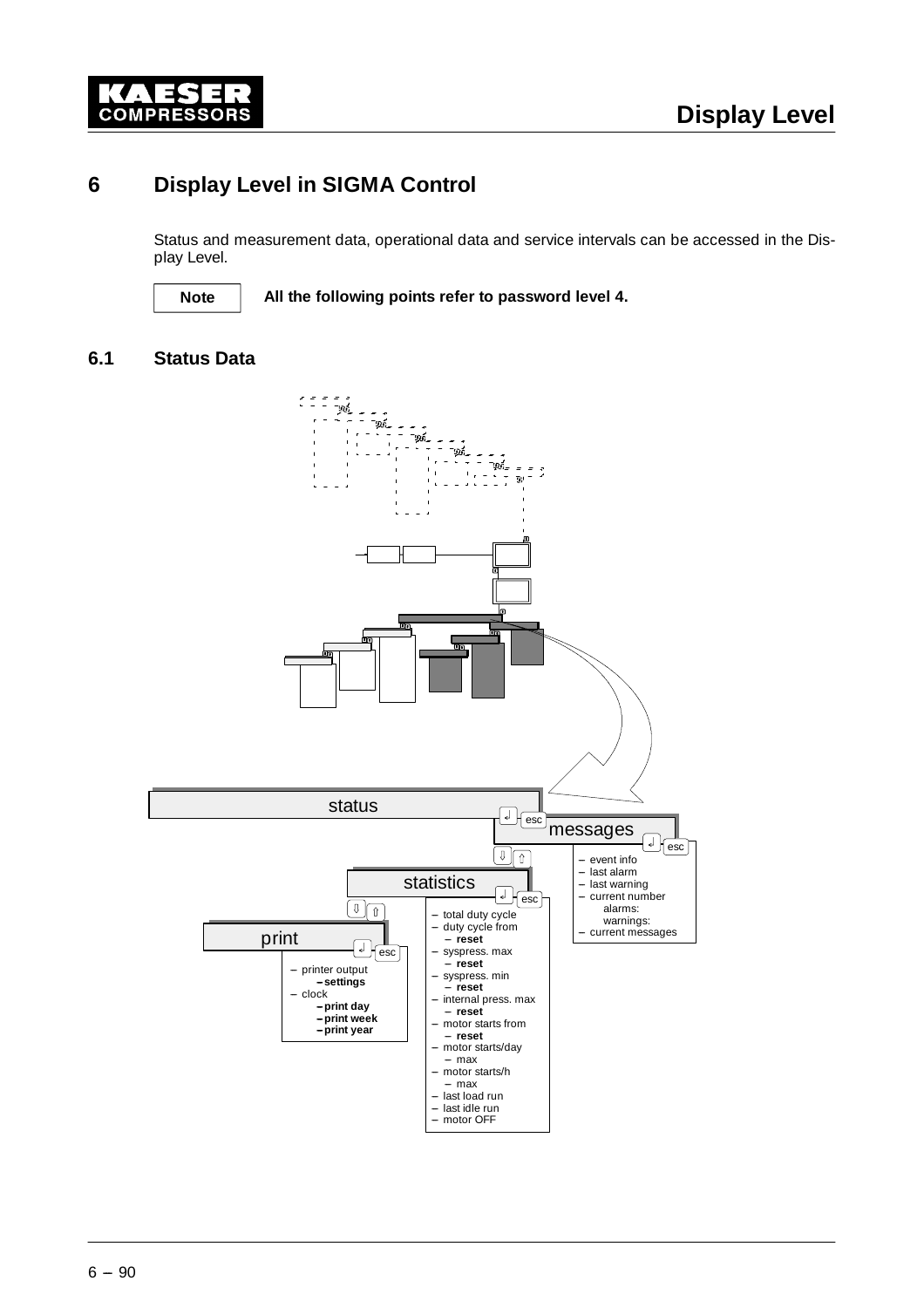

### **Display of status data**

**Press the arrow key**  $\langle \Downarrow \rangle$  until "status" appears in the third line of the display and then press the enter key  $\langle \underline{\hspace{0.1cm}} \rangle$ .

Three further options are displayed:

- messages
- statistics
- print

### **6.1.1 Messages**

 $\mathbb{F}$  Activate the "messages" menu option by pressing the return key ( $\Box$ ) when "messages" appears in the third line of the display.

The submenu is divided into the following options:

event information

The last 100 messages can be displayed. These include alarm messages and warning messages.

last alarm

The time at which the last alarm occurred and the corresponding alarm number.

last warning

The time at which the last warning message occurred and the corresponding message number.

- number of current alarm and warning messages.
- call-up of all current messages

```
Note
```
**This menu option shows all current alarms and warnings and is especially useful for faultfinding.**

**It can also be called up directly with the "i" key.**

The following display options are possible: Example:



- 1 Type of display option
- 2 Type of message W **W**arning
	- A **A**larm
- 3 Message status <sup>c</sup> Message has **<sup>c</sup>**ome
	-
	- g Message has **g**one
	- <sup>a</sup> Message **<sup>a</sup>**cknowledged (reset)
- 4 Time of arrival of warning or alarm
- 5 Date of arrival of warning or alarm
- 6 Actual warning or alarm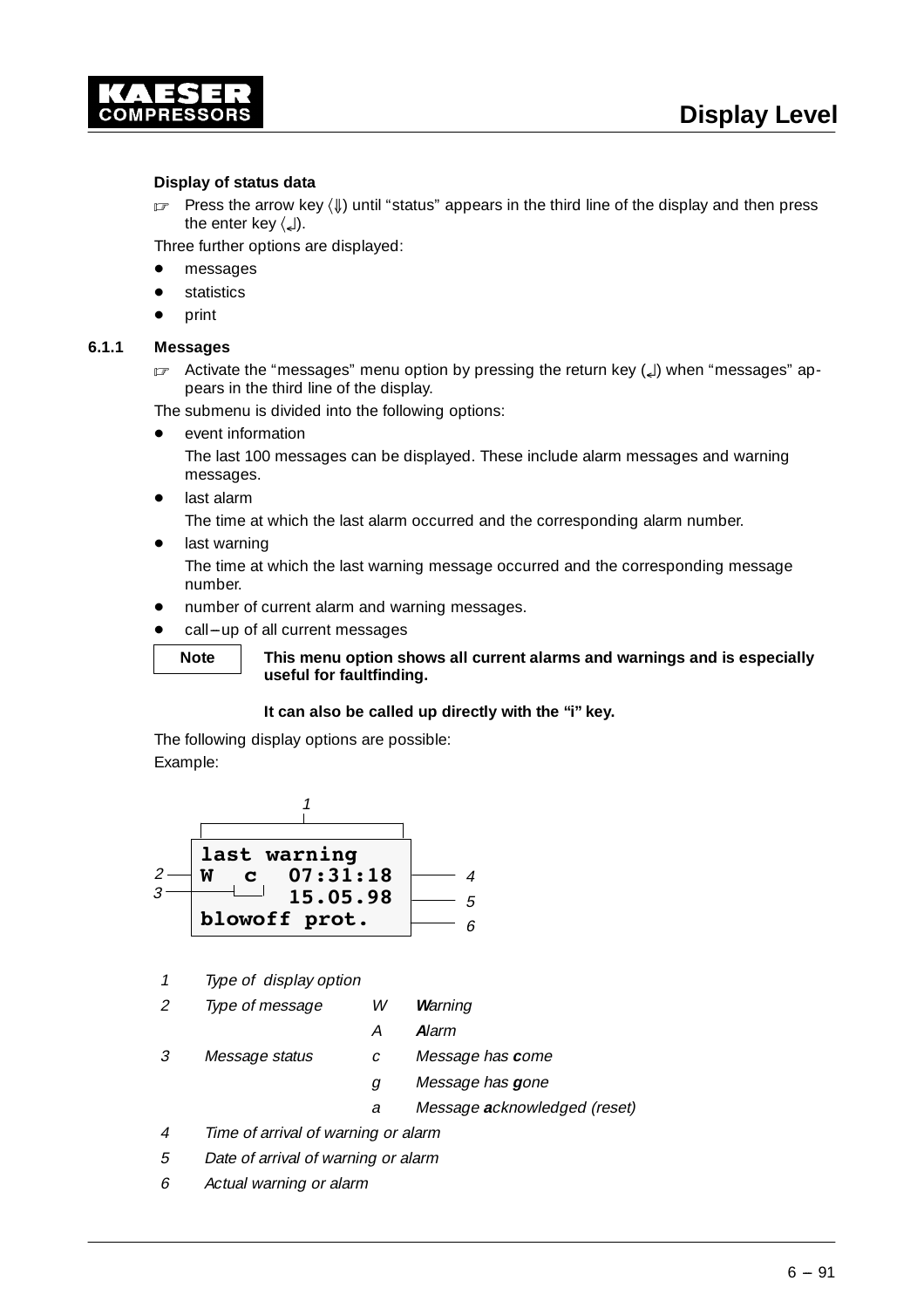

### **6.1.2 Statistics**

 $\mathbb{F}$  Activate the "statistics' menu by pressing the return key ( $\downarrow$ ).

The following statistical evaluations are displayed:

- total duty cycle in percent (ratio of hours on load to total hours)
- duty cycle from a defined day onwards

If the word " reset " is in the third line of the display, it can be selected with the return key  $(L)$ and changed to " y " with the arrow key ( $\uparrow$ ). Confirm the reset with the enter key ( $\downarrow$ ).

The actual date is entered by the reset. The duty cycle of the compressor package is recalculated from this point in time.

Maximum system pressure

The maximum pressure evaluated since the last reset is displayed.

If the word " reset " is in the third line of the display, it can be selected with the return key  $\Box$ and changed to " y " with the arrow up key ( $\phi$ ). Confirm the reset with the return key ( $\phi$ ).

The current value is accepted and monitoring is restarted.

Minimum system pressure

The minimum pressure evaluated since the last reset is displayed.

If the word " reset " is in the third line of the display, it can be selected with the return key  $(\Box)$ and changed to " y " with the arrow up key ( $\phi$ ). Confirm the reset with the return key ( $\phi$ ).

The current value is accepted and monitoring is restarted.

Maximum internal pressure

The maximum pressure evaluated since the last reset is displayed.

If the word " reset " is in the third line of the display, it can be selected with the return key  $(\Box)$ and changed to " y " with the arrow up key ( $\parallel$ ). Confirm the reset with the return key ( $\parallel$ ).

The current value is accepted and monitoring is restarted.

Motor starts from a defined day onwards

The number of motor starts since the last reset is displayed.

If the word " reset " is in the third line of the display, it can be selected with the return key  $(2)$ and changed to " y " with the arrow up key ( $\parallel$ ). Confirm the reset with the return key ( $\perp$ ).

The current value is accepted and monitoring is restarted.

Motor starts

The total number of motor starts is displayed and can be changed, if required. This could be the case if another drive motor is fitted.

Motor starts per day

The number of starts during the last 24 h are displayed, together with the number of permissible starts per day.

Motor starts per hour

The number of starts during the last 60 minutes is displayed, together with the number of permissible starts per hour.

Last load run

The time and date on which the last changeover from load to idle occurred or on which the compressor was shut down under load is displayed.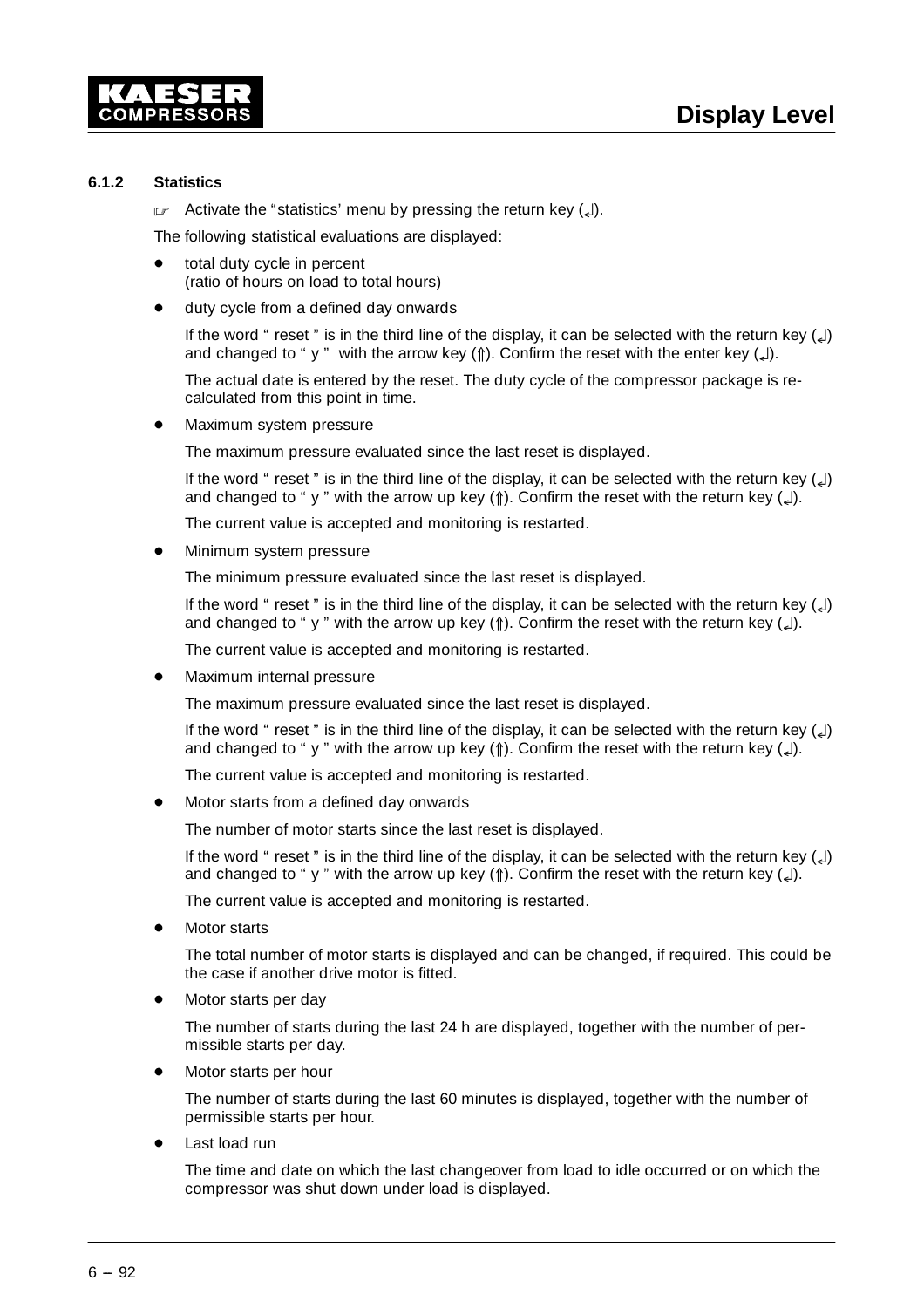

Last idle run

The time and date on which the last changeover from idle to load occurred or on which the compressor was shut down in idle is displayed.

• Last motor off

The time and date on which the compressor was last shut down, or was switched to standby when in idle is displayed.

The following display options are possible:

Example:



- 1 Current system pressure and airend discharge temperature
- 2 Description of statistic
- 3 Value (percentage, minimum or maximum value)

### **6.1.3 Print**

 $\mathbb{F}$  Activate the print menu by pressing the return ( $\downarrow$ ) key.

All messages to be printed are displayed.

Example:

- new messages
- event info (history)
- clock event info
- parameters
- $parameters \rightarrow file$

The following display options are possible: Example:



- 1 Current system pressure and airend discharge temperature
- 2 Description of status
- 3 Message to be printed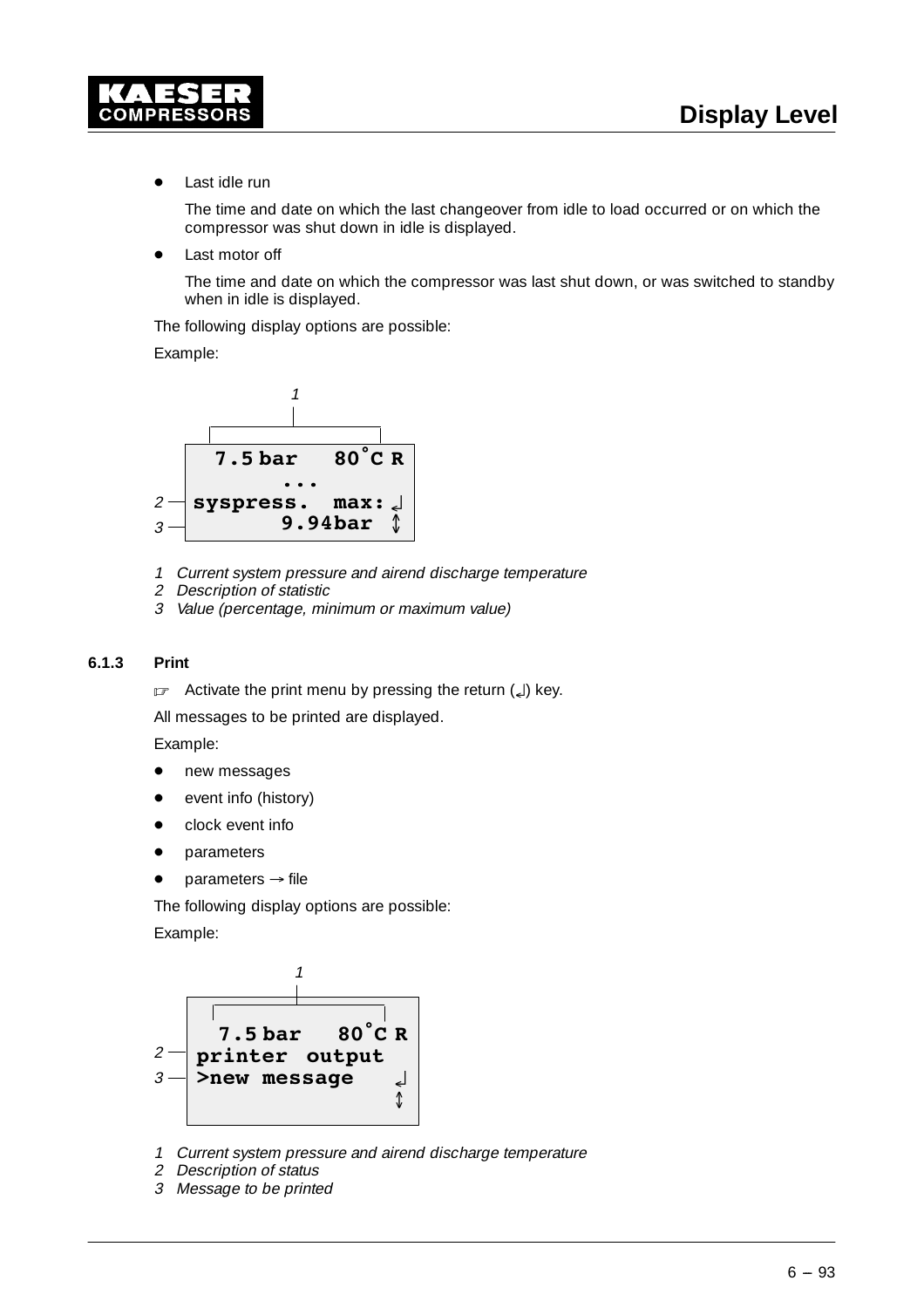

**COMPRESSORS** 

The printer can also be controlled with the internal clock.

 $\mathbb{F}$  Press the return key (<) twice, the following display appears.

| 7.5 <sub>bar</sub> | $80^{\circ}$ CR |
|--------------------|-----------------|
| .<br>clock         |                 |

**Press the return key (** $\downarrow$ ) to set the clock for the printer in the following submenu.

The clock for the printer can be set up exactly the same as for the clock for compressor (see chapter 7.2).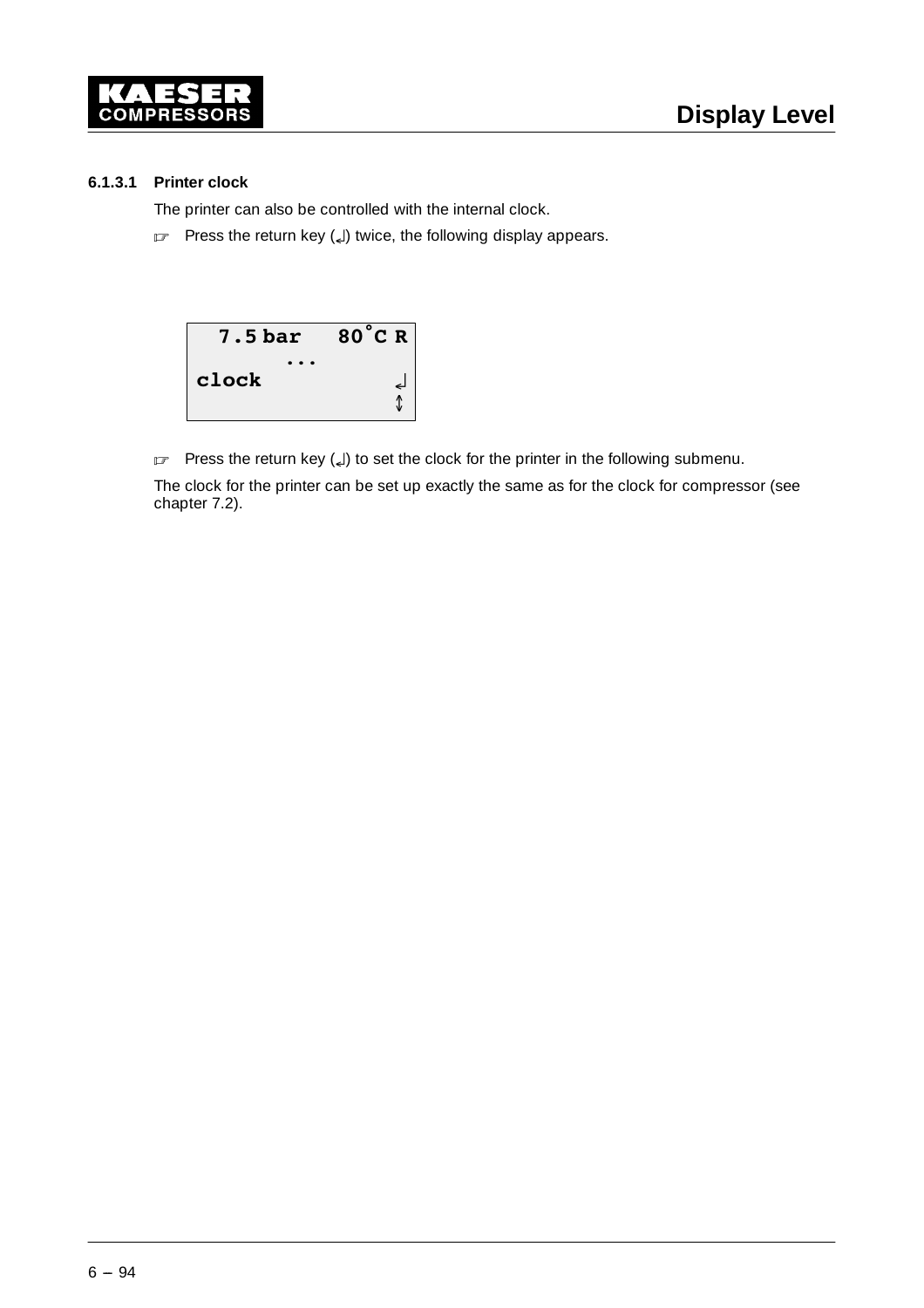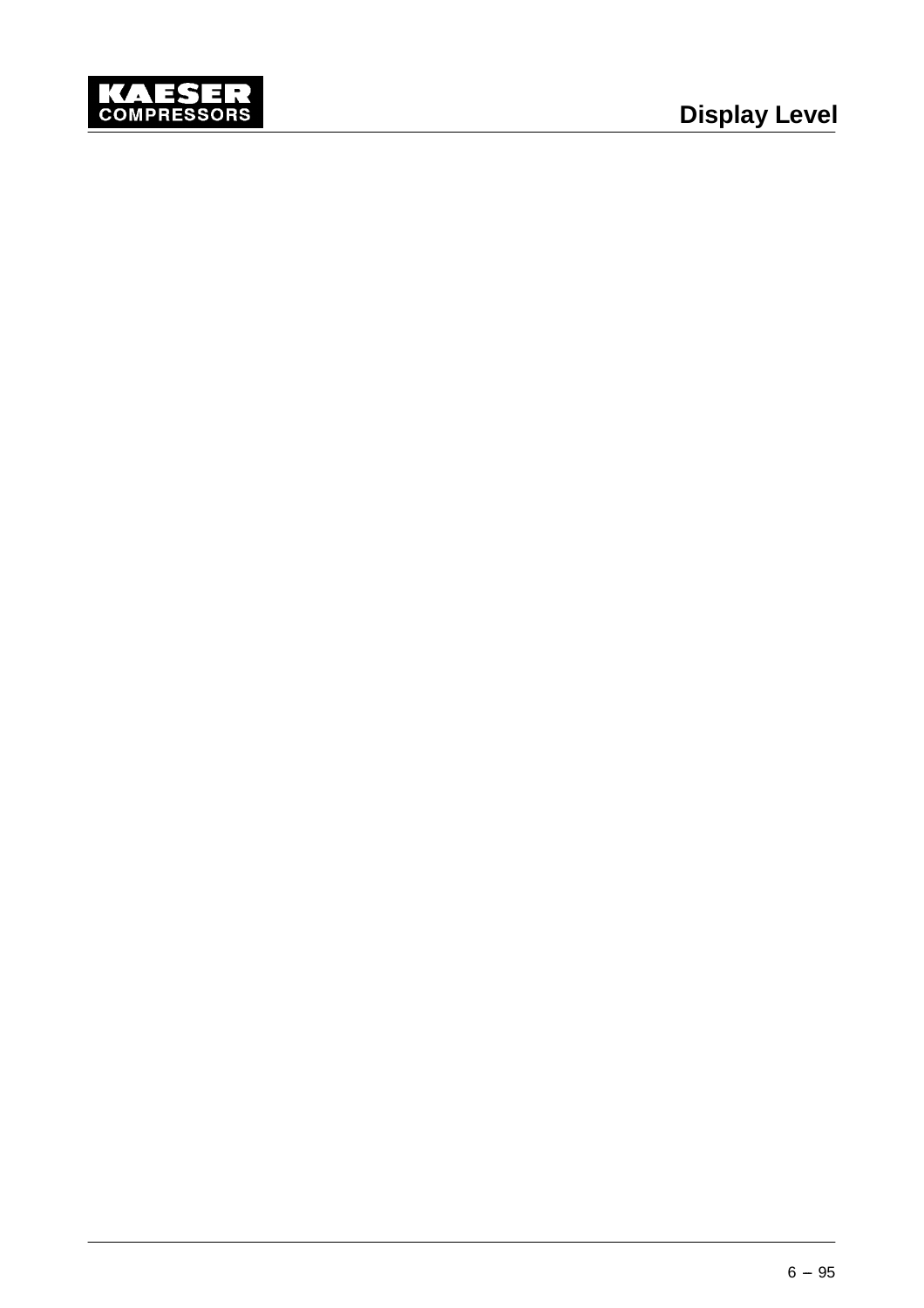

### **6.2 Analog data**

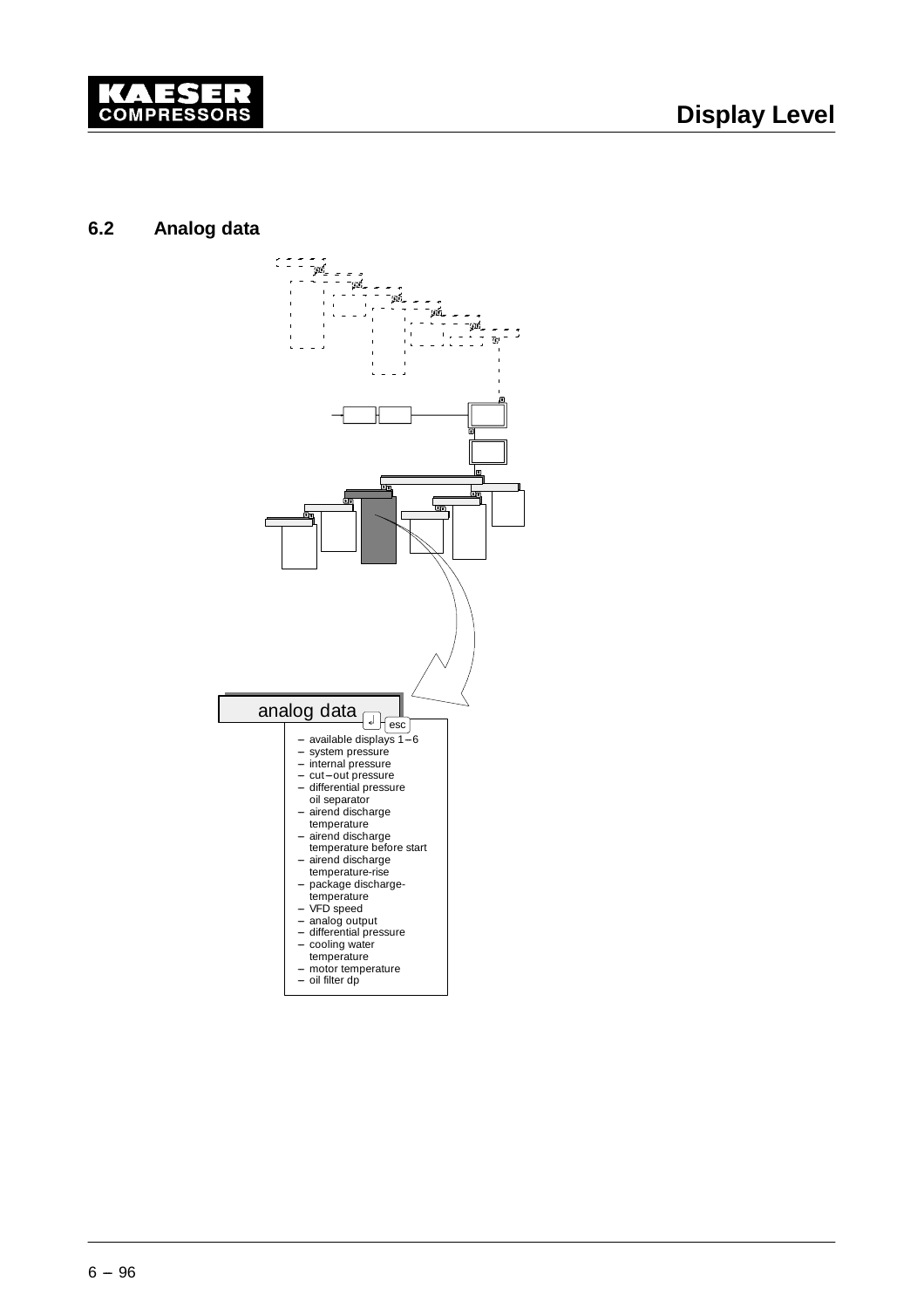

### **Display of analog data**

- **Press and hold the arrow key (** $\parallel$ ) until "analog data" appears in the third line of the display.
- $F$  Press the return key (1).

All analog data of the compressor package are displayed.

Example:

- current system pressure ( pN )
- $\bullet$  current internal pressure (pi)\*
- current cut--out pressure ( $p1(2)$ ) SP and SD
- pressure differential across oil filter ( dp )\*
- airend discharge temperature (ADT)
- airend discharge temperature before start
- airend discharge temperature rise rate ( dT/s )
- package discharge temperature (PDT)\*
- variable frequency drive speed
- analog output\*
- pressure differential across air filter ( dp )\*
- cooling water temperature\*
- $\bullet$  motor temperature\*
- pressure differential across oil filter ( dp )\*

\* optional or according to compressor model

The following display options are possible: Example:



1 Current system pressure and airend discharge temperature

- 2 Description of measured value
- 3 Value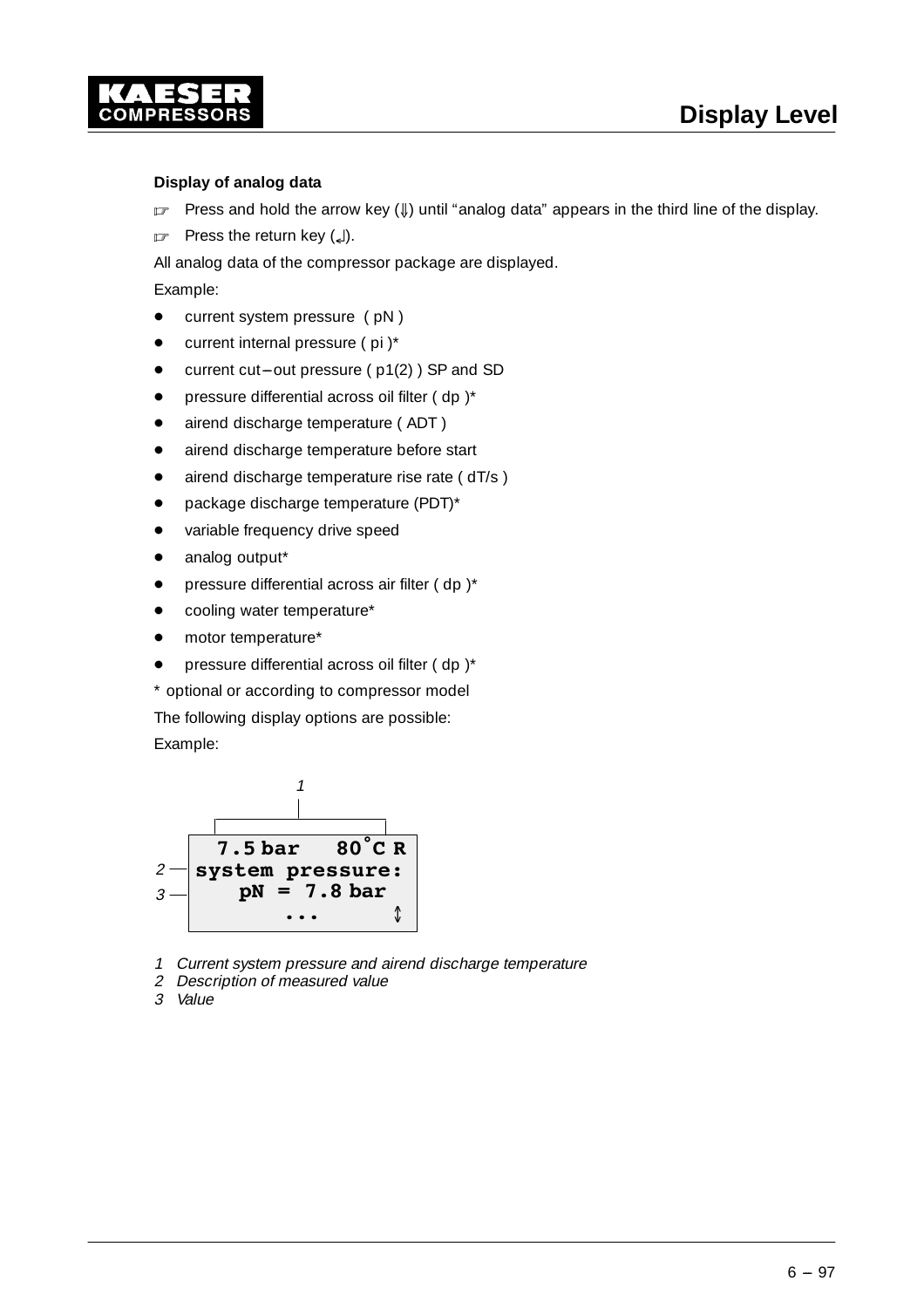

### **6.3 Operating data**

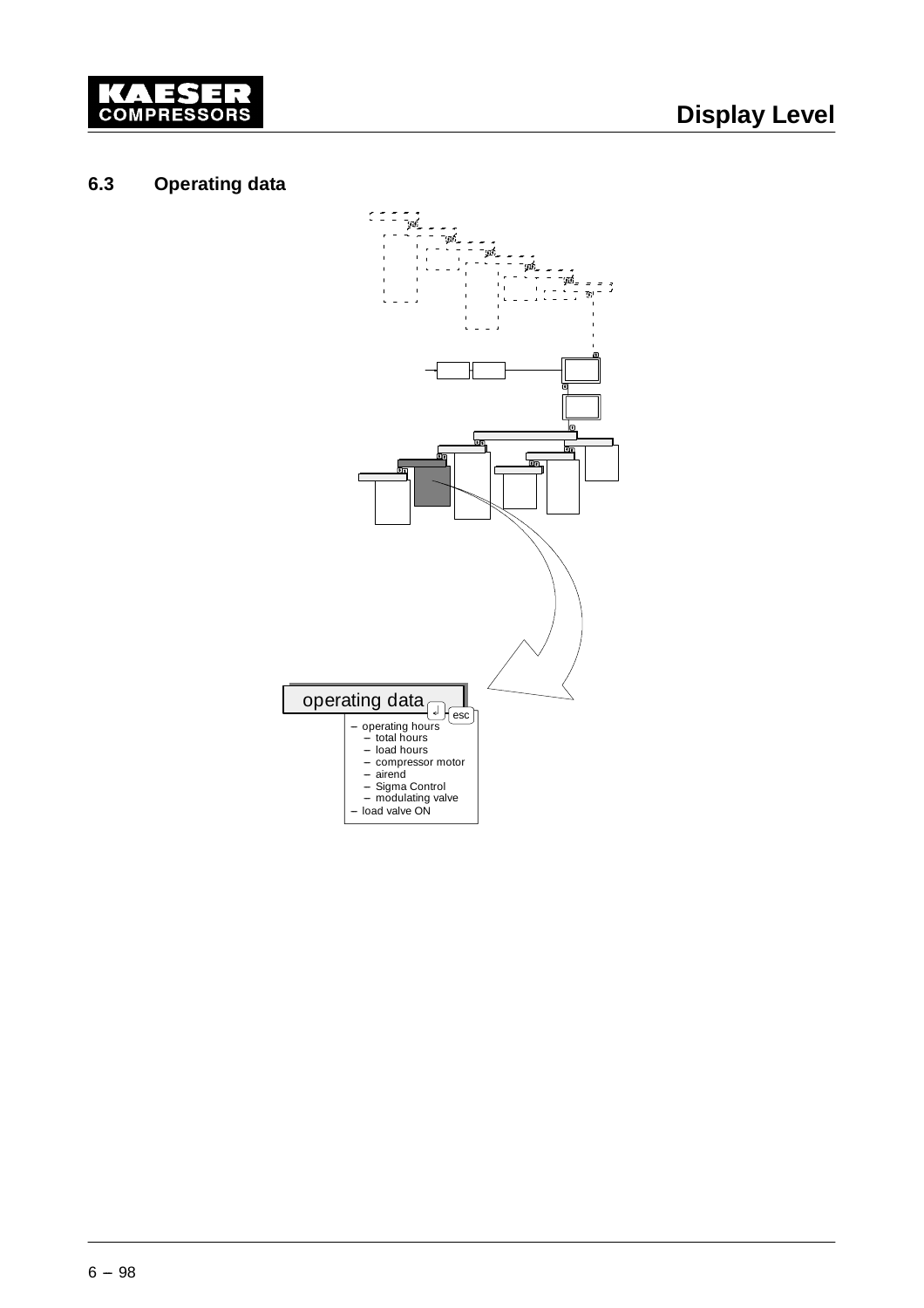

### **Display of operating data**

- **Press and hold the arrow down key (** $\parallel$ ) until "operating data" appears in the third line of the display.
- F Press the return key (U) to display operating hours, total hours, number of motor starts and the number of operations of the load valve. Move from one display to the next with the arrow keys ( $\Uparrow\Downarrow$ ).
- **Press the return key (** $\angle$ ) until "operating hours" appears in the third line of the display.
- **Move between the different displays with the arrow keys (** $\mathcal{N}$ **)**.

All running periods are displayed, such as

- total hours
- load hours
- motor running hours\*
- airend running hours\*
- Sigma Control operating hours\*
- modulating valve operating hours\*

\* If the hours shown in the third line of the display their value can be selected with the return key ( $\downarrow$ ) and changed with the arrow keys ( $\Uparrow \Downarrow$ ). Change the hours if the corresponding component has been replaced.

The following display options are possible:

Example:



- 1 Current system pressure and airend discharge temperature
- 2 Description of counter
- 3 Counter value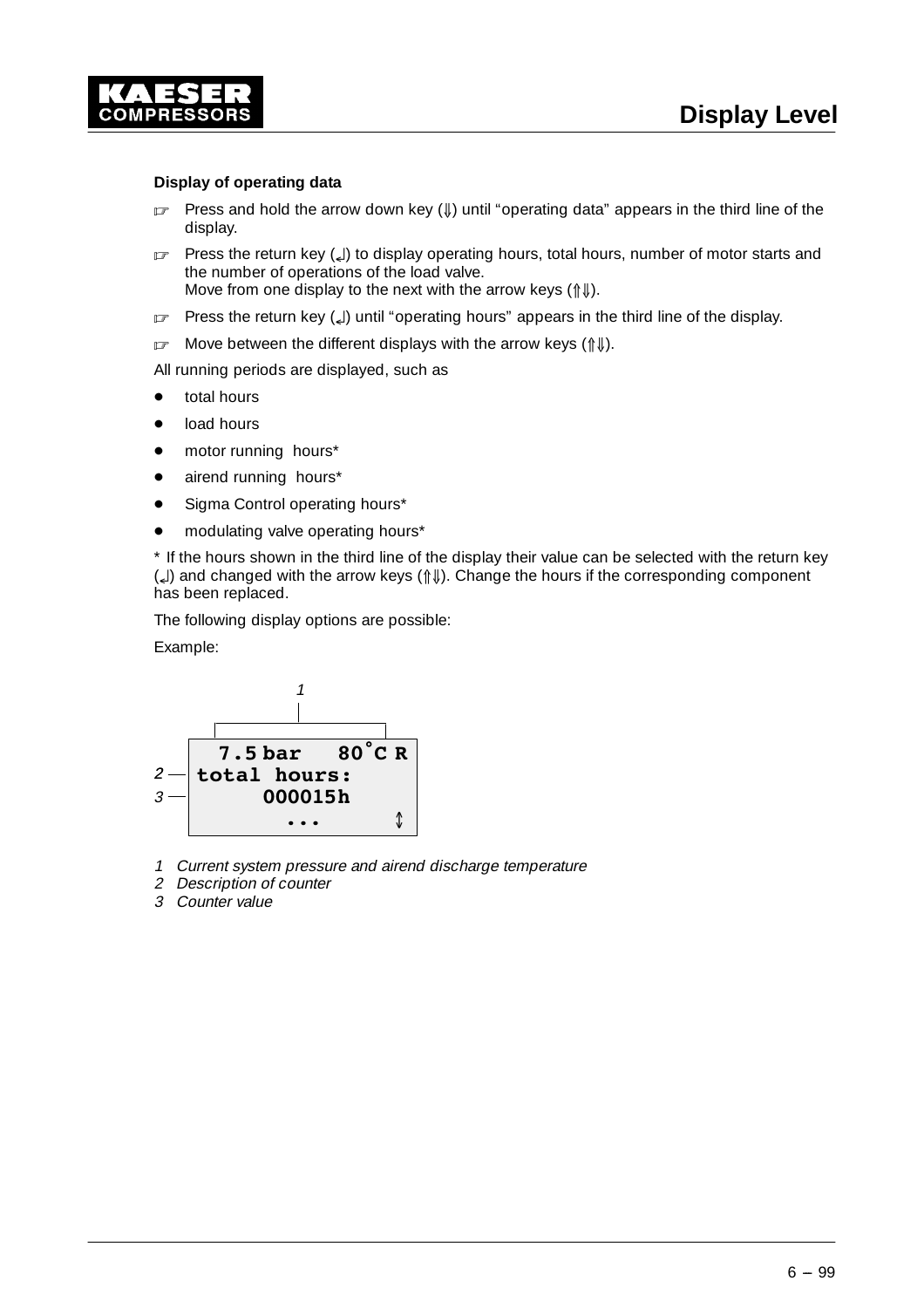

## **Display Level**

### **6.4 Maintenance**

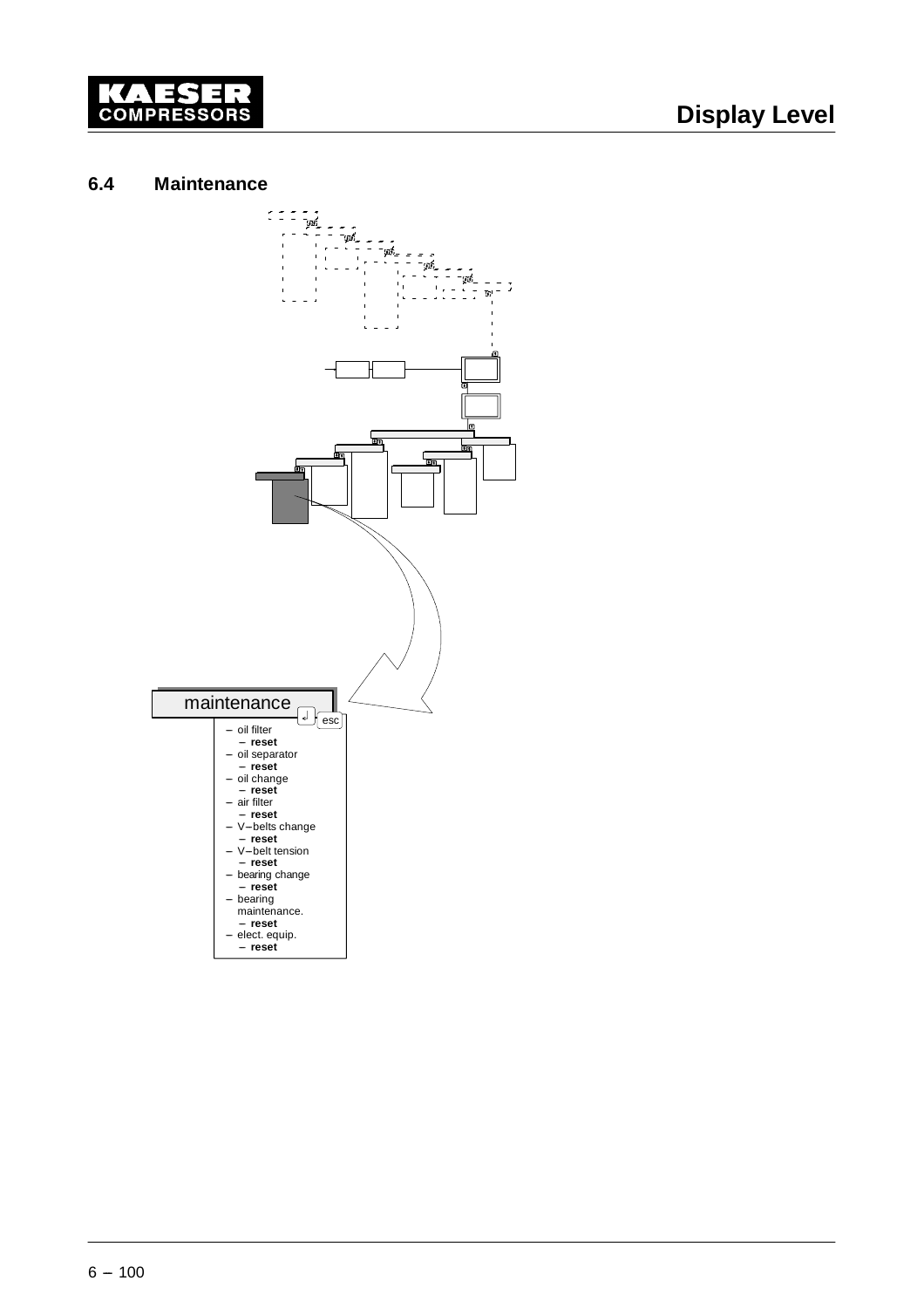

### **Display of maintenance hours**

- $\mathbb{F}$  Press and hold the arrow down key ( $\Downarrow$ ) until "maintenance" appears in the third line of the display.
- $F$  Press the return key ( $\downarrow$ ).

All maintenance hours remaining until the next maintenance are displayed.

Example:

- oil filter
- oil separator
- oil change
- air filter
- V-belts change
- V-belt tension
- $\bullet$  bearing change
- bearing maintenance
- $\bullet$  elect. equip.

The following display options are possible:

Example:



- 1 Current system pressure and airend discharge temperature
- 2 Description of maintenance counter
- 3 Remaining hours to next maintenance  $(remaining time - countdown)$
- 4 Default maintenance interval
- 5 Reset of maintenance interval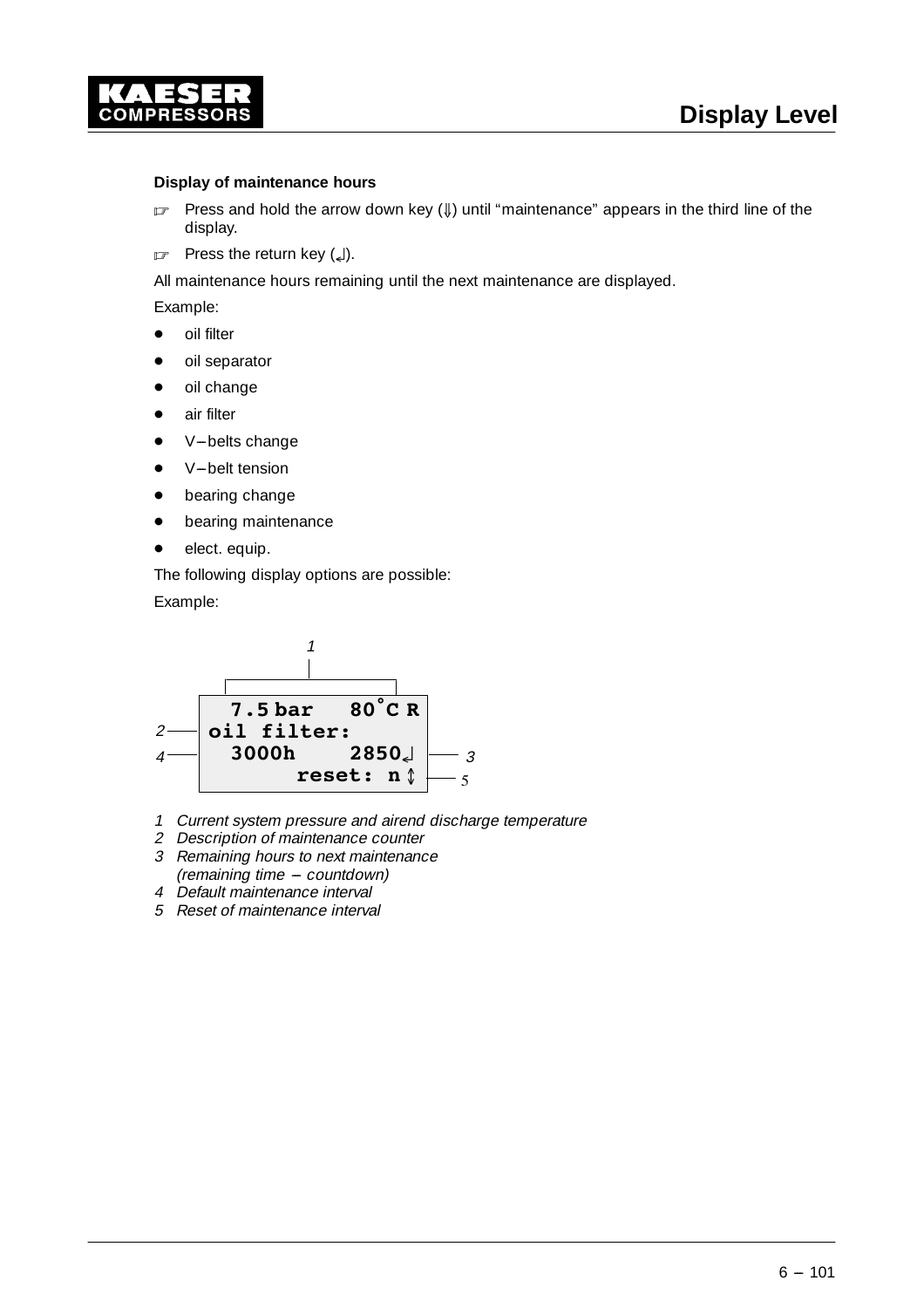

### **6.4.1 Setting/resetting the maintenance interval counter**



**When the maintenance is complete the remaining interval (3) must be reset to the default interval (4).**



**Password level 4 access is required to carry out changes to the maintenance interval counters.**

 $F$  Activate password level 4 (see chapter 7.1.1.)

### - **Resetting the maintenance interval counter**

The remaining hours in the corresponding maintenance interval counter can be individually reset.

**Press and hold the arrow down key (** $\downarrow$ ) until "reset" appears in the third line of the display. Example:



- $\mathbb{F}$  Press the return key (U), a flashing cursor appears below the "n".
- $\mathbb{F}$  Change the reset display from "n" to "y" with the arrow up key (1).
- $\mathbb{F}$  Confirm with the return key ( $\Box$ ). The counter resets to the default maintenance interval. At the same time the reset display changes from "y" to "n".

### - **Setting the maintenance interval**

**Press and hold the arrow down key (** $\Downarrow$ **) until the hours display for the required maintenance** interval appears in the third line of the display.

Example:



- **Press the return key (** $\Box$ ), a flashing cursor appears below the maintenance interval.
- $\mathbb{F}$  The maintenance interval can be increased with the arrow up key (1) and reduced with the arrow down key  $(\Downarrow)$ .
- Enter the maintenance interval setting with the return key ( $\downarrow$ ).
- $F$  Return to the main menu with the "esc" key.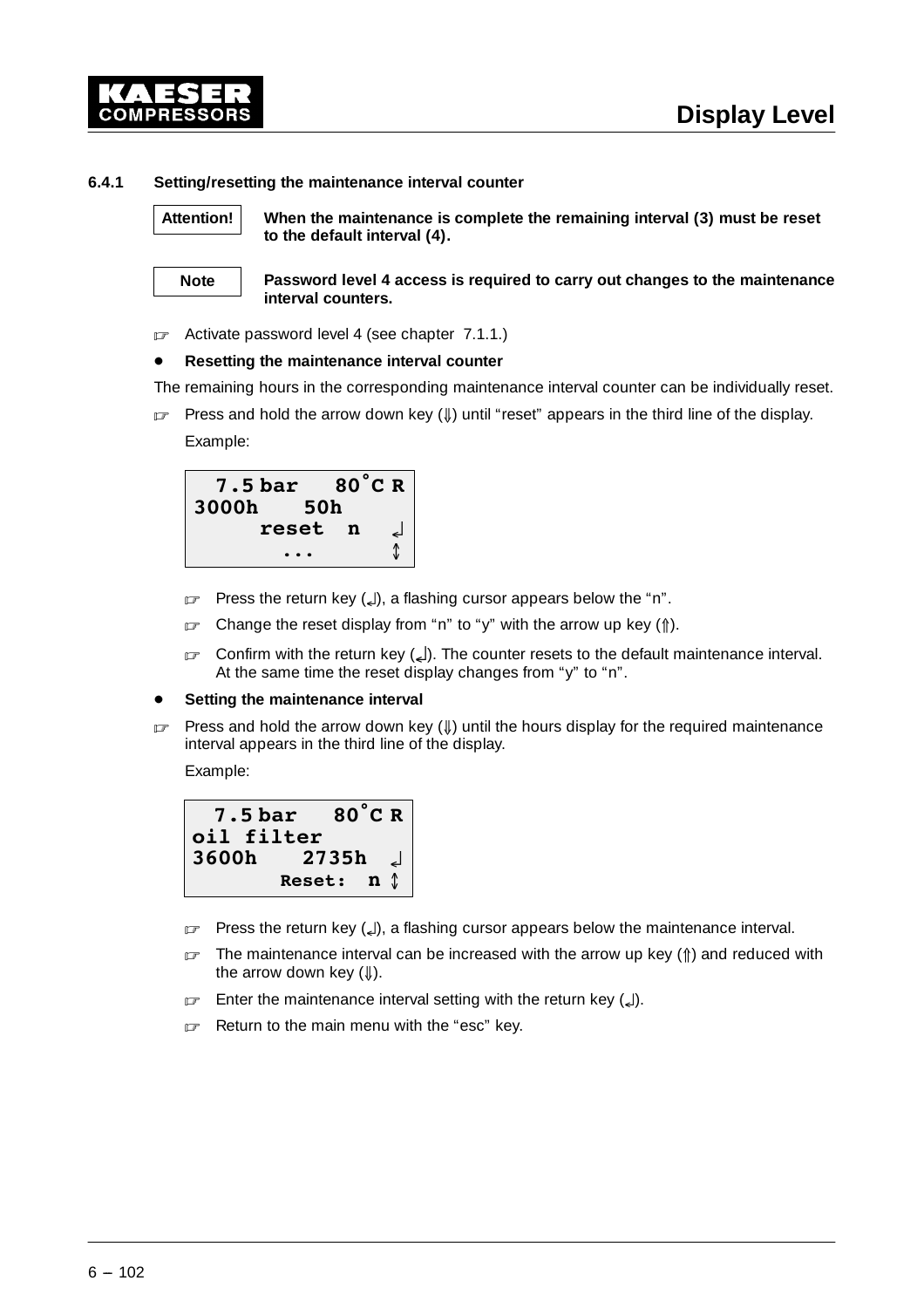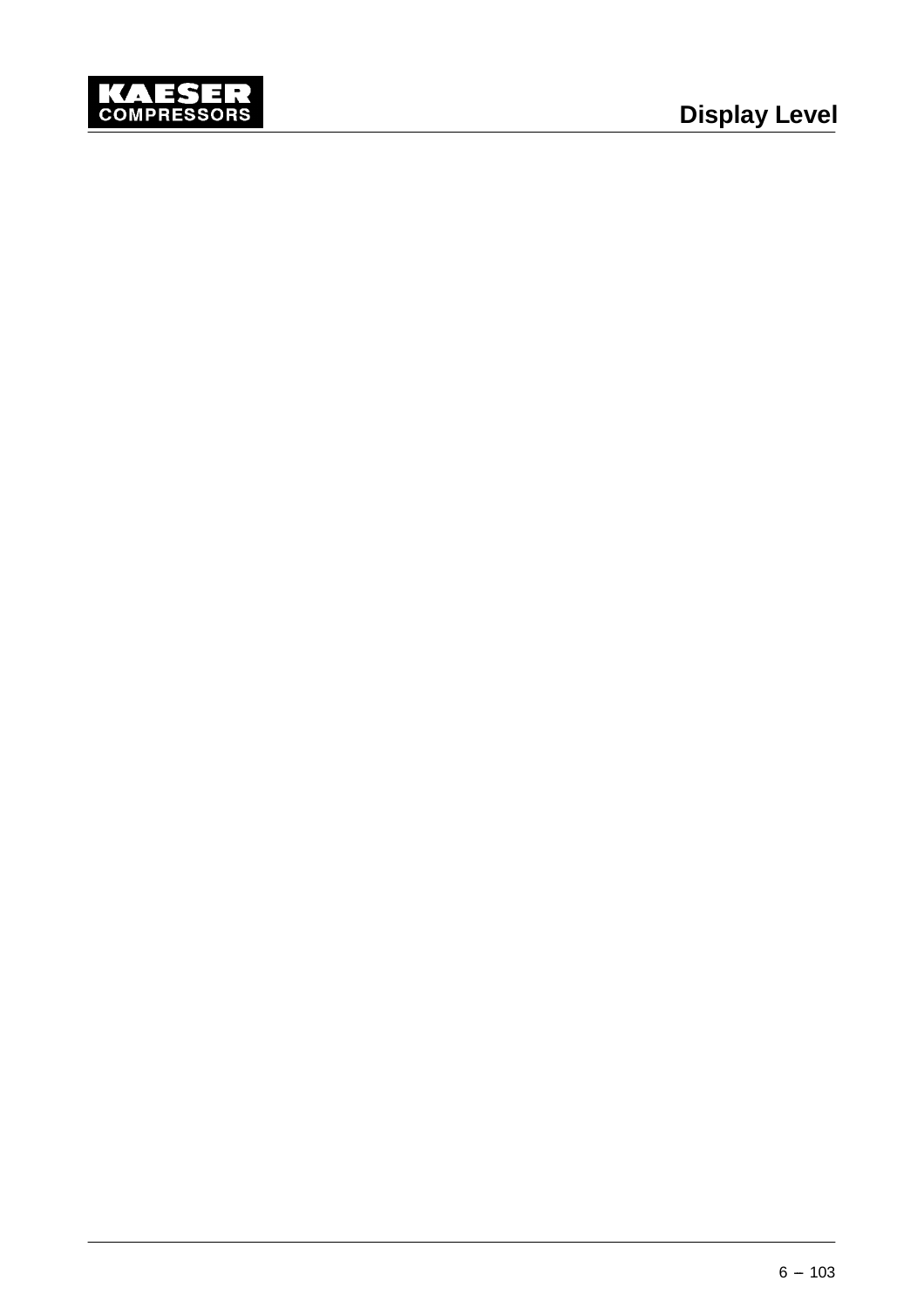

# **7 Display and Setup Level**

In the Display and Setup Level the settings for the password, clock, configuration, package test and the interfaces are displayed.

The settings can be individually adapted at this level.

**Note**

**All the following points refer to password level 4.**

# **7.1 Password**

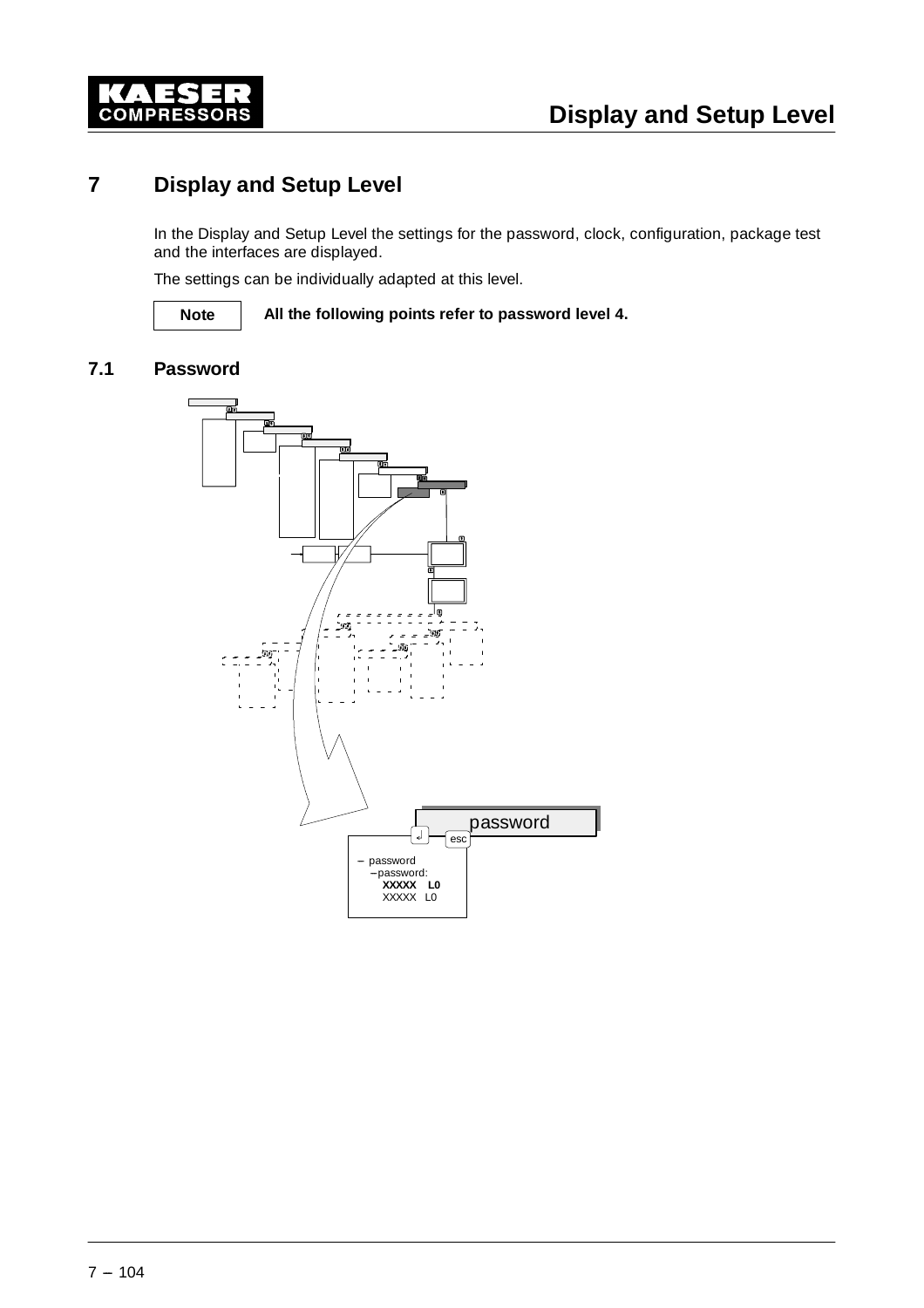### **7.1.1 Enter password**

(main menu  $\rightarrow$  password)

- In the main menu, press and hold the arrow down key ( $\Uparrow$ ) until "password" appears in the third line of the display.
- $F$  Press the return key (1).

The following display appears:



- 1 Current system pressure and airend discharge temperature
- 2 Description of step to be taken
- 3 Activation of above step
- $\mathbb{F}$  Press the return key ( $\downarrow$ ).

The cursor flashes in the first character of the password (XXXXX).

- $\mathbb{F}$  Scroll through the character set with the arrow keys ( $\parallel \Downarrow$ ) until the desired character appears.
- $\mathbb{F}$  Press the return key ( $\downarrow$ ) to confirm the selection and the cursor moves to the next character in the password.

Repeat the procedure for the remaining characters in the password.

The activated password level is shown when the last character is entered.

# **The following passwords are entered in the controller on delivery:**

| Level          | Password     |
|----------------|--------------|
| 0              | 00000        |
| $\overline{4}$ | <i>12EXP</i> |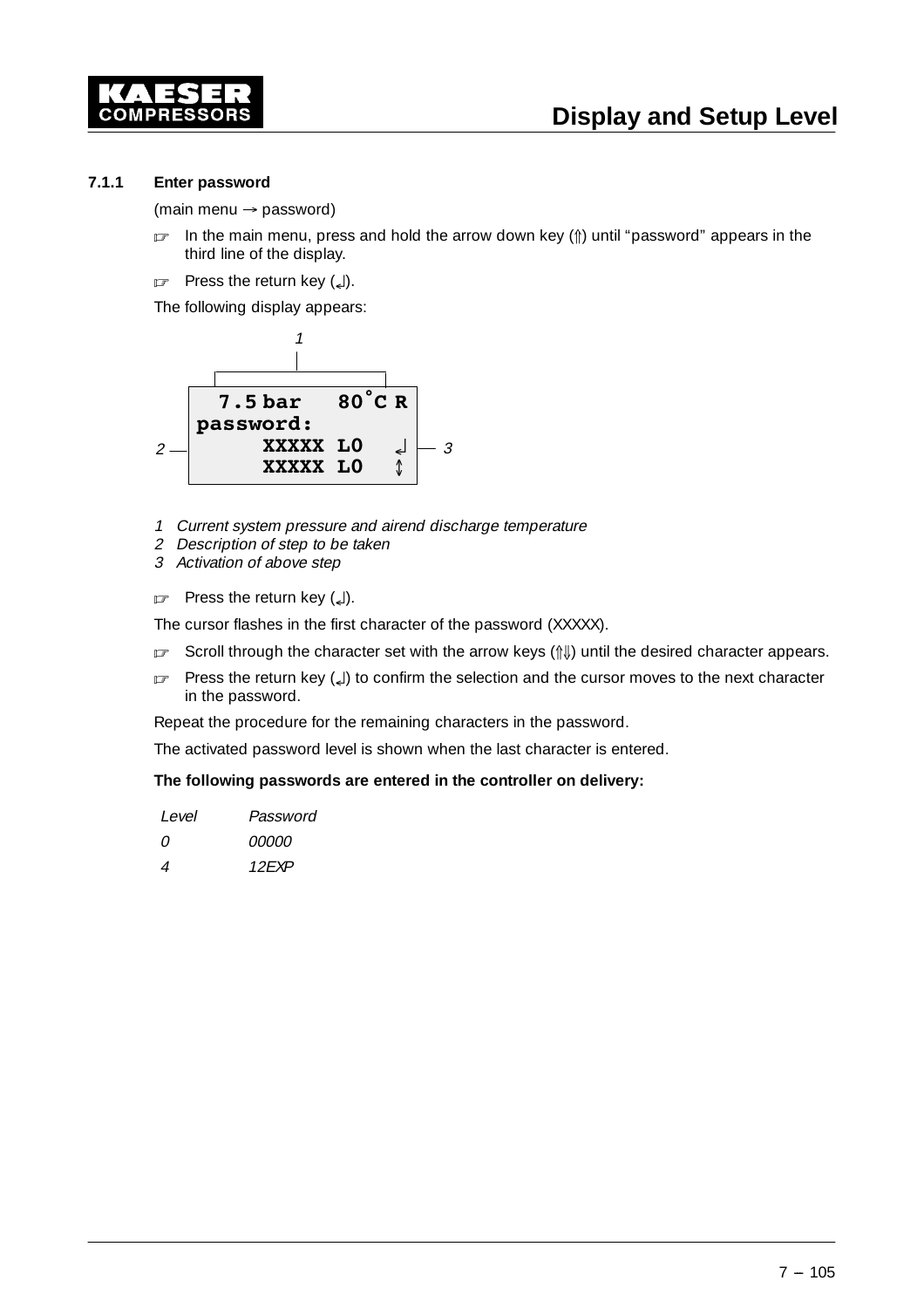

# **7.2 Clock**

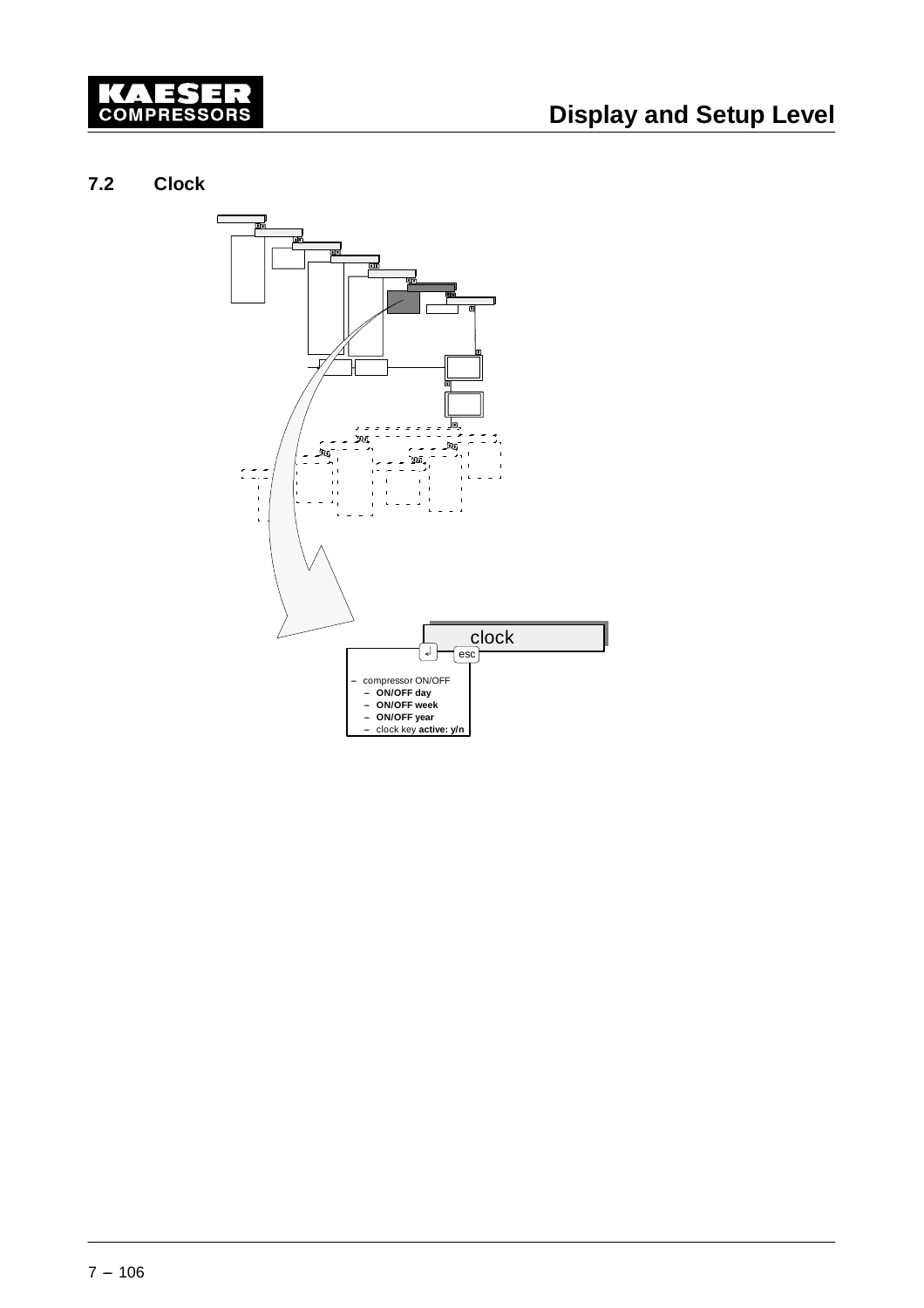

# **Display and set up of the clock**

(main menu  $\rightarrow$  clock)

- In the main menu, press and hold the arrow up key  $(\Uparrow)$  until "clock" appears in the third line of the display.
- $\mathbb{F}$  Press the return key ( $\downarrow$ ).

The clock can be programmed in this submenu:

 $\bullet$  compressor ON/OFF

The following display options are possible:

Example:



- 1 Current system pressure and airend discharge temperature
- 2 Display of clock channel
- $\mathbb{F}$  Press the return key (1) to open the clock settings submenu.

Example "compressor ON/OFF" (clock channel for the compressor package):



- 1 Current system pressure and airend discharge temperature
- 2 Daily schedule
- 3 Weekly schedule
- 4 Yearly schedule
- $\mathbb{F}$  Scroll the menu options up and down with the arrow keys ( $\mathcal{L}$ ).
- $\mathbb{F}$  Scroll the schedule to be changed to the third line and activate with the return key (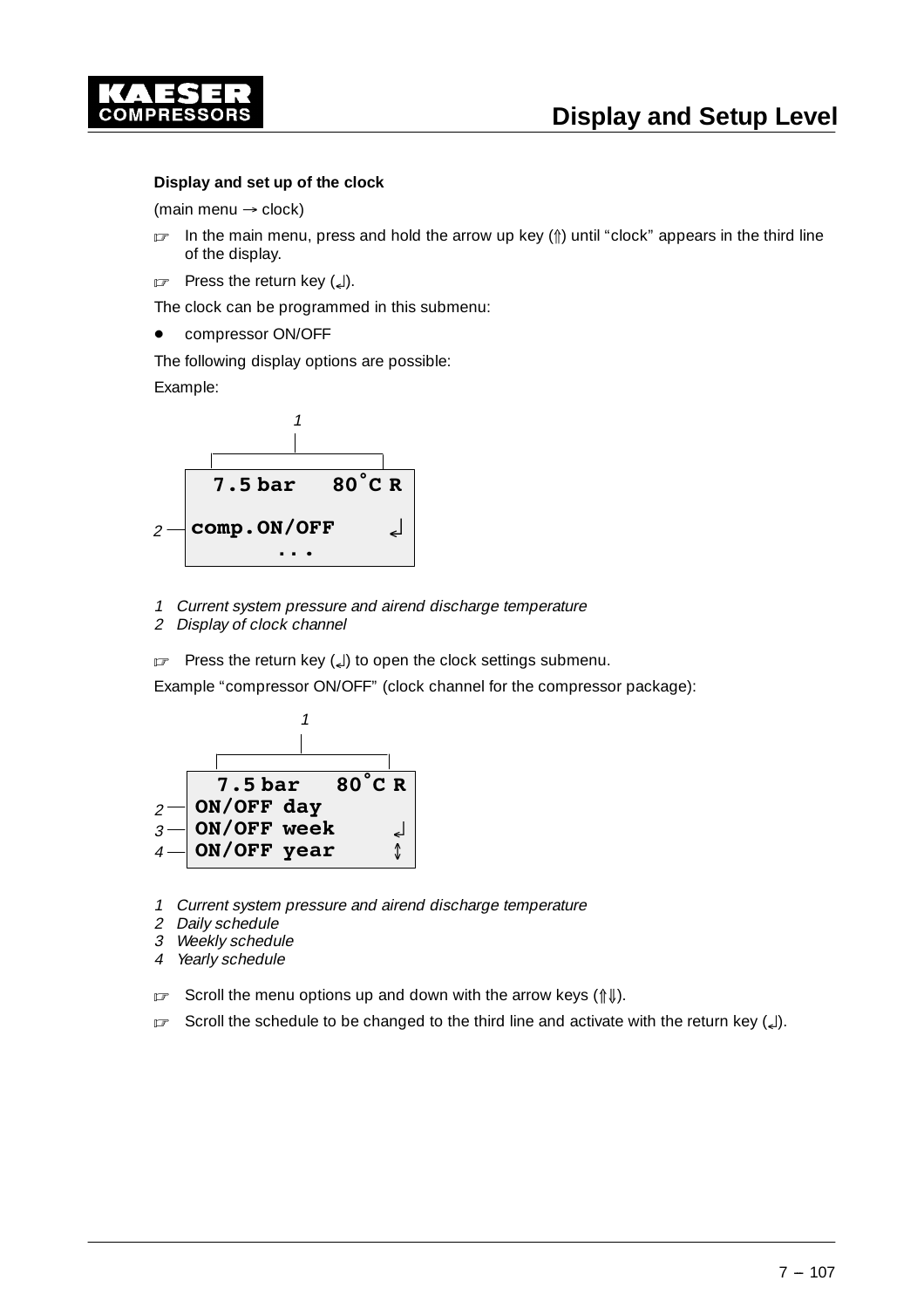

Example: daily compressor schedule (ON/OFF day)



- 1 Current system pressure and airend discharge temperature
- 2 First ON/OFF schedule (period)
- 3 Cut-in time (ON switching point) of the compressor package in hours and minutes
- 4 Cut-out time (OFF switching point) of the compressor package in hours and minutes
- $\mathbb{F}$  The cut--in and cut--out times of the compressor package can be changed by pressing the return key  $(\downarrow)$ .

#### **7.2.1 General description of the clock**

The compressor package can be controlled from the clock by pressing the clock key. This allows the fluctuating air demand to be time controlled.

Four time periods within a day, four time periods within a week and four time periods within a year can be programmed.

A **yearly schedule** (month -- day of the month -- hour -- minute), a **weekly schedule** (weekday -- hour -- minute) and a **daily schedule** (hour -- minute) is available to the user for entry of switching points. The switching points in the yearly and weekly schedules are entered as periods (with start and end) and the switching points in the daily schedule are entered as points in time. The yearly schedule has the highest and the daily schedule the lowest priority. The last option in each menu is the delete function, with which all entries in a corresponding schedule can be deleted.

# **7.2.1.1 The daily schedule**

The compressor runtimes are entered in the daily schedule.

Four switching points are available.

The compressor package can be switched on and off automatically four times per day.

The programmed operational state of a switching point remains active until it is overridden by the operational state of a subsequent switching point or if the weekly/yearly schedule activates.

**Note**

#### **The daily schedule has the lowest and the yearly schedule the highest priority.**

#### **Switching points in the weekly schedule have priority over switching points in the daily schedule.**

Daily switching point restrictions, such as are necessary for the weekend, are entered in the weekly schedule.

The following conditions must be fulfilled:

The periods entered must contain all relevant information. (start time, end time)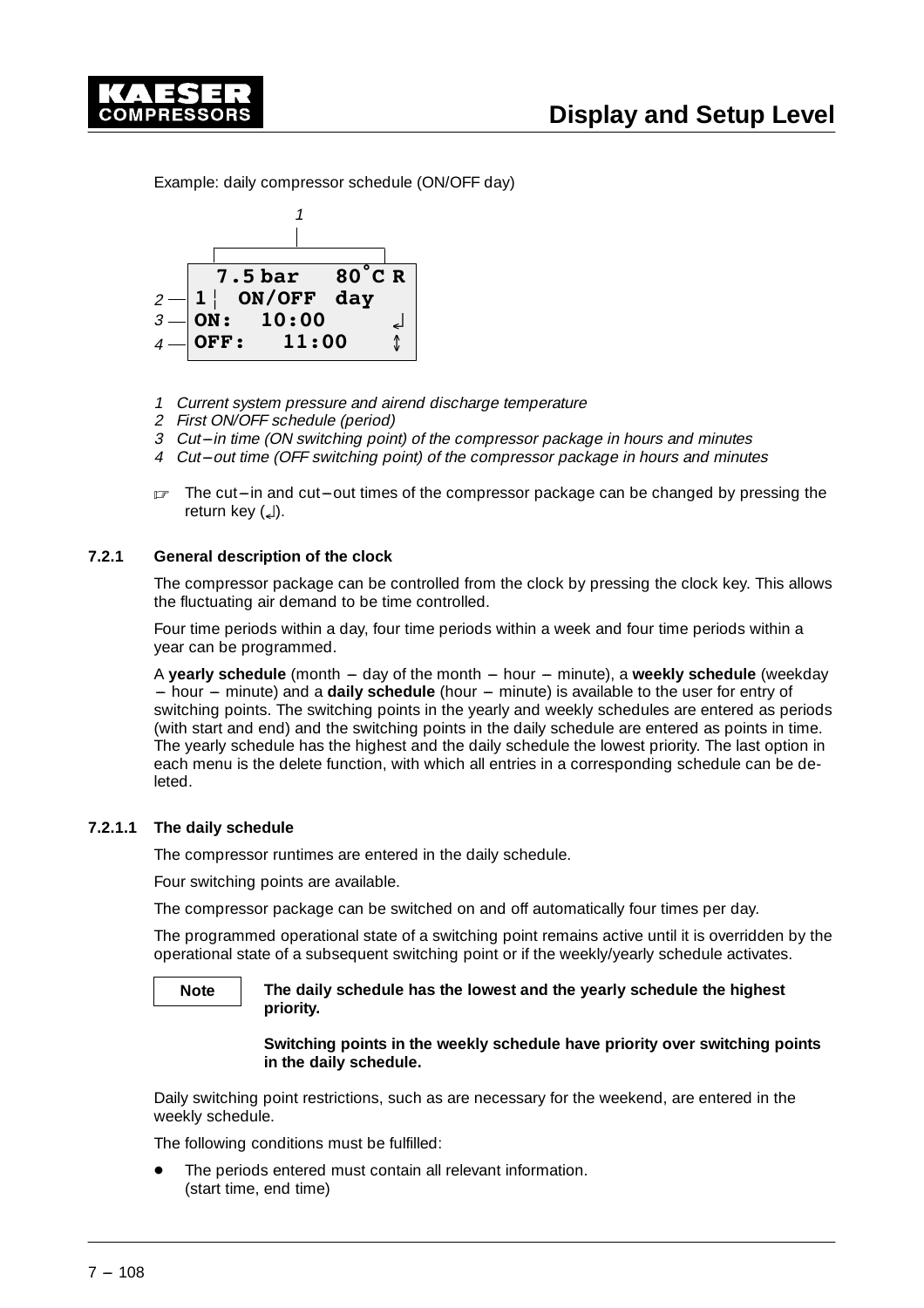

# **7.2.1.2 The weekly schedule**

All periods that are repeated during a weekly cycle are entered in the weekly schedule. If the overriding yearly schedule is not active, a current period in the weekly schedule can be activated. The following conditions must be fulfilled:

- The periods entered must contain all information required (start weekday, start time, end weekday, end time, required operational state).

#### **7.2.1.3 The yearly schedule**

An interruption of the cyclic daily schedule may be required if, for example, a public holiday occurs on a working day, or if a different schedule is required during holiday periods.

These periods can be started and ended at any convenient date and time. If no further period is scheduled to follow the end of a period, the program returns to the weekly schedule.

As it is not possible to enter the year in the periods they are not unique, but repeat annually if not deleted.

The following conditions must be fulfilled to enable a correctly scheduled sequence of programmed periods:

The periods entered must contain all relevant information. (start date, start time, end date, end time, required operational state).

**Attention!**

**When the "clock' key is pressed (3, see chapter 4.3.1) only the channel command (compressor channel) from the clock is used to control the compressor package.**

**The clock function itself is not influenced, that is, the clock runs continuously in the background.**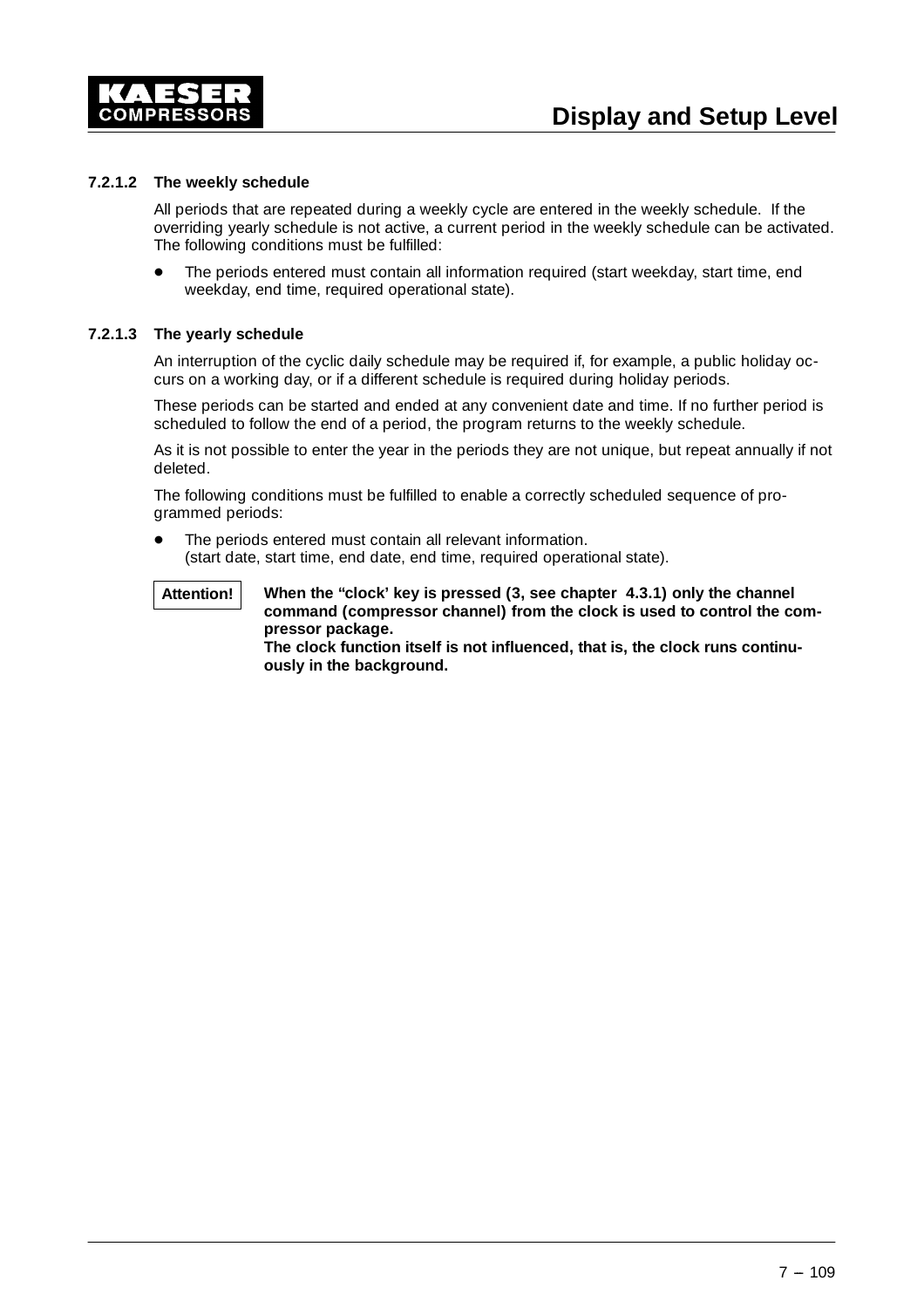

Example 1:

It is intended to run a compressor from 05:30 to 12:00 and from 13:00 to 21:10 daily. It is shut down at weekends from 14:00 Fridays to 05:30 Mondays, during company holidays from 11 July to 26 July, and over the New Year from 12:00 on December 24 to 05:30 on January 2.

# Menu: clock -- compressor ON/OFF -- ON/OFF day:

| $\bullet$ and the set of $\bullet$ | 1 ON/OFF day | $\bullet$ $\qquad$ | $2 \mid$ ON/OFF day |
|------------------------------------|--------------|--------------------|---------------------|
|                                    | ON: 05:30    |                    | ON: 13:00           |
|                                    | OFF: 12:00   |                    | OFF: 21:10          |

Enter "0" for day 3 and 4 switching points.

**Menu: clock -- compressor ON/OFF -- ON/OFF week:**

- **1**Î **ON/OFF week**
	- $1$  Friday
	- $1 > 14:00$
	- $1 >$  Sundav
	- $1 > 23:59$
	- 1: comp. OFF

Enter "0" for week 2 to week 4 switching points.

#### **Menu: clock -- compressor ON/OFF -- ON/OFF year:**

| $\bullet$ | 1 ON/OFF year | $2$ ON/OFF year |
|-----------|---------------|-----------------|
|           | $1 > 11.07$ . | 2 > 24.12       |
|           | 1 > 00:00     | 2 > 12:00       |
|           | $1 < 26.07$ . | $2 < 31.12$ .   |
|           | 1 < 23.59     | 2 < 23:59       |
|           | 1: comp. OFF  | 2: comp. OFF    |
|           |               |                 |

- $3 > 01.01$ .
- $3 > 00:00$
- $3 < 02.01$ .
- $3 < 05:30$
- 3: comp. OFF

**4 3 1 ON/OFF year Enter "0" for year switching point 4.**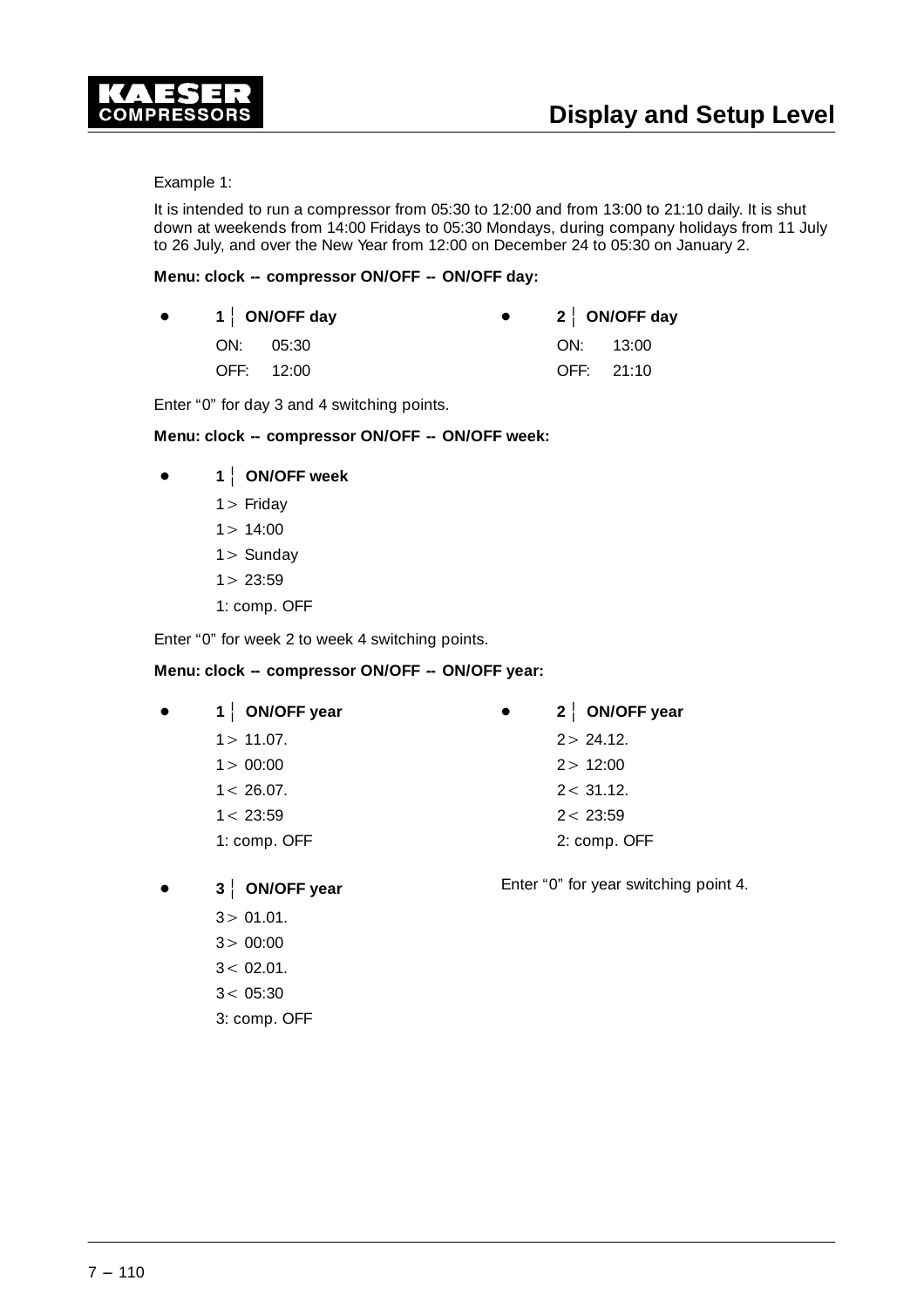

# Example 2:

A compressor is required from 6:00 Monday until 22.00 Saturday because of four-shift working in production.

Menu: clock -- compressor ON/OFF -- ON/OFF week:

- **1**Î **ON/OFF week**
	- $1 >$  Monday
	- $1 > 06:00$
	- $1 <$  Saturday
	- $1 < 22:00$

1: comp. ON



**"> " period start "< " period end**

**Note**

**Note**

**All settings in the 'ON/OFF compressor' menu are active only after the clock key has been pressed.**

**The clock key is inactive on delivery to prevent operator error. It can be enabled in the 'clock -- compressor ON/OFF menu'.**

# **7.2.1.4 Clock key:**

# **Menu: clock -- compressor ON/OFF -- clock key**

The clock key ( $\circled{0}$ ) on Sigma Control can be deactivated to prevent clock functions being switched off.

 $\mathbb{F}$  Press the arrow keys ( $\parallel \Downarrow$ ) until the following display appears:



- $F$  Press the return key (1).
	- $\mathbb{F}$  Change the entry from "act.: y" to "act.: n" with the arrow keys ( $\mathcal{L}(\mathcal{V})$ ).
	- Confirm with the return key  $(2)$ .
- $F$  Return to the main menu with the "esc" key.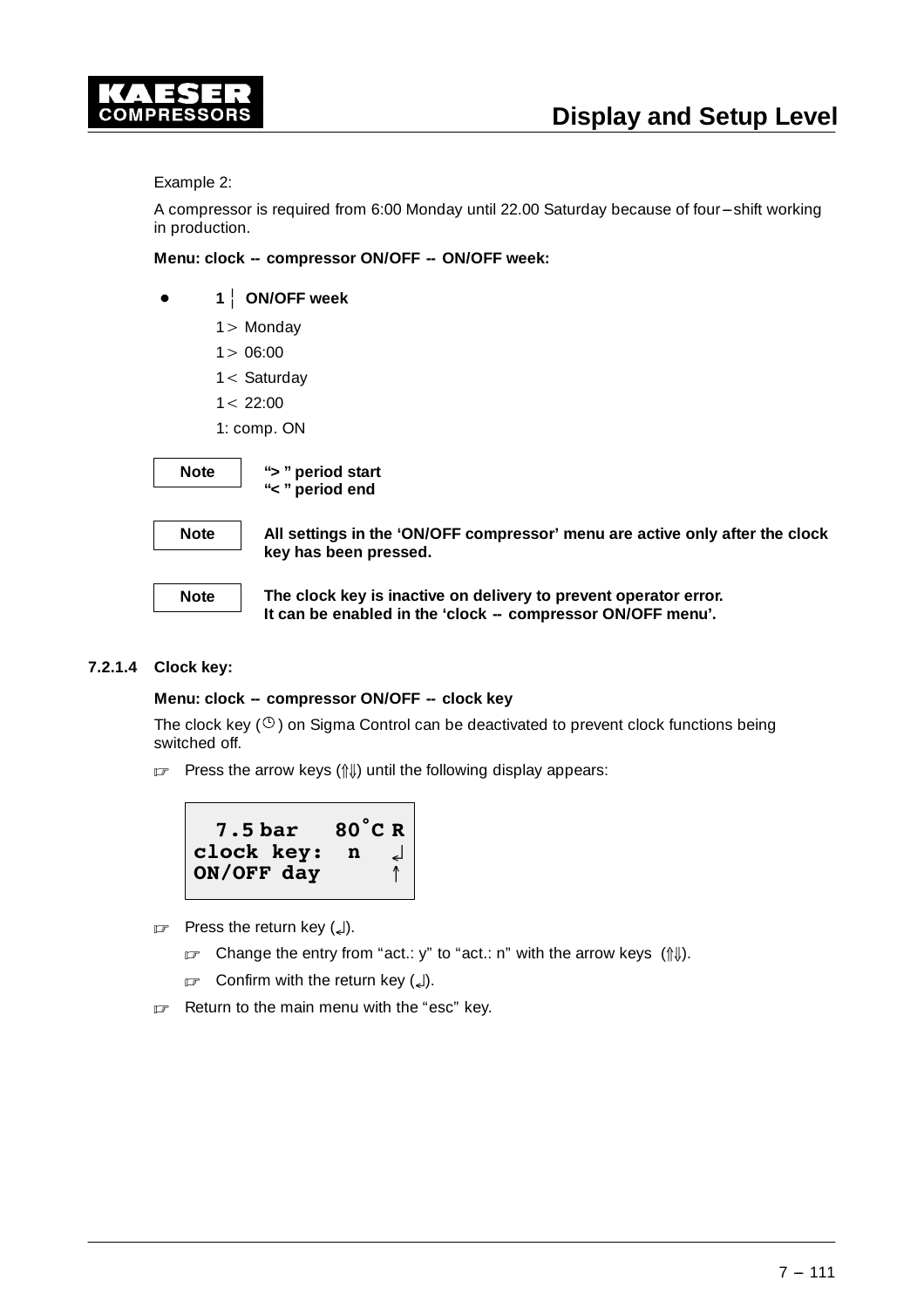

# **Display and Setup Level**

# **7.3 Configuration**

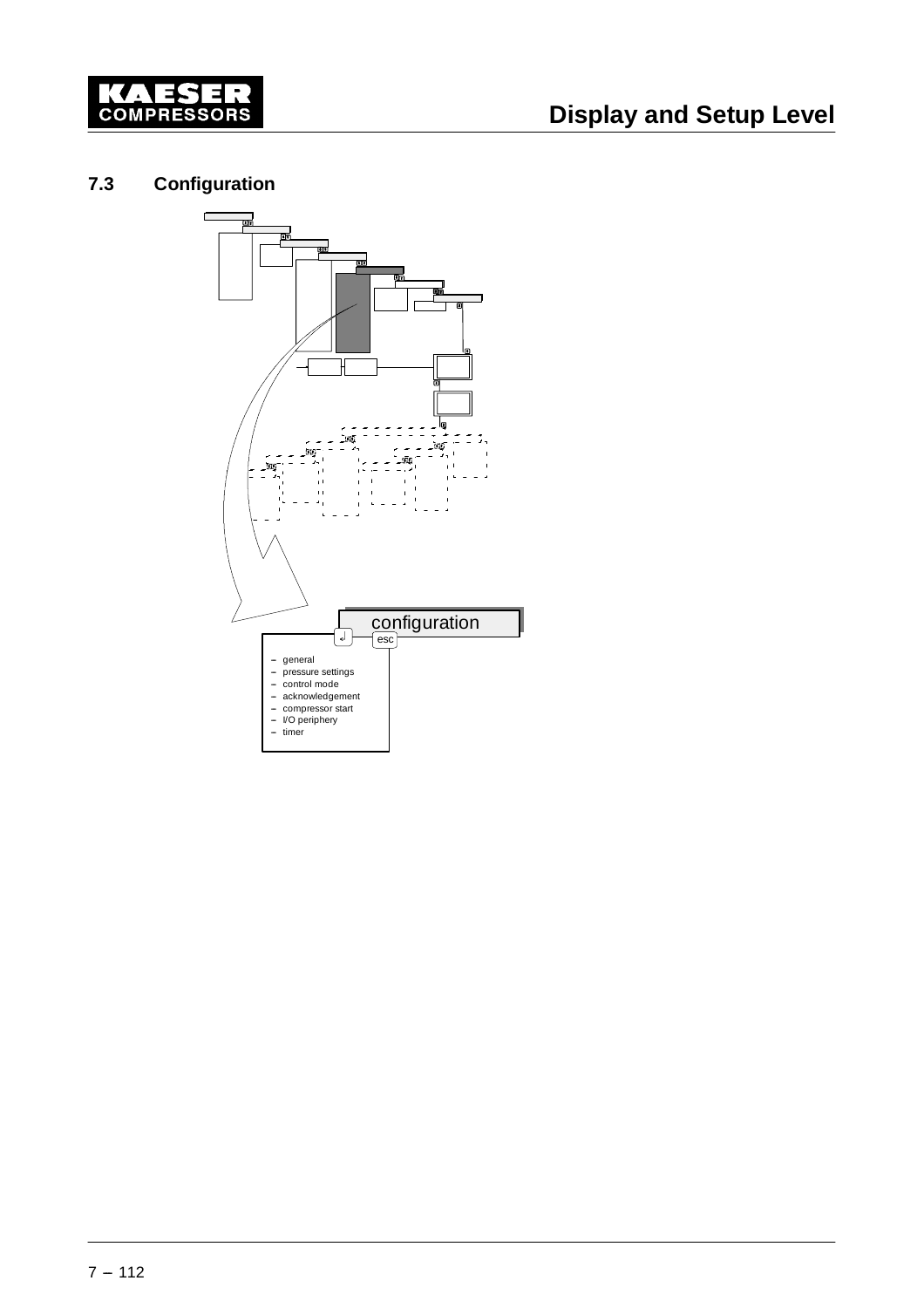

# **Display and set up of the configuration**

(main menu  $\rightarrow$  configuration)

- In the main menu, press and hold the arrow up key ( $\Uparrow$ ) until "configuration" appears in the third line of the display.
- $\mathbb{F}$  Press the return key ( $\downarrow$ ).

All settings affecting the configuration can be displayed and changed in password level 4. The following display options are possible:

- 
- general pressure settings control mode
- 
- acknowledgement (reset) compressor start I/O periphery
- 
- 

- timer

Example:



- 1 Current system pressure and airend discharge temperature
- 2 Display of the various submenus
- $\mathbb{F}$  Scroll between the individual entries with the arrow keys ( $\mathbb{N}$ ).
- Scroll the desired menu option to the third line and activate with the return key ( $\Box$ ).

# **7.3.1 General**

(main menu  $\rightarrow$  configuration  $\rightarrow$  general)

- **Press and hold the arrow keys (fill) until "general" appears in the third line of the display.**
- $\mathbb{F}$  Press the return key (J).

The following values are shown and can be changed, if required:

- version no.
- model
- PN: (part number)
- SN: (serial number)
- weekday
	- **Press and hold the arrow keys (fll) until "weekday" appears in the second line of the** display. The default weekday is displayed.
	- $F =$  Press the return key (2).
	- $\mathbb{F}$  Use the arrow keys ( $\mathcal{L}$ ) to select the current day of the week.
	- $\mathbb{F}$  Confirm with the return key (1).
	- $F$  Return to the main menu with the "esc" key.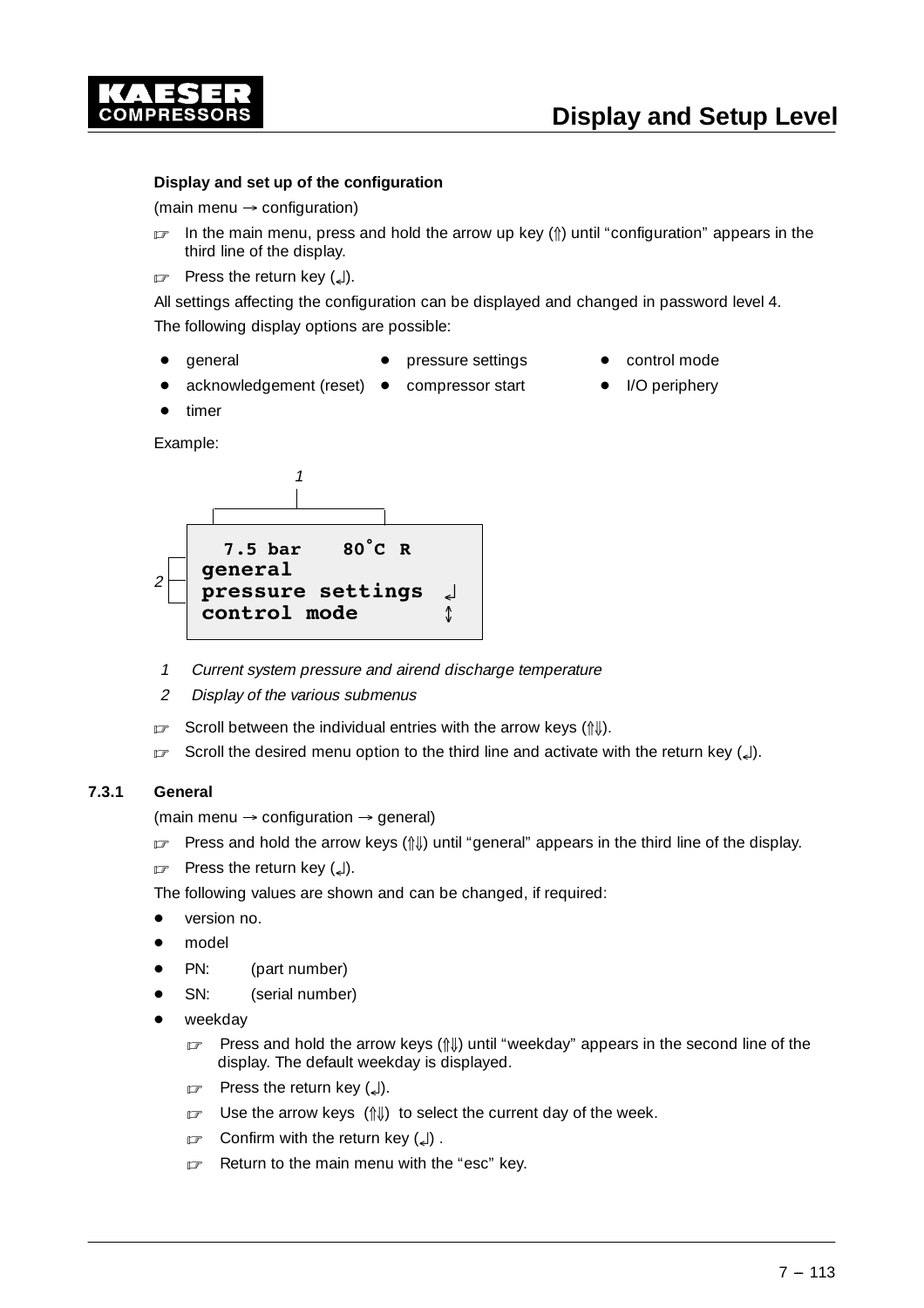date

**Press and hold the arrow keys (f)) until "date" appears in the second line of the display.** The default date is displayed.

- **Press the return key (2).**
- $\mathbb{F}$  Use the arrow keys ( $\mathbb{N}$ ) to select the current date.
- $\mathbb{F}$  Confirm with the return key (

Repeat the above procedure for the month and year.

- $F$  Return to the main menu with the "esc" key.
- time setting
	- **Press and hold the arrow keys (f)) until "time" appears in the second line of the display.**
	- $F$  Press the return key (1).
	- $\mathbb{F}$  Use the arrow keys ( $\mathcal{L}$ ) to select the current hour.
	- Confirm with the return key  $(2)$ .

Repeat the above procedure for minutes and seconds.

- $F$  Return to the main menu with the "esc" key.
- summer/winter time
	- **Press and hold the arrow keys (** $\parallel \parallel$ **) until "summer/winter t" appears in the second line of** the display.
	- $F$  Press the return key (1).
	- start of summer time:
	- **Press and hold the arrow keys (** $\|\|\$ ) until "summertime" appears in the second line of the display.
	- $\mathbb{F}$  Press the return key (U). A flashing cursor appears below the day value.
	- $\mathbb{F}$  Select the date and month with the arrow keys ( $\mathcal{F}(\mathcal{F})$ ) and confirm each setting with the return key  $(\Box)$ .
	- $\mathbb{F}$  Press the arrow down key (I) until the time appears in the third line of the display. Press the return key  $(\Box)$ .
	- $\Box$  Select the hours and minutes with the arrow keys ( $\parallel\Downarrow$ ) and confirm each setting with the return key  $(\Box)$ .
	- start of winter time:
	- **Press and hold the arrow keys (** $\|\|\$ ) until "wintertime" appears in the second line of the display.
	- $\mathbb{F}$  Press the return key (1). A flashing cursor appears below the day value.
	- $\blacktriangleright$  Select the date and month with the arrow keys ( $\uparrow\downarrow\downarrow$ ) and confirm each setting with the return key  $(\Box)$ .
	- **Press the arrow down key (** $\downarrow$ ) until the time appears in the third line of the display. Press the return key  $(\downarrow)$ .
	- $\mathbb{F}$  Select the hours and minutes with the arrow keys ( $\mathbb{N}$ ) and confirm each setting with the return key  $(\Box)$ .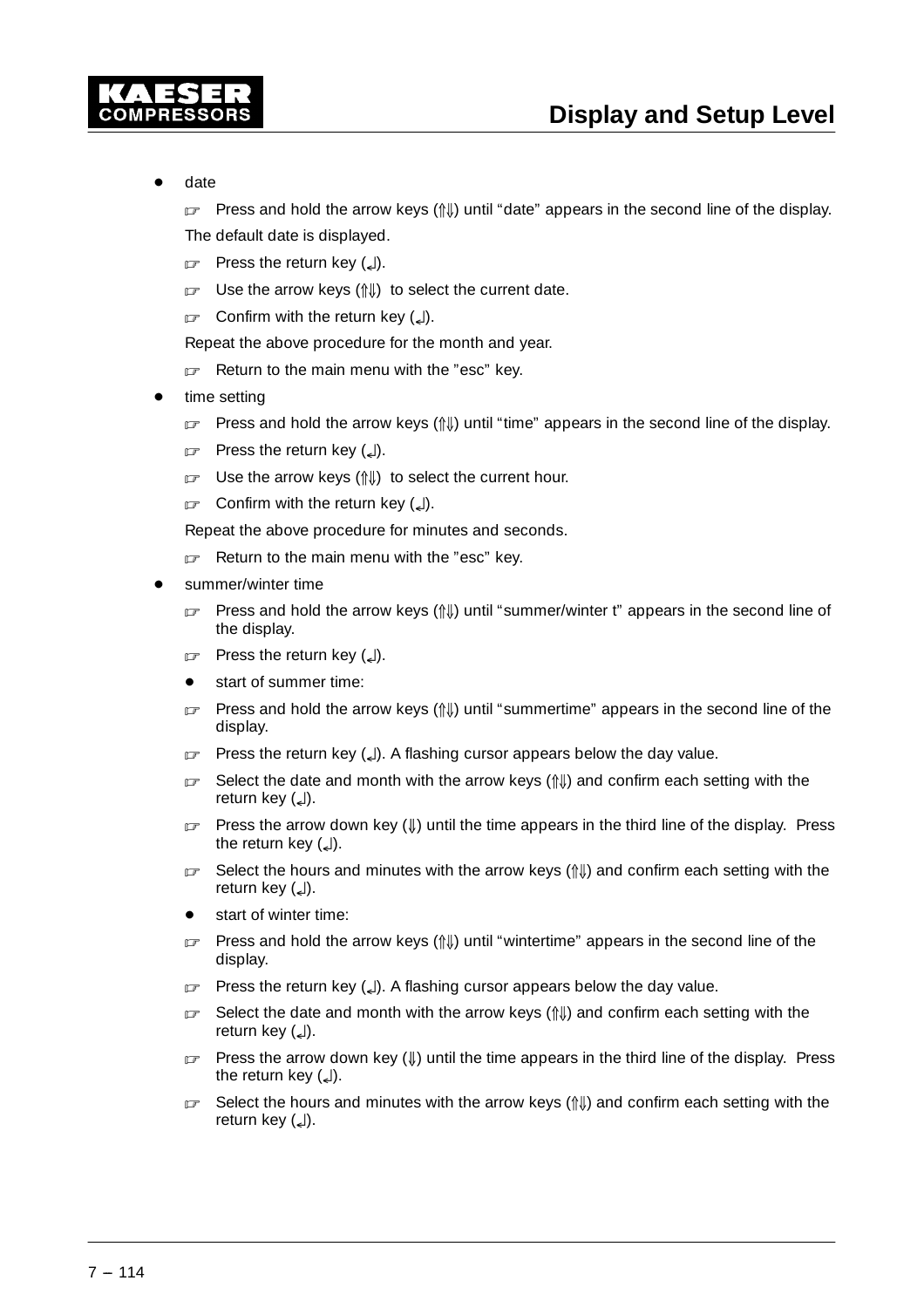

- activating the time changeover:
- Press and hold the arrow keys ( $\Uparrow\Downarrow$ ) until "time changeover" appears in the second line of the display.
- $\mathbb{F}$  Press the return key ( $\downarrow$ ).
- $\mathbb{F}$  Change the entry from "n" to "y" with the arrow keys ( $\mathbb{N}$ ) and activate with the return  $key$  ( $\Box$ ).
- data format (TT.MM.JJ)
	- **Press and hold the arrow keys (f)) until "date format" appears in the second line of the** display.

The currently set date format is shown in the third line of the display.

 $\mathbb{F}$  Press the return key ( $\mathcal{L}$ ).

The cursor flashes below the date format.

 $\mathbb{F}$  Use the arrow keys ( $\mathbb{N}$ ) to select the required date format.

Example: DD.MM.YY 30.08.98 YY--MM--DD 98-08-30 MM/DD/YY 08/30/98

D stands for day, M for month, and Y for year.

- Confirm with the return key  $(2)$ .
- time format (hh:mm:ss)
	- **Press and hold the arrow keys (f)) until "time format" appears in the second line of the** display.
	- $F$  Press the return key ( $\Box$ ).

The cursor flashes below the time format.

 $\mathbb{F}$  Use the arrow keys ( $\mathcal{L}$ ) to select the required time format.

| Example:                                                      |             |
|---------------------------------------------------------------|-------------|
| hh:mm:ss                                                      | 08:29:43    |
| hh:mm                                                         | 08:29       |
| hh:mm:ss AM/PM                                                | 08:29:43 AM |
| hh:mm AM/PM                                                   | 08:29 AM    |
| h stands for hours, m for minutes, s for seconds. AM for fore |             |

tes, s for seconds, AM for forenoon and PM for afternoon.

- Confirm with the return key ( $\downarrow$ ).
- unit of pressure (bar, hPa, MPa, psi, at, "Hg)
	- **Press and hold the arrow keys (fll) until "unit of press." appears in the second line of the** display.

The unit of pressure is displayed in the third line.

 $F =$  Press the return key (2).

A flashing cursor appears below the unit of pressure.

 $\mathbb{F}$  Use the arrow keys ( $\mathcal{L}$ ) to select the required unit of pressure.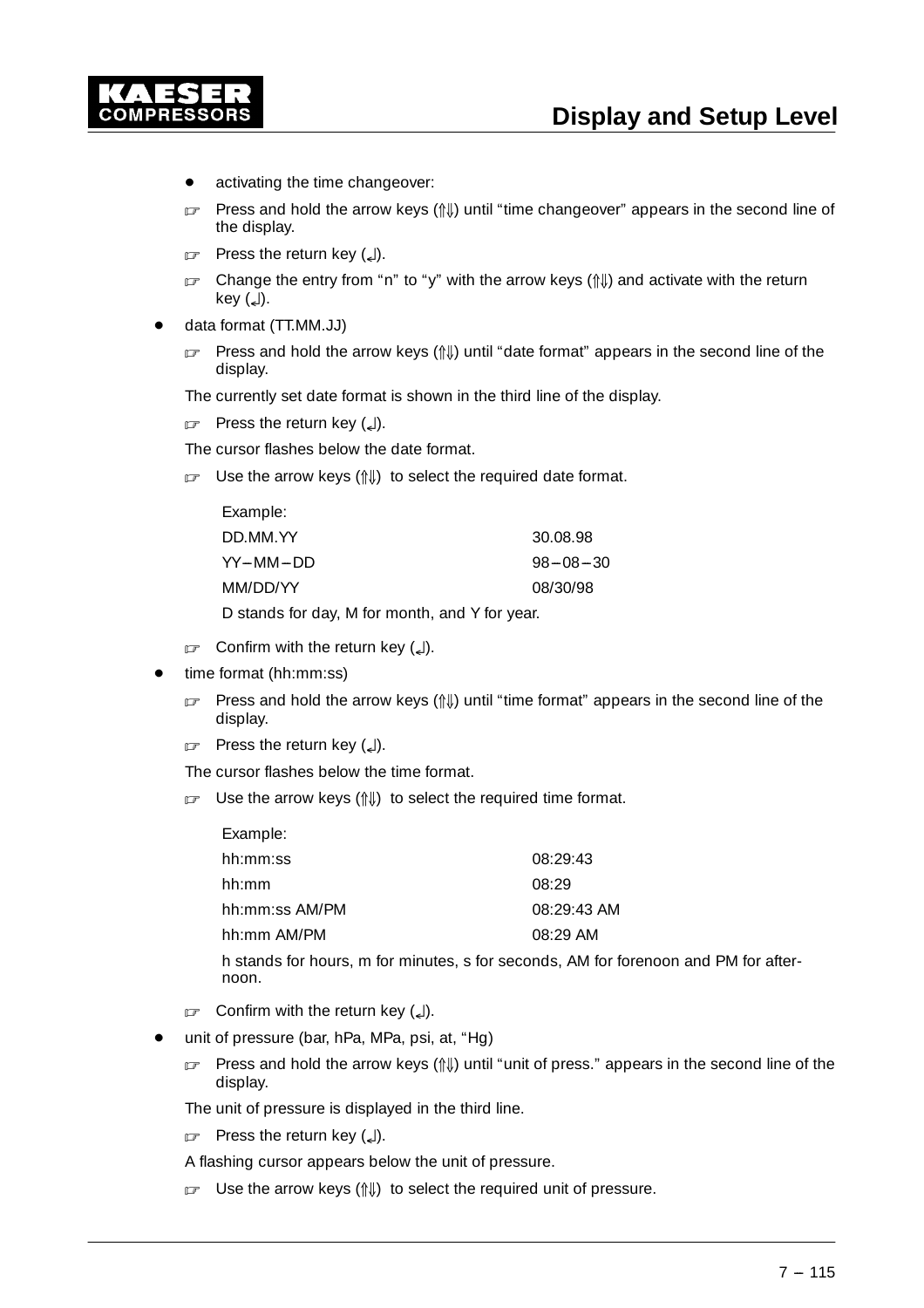Example:

bar

- hPa hectopascal
- MPa megapascal
- psi pressure per square inch
- at atmospheric gauge pressure
- "Hg inches of mercury column
- $\mathbb{F}$  Confirm with the return key ( $\Box$ ).
- unit of temperature
	- **Press and hold the arrow keys (f)) until "unit of temp." appears in the second line of the** display.

The unit of temperature is displayed in the third line.

- Press the return key ( $\downarrow$ ) and a flashing cursor appears below the unit of temperature.
- $\mathbb{F}$  Use the arrow keys ( $\parallel \Downarrow$ ) to select the required unit of temperature.

Example:

| 20 °C | degrees Celsius    |
|-------|--------------------|
| 68 °F | degrees Fahrenheit |
| 293 K | degrees Kelvin     |

Confirm the selection with the return key ( $\downarrow$ ).

# **7.3.2 Pressure settings**

(main menu  $\rightarrow$  configuration  $\rightarrow$  pressure settings)

- $\mathbb{F}$  Press and hold the arrow keys ( $\mathbb{N}$ ) until "pressure settings" appears in the third line of the display.
- $F$  Press the return key ( $\Box$ ).

The pressure settings menu has three options:

- compressor
- vacuum package
- load control

# **7.3.2.1 Compressor configuration**

(main menu  $\rightarrow$  configuration  $\rightarrow$  pressure settings  $\rightarrow$  compressor)

Pressure parameters important for the compressor are displayed and set in the following submenus.

 $\mathbb{F}$  Press the return key ( $\downarrow$ ) to enter the submenus.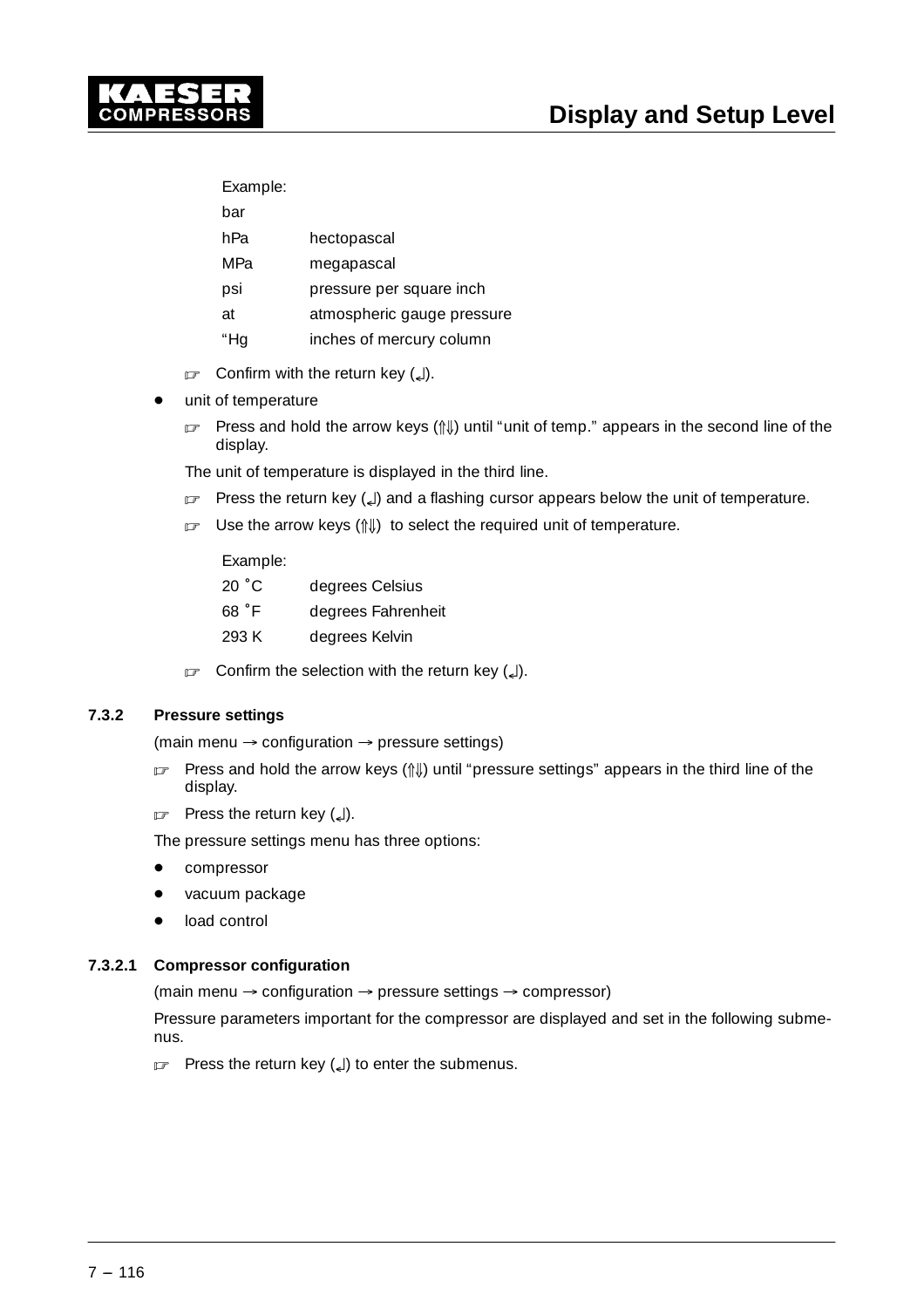#### **7.3.2.1.1 System pressure**

**COMPR** 

(main menu  $\rightarrow$  configuration  $\rightarrow$  pressure settings  $\rightarrow$  compressor  $\rightarrow$  system pressure)

- **Press and hold the arrow keys (fll) until "system pressure" appears in the third line of the** display.
	- $E =$  Enter the submenu with the return key (2).

This submenu is divided into the following options:

- blowoff prot.

Two switching points (SP) are displayed:

- $\uparrow$   $\downarrow$  stands for overpressure alarm
- ↑ ¦ stands for overpressure warning

These values are installed at the factory and can only be changed by an authorised KAESER agent.

nominal pressure

The compressor is designed for this end pressure. It also represents the maximum possible system setpoint pressure.

This value is installed at the factory and can only be changed by an authorised KAESER agent.

setpoint pressure

The two pressure parameters p1 and p2 at which the compressor package can be run, i.e. the upper cut-out point together with its switching differential (SD) in each case are displayed and can be changed here.

Setting up a parameter:

- $\vec{r}$  Scroll the required parameter into the third line of the display with the arrow keys ( $\hat{p}$ ll).
- $\mathbb{F}$  Press the return key (1).
- $\mathbb{F}$  Set the required value with the arrow keys ( $\parallel\parallel$ ) and confirm with the return key ( $\perp$ ).
- system pressure low

The parameters for switching differential (SD) and the switching point (SP) for the low pressure warning message are displayed and can be set in this menu option.

Setting a parameter:

- $\mathbb{F}$  Scroll the required parameter into the third line of the display with the arrow keys ( $\mathbb{N}$ ).
- $\mathbb{F}$  Press the return key (1).
- $\mathbb{F}$  Set the required value with the arrow keys ( $\parallel\parallel$ ) and confirm with the return key ( $\downarrow$ ).
- $minimum$  cut $-$ in pressure (cutin press min):

The minimum cut-in pressure is a design characteristic of the airend.

**Economical production of compressed air is only possible above this pressure.**

It is regarded as the system pressure lower limit minus the system pressure switching differential.

- $\mathbb{F}$  Scroll the parameter to be set into the third line of the display.
- Press the return key  $(\Box)$ .

**Note**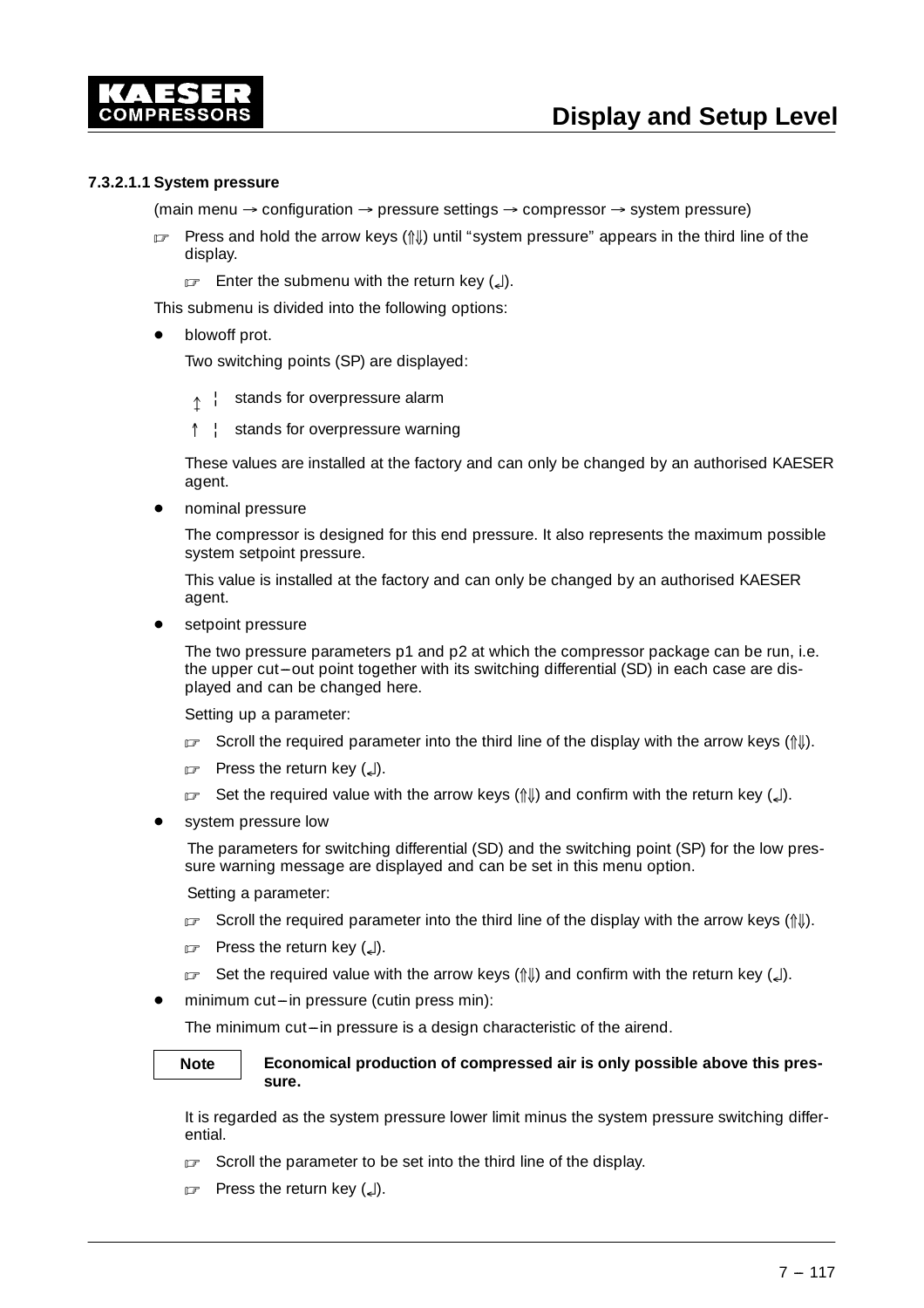A cursor appears below the pressure value.

 $\mathbb{F}$  Set the required value with the arrow keys ( $\parallel\Downarrow$ ) and confirm with the return key ( $\perp$ ).

This value is installed at the factory and can only be changed by an authorised KAESER agent.

pressure increase

(main menu  $\rightarrow$  configuration  $\rightarrow$  pressure settings  $\rightarrow$  compressor  $\rightarrow$  pressure increase)

This value is added to the nominal package pressure during external load control and serves as the upper safety limit should the external controller malfunction.

- **Press and hold the arrow keys (** $\parallel$ ) until "press. increase" appears in the third line of the display.
- $\mathbb{F}$  Press the return key ( $\downarrow$ ).

The currently set value for the pressure increase pE appears in the third line of the display.

- $F$  Press the return key (1).
- $\mathbb{F}$  Set the required value with the arrow keys ( $\parallel \parallel$ ) and confirm with the return key ( $\perp$ ).

The same applies to the switching differential  $-SD$ .

 $F$  Return to the main menu with the "esc" key.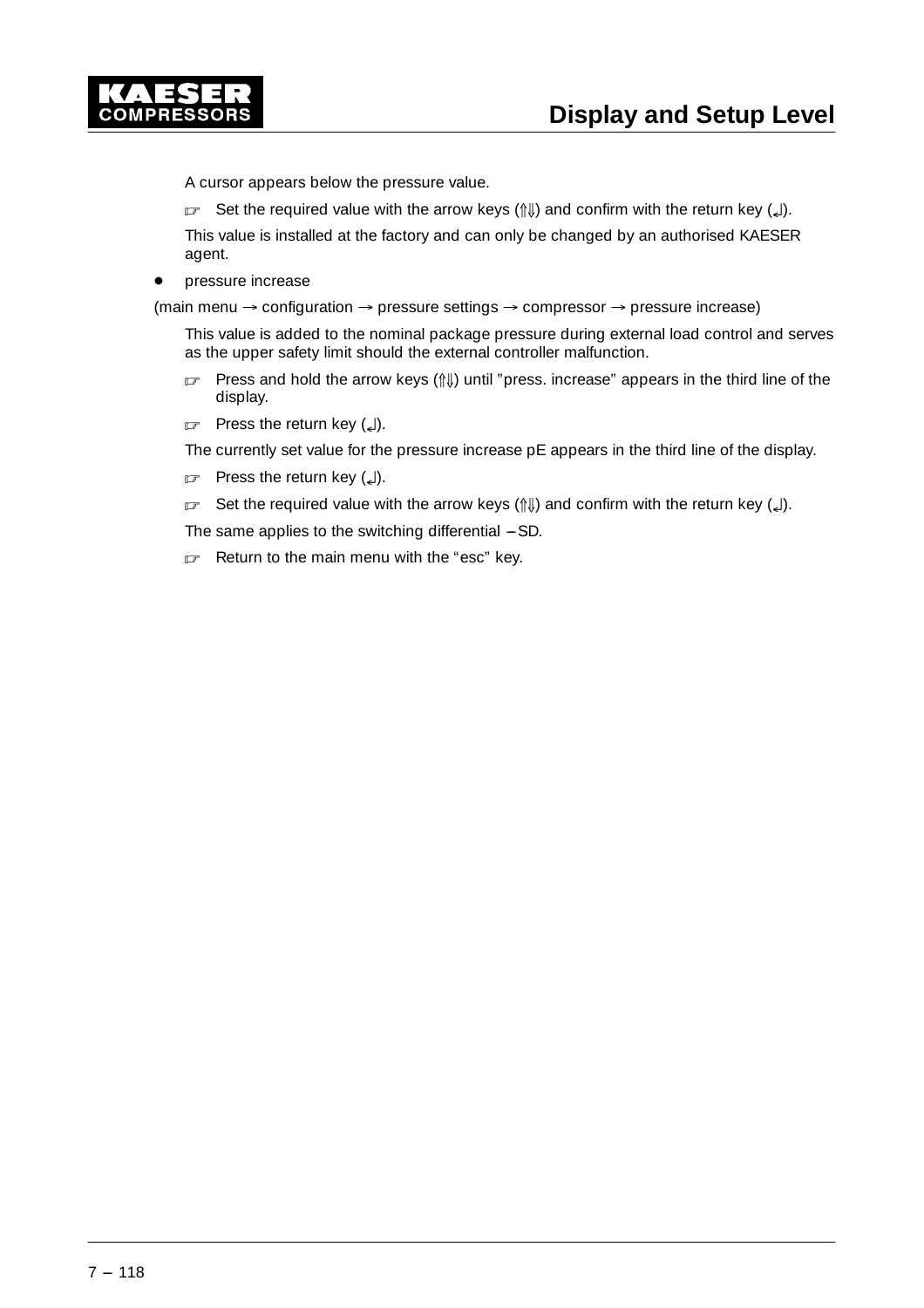# **7.3.2.2 Vacuum package**

(main menu  $\rightarrow$  configuration  $\rightarrow$  pressure settings  $\rightarrow$  vacuum package)

 $\mathbb{F}$  Keep pressing the arrow keys  $(\mathbb{N})$  in the pressure settings submenu option until "vacuum package" appears in the third line of the display and then press the return key  $(2)$ .

Pressure parameters important for the vacuum package are displayed and set in the following submenus.

 $\mathbb{F}$  Press the return key (1) to enter the submenus.

### **7.3.2.2.1 System pressure of the vacuum package**

(main menu  $\rightarrow$  configuration  $\rightarrow$  pressure settings  $\rightarrow$  vacuum package)

- $F$  Press and hold the arrow keys ( $\parallel \parallel$ ) until "vacuum package" appears in the third line of the display.
- $F$  Press the return key (1).

This submenu is divided into the following options:

- cut-in pressure max system pressure high
	- nominal pressure
- pressure fall

• setpoint pressure

- maximum cut-in pressure (cutin press max)
	- $\mathbb{F}$  Scroll the parameter to be set into the third line of the display with the arrow keys ( $\mathbb{N}$ ).
	- $\mathbb{F}$  Press the return key (1).
	- A flashing cursor appears below the pressure value.
	- $\mathbb{F}$  Set the required value with the arrow keys ( $\parallel \Downarrow$ ) and confirm with the return key ( $\downarrow$ ).
- system pressure high

The parameters for switching differential (SD) and the switching point (SP) for the high pressure warning message are displayed and can be set in this menu option.

Also the output used for the warning is shown.

Setting a parameter:

- $\mathbb{F}$  Scroll the parameter to be set into the third line of the display with the arrow keys ( $\mathbb{N}$ ).
- $F$  Press the return key (1).
- $\mathbb{F}$  Set the required value with the arrow keys ( $\mathbb{N}$ ) and confirm with the return key ( $\mathbb{L}$ ).
- setpoint pressure

The two pressure parameters  $p1$  and  $p2$ , i.e., the lower cut-out point together with its switching differential (SD) in each case, are displayed here.

Setting a parameter:

- $\mathbb{F}$  Scroll the parameter to be set into the third line of the display with the arrow keys ( $\mathbb{N}$ ).
- $\mathbb{F}$  Press the return key (1).
- Set the required value with the arrow keys ( $\parallel\Downarrow$ ) and confirm with the return key ( $\downarrow$ ).
- nominal pressure

The vacuum package is designed for this end pressure. It also represents the minimum possible system setpoint pressure.

This value is installed at the factory and can only be changed by an authorised KAESER agent.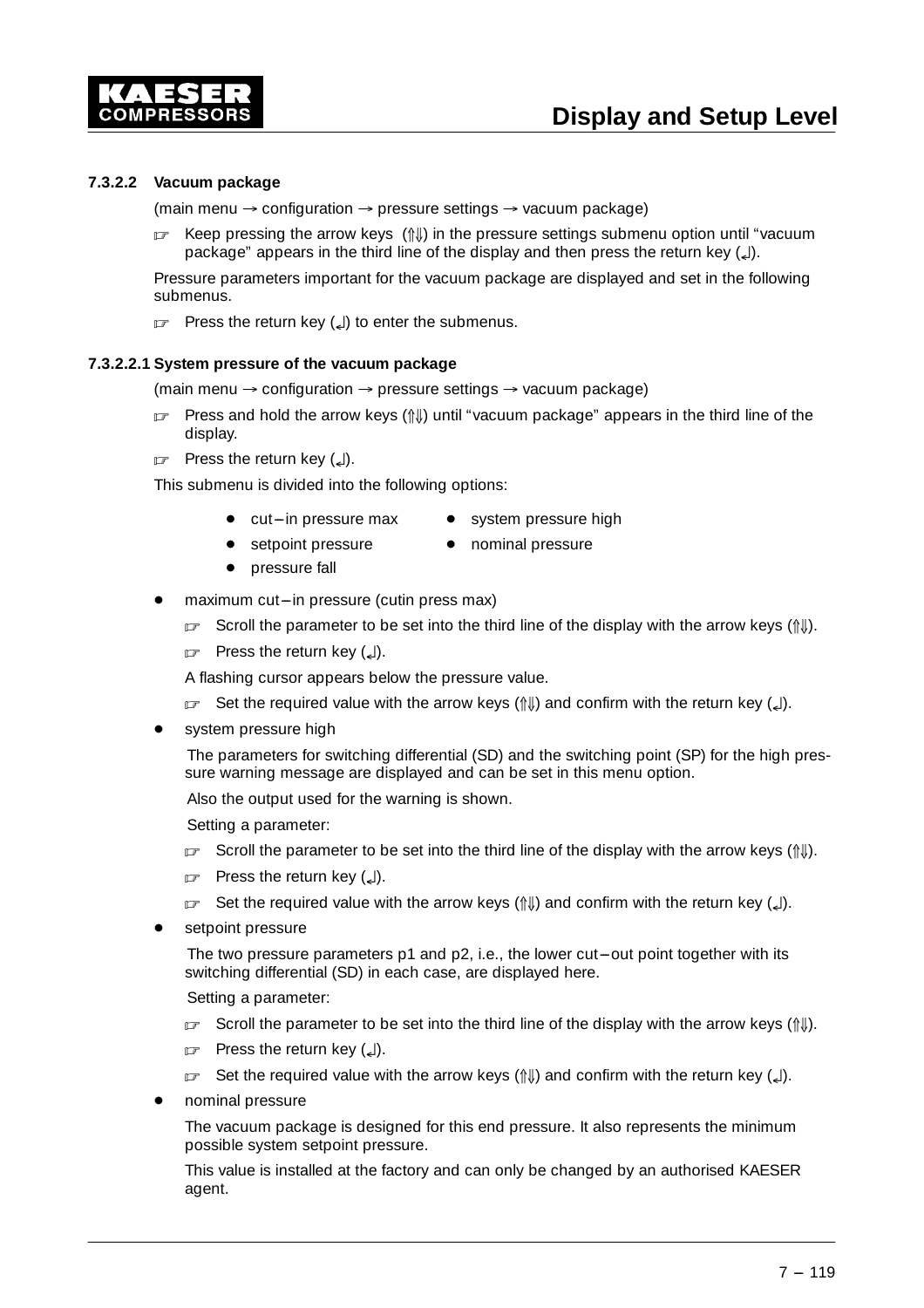

pressure fall pE

(main menu  $\rightarrow$  configuration  $\rightarrow$  pressure settings  $\rightarrow$  vacuum package)

When external load control is activated this value is subtracted from the minimum rated package pressure. It serves as the lower safety limit should the external controller malfunction.

- $\mathbb{F}$  Keep pressing the arrow keys ( $\parallel \Downarrow$ ) until "pressure fall" appears in the third line of the display and then confirm with the return key  $(2)$ .
- $\mathbb{F}$  The pressure fall pE setting is shown here.
- $\mathbb{F}$  Press the return key ( $\downarrow$ ) to set the pressure fall parameter.

The cursor appears below the pressure fall value.

- $\mathbb{F}$  Set the required value with the arrow keys ( $\parallel\parallel$ ) and confirm with the return key ( $\perp$ ).
- $F$  Return to the main menu with the "esc" key.

Set the switching differential using precisely the same procedure.

# **7.3.2.3 Load control**

(main menu  $\rightarrow$  configuration  $\rightarrow$  pressure settings  $\rightarrow$  load control)

- $F$  Keep pressing the arrow keys ( $\parallel \parallel$ ) in the "pressure settings" submenu option until "load control" appears in the third line of the display and then press the return key  $(\underline{\ }).$
- Selecting load control

The method of control for the compressor package is selected here.

With this function a changeover can be made between an external master controller (such as SAM or MVS) and the internal pressure parameters in Sigma Control.

**Note**

### **If Sigma Control is interfaced to a master controller via the Profibus then no settings have to be made. The bus master (master controller) takes over remote control automatically.**

The following modes are available: a) local mode from setpoint pressures p1 or p2

b) remote mode p1/p2 from a remote contact (RC)

- a) If the compressor is not controlled externally it defaults to the internal controller, Sigma Control. Here, it is possible to keep to p1 or p2 permanently, to switch them with the clock or to cycle them periodically.
- $\mathbb{F}$  Scroll with the arrow keys ( $\|\Downarrow$ ) until "local mode" appears in the second line of the display.
- **Press the return key (** $\angle$ ). A flashing cursor appears below the operating mode.
- Set the required mode with the arrow keys  $(\{\downarrow\})$  and confirm with the return key ( $\{\downarrow\}$ ).
- b) If the compressor package is to be controlled externally it must be set to remote mode.

In this option, priority can be given to either setpoint pressure  $p1$  or  $p2$ , and the medium (clock, timer, ...) controlling the changeover between p1 and p2 can be selected.

- $\mathbb{F}$  Scroll with the arrow keys ( $\|\|\$ ) until "remote mode" appears in the second line of the display.
- $\mathbb{F}$  Press the return key (J).

A flashing cursor appears below the operating mode.

 $\mathbb{F}$  Set the required mode with the arrow keys (fill).

- Example: setpoint pressure p1 p1/p2 remote contact
	- setpoint pressure p2 · p1/p2 RS485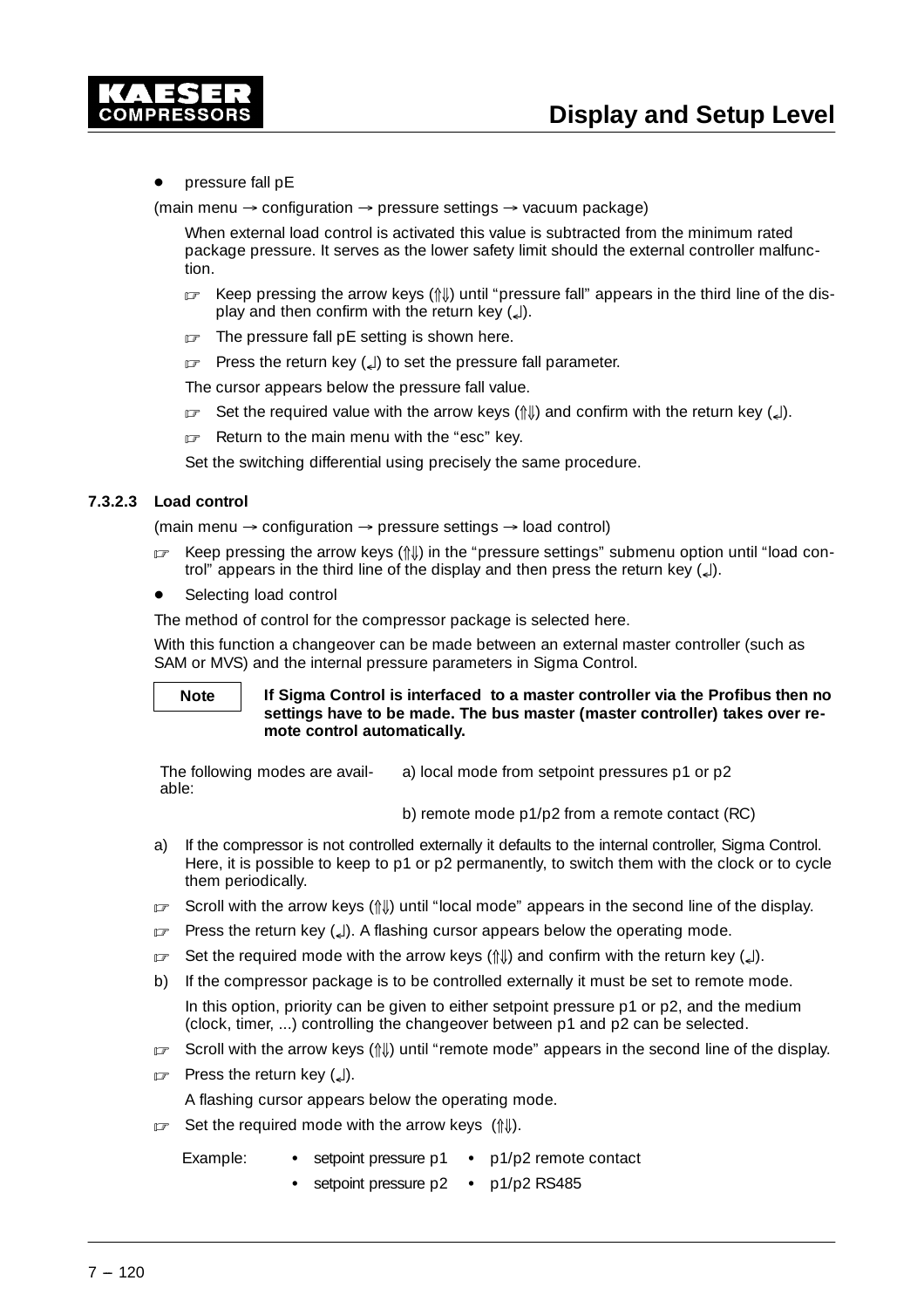

# **Display and Setup Level**

- - p1/p2 clock · load remote contact
- 
- p1/p2 cycle · local-load remote contact
- $\mathbb{F}$  Confirm with the return key ( $\downarrow$ ).

**Note**

**If the compressor package is to be controlled externally, activate the remote**  $key ( \n\mathcal{P}).$ 

- $\mathbb{F}$  Scroll with the arrow keys ( $\mathbb{N}$ ) until "remote key y/n" appears in the third line of the display.
- $F$  Press the return key (2).

A flashing line appears below the"y" or "n".

- $\mathbb{F}$  Set the required mode with the arrow keys ( $\mathcal{L}(\mathcal{V})$ ).
- $\mathbb{F}$  Confirm with the return key (2).

The current load control mode selection is displayed

- Load control settings
- $\mathbb{F}$  Press and hold the arrow keys ( $\parallel \parallel$ ) until "settings" appears.

If the compressor package is switched between p1 and p2 setpoint pressures from a remote contact the input address is shown here.

Changeover between p1 and p2 from the internal clock:

If the compressor package is to be run using two different pressures ( $p1$  and  $p2$ ), the switching points for both pressures can be set in this menu option. This is required for shift working, for example.

Press the return key ( $\downarrow$ ) when "p1/p2" appears in the third line of the display.

The following display appears:

| 7.5 <sub>bar</sub> |             | $80^{\circ}$ CR |
|--------------------|-------------|-----------------|
| $p1/p2$<br>$p1/p2$ | day<br>week | e               |

- $\mathbb{F}$  The procedure for setting up the day, week and year schedules is exactly the same as for the clock.
- Press the return key ( $\downarrow$ ) when the parameter to be set appears in the third line of the display. A flashing cursor appears below the time.
- **Press the return key (**a) when "p1/p2 day" appears in the third line of the display.

**Note**

**Four switching points are available.**

The following display appears:

| 7.5 <sub>bar</sub> | $80^{\circ}$ CR |
|--------------------|-----------------|
| p1/p2<br>$1 \vert$ | day             |
| $p2$ :             | 00:00<br>لے     |
| $pi$ :             | 00:00<br>ᠰ      |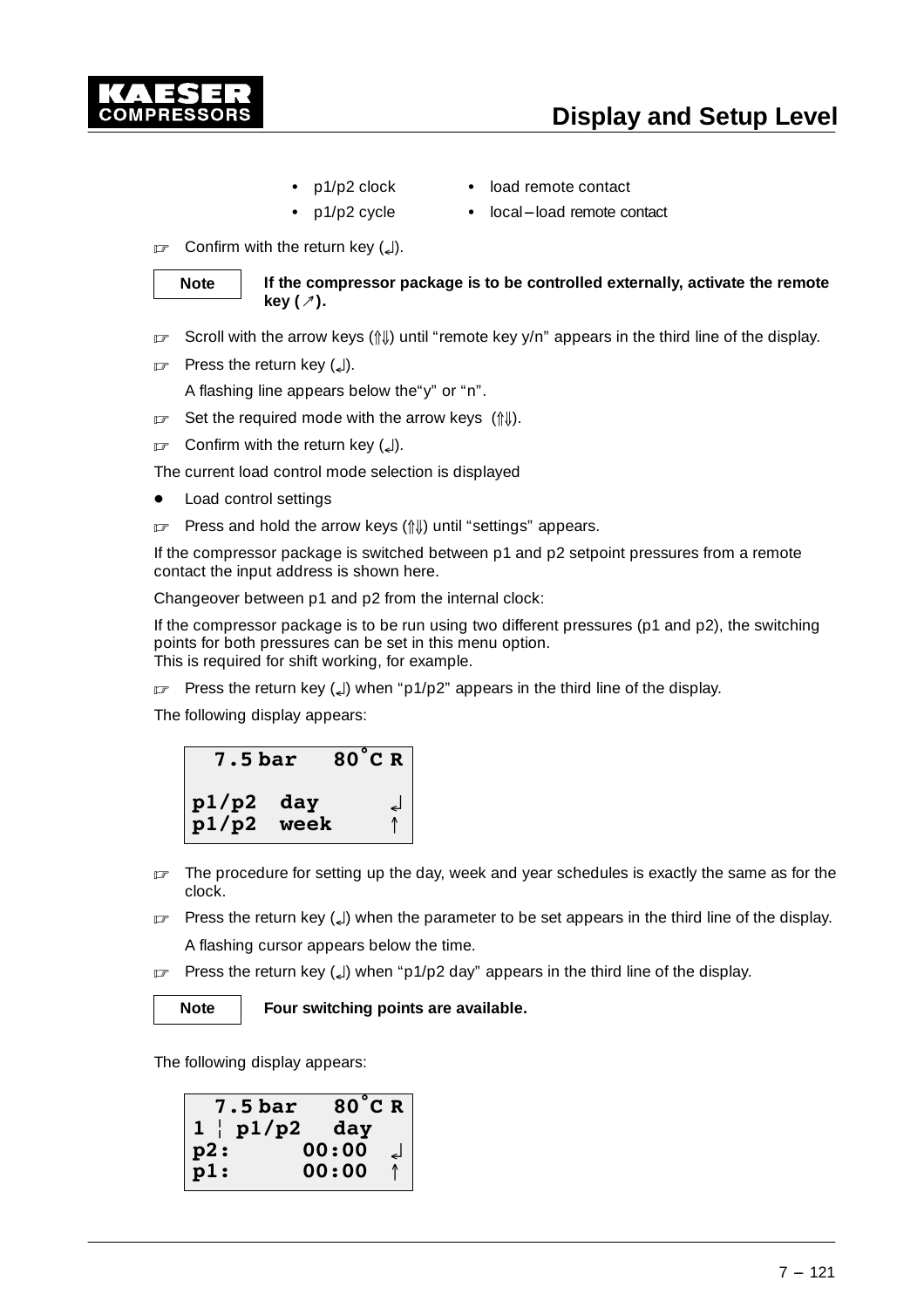- Press the return key ( $\Box$ ) when the parameter to be set appears in the third line of the display. A flashing cursor appears below the time.
- $\mathbb{F}$  Set the hour with the arrow keys ( $\mathbb{N}$ ).

COMPR

- $\mathbb{F}$  Press the return key ( $\downarrow$ ), the cursor jumps to the minutes display.
- $\mathbb{F}$  Set the minutes with the arrow keys ( $\mathbb{N}$ ).

From this switching point onwards the compressor package runs at the pressure displayed before this point in time.

- Press the return key  $(\Box)$  to enter the new switching points.
- Changeover between p1 and p2 from the internal timer.

The cycle periods can be preset if the compressor package is switched by a timer between setpoint pressures p1 and p2.

- **Press the arrow down key**  $\langle \parallel \rangle$  until "p1: ..h" appears in the third line of the display.
- $F$  Press the return key ( $\Box$ ).

A flashing cursor appears below the hours.

- $\mathbb{F}$  Set the hours with the arrow keys ( $\mathbb{N}$ ).
- $\mathbb{F}$  Confirm with the return key (
- **Press the arrow down key**  $(\Downarrow)$  **until "p2:** ..h" appears in the third line of the display.
- $F$  Press the return key ( $\Box$ ).

A flashing cursor appears below the hours.

- $\mathbb{F}$  Set the hours with the arrow keys ( $\mathbb{N}$ ).
- $\mathbb{F}$  Confirm with the return key ( $\downarrow$ ).

Under timer control the start of the period must be preset.

- **Press the arrow down key (** $\downarrow$ ) until "> 1.Start p1 at: ..h" appears in the third line of the display.
- $\mathbb{F}$  Press the return key (1).

The cursor appears below the colon.

- $\mathbb{F}$  Select either setpoint pressure p1 or p2 with the arrow keys ( $\mathcal{L}(\mathbb{U})$ ).
- Confirm with the return key ( $\Box$ ).
- **Press the arrow keys (fll) until the time below "** > 1.Start p1 at: ..h" appears in the third line of the display.
- $F$  Press the return key ( $\Box$ ).

A flashing cursor appears below the hours.

- $\mathbb{F}$  Set the hours with the arrow keys ( $\mathbb{I}$ ).
- $\mathbb{F}$  Press the return key (1), the cursor jumps to the minutes display.
- $\mathbb{F}$  Set the minutes with the arrow keys (fill).
- $F$  Press the return key ( $\Box$ ) to confirm.

The input address for the remote contact can be set in various control modes.

Idle key

The idle key on the control panel can be deactivated to prevent unauthorised use.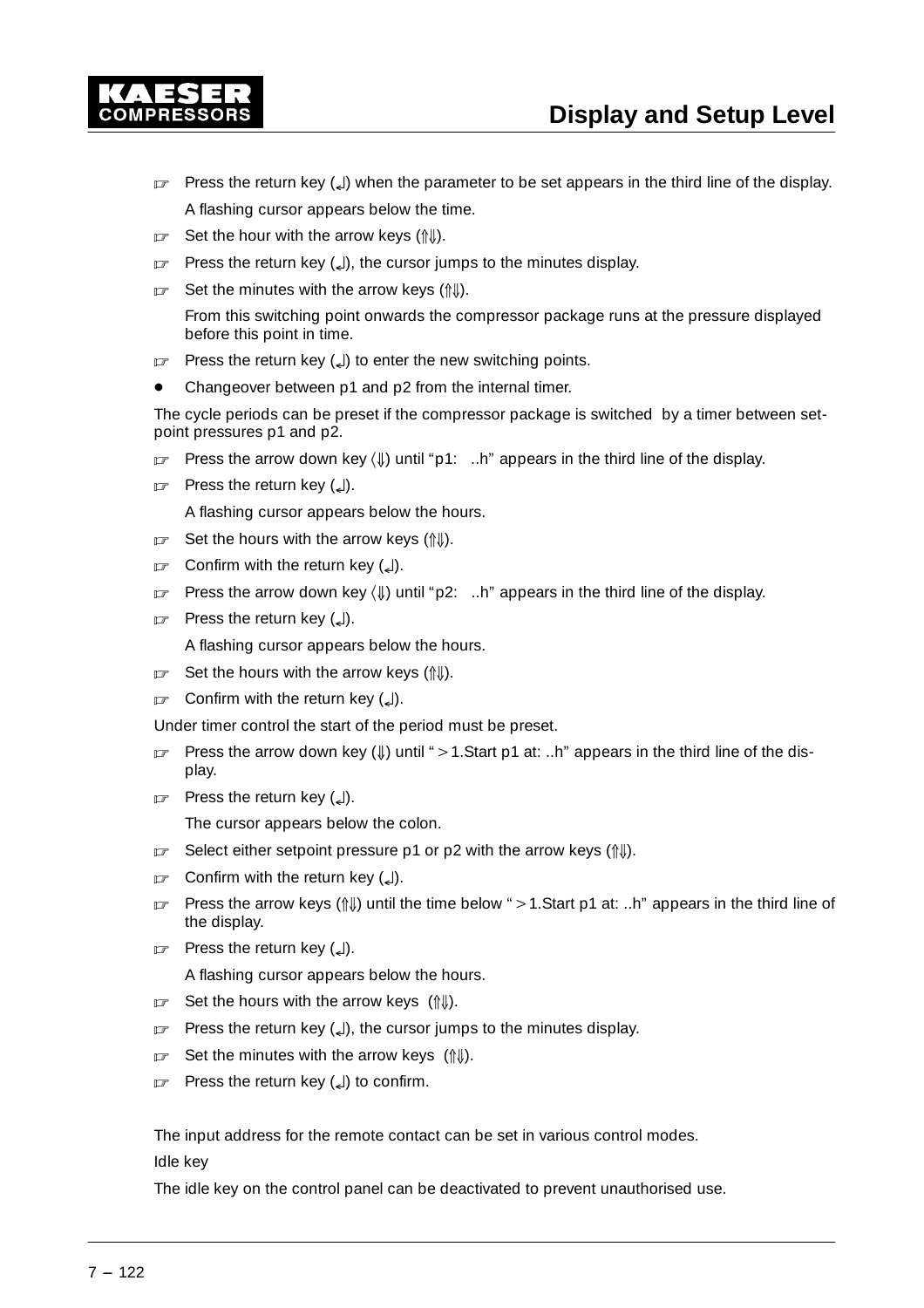

- **Press the arrow keys (** $\Uparrow \Downarrow$ ) until "idle key: y/n" appears in the third line of the display.
- $\mathbb{F}$  Press the return key ( $\downarrow$ ).
- $\mathbb{F}$  Select idle key active "y" or inactive "n" with the arrow keys ( $\Uparrow \Downarrow$ ).
- $\mathbb{F}$  Confirm with the return key (U).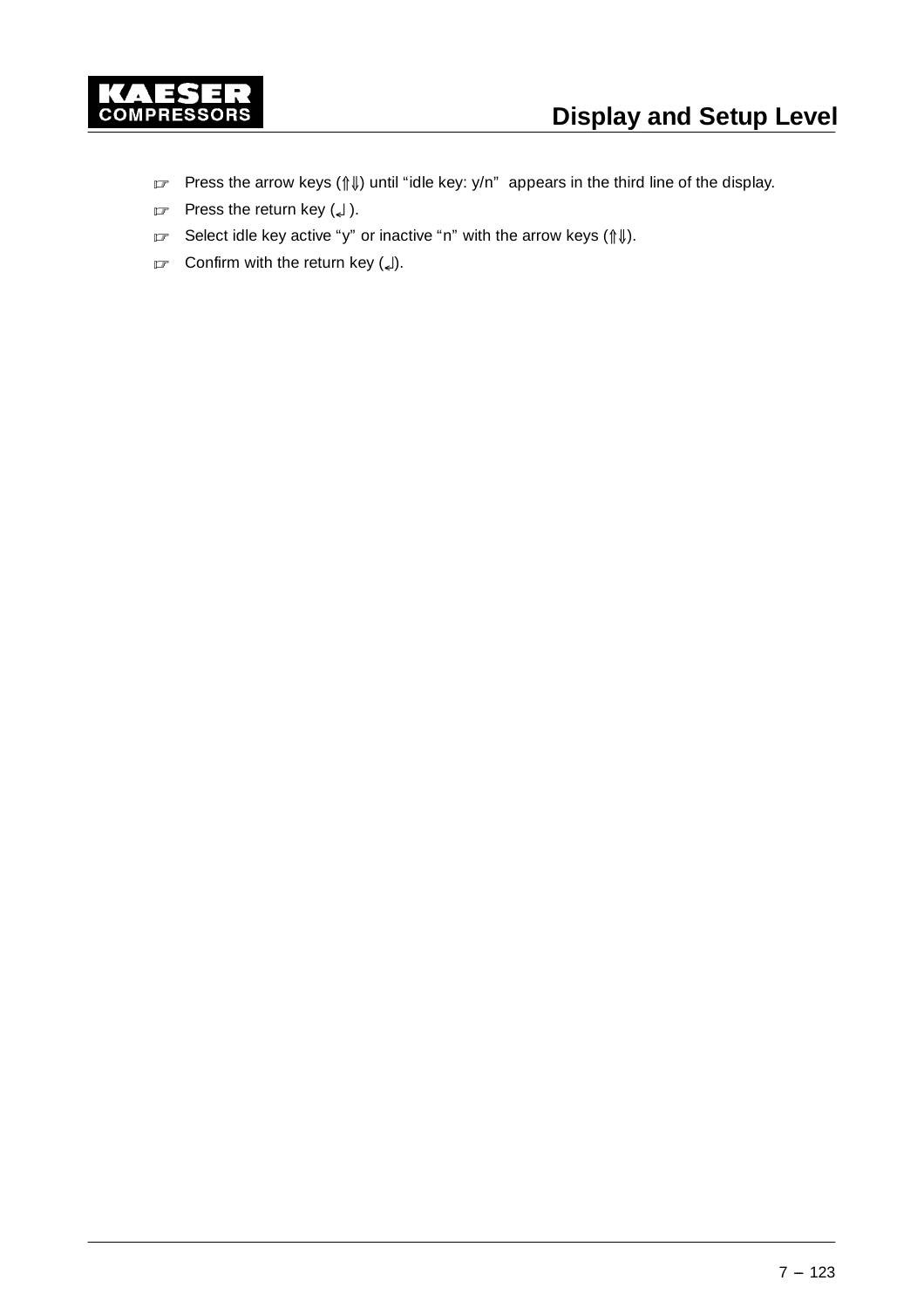### **7.3.3 Control mode**

(main menu  $\rightarrow$  configuration  $\rightarrow$  control mode)

 $\blacktriangleright$  Keep pressing the arrow keys (fill) in the control mode menu option until "local mode" appears in the second line of the display and then press the return key  $(1)$ .

Sigma Control is provided with several control modes.

- **Press and hold the arrow keys (fl)) in local mode until the control mode appears in the third** line of the display.
- $F$  Press the return key (1).
- $\mathbb{F}$  Select the required control mode with the arrow keys ( $\mathbb{N}$ ).

The following control modes can be selected:

- Ö **VARIO** Ö **Continuous**
- $F$  Press the return key ( $\downarrow$ ) to confirm the selection.

#### **This activates the selected control mode!**

#### **7.3.3.1 DUAL Control settings** (normal control)

(main menu  $\rightarrow$  configuration  $\rightarrow$  control mode)  $\rightarrow$  dual)

- $\mathbb{F}$  Keep pressing the arrow keys ( $\|\Downarrow$ ) in the "control mode" menu option until "\* Dual" appears in the third line of the display below the option "settings" and then press the return key  $(2)$ .
- Idle setting in **DUAL** control
	- Keep pressing the arrow keys ( $\parallel \Downarrow$ ) until " t = ...s " appears in the third line of the display and then press the return key  $(\Box)$ .
	- $\mathbb{F}$  Set the required idle period with the arrow keys ( $\mathbb{N}$ ), taking the minimum period allowed into account, and confirm with the return key  $(\Box)$ .

The minimum idle period in **DUAL** control is 450 s.

# **7.3.3.2 QUADRO control settings**

- **Press the arrow keys (f), until "**\* Quadro" appears in the third line of the display and then press the return key  $(\Box)$ .
- Setting the unloaded period
	- **Press and hold the arrow keys (f)) until "unloaded period" appears in the second and** "t= ... s" in the third line of the display. Press the return key  $(2)$ .
	- $\mathbb{F}$  Set the required unloaded period with the arrow keys ( $\mathbb{N}$ ), taking the minimum period allowed into account, and confirm with the return key  $(2)$ .
	- $\bullet$  Minimum unloaded period
	- Scroll with the arrow up key  $(\Uparrow)$  until "unloaded period" appears in the third line of the display and then press the return key  $\Box$  to display the minimum unloaded period.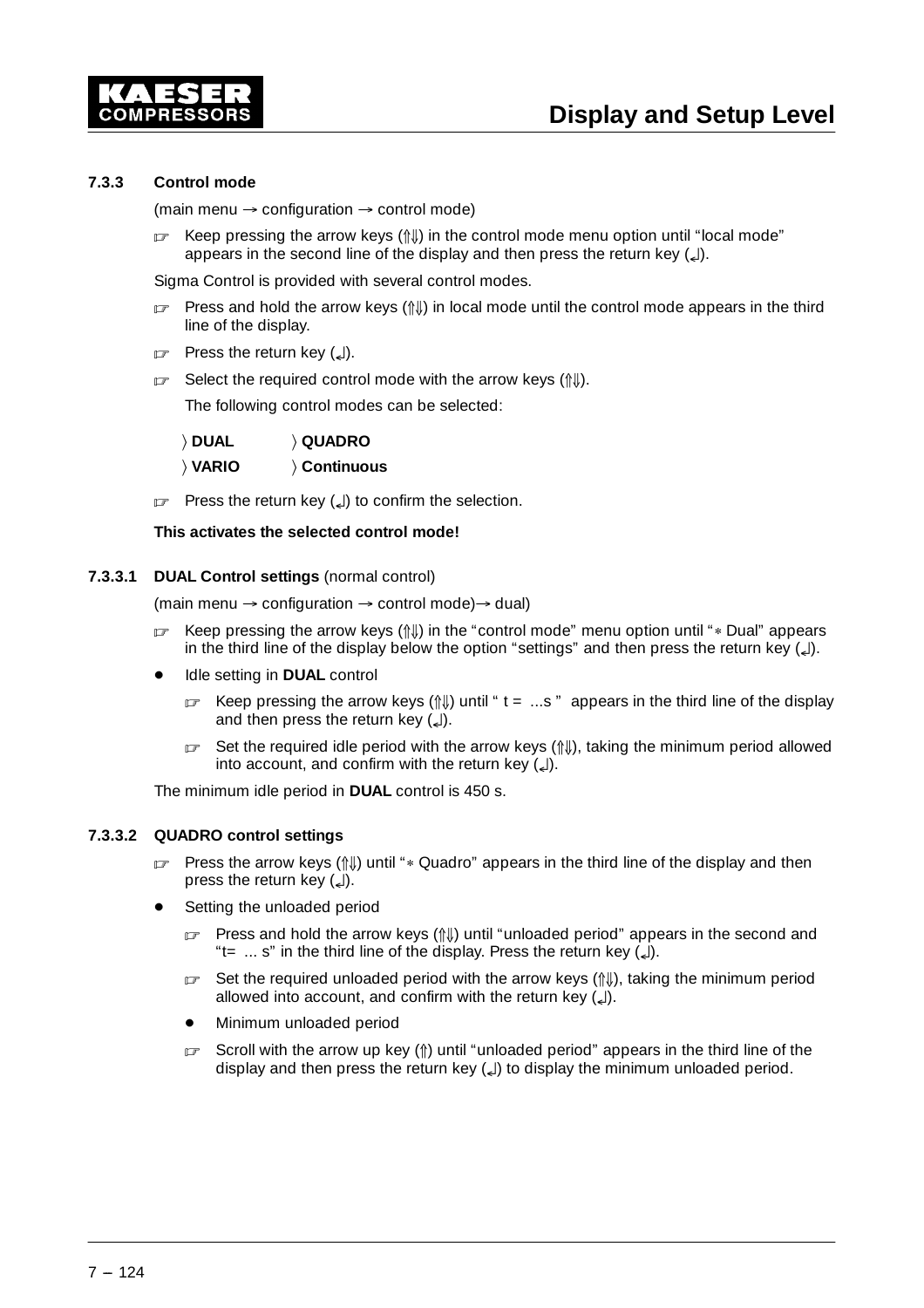

- Running period setting
	- $F$  Press and hold the arrow keys ( $\parallel \parallel$ ) until "running period" appears in the second and "t= ... s" in the third line of the display. Press the return key  $(\underline{\ }).$
	- $\mathbb{F}$  Set the required running period with the arrow keys ( $\mathcal{D}$ ), taking the minimum period allowed into account, and confirm with the return key  $(2)$ .
	- minimum running period
	- $\mathbb{F}$  Scroll with the arrow up key (1) until "running period" appears in the third line of the display and then press the return key  $\Box$  to display the minimum running period.

#### **7.3.3.3 Modulating control**

(main menu  $\rightarrow$  configuration  $\rightarrow$  control mode  $\rightarrow$  modulating valve)

F Keep pressing the arrow keys ( $\|\Downarrow$ ) in the "control mode" menu option until "mod. valve" appears in the third line of the display and then press the return key  $(\underline{\ }).$ 

Modulating control is a mechanical form of control.

The inlet valve opens more or less under the influence of a pneumatic controller.

The valve can be regulated either by system pressure or the pressure in the oil separator tank.

- Cut-out point of the modulating control valve
- Keep pressing the arrow keys ( $\|\|\$ ) until "pN SP: ...bar" appears in the third line of the display and then press the return key  $(2)$ .
- $\mathbb{F}$  Set the required cut-out pressure with the arrow keys ( $\mathbb{N}$ ) and confirm with the return  $key$  ( $\Box$ ).

**Note**

#### **One of these two alternitves is selected by a solenoid valve according to system pressure.**

- Switching differential
- F Keep pressing the arrow keys ( $\Uparrow\Downarrow$ ) until "-SD: ...bar " appears in the third line of the display and then press the return key  $( )$ .
- $\mathbb{F}$  Set the required switching differential with the arrow keys ( $\mathcal{P}(\mathcal{P})$ ) and confirm with the return key  $(\Box)$ .
- Modulating control valve address

The current output address of the modulating valve is shown in the third line of the display.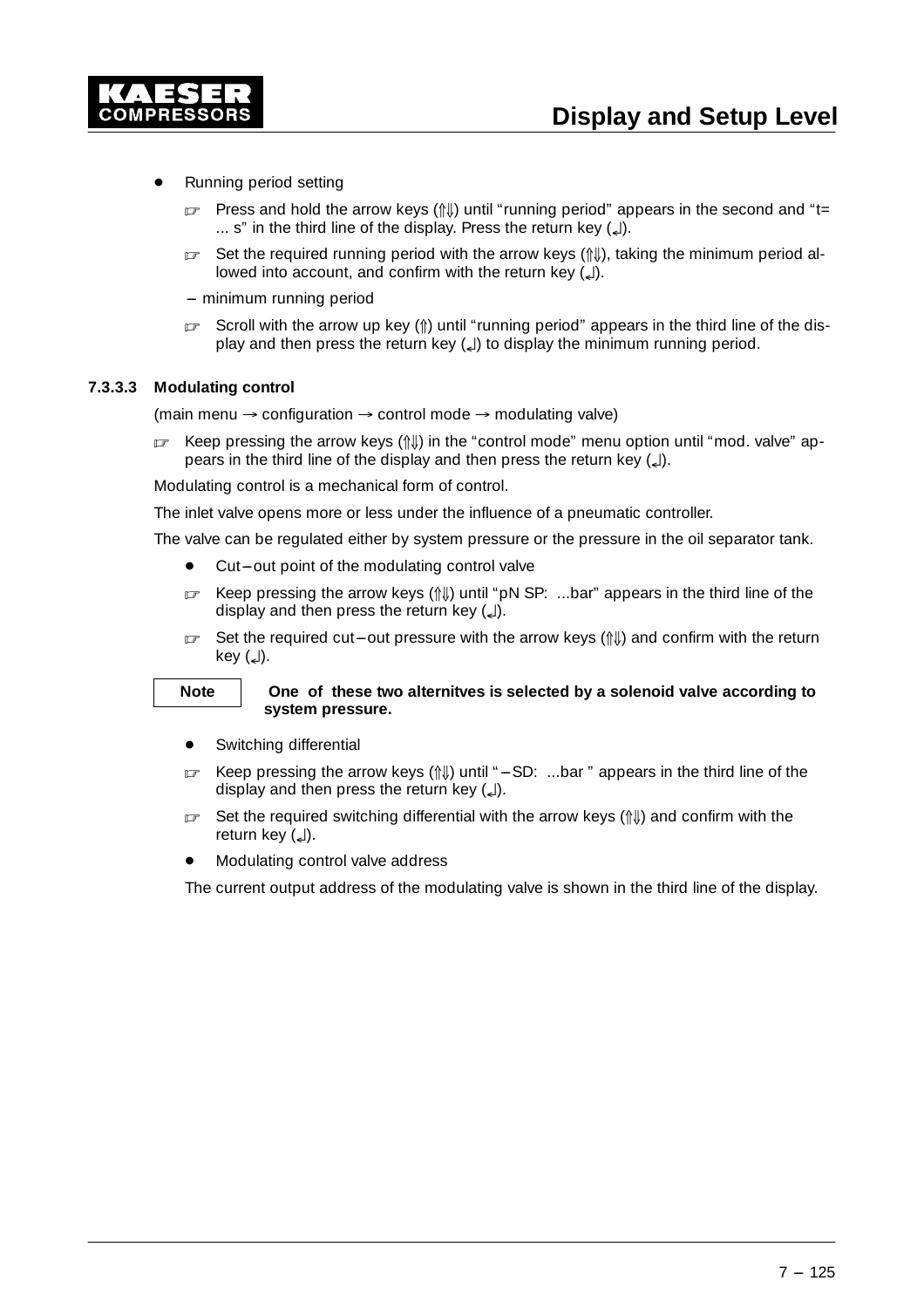

# **7.3.4 Acknowledgement (reset)**

(main menu  $\rightarrow$  configuration  $\rightarrow$  acknowledgement)

 $\blacktriangleright$  Keep pressing the arrow keys (fll) in the "configuration" menu option until "acknowledgement" appears in the third line of the display and then press the return key ( $\downarrow$ ).

In this menu option the settings for remote acknowledgement of a message are found.

- Select remote ackn. input
	- $\mathbb{F}$  Scroll the option "remote ackn." into the second line of the display with the arrow keys  $(f\|)$ .

The following display appears:

 $13.6 \text{ bar}$   $71^{\circ} \text{C}$ remote ackn.  $\rangle$  E1.0  $\Box$  $\uparrow$ 

 $F$  Press the return key (1).

A flashing cursor appears below the input address.

- $\mathbb{F}$  select an input with the arrow keys ( $\mathcal{L}(\mathcal{V})$ ).
- $\mathbb{F}$  Confirm the selection with the return key ( $\downarrow$ ).
- Activating the remote key
	- $\mathbb{F}$  Scroll the option "remote key" into the third line of the display with the arrow keys  $(\mathbb{N})$ and then press the return key  $(\Box)$ .
	- $\mathbb{F}$  Select "act.: y" (yes) or "act.: n" (no) with the arrow keys ( $\mathcal{L}$ ).
	- $\mathbb{F}$  Confirm the selection with the return key (1).

# **7.3.5 Compressor start**

(main menu  $\rightarrow$  configuration  $\rightarrow$  compressor start)

F Keep pressing the arrow keys  $(\dagger\Downarrow)$  in the "configuration" menu option until "compressor start" appears in the third line of the display and then press the return key ( $\Box$ ).

The following settings can be made in this menu option: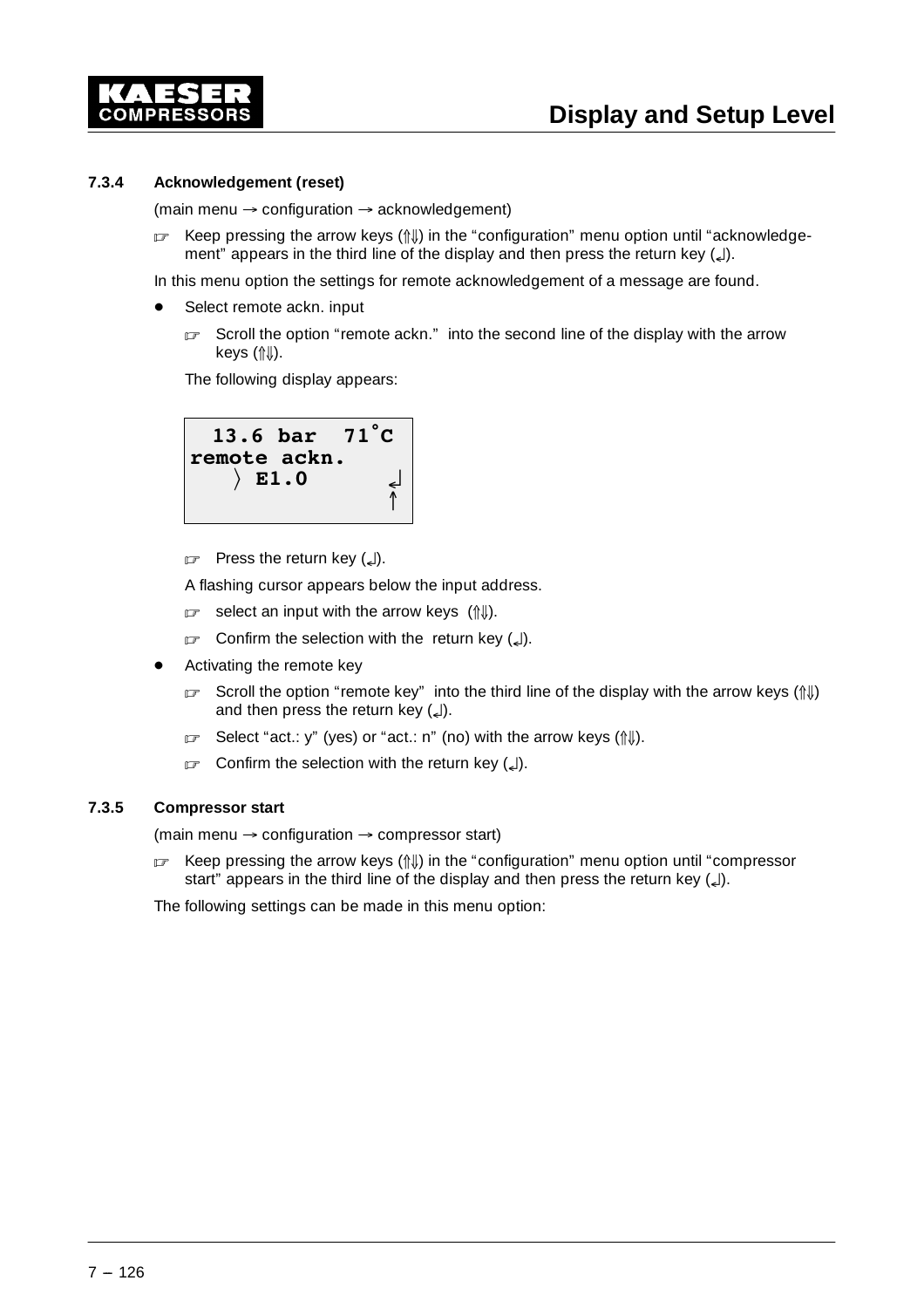

### - **compressor ON**

 $\bullet$  delay time td: ... s

If several compressors start together there is danger of overloading the power supply.

To prevent this, each compressor package can be allocated a start delay time. This allows the compressor packages to start at staggered intervals.

- $\mathbb{F}$  Keep pressing the arrow keys ( $\mathbb{N}$ ) until " td: ....s " appears in the third line of the display below "compressor ON" and then press the return key ( $\downarrow$ ).
- $\mathbb{F}$  Set the required delay time with the arrow keys ( $\mathbb{N}$ ) and confirm with the return key ( $\mathbb{L}$ ).
- **Press the return key (** $\Box$ ) when "compressor ON" appears in the third line of the display.

The time at which the compressor packages are started can be set in this menu option. Also, it can be differentiated between "local" and "remote", i.e., direct control

local mode:

The compressor package can be started locally with the ON key ( $\mathbb{O}$ ) and additionally by the clock.

- **Press and hold the arrow keys (fill) in the compressor start menu option until "com**pressor ON" appears in the third line of the display.
- $F$  Press the return key ( $\Box$ ).
- $\mathbb{F}$  Scroll with the arrow keys ( $\|\|\$ ) until "local mode" appears in the second line of the display.
- $\mathbb{F}$  Press the return key ( $\Box$ ).

A flashing cursor appears below the operating mode.

Select either "key" or "key + clock".

In the "key" mode the compressor package is started with the ON key  $(①)$ . In the "key + clock" mode the compressor package is additionally started by the internal clock.

- Enter the selection with the return key ( $\downarrow$ ).
- **Press the arrow down key (** $\parallel$ ) until "clock key" appears in the third line of the display.
- $\mathbb{F}$  Press the return key ( $\Box$ ).
- $\mathbb{F}$  Select clock key active "y" or inactive "n" with the arrow keys ( $\mathcal{L}$ ).

This protects against unauthorised use.

- Confirm with the return key  $(2)$ .
- remote mode:

```
Note
```
# **To start in remote mode the controller must be switched on with the ON key ( ) and remote mode selected.**

The following switching sources can be used:

- remote contact (RC)
- clock or remote contact (cRC)

The procedure is exactly the same as for "local mode" settings. The remote key and the clock key can be activated or deactivated.

The remote contact input can be selected further down in the menu options.

 $\mathbb{F}$  Press the arrow down key ( $\Downarrow$ ) until "\* comp. ON" appears in the second line and "RC  $>$  I...." appears in the third line of the display.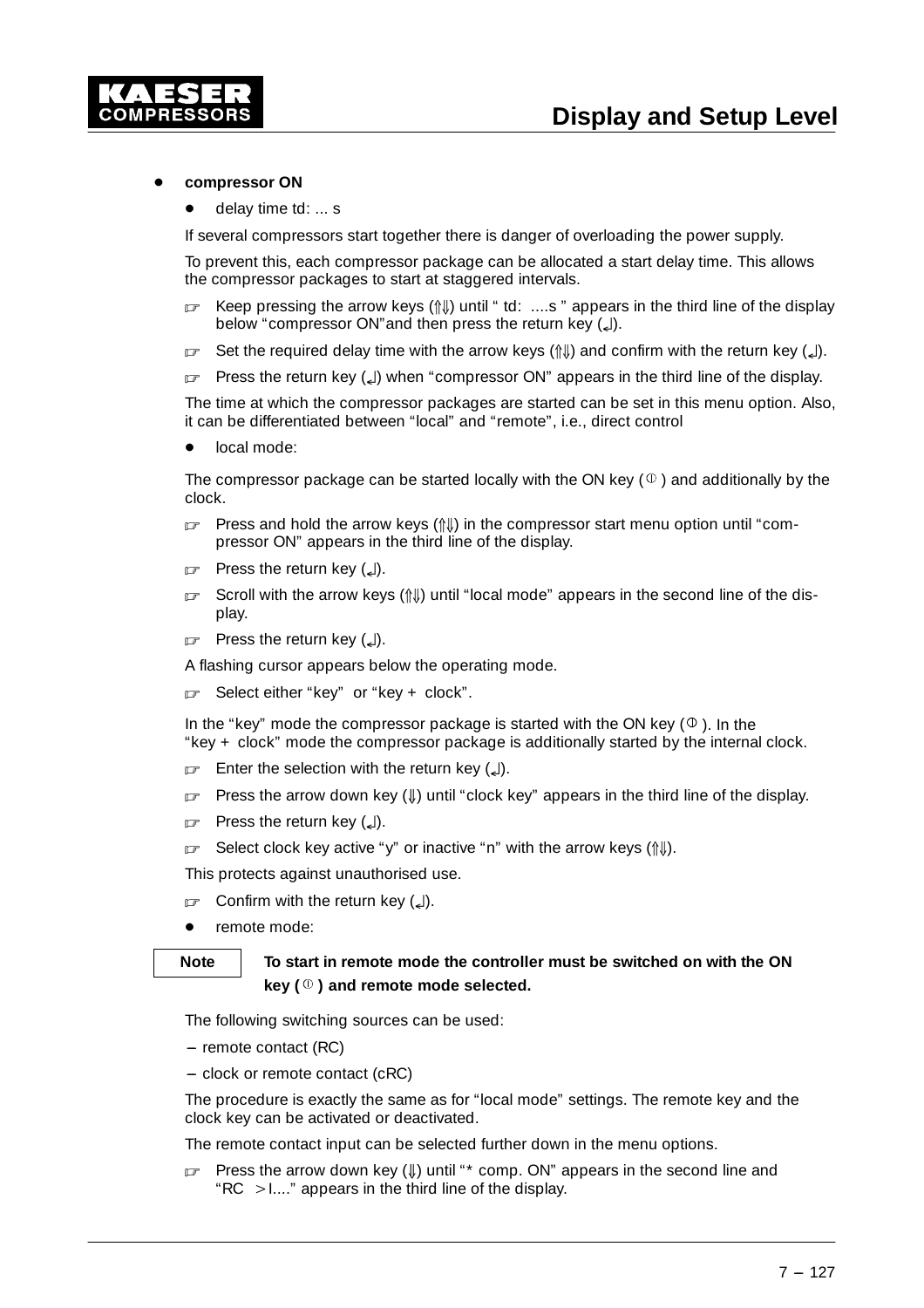

 $\mathbb{F}$  Press the return key (1).

The cursor flashes below the input.

- $\mathbb{F}$  Select a suitable input for the remote contact with the arrow keys ( $\mathbb{N}$ ).
- Enter the selection with the return key ( $\Box$ ).

### - **compressor OFF**

Venting: y/n

**COMPR** 

The compressor shutdown venting function (unloaded start) is activated in this menu.

- Press the return key (1) when "venting" appears in the third line of the display.
- $\mathbb{F}$  Select "y" (yes) or "n" (no) with the arrow keys ( $\mathbb{N}$ ).
- $\mathbb{F}$  Confirm the selection with the return key (1).

#### - **automatic restart after a power supply failure**

When this function is activated the compressor package starts again automatically when power returns after a power failure.

#### **Note**

#### **This function is normally activated.**

- Press the return key ( $\Box$ ) when "restart" appears in the third line of the display.
- $\mathbb{F}$  Select "y" (yes) or "n" (no) with the arrow keys ( $\mathcal{L}$ ).
- Confirm the selection with the return key ( $\downarrow$ ).

#### - **starting temp.**

To prevent damage to the compressor package caused by starting at a temperature that is too low, a minimum starting temperature of 2  $\degree$ C is set and the function activated in this menu option.

# **7.3.6 I/O periphery**

(main menu  $\rightarrow$  Configuration  $\rightarrow$  I/O periphery)

- F Keep pressing the arrow keys ( $\parallel \Downarrow$ ) in the "configuration" menu option until "I/O periphery" appears in the third line of the display.
- $F$  Press the return key ( $\Box$ ).

The submenus are described below:

clock contact

Press the return key ( $\downarrow$ ) when "clock contact" appears in the third line of the display. The following display appears:

| 7.5 <sub>bar</sub>          | $80^{\circ}$ CR |
|-----------------------------|-----------------|
| contact day<br>contact week | ┙               |

The procedure for setting up the day, week and year schedules is exactly the same as for the clock (see chapter 7.2.1).

**Note**

**Four switching points are available.**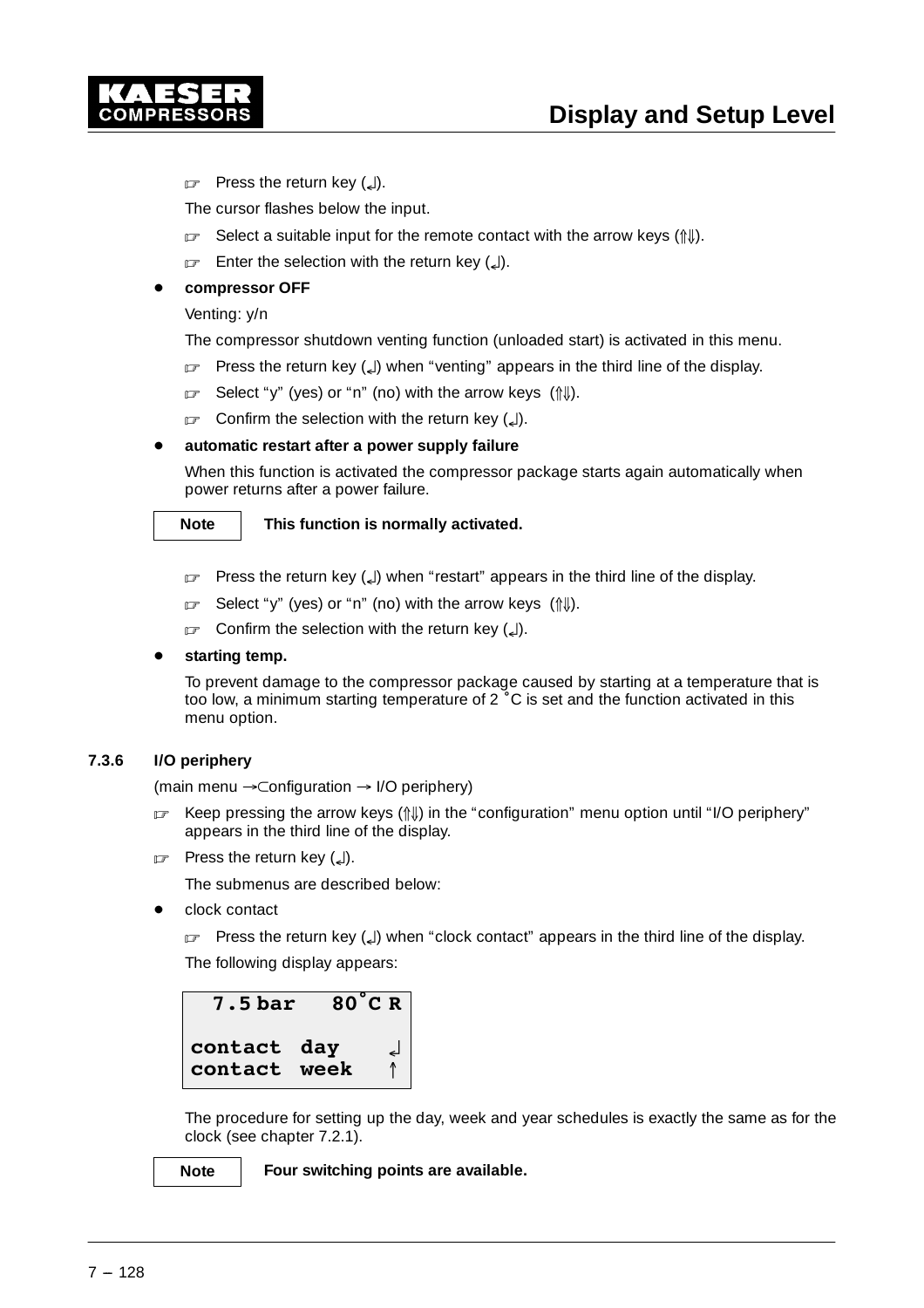**Press the return key (** $\Box$ ) when "contact day" appears in the third line of the display.

The following display appears:

 $7.5 \,\text{bar}$   $80^\circ \text{C}$  R 1 **contact day 21 <b>2012 2013 2014 2014 OFF: 00:00 1** 

 $\mathbb{F}$  Press the return key ( $\Box$ ) when the parameter to be set appears in the third line of the display.

A flashing cursor appears below the time.

- $F$  Set the hours with the arrow keys ( $\Uparrow$ ll).
- $\mathbb{F}$  Press the return key ( $\downarrow$ ), the cursor moves to the minutes display.
- $\mathbb{F}$  Set the minutes with the arrow keys ( $\mathbb{N}$ ).
- $\mathbb{F}$  Press the return key ( $\downarrow$ ) to enter the new switching points.
- show quantities
	- selecting quantities
	- F Keep pressing the arrow keys ( $\parallel\Downarrow$ ) in the "I/O periphery" menu option until "show quantities" appears in the third line of the display.
	- $\mathbb{F}$  Enter the list of individual quantities with the return key ( $\downarrow$ ).

There are two displays each for pressure, temperature and other physical quantities available.

Press the return key ( $\downarrow$ ) when the required quantity appears in the third line of the display.

The denotation of the quantity can be individually adapted.

- $\mathbb{F}$  Set the amperage with the arrow keys ( $\mathbb{N}$ ).
- $\mathbb{F}$  Confirm with the return key ( $\downarrow$ ).
- message text
- $\mathbb{F}$  Scroll the message text into the third line of the display with the arrow down key ( $\|$ ).
- Press the return key (1), a cursor appears below the first character of the message text.
- Search through the character set with the arrow keys  $(\Uparrow \Downarrow)$  for another character. Confirm this character with the return key  $(2)$  and the cursor will move to the next character in the text.

The message text can consist of up to 15 characters.

- When all characters have been selected, confirm with the return key ( $\downarrow$ ).
- selection of sensor input
- $\mathbb{F}$  The sensor input for this message is determined by scrolling the required input into the third line of the display.
- $\blacktriangleright$  Press the return key ( $\blacktriangleleft$ ), a cursor appears under the corresponding input or its non--activation (n.a.) is displayed.
- $\mathbb{F}$  Select a suitable input with the arrow keys ( $\mathcal{L}(\mathcal{V})$ ).
- Confirm with the return key  $(\Box)$ .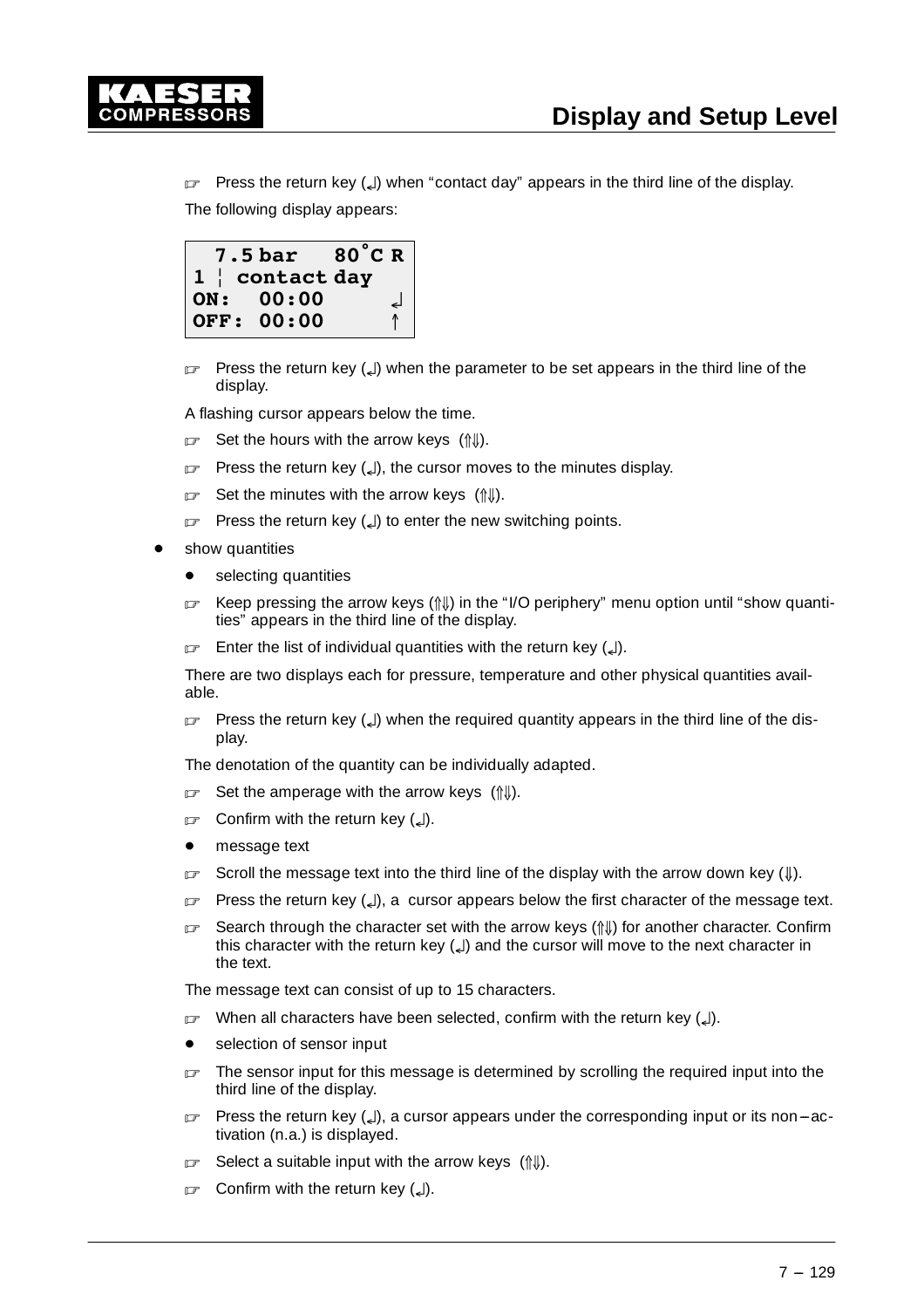- calibration
- $\blacktriangleright$  Scroll in the quantity to be processed with the arrow keys ( $\Uparrow$ ) until "calibration" appears in the second line of the display.
- $\mathbb{F}$  Press the return key ( $\downarrow$ ), a cursor appears below the quantity.
- $\mathbb{F}$  A definite quantity can now be assigned to the signal input from the sensor.
- $\mathbb{F}$  The value of this quantity can be changed with the arrow keys ( $\mathcal{L}(\mathcal{V})$ ).
- $\mathbb{F}$  Confirm with the return key (2).
- external messages

In this menu option the type of message (alarm, service or operational message), the allocation of an input and the delay period for display of the message can be set.

- Fress the return key (<), as soon as "ext. messages" appears in the third line of the display, the individual messages are displayed and can be processed.
- $\mathbb{F}$  Scroll the parameter to be set into the third line of the display with the arrow keys ( $\mathbb{N}$ ).
- message text
- $\mathbb{F}$  Scroll the message text into the third line of the display with the arrow keys ( $\mathbb{N}$ ).
- Press the return key ( $\Box$ ), a cursor appears below the first character of the message text.
- $\mathbb{F}$  Search through the character set with the arrow keys ( $\mathbb{N}$ ) for another character. Confirm this character with the return key and the cursor will move to the next character in the text.

The message text can consist of up to 15 characters.

- When all characters have been selected, confirm with the return key  $(1)$ .
- type of message
- $\mathbb{F}$  Press the arrow down key (1) to determine the type of message.
- **Press the return key (** $\Box$ ), a cursor appears below the message type, which can be changed with the arrow keys  $(\Uparrow \Downarrow)$ .
- $\mathbb{F}$  Confirm with the returnr key ( $\downarrow$ ).
- Selection of switched input
- $\mathbb{F}$  Press the arrow down key ( $\Downarrow$ ) to change the switched input.
- **Press the return key (** $\Box$ ), a cursor appears below the input designation.
- $\mathbb{F}$  This can be changed with the arrow keys ( $\mathcal{L}(\mathcal{V})$ ).
- $\mathbb{F}$  Confirm with the return key (2).
- delay period
- $\mathbb{F}$  Press the arrow down key ( $\parallel$ ) to change the delay period.
- $\mathbb{F}$  Press the return key (1), a cursor appears below the delay period.
- $\mathbb{F}$  A period between 0 and 600 seconds can be set with the arrow keys ( $\mathbb{I}$ ).
- Confirm with the return key  $(\Box)$ .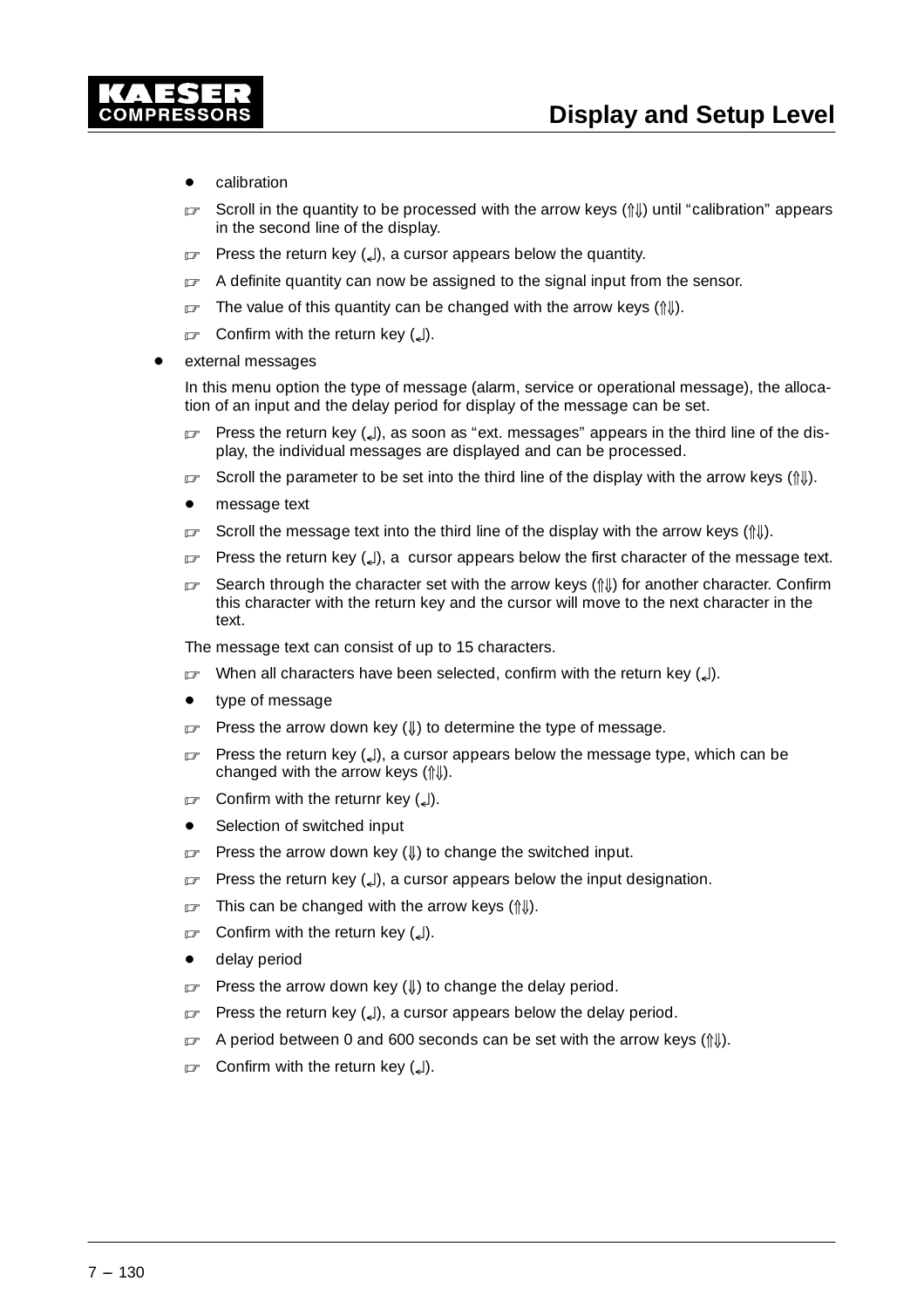

# **7.3.6.1 timer**

(main menu  $\rightarrow$  configuration  $\rightarrow$  timer)

A solenoid valve for the drainage of condensate can be activated at regular intervals.

- **Press the arrow keys (** $\parallel \Downarrow$ ) until "timer" appears in the third line of the display and then press the return key ( $\downarrow$ ). The timer output is located below.
- OFF period
	- $\mathbb{F}$  Press the arrow keys ( $\parallel\Downarrow$ ) until "OFF" appears in the third line of the display and then press the return key  $(\Box)$ .
	- $\mathbb{F}$  Set the required time period with the arrow keys ( $\mathbb{N}$ ) and confirm with the return key ( $\mathbb{I}$ ).
- ON period
	- **Press the arrow keys (fll) until "ON" appears in the third line of the display and then** press the return key  $(\downarrow)$ .
	- $\mathbb{F}$  Set the required time period with the arrow keys ( $\parallel \Downarrow$ ) and confirm with the return key ( $\downarrow$ ).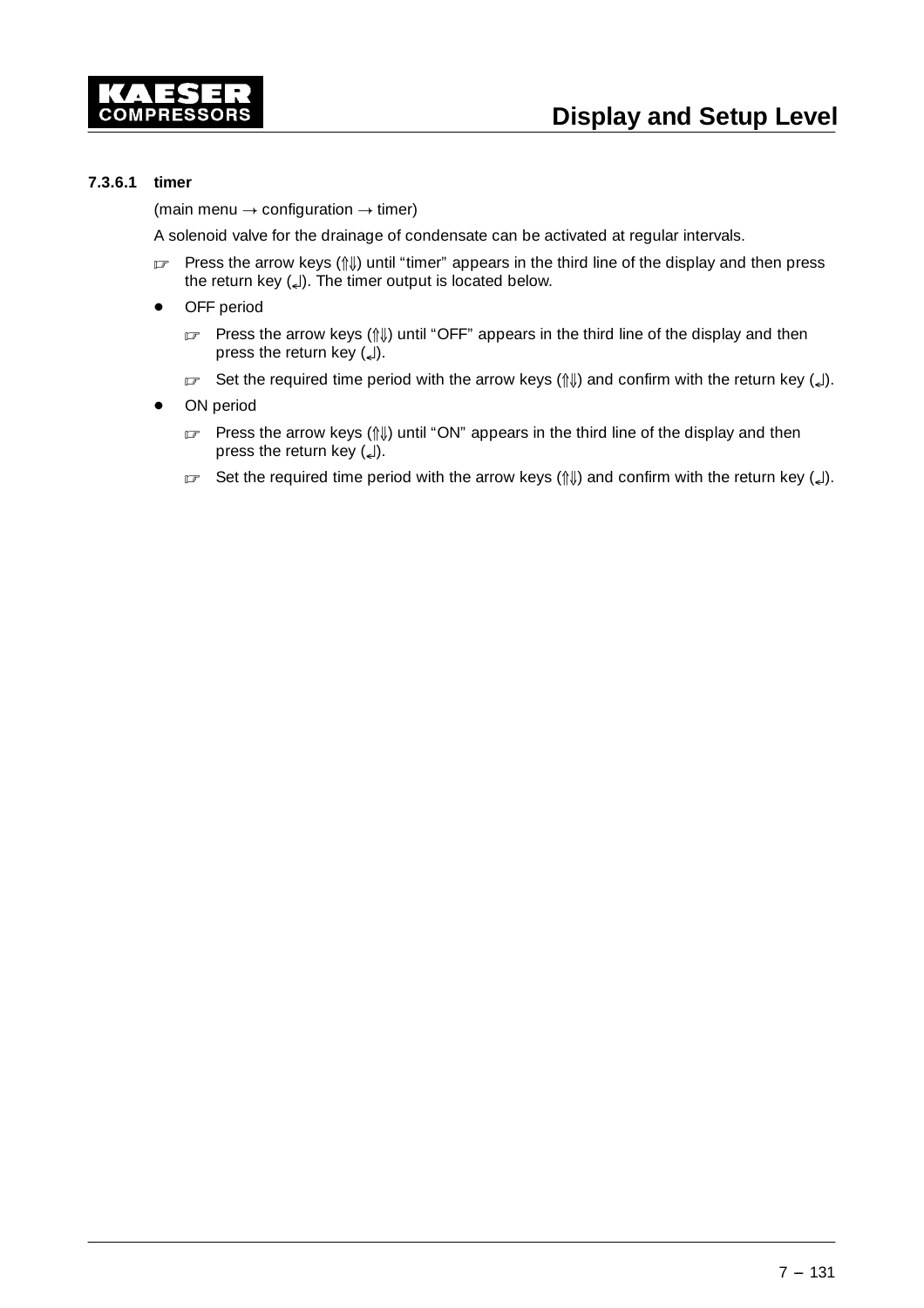

# **Display and Setup Level**

# **7.4 Components**

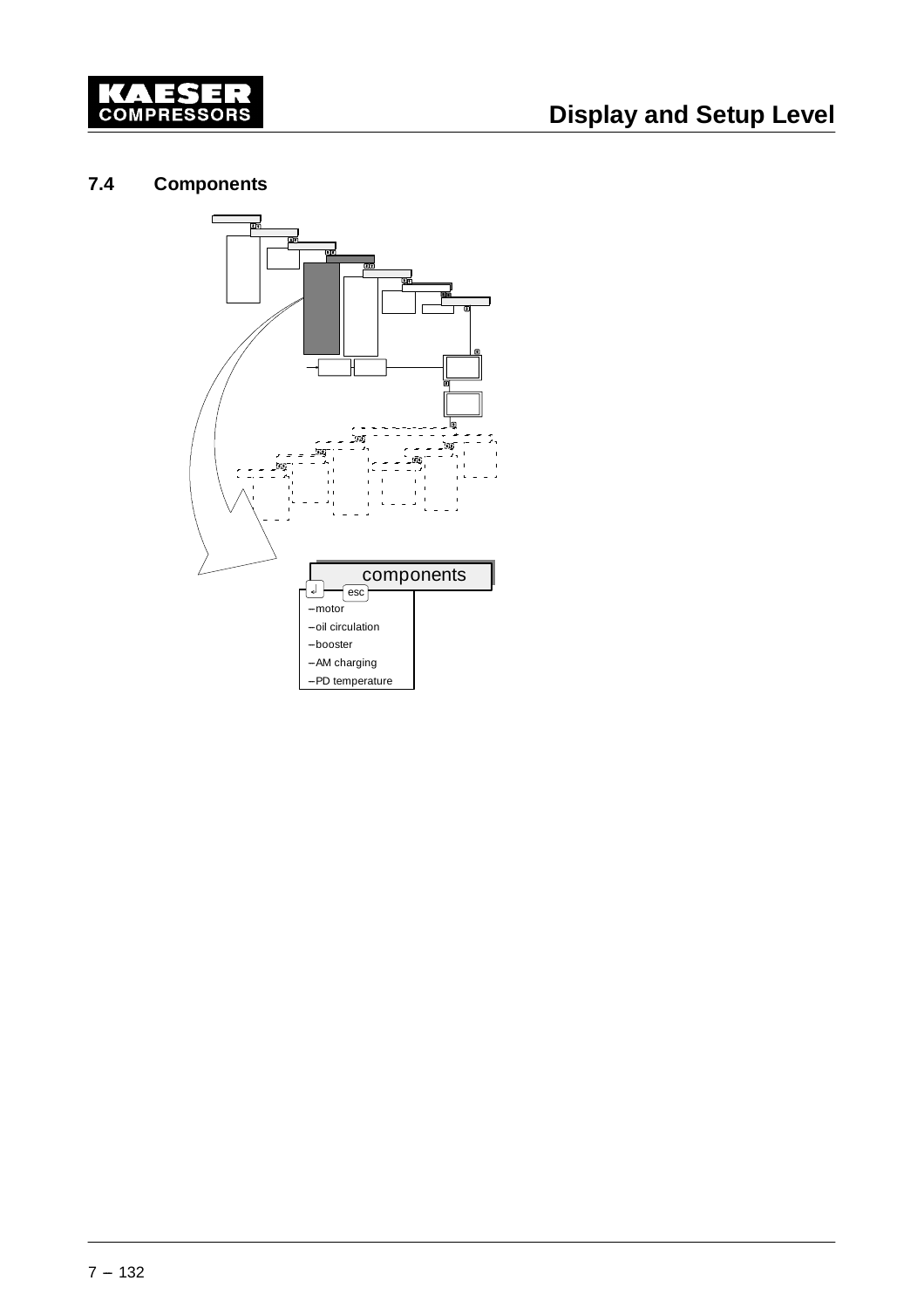

#### **Display and set up of the components**

- In the main menu, press and hold the arrow up key  $(\Uparrow)$  until "components" appears in the third line of the display.
- $\mathbb{F}$  Press the return key ( $\downarrow$ ), the following display appears:

| 7.5                   |  | bar $80^{\circ}$ CR |
|-----------------------|--|---------------------|
| motor<br>access doors |  |                     |

# **7.4.1 Motor**

(main menu  $\rightarrow$  components  $\rightarrow$  motor)

- $\mathbb{F}$  Keep pressing the arrow keys ( $\|\cdot\|$ ) in the "components" menu option until "motor" appears in the third line of the display.
- $\mathbb{F}$  Press the return key ( $\downarrow$ ).

The submenu "power switching" appears in the display.

# **7.4.1.1 Power switching**

(main menu  $\rightarrow$  components  $\rightarrow$  motor  $\rightarrow$  power switching)

The type of motor start and the corresponding settings are entered in this menu option.

#### **Display of power switching**

 $\mathbb{F}$  Press the return key ( $\downarrow$ ).

The selected type of motor start is displayed.

The following modes are available: star-delta start

direct-online-start high tension soft start VFD compressor

#### - **Setup of power switching**

The types of motor start are repeated under the "settings:" menu option.

 $\mathbb{F}$  Set the required type of motor start with the arrow keys ( $\mathcal{P}(\mathcal{P})$ ) and confirm with the return key  $(\Box)$ .

The parameters for the respective type of motor start can be set in this menu option.

# **7.4.2 Oil circulation**

 $\mathbb{F}$  Press the return key ( $\Box$ ) when "oil circulation" appears in the third line of the display in the "components" menu option.

A submenu with the following menu option opens:

oil separator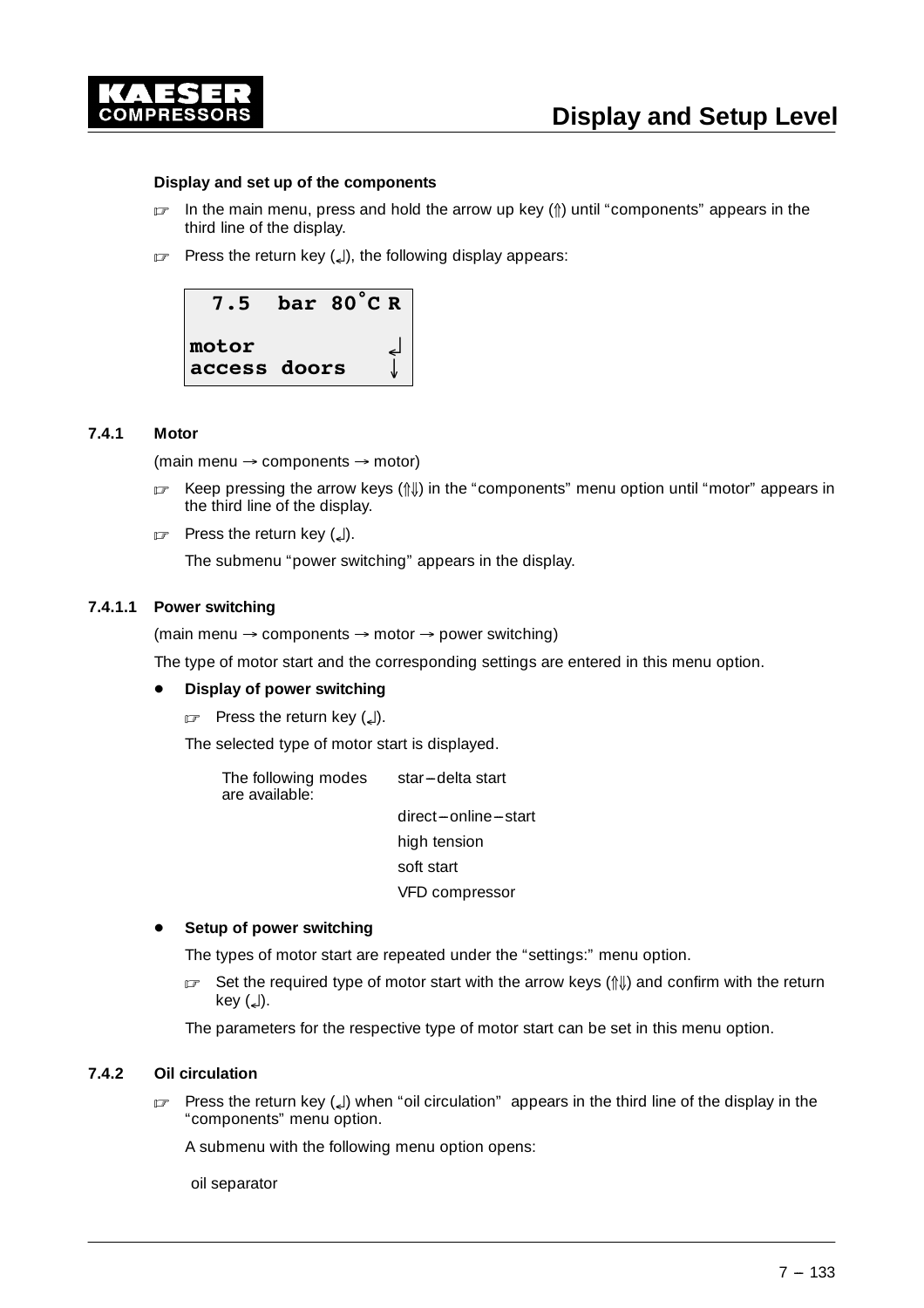### **7.4.2.1 Oil separator**

Press the return key  $(\Box)$  when "oil separator" appears in the third line of the display in the "oil circulation" menu.

The inputs for the temperature and differential pressure transducers on the oil separator together with the delay period for an excessive differential pressure alarm are displayed.

- **Press the return key (** $\Box$ ) when "diff. pressure" appears in the third line of the display.
- Press the return key ( $\downarrow$ ) when " $> \times$  switch" appears in the third line of the display.

The input allocation for the oil separator pressure transducer is set in this menu option.

- $\mathbb{F}$  Press the arrow down key ( $\Downarrow$ ) until "td: ....s" appears in the third line of the display.
- $\mathbb{F}$  Press the return key (1), a cursor appears below the delay period.
- $\mathbb{F}$  Set the required delay period with the arrow keys ( $\mathbb{N}$ ).
- $\mathbb{F}$  Confirm with the return key (2).
- $F$  Return to the main menu with the "esc" key.
- Press the return key ( $\downarrow$ ) when "temperature" appears in the third line of the display.

The input allocation for the oil separator temperature transducer is set in this menu option.

 $F$  Return to the main menu with the "esc" key.

#### **7.4.3 Booster**

Fress the return key (U) when "booster" appears in the third line of the display in the "components" menu.

The pressure switching point and the pressure switching differential for a booster can be set in this menu option.

Because a booster only works efficiently above a certain minimum pressure it should be cut in only after achieving this pressure.

The output controlling the booster is also displayed.

- **Press the arrow down key (II) until "SP: ....bar" appears in the third line of the display.**
- $\mathbb{F}$  Press the return key (1), a cursor appears below the pressure value.
- $\mathbb{F}$  Set the required pressure switching point with the arrow keys ( $\mathcal{L}(\mathbb{U})$ ).
- $\mathbb{F}$  Confirm with the return key (J).
- $\mathbb{F}$  Press the arrow down key ( $\Downarrow$ ) until "-SD: ....bar" appears in the third line of the display.
- **Press the return key (1), a cursor appears below the pressure value.**
- $\mathbb{F}$  Set the required switching differential with the arrow keys ( $\Uparrow \Downarrow$ ).
- $\mathbb{F}$  Confirm with the return key (
- $F$  Return to the main menu with the "esc" key.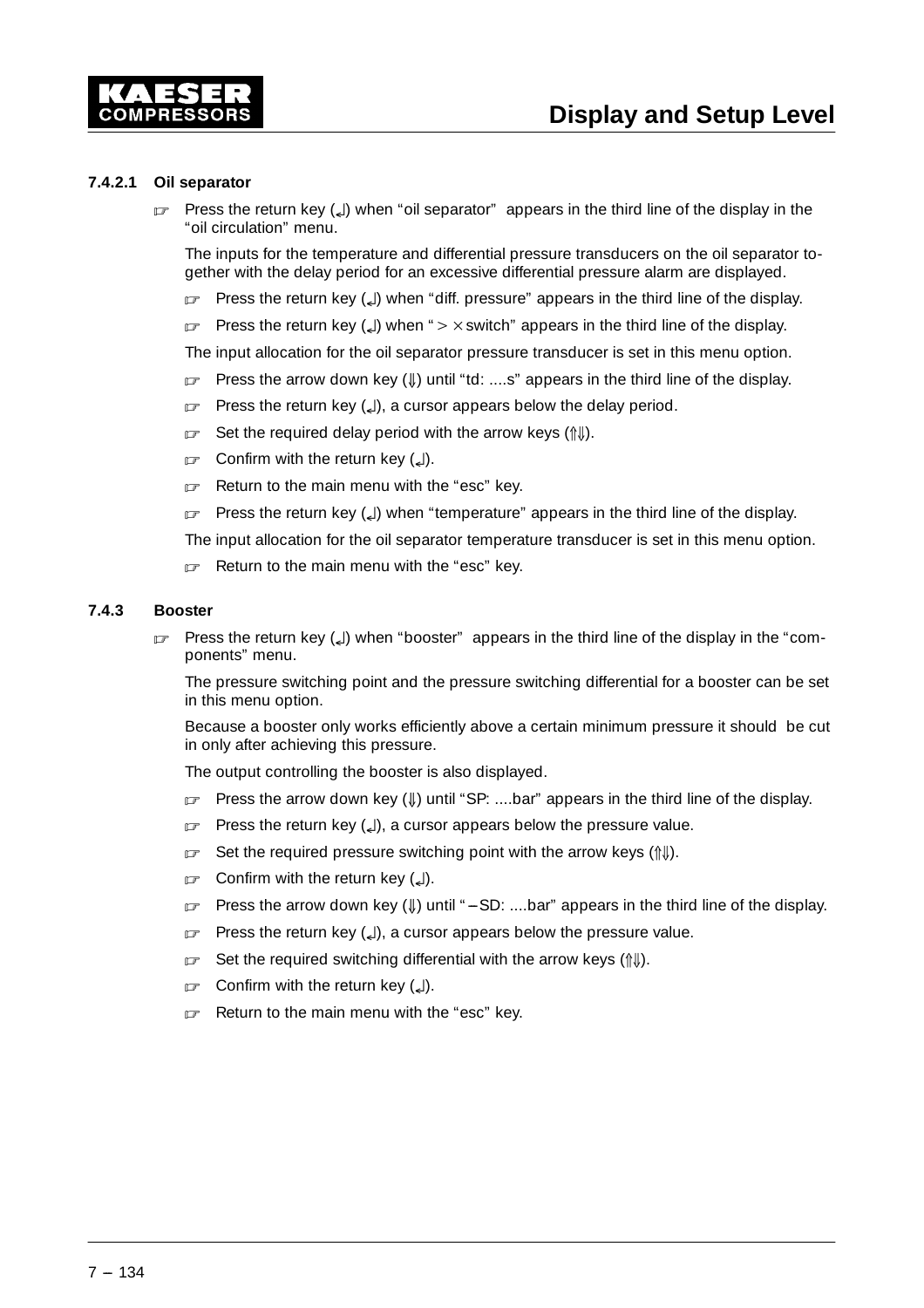# **7.4.4 Air main charging**

Press the return key  $($ ) when "AM charging" appears in the third line of the display in the "components" menu.

The pressure switching point and the pressure switching differential for air main charging of an empty air main can be set in this menu option.

A valve is located upstream of the empty air main that first opens when the working pressure has been reached. The output controlling the valve is displayed.

- **Press the arrow key (** $\downarrow$ ) until "SP: ....bar" appears in the third line of the display.
- **Press the return key (** $\Box$ ), a cursor appears below the pressure value.
- $\mathbb{F}$  Set the required pressure switching point with the arrow keys ( $\mathcal{L}(\mathcal{V})$ ).
- Confirm with the return key  $(2)$ .
- **Press the arrow key (** $\downarrow$ ) until "-SD: ....bar" appears in the third line of the display.
- $\mathbb{F}$  Press the return key (1), a cursor appears below the pressure value.
- $\mathbb{F}$  Set the required switching differential with the arrow keys (1).
- Confirm with the return key  $(1)$ .
- $F$  Return to the main menu with the "esc" key.

### **7.4.5 Package discharge temperature**

 $\mathbb{F}$  Press the return key ( $\downarrow$ ) when "PD temperature" appears in the third line of the display in the "components" menu.

The analog input for the transducer is set in this menu option.

- **Press the arrow down key (** $\downarrow$ ) until "PD temperature" appears in the second line of the display.
- **Press the return key (** $\Box$ ), a cursor appears below the displayed input.
- $\mathbb{F}$  Select the required input with the arrow keys ( $\mathcal{L}$ ).
- $\mathbb{F}$  Confirm with the enter key (2).

The pressure switching points and switching differentials for the high or low package discharge temperature alarm and warning messages can be set in this menu option.

- **Press the arrow down key (** $\Downarrow$ **) until "SP: ....bar" appears in the third line of the display.**
- $\mathbb{F}$  Press the return key ( $\downarrow$ ), a cursor appears below the pressure value.
- $\mathbb{F}$  Set the required pressure switching point with the arrow keys ( $\mathbb{I}(\mathbb{I})$ ).
- $\mathbb{F}$  Confirm with the return key ( $\downarrow$ ).
- $\mathbb{F}$  Press the arrow down key ( $\Downarrow$ ) until "-SD: ....bar" appears in the third line of the display.

A message delay period can be set in this option.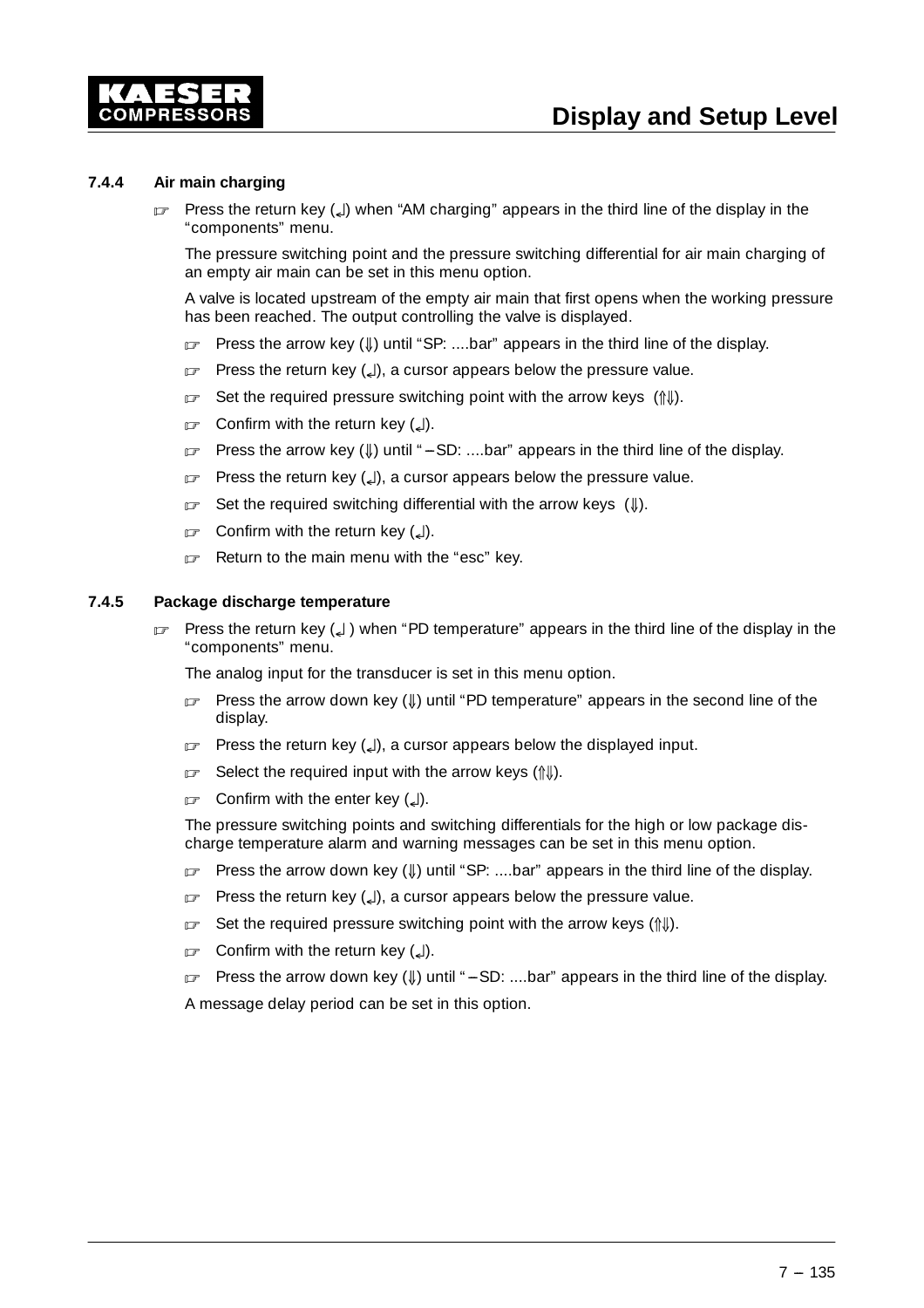

# **7.5 Package Test**



### **Display and set up of the package test**

(main menu  $\rightarrow$  package test)

- In the main menu, press and hold the arrow up key (1) until "package test" appears in the third line of the display.
- $F$  Press the return key ( $\downarrow$ ).

The following display appears:

| 7.5 <sub>bar</sub> | $80^{\circ}$ CR |
|--------------------|-----------------|
| TÜV check          |                 |
|                    | √<br>ا          |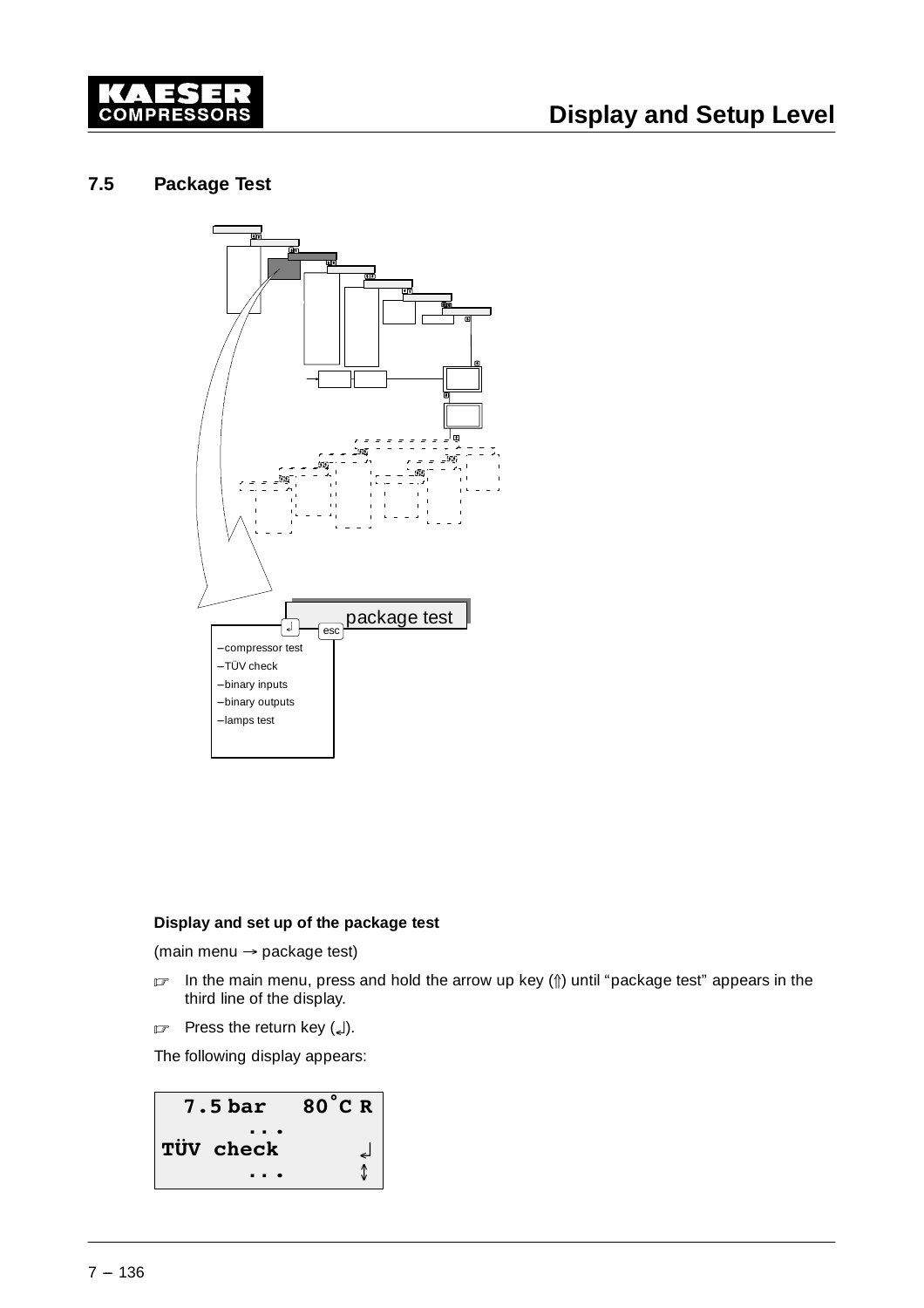

# **7.5.1 Compressor test**

(main menu  $\rightarrow$  package test  $\rightarrow$  compressor test)

 $\mathbb{F}$  Press and hold the arrow up key (t) until the following display appears.

```
7.5 \text{ bar} 80^{\circ}CR

compr. test : n
          . . . . . . 0
```
This option shows whether compressor test is activated or not.

# **7.5.2 TÜV check**

(main menu  $\rightarrow$  package test  $\rightarrow$  TÜV check)

- **Press and hold the arrow keys (fll) until "TÜV check" appears in the third line of the display.**
- $F$  Press the return key (1).

The submenu is divided into the following options:

# **7.5.2.1 Pressure relief valve**

**Press and hold the arrow keys (fill) until "relief valve: n" appears in the third line of the dis**play.

The pressure relief valve can be checked for correct function using the following procedure:

- Foress the "OFF" key ("0").
- $\mathbb{F}$  Close the ball valve at the output of the package.
- $\mathbb{F}$  Press the return key (1).
- **Press the arrow up key (1) until the display changes to "relief valve: j".**
- $\mathbb{F}$  Confirm with the return key ( $\Box$ ).
- $\mathbb{F}$  Press and hold the "ON" ("|") key until the pressure relief valve opens. As long as the "ON" key is pressed the compressor remains on load and **does not** switch to idle mode even if the nominal package pressure is exceeded. The internal pressure pi that is built up when the pressure relief valve blows is shown in the fourth line of the display.



**For safety reasons the function must be deactivated when this check is finished.**



**Release the ON key immediately after the pressure relief valve opens because of escaping oil mist.**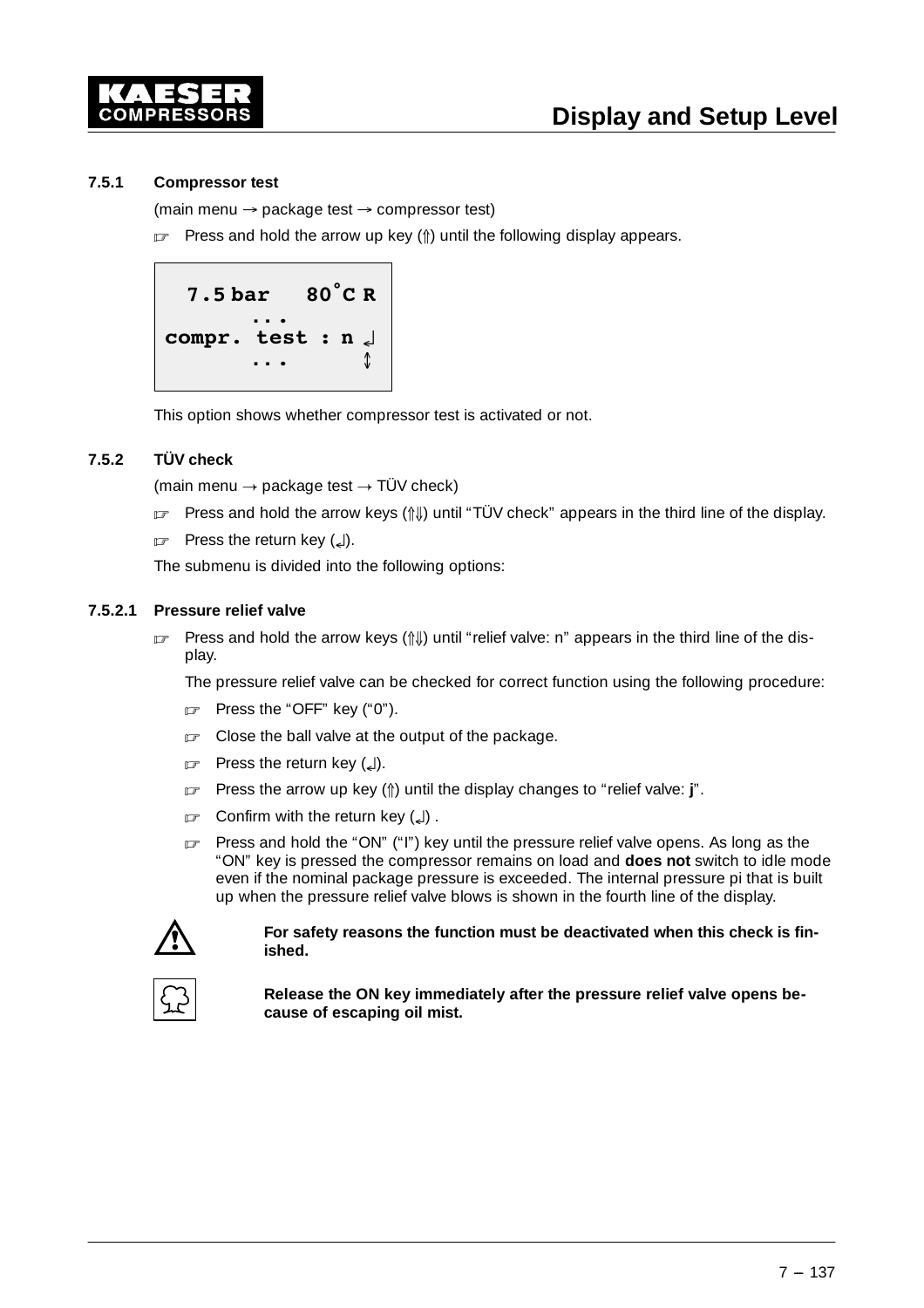

### **7.5.2.2 Temperature sensor / shutdown temperature**

- **Press and hold the arrow keys (fill) until "ADT alarm" appears in the third line of the display.**
- $\mathbb{F}$  Shut down the compressor package and wait until the airend temperature has fallen by around 5 °C. The offset value is determined by subtracting the actual airend temperature from  $110 °C$ .

Example:

- operational airend discharge temperature: 80 °C
- $-$  airend discharge temperature after cooling: 75 °C
- $-$  offset value: 110 °C minus 80 °C = 30 °C
- **Press the arrow keys (** $\|\|\$ ) until "offset= ... °C" appears in the third line of the display and then press the return key  $(\downarrow)$ .
- $\mathbb{F}$  Enter the evaluated offset value with the arrow keys ( $\mathbb{N}$ ) and confirm with the return key  $(\lrcorner)$ .
- **Press and hold the arrow up key (f) until "ADT alarm:n" appears in the third line of the**

Check the temperature sensor for correct function.

- $F$  Press the OFF key ("0").
- $\mathbb{F}$  Press the return key (1).
- **Press the arrow up key (f) until the display changes to "ADT alarm: <b>y**".
- $\mathbb{F}$  Confirm with the return key (2).
- $\mathbb{F}$  Press and hold the ON ("I") key and switch the compressor package to load. The ADT display now shows the total temperature (airend discharge temperature + offset). If the airend discharge temperature climbs to the previous temperature, the compressor package will shut down at 110 °C because of the offset. The temperature prevailing at shutdown is displayed in the fourth line of the display by pressing the arrow down key  $(\|)$ (ADT).
- **Press and hold the arrow keys (fll) until "offset= ... °C" appears in the third line of the** display and then press the return key  $(2)$ .
- Reset the offset value to 40 °C with the arrow keys ( $\parallel$ ) and enter with the return key ( $\perp$ )



#### **For safety reasons the function must be deactivated when this check is finished.**

# **7.5.3 Binary input/output check**

.

(main menu  $\rightarrow$  package test  $\rightarrow$  binary inputs)

(Main menu  $\rightarrow$  Package test  $\rightarrow$  Binary outputs)

- **Press and hold the arrow keys (f)) until "binary inputs" or "binary outputs" appear in the** third line of the display.
- $F$  Press the return key (1).

The current binary states of the digital inputs and outputs are shown.

Example:

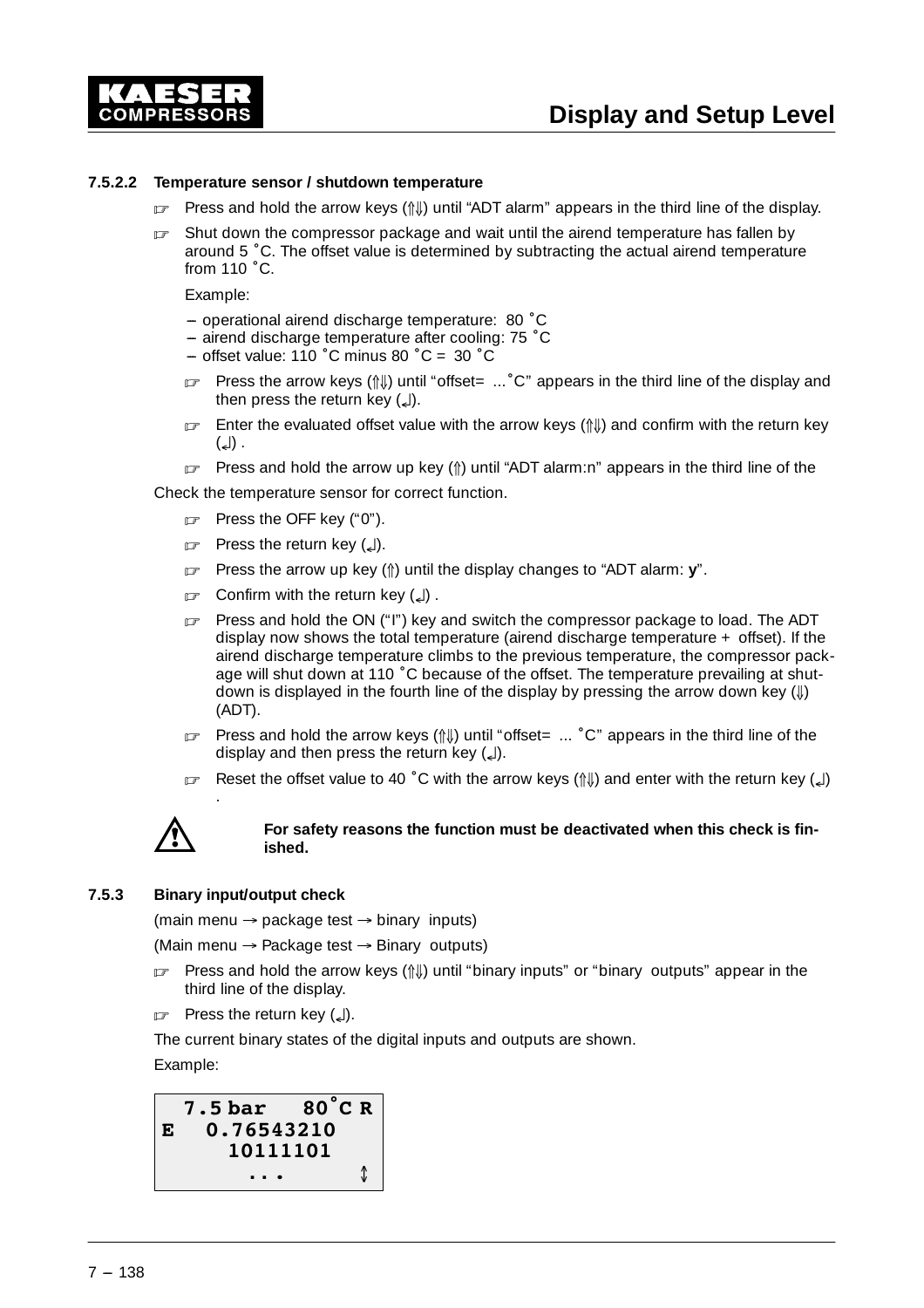

The binary status should be interpreted as follows:



#### **7.5.4 Lamps test**

**Press and hold the arrow keys (fll) until "lamps test" appears in the third line of the display.** The following display appears:



- 1 Current system pressure and airend discharge temperature
- 2 Description of check to be made
- 3 Activation of above test
- $\mathbb{F}$  Press the return key ( $\downarrow$ ).
- $\mathbb{F}$  The setting can be changed from "n' (no) to "y' (yes) by pressing the arrow key ( $\Uparrow$ ).
- $\mathbb{F}$  Press the return key ( $\downarrow$ ) to confirm the change.

All LEDs on SIGMA CONTROL should flash.

#### **Note**

#### **In case of malfunction contact an authorised KAESER agent.**

The display automatically returns to "lamps test: n" after approximately 10 seconds.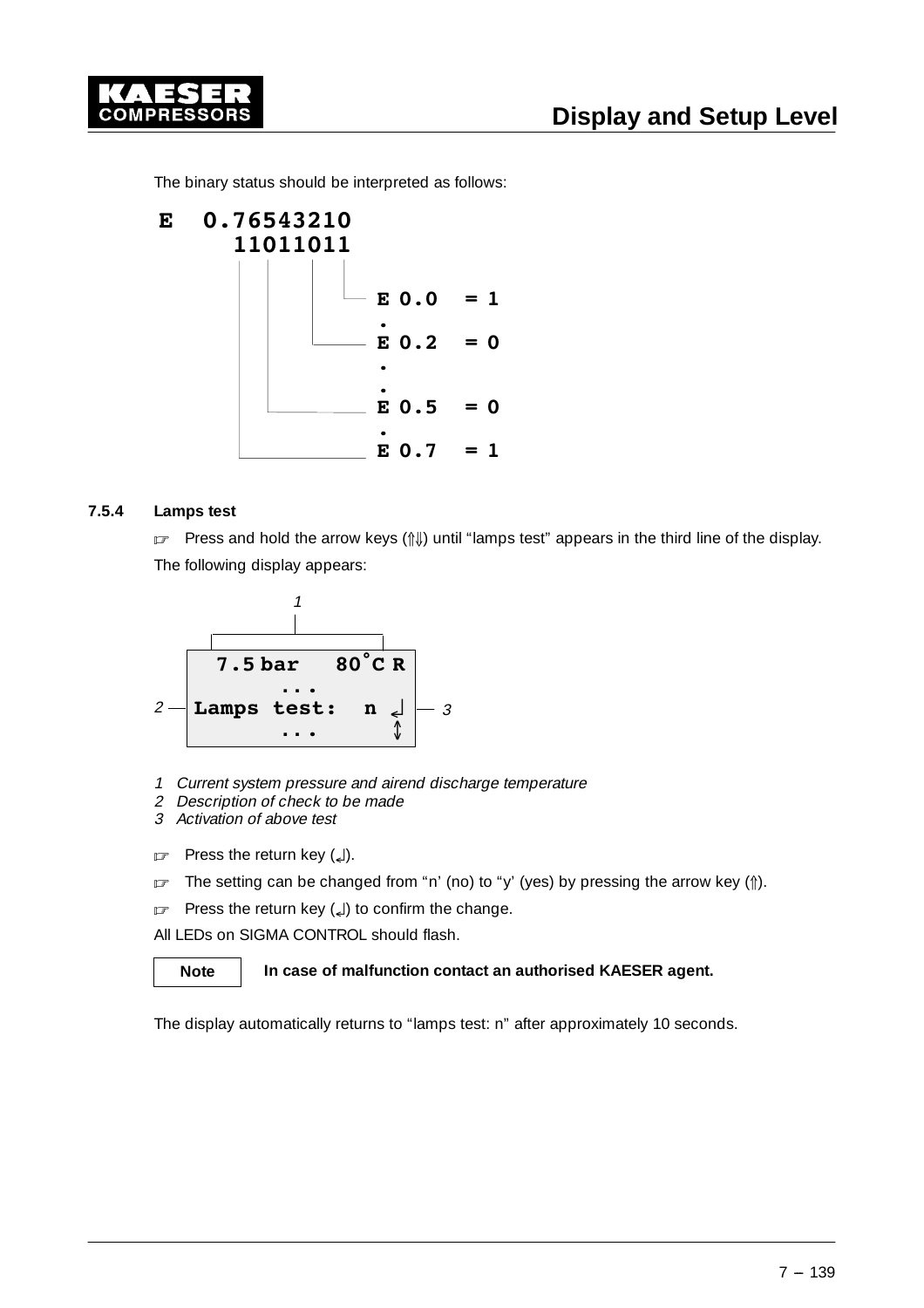

# **Display and Setup Level**

## **7.6 Communication**

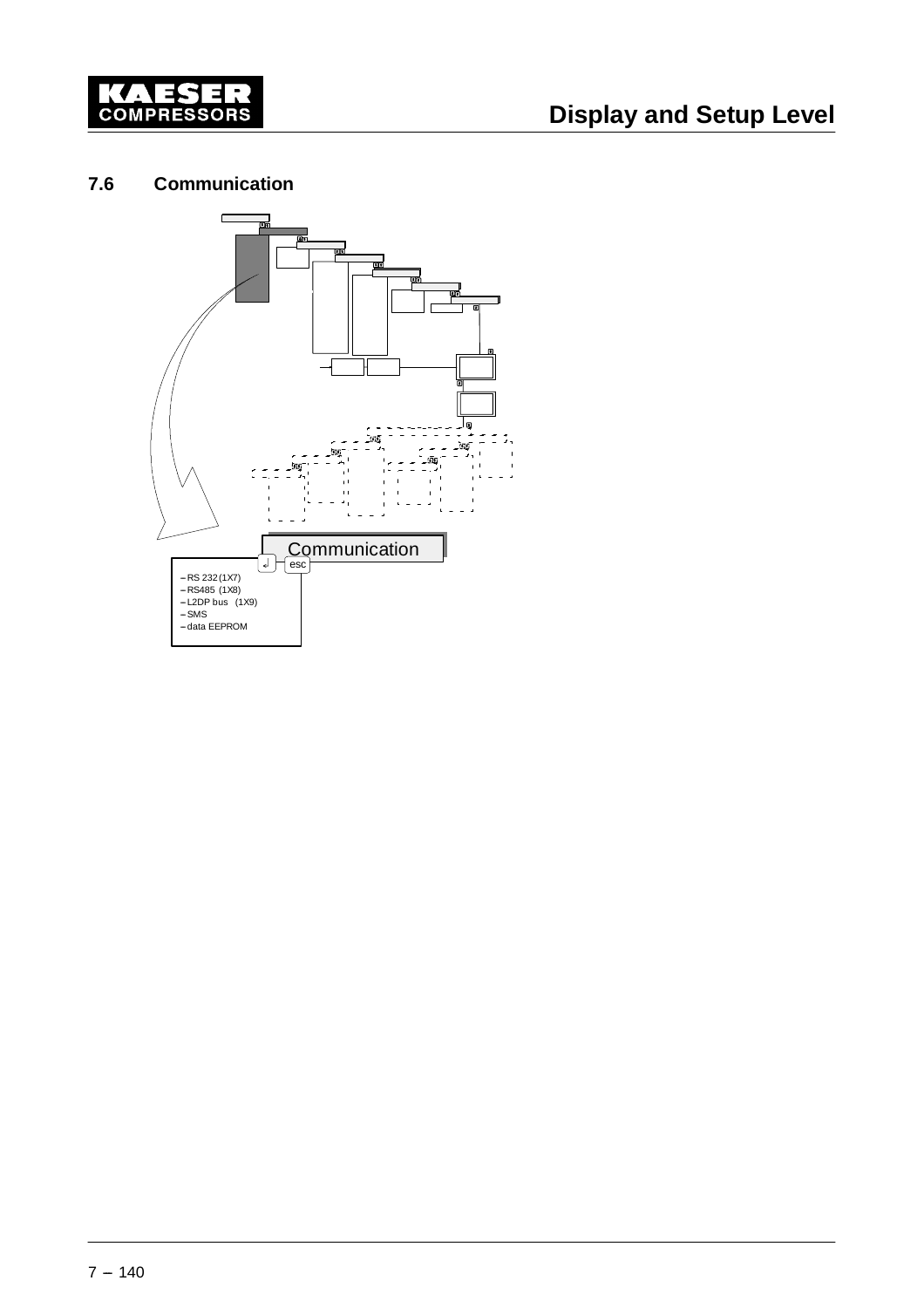

#### **Display of and settings for the interfaces (communication menu)**

- **Press and hold the arrow up key (f) until "communication" appears in the third line of the** display.
- $\mathbb{F}$  Press the return key ( $\downarrow$ ).

The following interfaces are listed:

RS232:

Provides an interface to programming equipment (e.g. AS 511), a modem, a printer, etc.

- RS485:

Allows two compressors to be sequenced (master-slave).

L2DP bus (Profibus):

Provides an interface to a master control system (control centre, PC, PLC).

All the parameters entered are permanently stored in the EEPROM even if the power supply fails. The following display options are possible:



- 1 Current system pressure and airend discharge temperature
- 2 List of interfaces

#### **7.6.1 RS 232 interface**

The RS 232 is a serial interface that is required for several functions.

Some examples are programming of the controller, an interface for the printer or modem.

Press the return key ( $\downarrow$ ) when RS 232 is in the third line of the display, the RS 232 menu option opens.

#### **Function**

A function can be allocated to the RS 232 in this menu option or the allocated function is displayed.

- **Press the arrow keys (fl) until the function [printer, modem, programming unit (AS511)] ap**pears in the third line of the display.
- $F$  Press the return key (1).

The cursor appears below the current function.

- **Press and hold the arrow keys (f)) until the required function for this interface is set.**
- $\mathbb{F}$  Confirm with the enter key (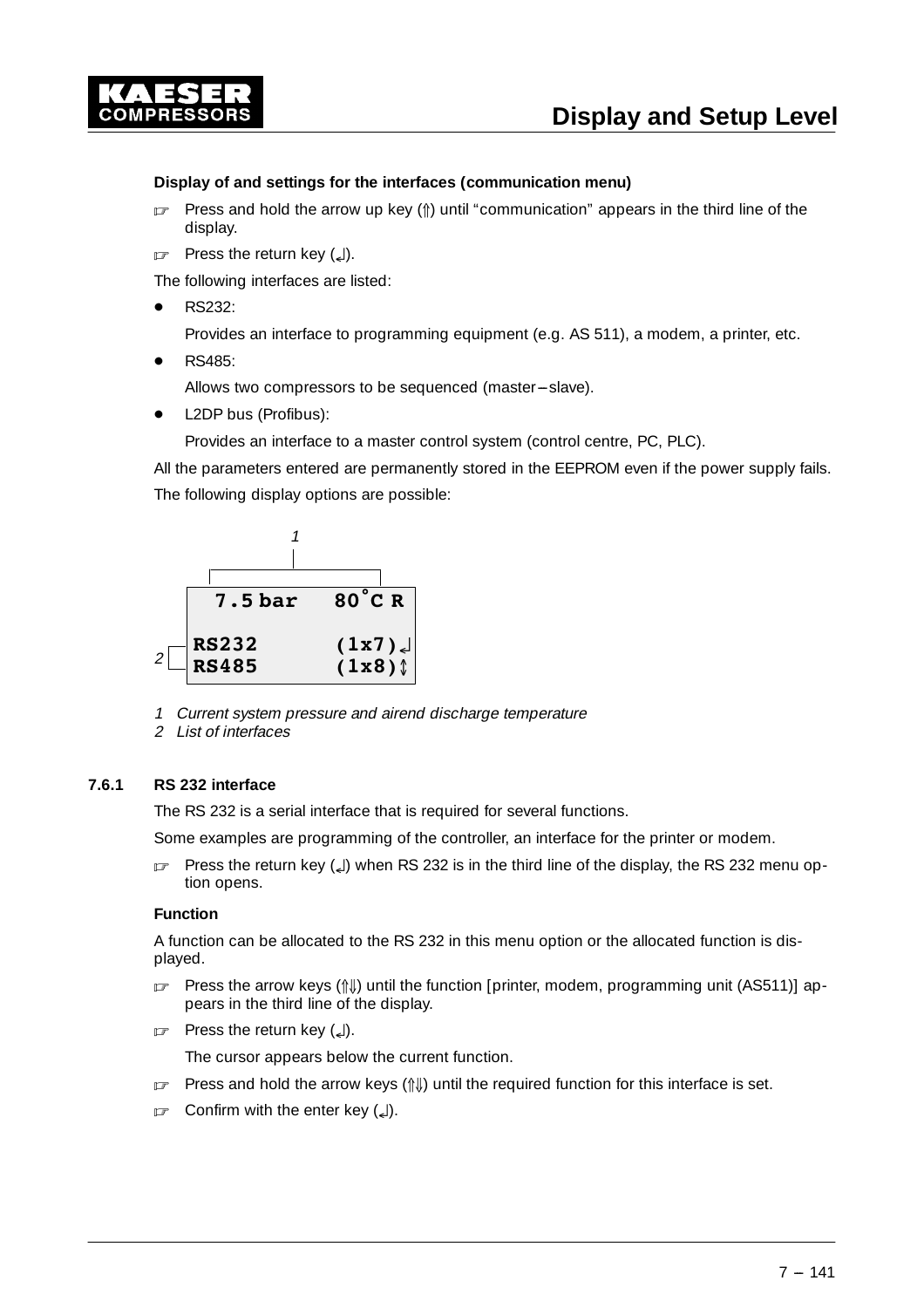

#### **Bitrate**

- Press and hold the arrow down key ( $\downarrow$ ) until the bitrate appears in the third line of the display.
- $\mathbb{F}$  Press the return key ( $\downarrow$ ).
- **Press and hold the arrow keys (fll) until the required bitrate appears in the third line of the** display.
- $\mathbb{F}$  Confirm with the return key (

#### **Format**

- **Press and hold the arrow keys (fll) until "format" appears in the third line of the display.** The current character frame is shown in the third line of the display.
- $F$  Press the return key ( $\Box$ ).
- **Press and hold the arrow keys (** $\parallel \Downarrow$ ) until the required format is set.
- $\mathbb{F}$  Confirm with the return key (
- $F$  Finally. accept the settings as detailed in chapter 7.6.5.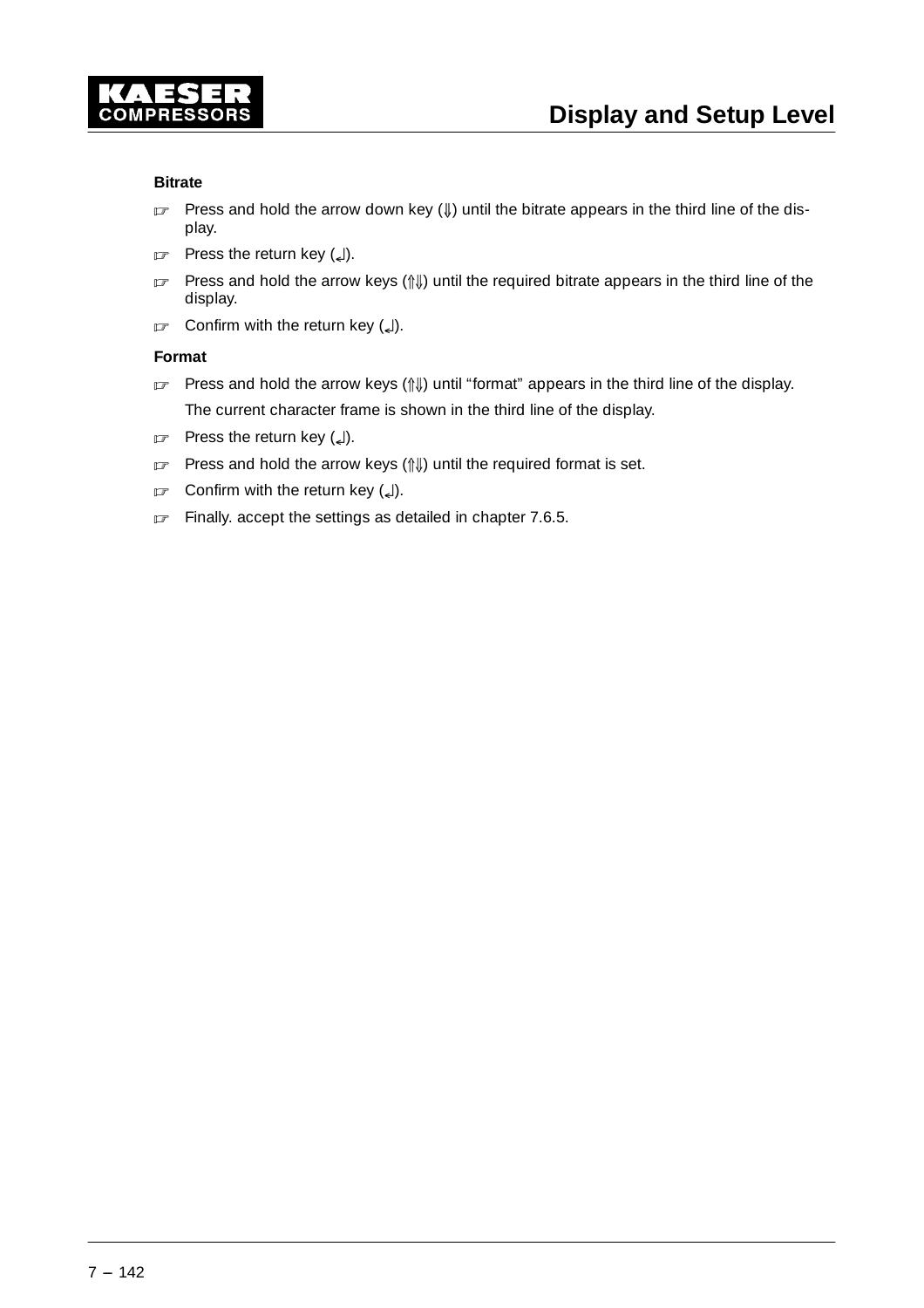

#### **7.6.2 RS 485 interface**

The RS 485 interface is used for the master-slave function. The settings for bitrate and format must be the same for both master and slave.

#### **Function**

A detailed description of this function is given in chapter 4.

- **Press and hold the arrow keys (** $\parallel\Downarrow$ ) until either "master or slave or n.a.", as required, appears in the third line of the display.
- $\mathbb{F}$  Press the return key (2).
- Select the required function with the arrow keys ( $\parallel \Downarrow$ ) and confirm with the return key (

#### **Bitrate**

**Press and hold the arrow keys (** $\|\|\$ ) until the preset bitrate is displayed.

#### **Format**

**Press and hold the arrow keys (f)) until "format" appears in the third line of the display.** 

The current character frame is shown in the third line of the display.

- Press the return key  $(\Box)$ .
- **Press and hold the arrow keys (fill) until the required format appears in the third line of the** display.
- Confirm with the return key  $(2)$ .

#### **Remote key**

If the compressor package is to be controlled by a master controller via the RS 485 interface the remote key must be set to "y".

- **Press and hold the arrow keys (f)) until "remote key" appears in the third line of the display.**
- $F$  Press the return key (1).
- **Press and hold the arrow keys (f)) until the remote key is set to yes or no, as required.**
- $\mathbb{F}$  Confirm with the return key (
- $\mathbb{F}$  Finally, accept the settings as detailed in chapter 7.6.5.

#### **7.6.3 L2DP bus (Profibus)**

 $\mathbb{F}$  Keep pressing the arrow keys ( $\mathcal{L}(\mathcal{V})$  until "L2DP bus" appears in the third line of the display and then confirm with the return key  $($ 

An example of a VESIS application is to be found in chapter 4.

#### **Function**

This option shows whether the Profibus is active or not.

Press the return key ( $\downarrow$ ) when the first entry appears in the third line of the display.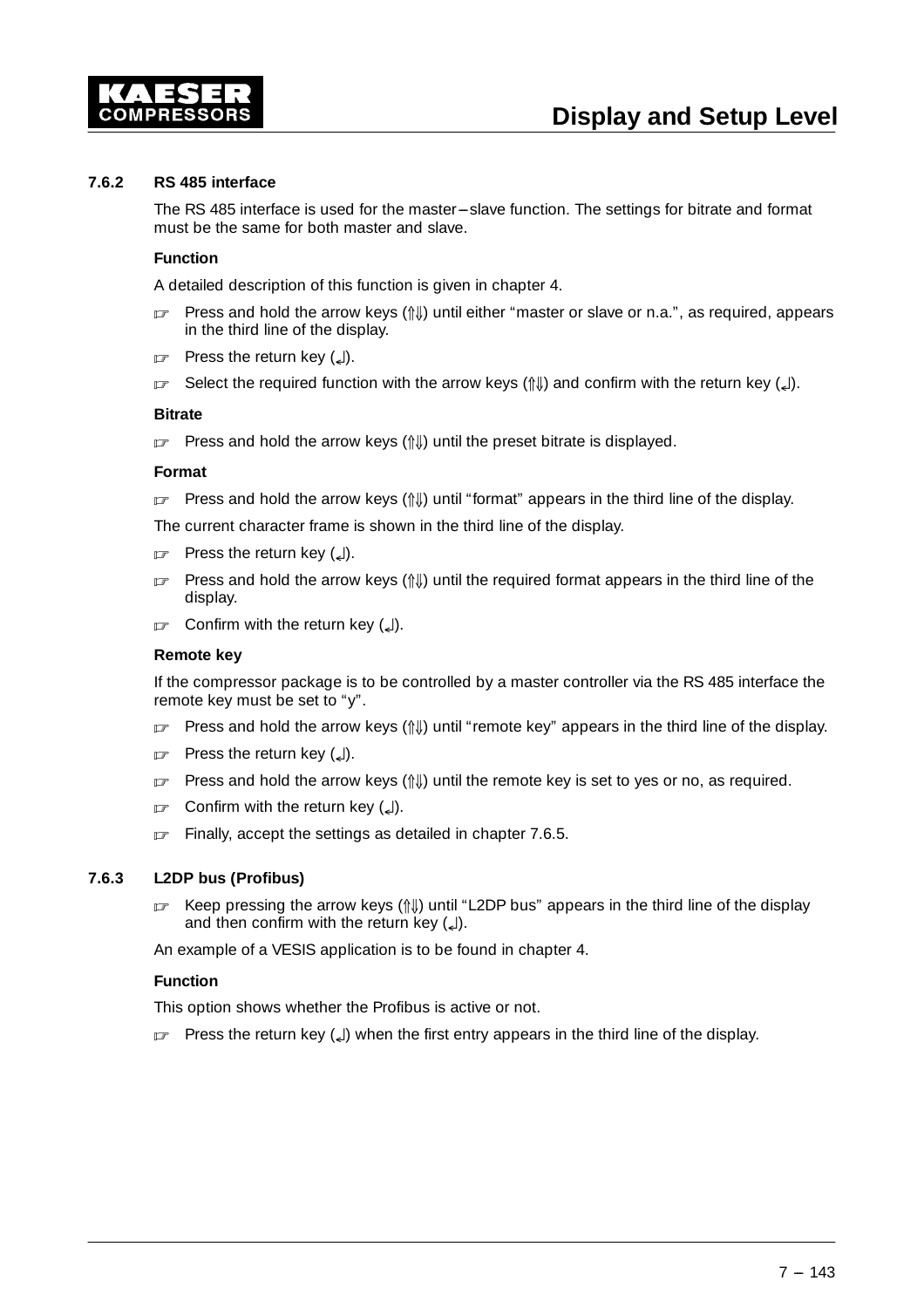$\mathbb{F}$  Select the options "not active (n.a.)" or "send" or "send and receive (send+ receive)" with the arrow keys ( $\left(\parallel\right)$ ) and then confirm with the return key ( $\perp$ ).

#### **Slave number**

If the compressor package is connected to a profibus system a clear allocation of the master must be evident. This allocation is made with the slave number.

- $F$  Press the arrow keys ( $\parallel\Downarrow$ ) until "slave no.: ..." appears in the third line of the display and then press the return key  $(\Box)$ .
- $\blacktriangleright$  Set the appropriate slave number (2...126) with the arrow keys ( $\parallel\Downarrow$ ) and confirm with the return key  $(\Box)$ .

#### **Hardware monitoring**

The hardware monitoring function is shown in this menu.

The bus monitoring is deactivated for this period by the bus controller after the mains power supply is switched on.

#### **Software monitoring**

The software monitoring can be activated in this menu.

- Timeout: The bus-master must respond to a Sigma Control signal within this period otherwise an alarm is initiated.
- **Press and hold the arrow keys (fill) until "active (act.:) y/n" appears in the second line of the** display.
- $\mathbb{F}$  Press the return key (1).
- **Press and hold the arrow keys (** $\|\|\$ **) until active is set to yes or no.**
- $\mathbb{F}$  Confirm with the enter key ( $\downarrow$ ).

#### **Remote key**

If the compressor package is to be controlled by a master controller via the L2DP bus the remote key must be set to "y".

- **Press and hold the arrow keys (fill) until "remote key" appears in the third line of the display.**
- $\mathbb{F}$  Press the return key (1).
- Press and hold the arrow keys ( $\left(\mathbb{N}\right)$ ) until the remote key is set to "yes" or "no", as required.
- $\mathbb{F}$  Confirm with the return key (1).

#### **7.6.4 SMS**

**Press the arrow keys (fll) until "SMS" appears in the third line of the display and then press** the return key  $(\Box)$ .

Settings defining transmission of an SMS to the customer service department are made in this menu.

- **Press the arrow down key (** $\Downarrow$ ) once, until "active (act.:)" appears in the third line of the display.
- $\mathbb{F}$  Press the return key ( $\downarrow$ ) and change the "n" to a "y" with the arrow up key ( $\Uparrow$ ).
- Confirm with the return  $(\Box)$  key.
- $\mathbb{F}$  Further menu options can be accessed with the arrow down key ( $\parallel$ ):
- modem

The telephone number of the online modem is entered and the necessary initialisation is carried out in this option.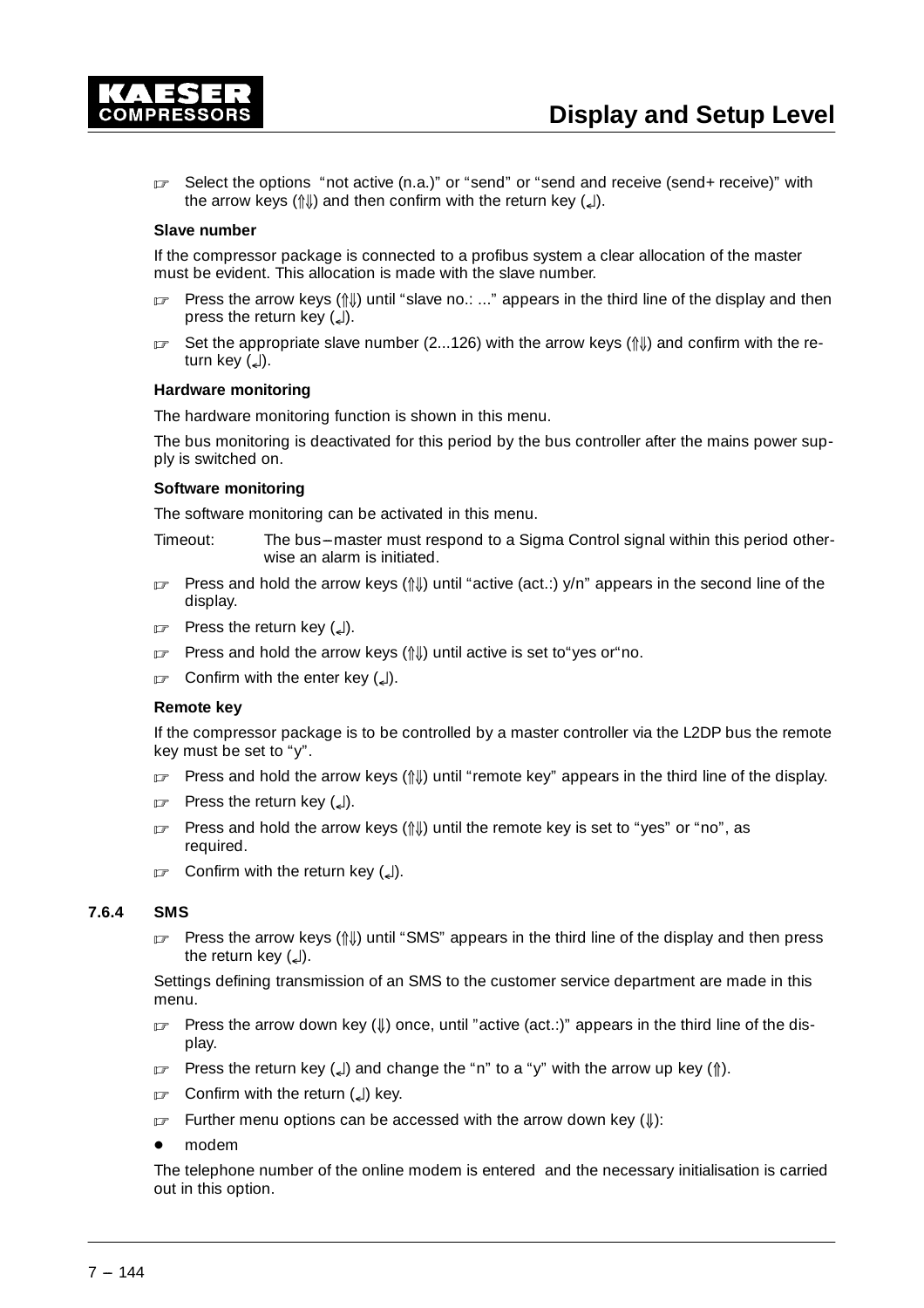



**location** 

The responsible Kaeser subsidiary is shown. The customer's name, telephone number and the language in which the SMS is to be sent can be entered in this option.

channel 1

The telephone number of the responsible call centre, the number of automatic redials and the duration of the pause between two calls is entered in this menu option.

Further, the telephone number of the customer service department responsible and the type of protocol sent in the SMS is shown.

channel 2

The channel 2 setup is the same as for channel 1.

#### **7.6.5 Saving settings**

All important data are stored in an EEPROM that is no-volt safe.

Data are retained even if the buffer battery discharges completely.

If the procedure is activated it takes approximately 30 seconds for the display to change back from "y" to "n".

## **Attention!**

#### **No changes should be made to the controller when saving data. Loss of power when saving can lead to loss of data.**

- **Press and hold the arrow keys (fll) until "data**  $\rightarrow$  **EEPROM" appears in the third line of the** display. Press the return key  $(\downarrow)$ .
- $\mathbb{F}$  Change the entry from "n" to "y" with the arrow keys ( $\mathcal{L}$ ).
- $\mathbb{F}$  Confirm with the return key (J).
- $\mathbb{F}$  When the display returns to "n" exit the submenu with the "esc" key.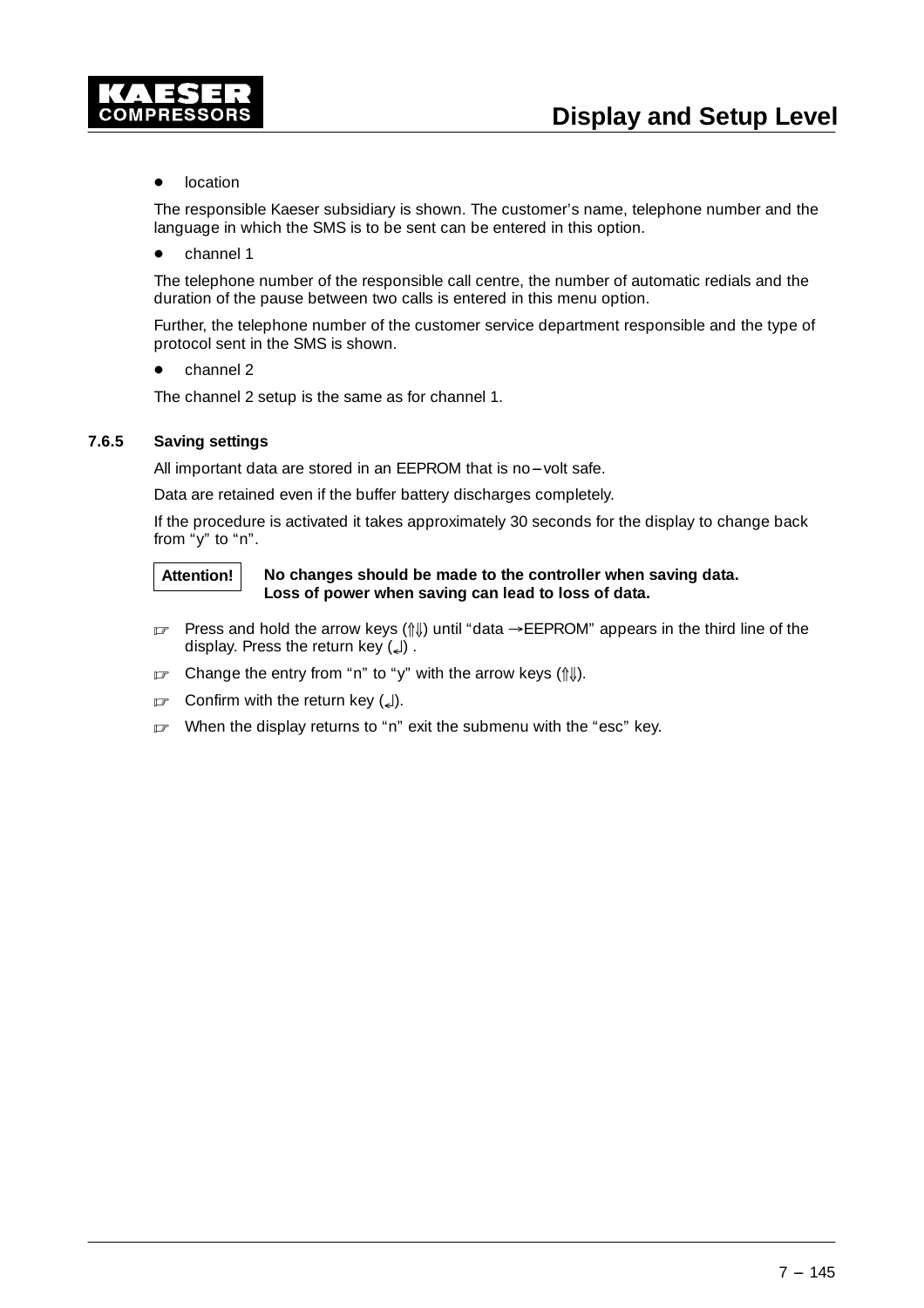

# **Display and Setup Level**

## **7.7 Languages**

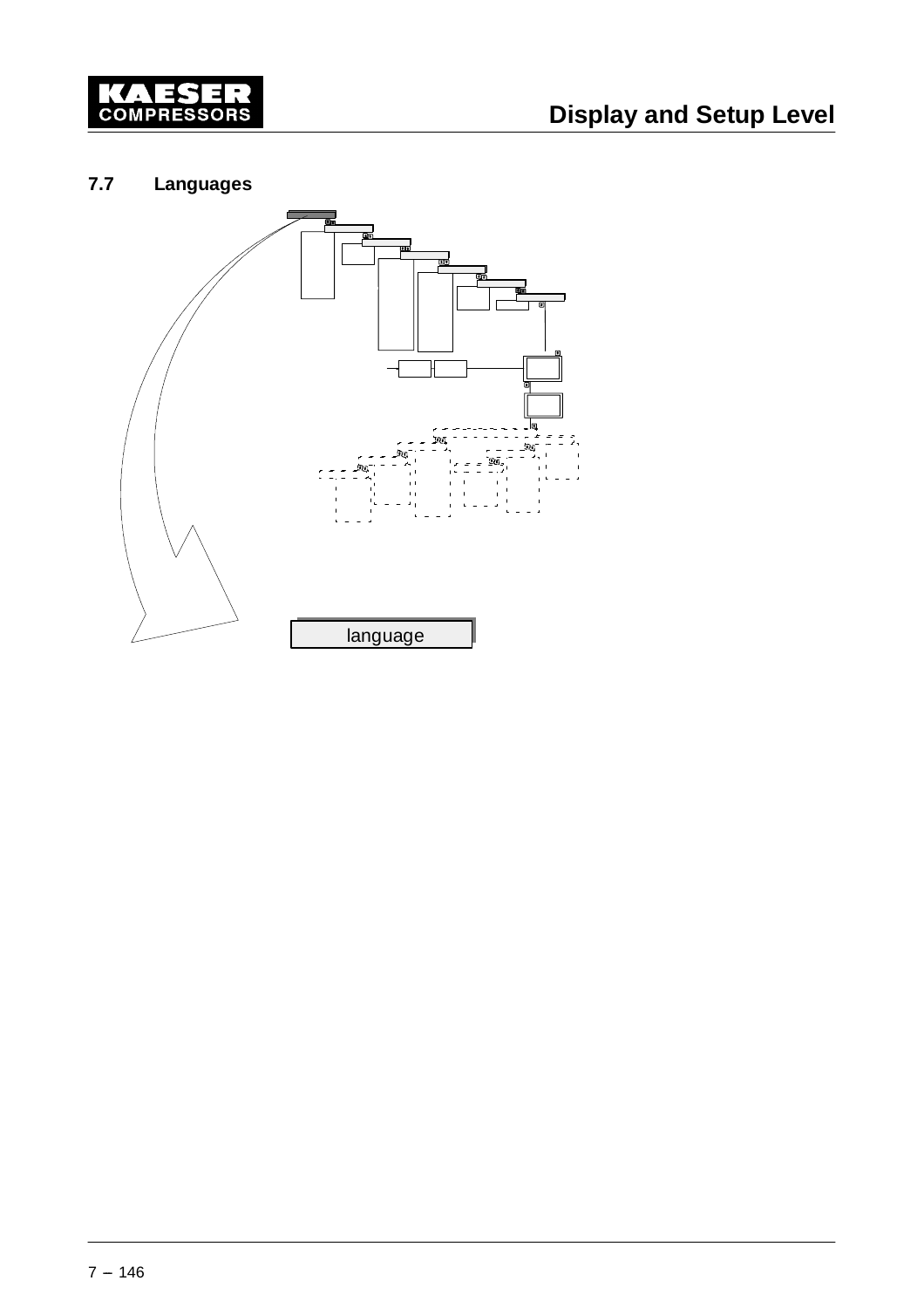### **7.7.1 Setting the language**

- $F$  Press and hold the arrow up key ( $\parallel$ ) until the language setting appears in the third line of the display.
- $\mathbb{F}$  Press the return key ( $\downarrow$ ).
- $\mathbb{F}$  Select the required language with the arrow up key (1).
- $\mathbb{F}$  Confirm with the return key ( $\downarrow$ ).
- $F$  Return to the main menu with the "esc" key.